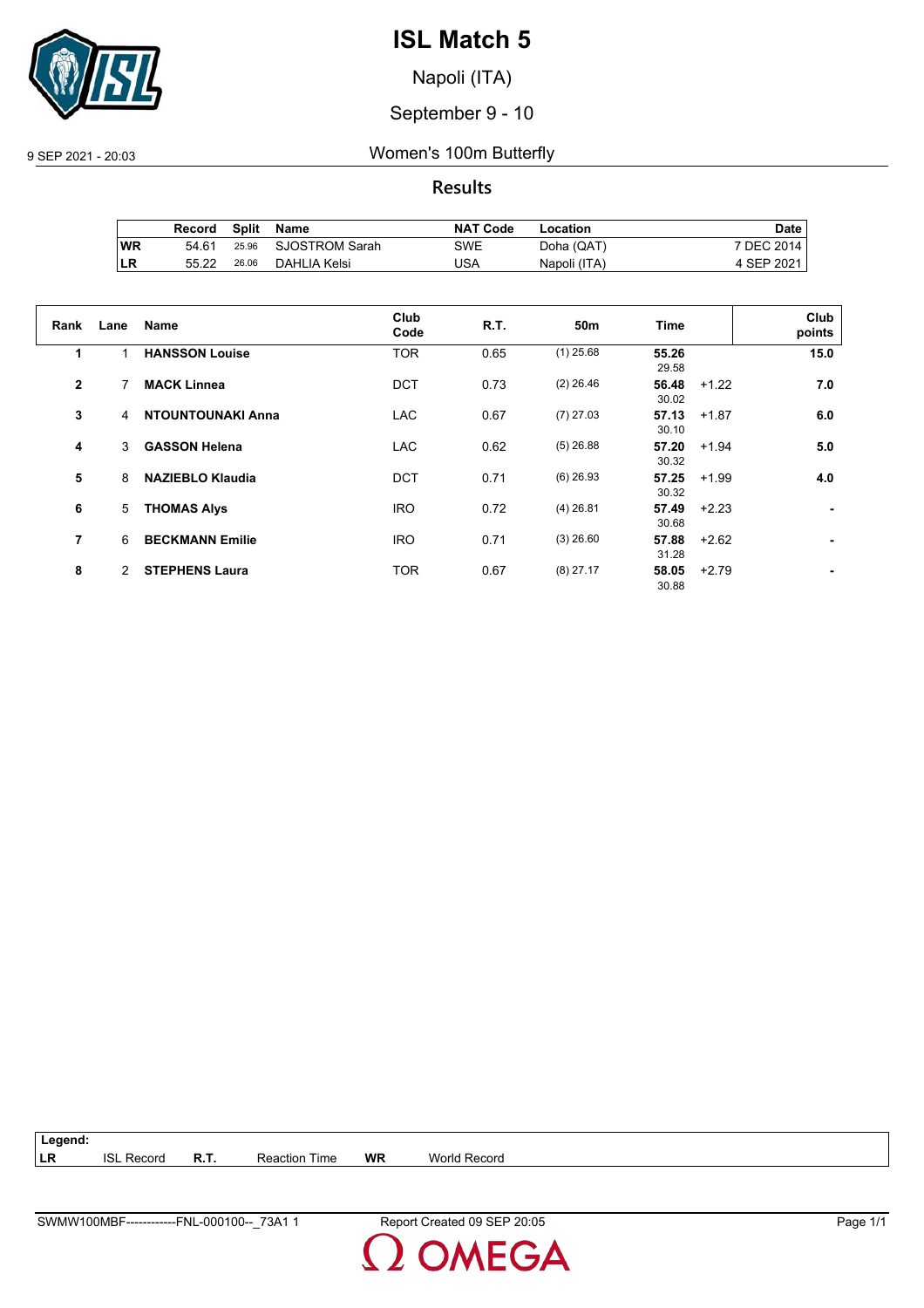

Napoli (ITA)

September 9 - 10

9 SEP 2021 - 20:07 Men's 100m Butterfly

**Results**

|           | Record | <b>Split</b> | Name           | <b>NAT Code</b> | Location       | Date i      |
|-----------|--------|--------------|----------------|-----------------|----------------|-------------|
| <b>WR</b> | 47.78  | 22.44        | DRESSEL Caeleb | JSA             | Budapest (HUN) | 21 NOV 2020 |
| ILR       | 47.78  | 22.44        | DRESSEL Caeleb | JSA             | Budapest (HUN) | 21 NOV 2020 |

| Rank         | Lane | <b>Name</b>                 | Club<br>Code | R.T. | 50 <sub>m</sub> | Time                      | Club<br>points |
|--------------|------|-----------------------------|--------------|------|-----------------|---------------------------|----------------|
| 1            | 3    | <b>SHIELDS Tom</b>          | <b>LAC</b>   | 0.70 | $(1)$ 22.60     | 48.78<br>26.18            | 15.0           |
| $\mathbf{2}$ |      | <b>KUSCH Marius</b>         | <b>TOR</b>   | 0.64 | $(2)$ 23.30     | 49.97<br>$+1.19$<br>26.67 | 7.0            |
| 3            | 4    | <b>HVAS Tomoe</b>           | <b>LAC</b>   | 0.65 | $(3)$ 23.37     | 50.08<br>$+1.30$<br>26.71 | 6.0            |
| 4            |      | <b>HARTING Zach</b>         | <b>DCT</b>   | 0.62 | $(7)$ 23.77     | 50.54<br>$+1.76$<br>26.77 | 5.0            |
| 5            | 5    | <b>SANTOS Nicholas</b>      | <b>IRO</b>   | 0.62 | $(4)$ 23.48     | 50.60<br>$+1.82$<br>27.12 | 4.0            |
| 6            | 8    | <b>SHCHEGOLEV Aleksandr</b> | <b>DCT</b>   | 0.66 | $(8)$ 23.96     | 50.90<br>$+2.12$<br>26.94 |                |
| 7            | 2    | <b>PEKARSKI Grigori</b>     | <b>TOR</b>   | 0.63 | $(5)$ 23.52     | 50.92<br>$+2.14$<br>27.40 |                |
| 8            | 6    | <b>VEKOVISHCHEV Mikhail</b> | <b>IRO</b>   | 0.66 | $(6)$ 23.74     | 51.77<br>$+2.99$<br>28.03 |                |

**Legend: LR** ISL Record **R.T.** Reaction Time **WR** World Record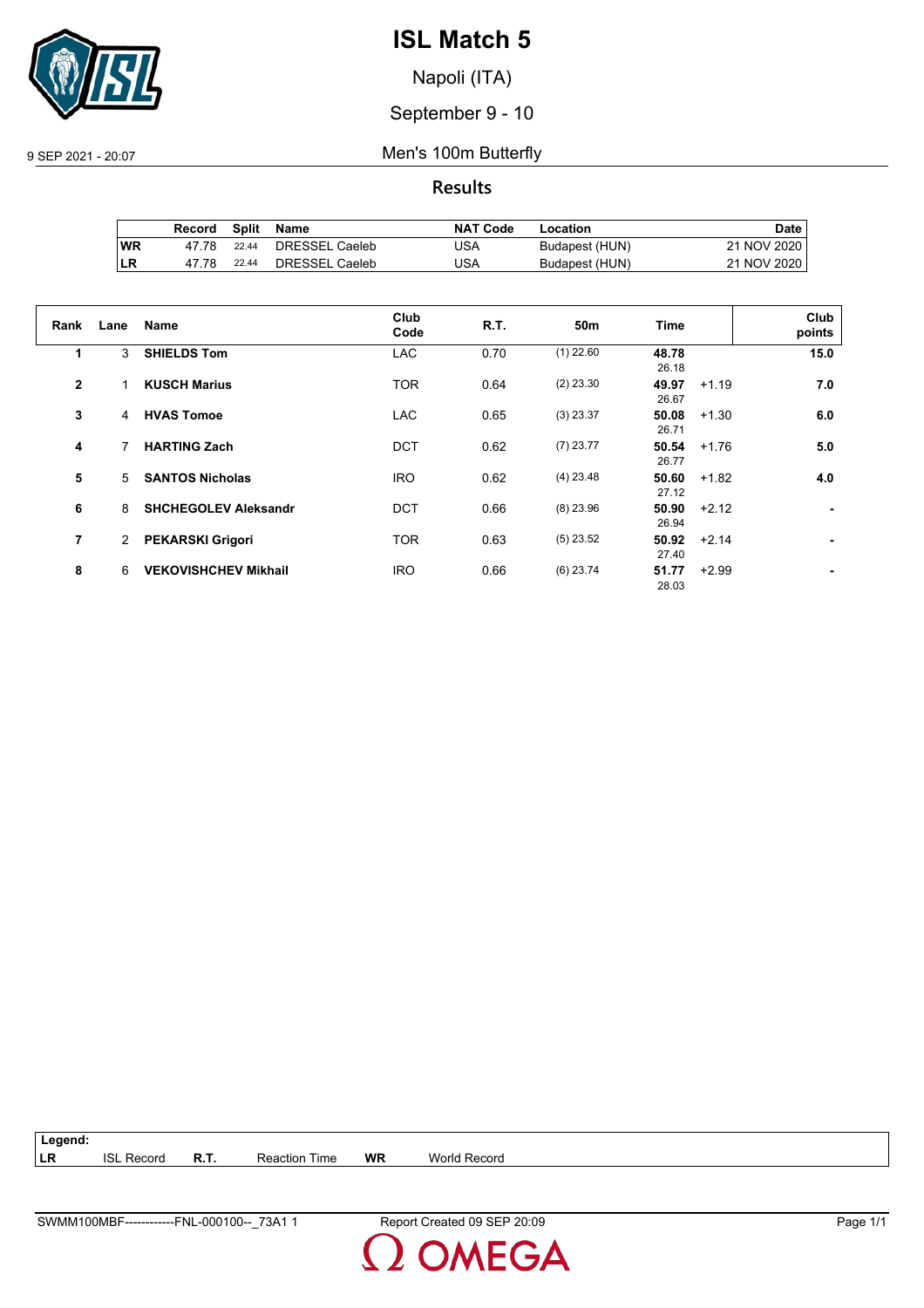

Napoli (ITA)

September 9 - 10

9 SEP 2021 - 20:13 Women's 200m Backstroke

**Results**

|           | Record  |       | Splits |         | Name           | <b>NAT Code</b> | ∟ocation             | Date        |
|-----------|---------|-------|--------|---------|----------------|-----------------|----------------------|-------------|
| WR        | 1:58.94 | 28.40 | 58.59  | 1:29.00 | McKEOWN Kaylee | AUS             | Different Area (AUS) | 28 NOV 2020 |
| <b>LR</b> | 1:59.25 | 27.62 | 57.75  | 1:28.65 | ATHERTON Minna | AUS             | London (GBR)         | 23 NOV 2019 |

| Rank         | Lane           | Name                     | Club<br>Code | R.T. | 50m          | 100m                   | 150m                   | Time             |         | Club<br>points |
|--------------|----------------|--------------------------|--------------|------|--------------|------------------------|------------------------|------------------|---------|----------------|
| 1            | $\overline{2}$ | <b>BRATTON Lisa</b>      | <b>TOR</b>   | 0.53 | $(2)$ 29.06  | $(3)$ 1:00.23<br>31.17 | $(1)$ 1:30.89<br>30.66 | 2:01.66<br>30.77 |         | 10.0           |
| $\mathbf{2}$ |                | <b>MASSE Kylie</b>       | <b>TOR</b>   | 0.53 | $(1)$ 28.63  | $(1)$ 59.73<br>31.10   | $(2)$ 1:30.99<br>31.26 | 2:01.97<br>30.98 | $+0.31$ | 7.0            |
| 3            | 3              | <b>WILM Ingrid</b>       | <b>LAC</b>   | 0.65 | $(3)$ 29.16  | (4) 1:01.01<br>31.85   | (4) 1:32.49<br>31.48   | 2:02.82<br>30.33 | $+1.16$ | 6.0            |
| 4            | 4              | <b>BAKER Kathleen</b>    | <b>LAC</b>   | 0.63 | $(=5)$ 29.49 | (6) 1:01.15<br>31.66   | (5) 1:32.96<br>31.81   | 2:04.25<br>31.29 | $+2.59$ | 5.0            |
| 5            | 5              | <b>ZAMORANO Africa</b>   | <b>IRO</b>   | 0.52 | $(=5)$ 29.49 | $(5)$ 1:01.07<br>31.58 | $(6)$ 1:33.35<br>32.28 | 2:05.67<br>32.32 | $+4.01$ | 4.0            |
| 6            | 6              | <b>LOYNING Ingeborg</b>  | <b>IRO</b>   | 0.58 | $(4)$ 29.32  | $(2)$ 59.93<br>30.61   | (3) 1:31.87<br>31.94   | 2:05.73<br>33.86 | $+4.07$ | 3.0            |
| 7            | 8              | <b>DELOOF Ali</b>        | <b>DCT</b>   | 0.62 | $(7)$ 29.88  | $(7)$ 1:02.16<br>32.28 | $(7)$ 1:34.02<br>31.86 | 2:05.98<br>31.96 | $+4.32$ | 2.0            |
| 8            |                | <b>JAKABOS Zsuzsanna</b> | <b>DCT</b>   | 0.75 | $(8)$ 30.04  | $(8)$ 1:02.34<br>32.30 | $(8)$ 1:34.70<br>32.36 | 2:06.84<br>32.14 | $+5.18$ |                |

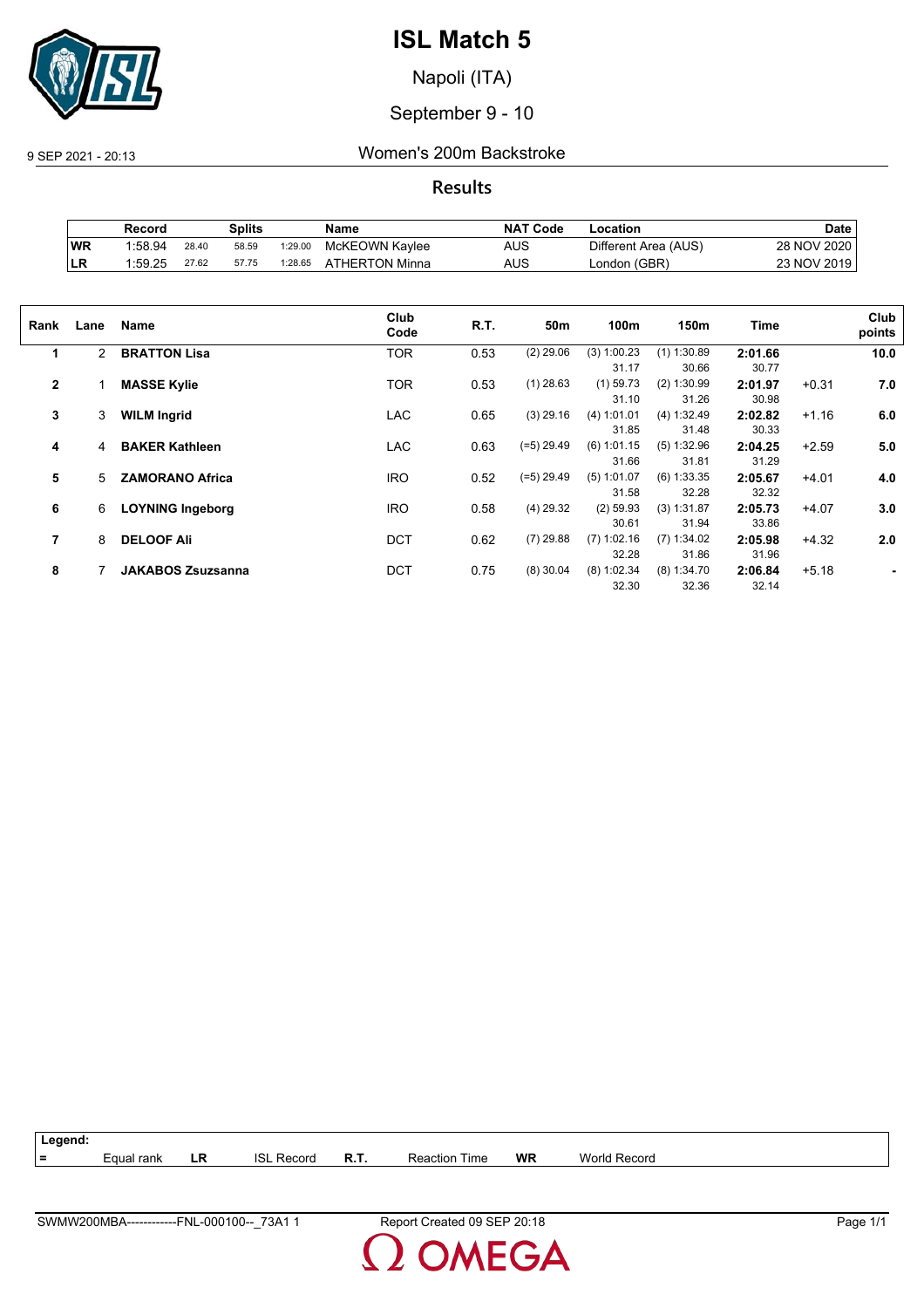

Napoli (ITA)

September 9 - 10

9 SEP 2021 - 20:17 Men's 200m Backstroke

**Results**

|     | Record  |       | Splits |         | Name                | <b>NAT Code</b> | -ocation       | Date        |
|-----|---------|-------|--------|---------|---------------------|-----------------|----------------|-------------|
| WR  | 1:45.63 | 24.46 | 51.35  | 1:18.42 | LARKIN Mitchell     | AUS             | Sydney (AUS)   | 27 NOV 2015 |
| ∣LR | 1:46.37 | 25.15 | 51.77  | 1:18.81 | <b>RYLOV Evgeny</b> | RUS             | Budapest (HUN) | 21 NOV 2020 |

| Lane | Name                      | Club<br>Code | R.T. | 50 <sub>m</sub> | 100m        | 150m          | Time    |         | Club<br>points |
|------|---------------------------|--------------|------|-----------------|-------------|---------------|---------|---------|----------------|
| 8    | <b>PEBLEY Jacob</b>       | <b>DCT</b>   | 0.60 | $(=3)$ 26.29    | $(2)$ 54.56 | $(1)$ 1:22.62 | 1:50.39 |         | 15.0           |
|      |                           |              |      |                 | 28.27       | 28.06         | 27.77   |         |                |
| 2    | <b>PRATT Cole</b>         | <b>TOR</b>   | 0.61 | $(5)$ 26.42     | (4) 54.96   | (3) 1:23.84   | 1:52.26 | $+1.87$ | 7.0            |
|      |                           |              |      |                 | 28.54       | 28.88         | 28.42   |         |                |
| 4    | <b>ROONEY Maxime</b>      | <b>LAC</b>   | 0.68 | $(=3)$ 26.29    | (3) 54.62   | (2) 1:23.31   | 1:52.63 | $+2.24$ | 6.0            |
|      |                           |              |      |                 | 28.33       | 28.69         | 29.32   |         |                |
| 5    | <b>GLINTA Robert</b>      | <b>IRO</b>   | 0.61 | $(1)$ 25.76     | $(1)$ 54.28 | (4) 1:23.91   | 1:52.73 | $+2.34$ | 5.0            |
|      |                           |              |      |                 | 28.52       | 29.63         | 28.82   |         |                |
| 3    | <b>CHRISTOU Apostolos</b> | <b>LAC</b>   | 0.60 | $(6)$ 26.70     | $(6)$ 55.45 | (5) 1:24.37   | 1:53.33 | $+2.94$ | 4.0            |
|      |                           |              |      |                 | 28.75       | 28.92         | 28.96   |         |                |
|      | <b>LITCHFIELD Max</b>     | <b>TOR</b>   | 0.58 | $(8)$ 26.94     | $(7)$ 55.80 | $(7)$ 1:25.37 | 1:55.16 | $+4.77$ | ۰.             |
|      |                           |              |      |                 | 28.86       | 29.57         | 29.79   |         |                |
| 6    | <b>BASSETO Guilherme</b>  | <b>IRO</b>   | 0.59 | $(2)$ 26.02     | (5) 55.13   | (6) 1:24.76   | 1:55.45 | $+5.06$ |                |
|      |                           |              |      |                 | 29.11       | 29.63         | 30.69   |         |                |
|      | <b>NIKOLAEV Mark</b>      | <b>DCT</b>   | 0.70 | $(7)$ 26.76     | (8) 56.03   | $(8)$ 1:25.91 | 1:55.65 | $+5.26$ |                |
|      |                           |              |      |                 | 29.27       | 29.88         | 29.74   |         |                |
|      |                           |              |      |                 |             |               |         |         |                |

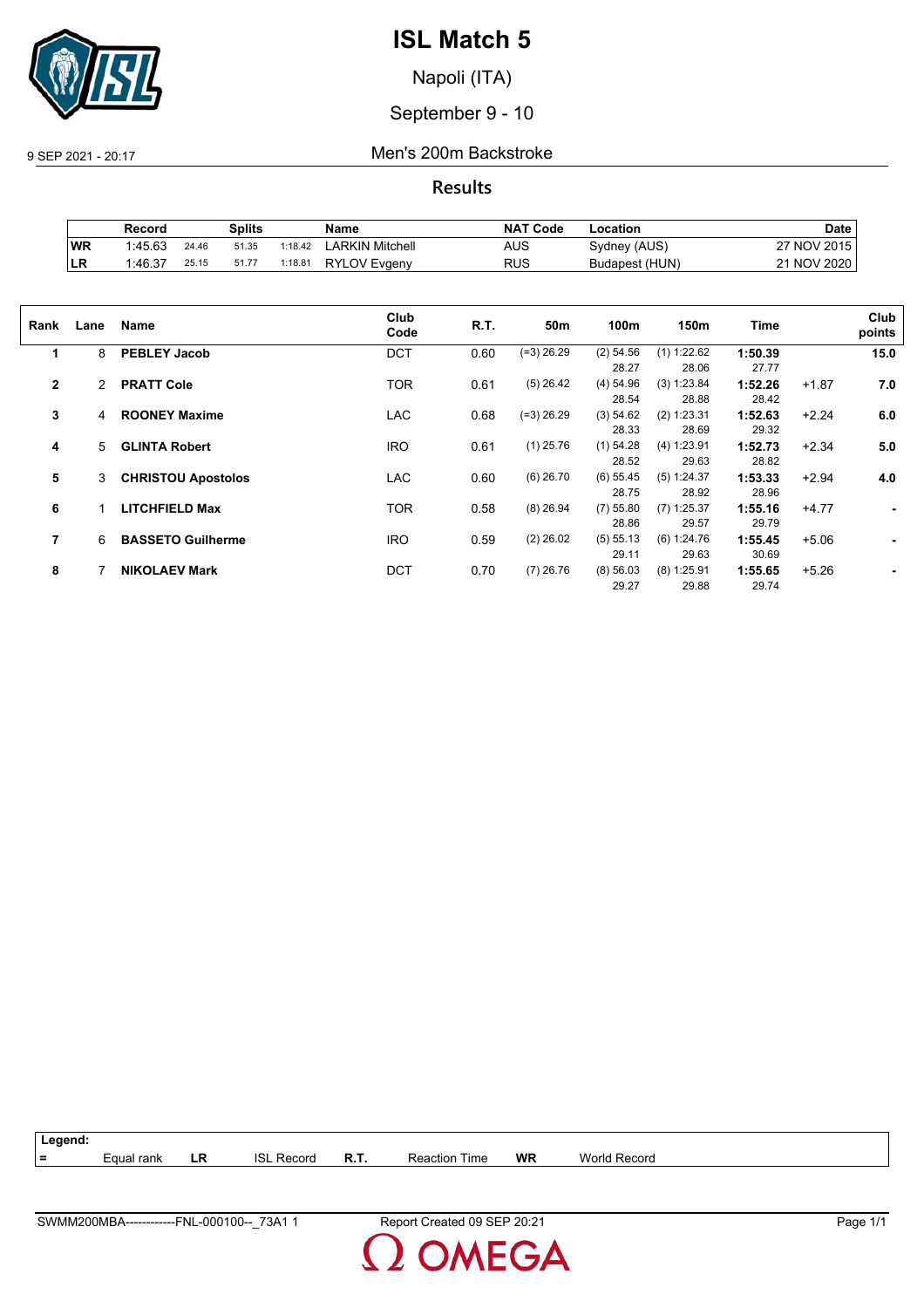

Napoli (ITA)

September 9 - 10

9 SEP 2021 - 20:24 Women's 200m Breaststroke

**Results**

|     | Record  |       | Splits  |         | Name              | <b>NAT Code</b> | -ocation         | Date            |
|-----|---------|-------|---------|---------|-------------------|-----------------|------------------|-----------------|
| ∣wR | 2:14.57 | 31.05 | 1:05.18 | 1:40.00 | SONI Rebecca      | USA             | Manchester (GBR) | <b>DEC 2009</b> |
| LR  | 2:15.56 | 30.25 | 1:04.99 | 1:40.76 | <b>KING Lilly</b> | USA             | Budapest (HUN)   | 21 NOV 2020     |

| Rank           | Lane           | Name                      | Club<br>Code | R.T. | 50m          | 100m                   | 150m                   | Time             |         | Club<br>points |
|----------------|----------------|---------------------------|--------------|------|--------------|------------------------|------------------------|------------------|---------|----------------|
| 1              | 7              | <b>TEMNIKOVA Maria</b>    | <b>DCT</b>   | 0.66 | $(4)$ 32.44  | $(2)$ 1:07.71<br>35.27 | $(1)$ 1:43.39<br>35.68 | 2:18.98<br>35.59 |         | 10.0           |
| $\overline{2}$ | 4              | <b>GORBENKO Anastasia</b> | <b>LAC</b>   | 0.67 | $(1)$ 32.04  | $(1)$ 1:07.69<br>35.65 | (2) 1:43.59<br>35.90   | 2:19.22<br>35.63 | $+0.24$ | 7.0            |
| 3              | 5              | <b>STRAUCH Jenna</b>      | <b>IRO</b>   | 0.75 | (=5) 32.55   | (3) 1:07.87<br>35.32   | (3) 1:43.87<br>36.00   | 2:20.75<br>36.88 | $+1.77$ | 6.0            |
| 4              | $\overline{2}$ | <b>WOG Kelsey</b>         | <b>TOR</b>   | 0.65 | $(3)$ 32.30  | (4) 1:08.06<br>35.76   | (4) 1:44.17<br>36.11   | 2:21.01<br>36.84 | $+2.03$ | 5.0            |
| 5              | 3              | <b>FRANCESCHI Sara</b>    | <b>LAC</b>   | 0.74 | $(7)$ 32.72  | (5) 1:08.63<br>35.91   | $(5)$ 1:45.18<br>36.55 | 2:22.41<br>37.23 | $+3.43$ | 4.0            |
| 6              |                | <b>CIEPLUCHA Tessa</b>    | <b>TOR</b>   | 0.78 | $(8)$ 33.02  | $(7)$ 1:09.09<br>36.07 | (6) 1:45.69<br>36.60   | 2:22.48<br>36.79 | $+3.50$ | 3.0            |
| 7              | 8              | <b>BELONOGOFF Tatiana</b> | <b>DCT</b>   | 0.71 | $(=5)$ 32.55 | (6) 1:09.06<br>36.51   | (7) 1:46.03<br>36.97   | 2:22.79<br>36.76 | $+3.81$ | 2.0            |
| 8              | 6              | <b>HULKKO Ida</b>         | <b>IRO</b>   | 0.71 | $(2)$ 32.25  | $(8)$ 1:09.54<br>37.29 | $(8)$ 1:48.00<br>38.46 | 2:26.01<br>38.01 | $+7.03$ |                |

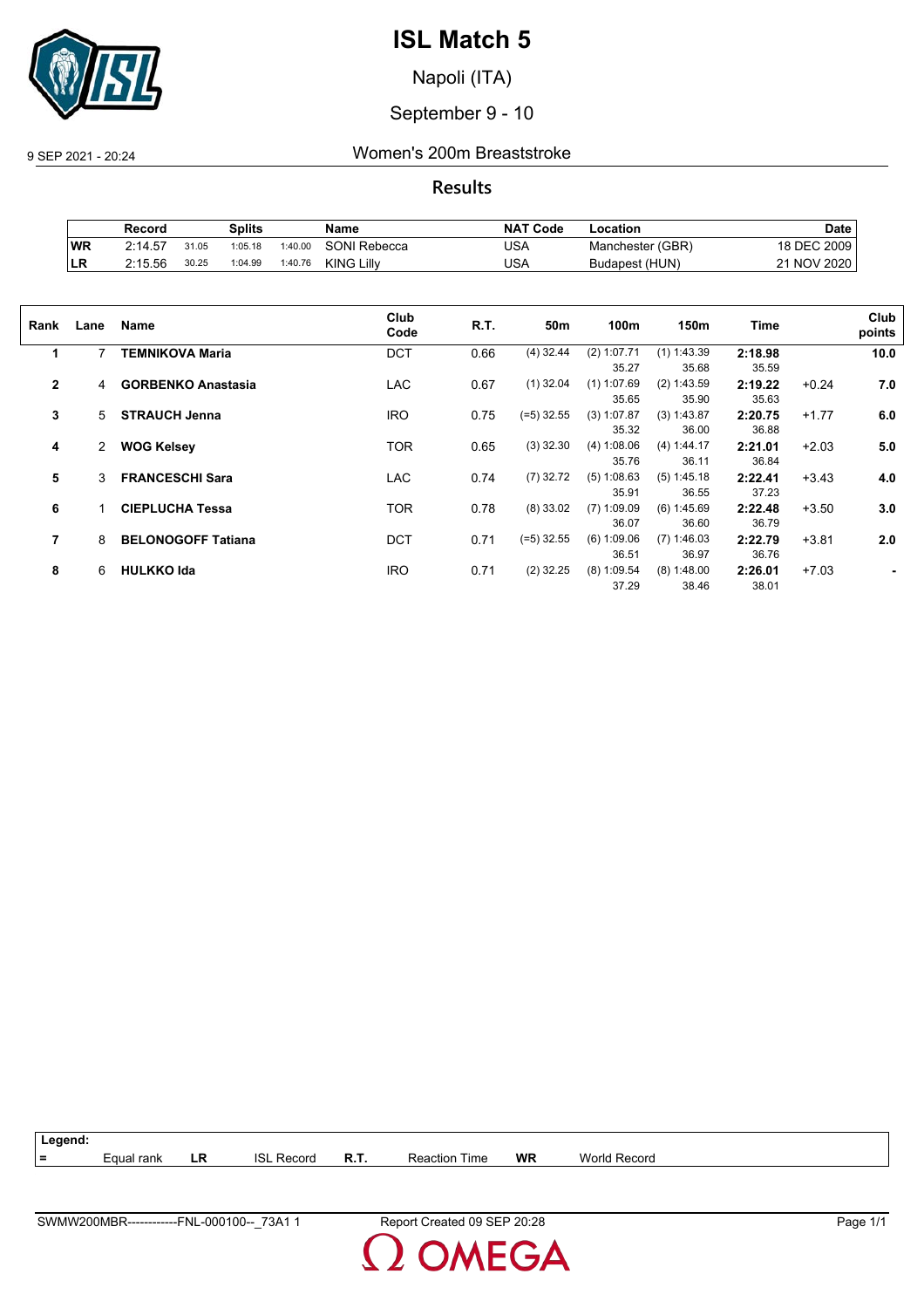

Napoli (ITA)

September 9 - 10

9 SEP 2021 - 20:29 Men's 200m Breaststroke

**Results**

|           | Record  |       | Splits |         | <b>Name</b>           | <b>NAT Code</b> | Location       | Date            |
|-----------|---------|-------|--------|---------|-----------------------|-----------------|----------------|-----------------|
| <b>WR</b> | 2:00.16 | 27.01 | 57.62  | 1:28.75 | <b>PRIGODA Kirill</b> | RUS             | Hangzhou (CHN) | <b>DEC 2018</b> |
| ILR       | 2:00.58 | 27.64 | 58.61  | 1:29.40 | <b>KOCH Marco</b>     | GER             | Budapest (HUN) | 1 NOV 2020      |

| Rank           | Lane | Name                           | Club<br>Code | R.T. | 50m         | 100m          | 150m          | Time    |         | Club<br>points |
|----------------|------|--------------------------------|--------------|------|-------------|---------------|---------------|---------|---------|----------------|
| 1              | 5    | <b>PERSSON Erik</b>            | <b>IRO</b>   | 0.67 | $(4)$ 28.53 | $(2)$ 1:00.08 | $(1)$ 1:32.01 | 2:04.24 |         | 9.0            |
|                |      |                                |              |      |             | 31.55         | 31.93         | 32.23   |         |                |
| $\mathbf{2}$   |      | <b>MILLER Cody</b>             | <b>DCT</b>   | 0.68 | $(3)$ 28.43 | (5) 1:00.42   | (3) 1:32.54   | 2:04.54 | $+0.30$ | 7.0            |
|                |      |                                |              |      |             | 31.99         | 32.12         | 32.00   |         |                |
| 3              | 8    | <b>COPE Tommy</b>              | <b>DCT</b>   | 0.64 | $(5)$ 28.55 | $(3)$ 1:00.30 | (2) 1:32.34   | 2:04.56 | $+0.32$ | 6.0            |
|                |      |                                |              |      |             | 31.75         | 32.04         | 32.22   |         |                |
| 4              |      | <b>McKEE Anton</b>             | TOR          | 0.63 | $(6)$ 28.68 | $(8)$ 1:00.94 | (6) 1:32.97   | 2:04.83 | $+0.59$ | 5.0            |
|                |      |                                |              |      |             | 32.26         | 32.03         | 31.86   |         |                |
| 5              | 2    | <b>SCHWINGENSCHLOGL Fabian</b> | <b>TOR</b>   | 0.70 | $(2)$ 28.39 | (4) 1:00.33   | (4) 1:32.61   | 2:04.91 | $+0.67$ | 4.0            |
|                |      |                                |              |      |             | 31.94         | 32.28         | 32.30   |         |                |
| 6              | 4    | <b>ROTHBAUER Christopher</b>   | <b>LAC</b>   | 0.70 | $(7)$ 28.84 | $(7)$ 1:00.84 | (5) 1:32.78   | 2:05.54 | $+1.30$ | 3.0            |
|                |      |                                |              |      |             | 32.00         | 31.94         | 32.76   |         |                |
| $\overline{7}$ | 3    | <b>LICON WIII</b>              | <b>LAC</b>   | 0.76 | $(8)$ 28.98 | $(6)$ 1:00.75 | $(7)$ 1:33.03 | 2:05.79 | $+1.55$ | 2.0            |
|                |      |                                |              |      |             | 31.77         | 32.28         | 32.76   |         |                |
| 8              | 6    | <b>REITSHAMMER Bernhard</b>    | <b>IRO</b>   | 0.71 | $(1)$ 27.75 | $(1)$ 59.84   | $(8)$ 1:33.40 | 2:08.37 | $+4.13$ | 1.0            |
|                |      |                                |              |      |             | 32.09         | 33.56         | 34.97   |         |                |
|                |      |                                |              |      |             |               |               |         |         |                |

| $ $ Legend: |                   |                      |    |              |
|-------------|-------------------|----------------------|----|--------------|
| <b>LR</b>   | <b>ISL Record</b> | <b>Reaction Time</b> | WR | World Record |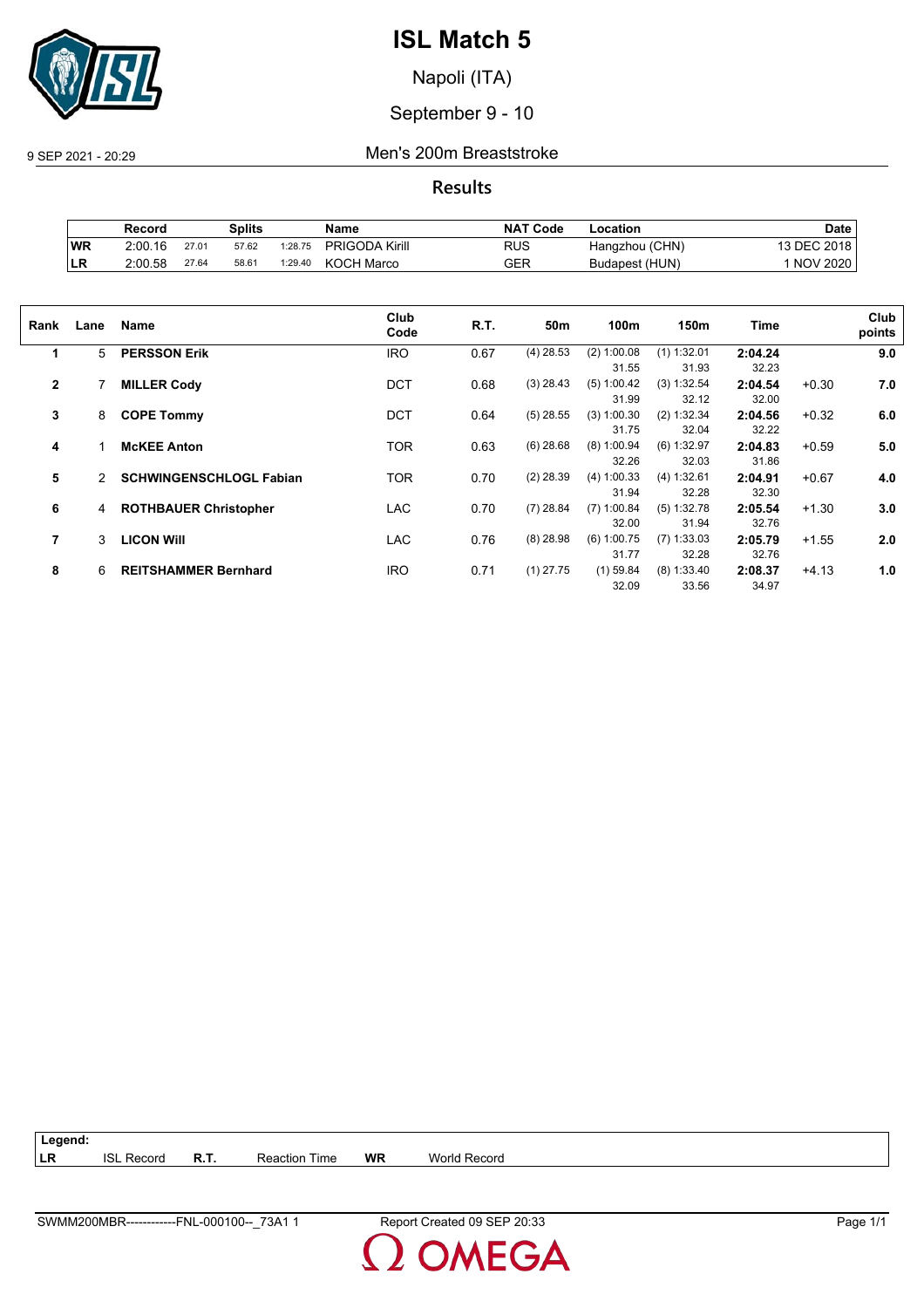

Napoli (ITA)

September 9 - 10

9 SEP 2021 - 20:34 Women's 4x100m Freestyle

**Results**

| Splits<br>Record |         | NAT (Relay) | ∟ocation | <b>Date</b> |                       |                |             |
|------------------|---------|-------------|----------|-------------|-----------------------|----------------|-------------|
| <b>WR</b>        | 3:26.53 | 52.39       | 1:42.97  | 2:35.52     | NED - Netherlands     | Doha (QAT)     | 5 DEC 2014  |
| 'LR              | 3:25.37 | 50.94       | 1:42.53  | 2:33.82     | ENS - Energy Standard | Budapest (HUN) | 21 NOV 2020 |

| Rank           | Lane           | Club / Name                 | R.T. | 50m   | 100m  | <b>Time</b>   |          | Club<br>points |
|----------------|----------------|-----------------------------|------|-------|-------|---------------|----------|----------------|
| 1              | $\mathbf{1}$   | <b>TOR - Toronto Titans</b> |      |       |       | 3:28.01       |          | 38.0           |
|                |                | SANCHEZ Kayla               | 0.66 | 25.34 | 52.18 | $(2)$ 52.18   |          |                |
|                |                | <b>COLEMAN Michelle</b>     | 0.26 | 24.19 | 51.49 | $(1)$ 1:43.67 |          |                |
|                |                | <b>HANSSON Louise</b>       | 0.26 | 24.97 | 52.32 | $(1)$ 2:35.99 |          |                |
|                |                | <b>WASICK Kasia</b>         | 0.27 | 24.86 | 52.02 |               |          |                |
| $\mathbf{2}$   | 3              | <b>LAC - LA Current</b>     |      |       |       | 3:28.82       | $+0.81$  | 14.0           |
|                |                | <b>GASTALDELLO Beryl</b>    | 0.61 | 25.30 | 53.19 | $(4)$ 53.19   |          |                |
|                |                | <b>WILSON Madison</b>       | 0.22 | 24.70 | 51.14 | (3) 1:44.33   |          |                |
|                |                | <b>DUMONT Valentine</b>     | 0.22 | 25.56 | 53.33 | $(3)$ 2:37.66 |          |                |
|                |                | <b>WEITZEIL Abbey</b>       | 0.32 | 24.07 | 51.16 |               |          |                |
| 3              | 8              | <b>DCT - DC Trident</b>     |      |       |       | 3:29.11       | $+1.10$  | 12.0           |
|                |                | <b>MACK Linnea</b>          | 0.74 | 25.22 | 52.41 | (3) 52.41     |          |                |
|                |                | <b>HINDLEY Isabella</b>     | 0.35 | 24.67 | 52.53 | (4) 1:44.94   |          |                |
|                |                | <b>HOPKIN Anna</b>          | 0.41 | 24.28 | 51.50 | $(2)$ 2:36.44 |          |                |
|                |                | <b>BRUHN Annika</b>         | 0.33 | 25.20 | 52.67 |               |          |                |
| 4              | 5              | IRO - Iron                  |      |       |       | 3:31.80       | $+3.79$  | 10.0           |
|                |                | KROMOWIDJOJO Ranomi         | 0.67 | 24.98 | 52.09 | $(1)$ 52.09   |          |                |
|                |                | <b>SEEMANOVA Barbora</b>    | 0.34 | 24.68 | 52.06 | (2) 1:44.15   |          |                |
|                |                | <b>HILL Danielle</b>        | 0.30 | 25.13 | 53.57 | $(4)$ 2:37.72 |          |                |
|                |                | <b>COCCONCELLI Costanza</b> | 0.38 | 25.96 | 54.08 |               |          |                |
| 5              | $\overline{7}$ | <b>DCT - DC Trident</b>     |      |       |       | 3:34.45       | $+6.44$  |                |
|                |                | <b>NEALE Leah</b>           | 0.67 | 25.96 | 53.81 | (5) 53.81     |          |                |
|                |                | <b>QUAH Ting Wen</b>        | 0.08 | 24.96 | 53.23 | (5) 1:47.04   |          |                |
|                |                | <b>GROVES Madeline</b>      | 0.17 | 25.50 | 53.33 | $(5)$ 2:40.37 |          |                |
|                |                | <b>EVANS Joanna</b>         | 0.32 | 25.78 | 54.08 |               |          |                |
| 6              | $\overline{2}$ | <b>TOR - Toronto Titans</b> |      |       |       | 3:35.03       | $+7.02$  |                |
|                |                | <b>APOSTALON Anika</b>      | 0.73 | 25.99 | 54.34 | (7) 54.34     |          |                |
|                |                | <b>OLIVEIRA Larissa</b>     | 0.30 | 26.05 | 54.15 | (6) 1:48.49   |          |                |
|                |                | McINTOSH Summer             | 0.20 | 25.26 | 53.12 | $(6)$ 2:41.61 |          |                |
|                |                | <b>BRATTON Lisa</b>         | 0.21 | 25.76 | 53.42 |               |          |                |
| $\overline{7}$ | 6              | IRO - Iron                  |      |       |       | 3:40.96       | $+12.95$ | $-2.0$         |
|                |                | <b>ANDRUSENKO Veronika</b>  | 0.73 | 26.79 | 54.88 | (8) 54.88     |          |                |
|                |                | <b>BECKMANN Emilie</b>      | 0.27 | 26.19 | 54.74 | $(7)$ 1:49.62 |          |                |
|                |                | <b>THOMAS Alys</b>          | 0.46 | 26.19 | 54.69 | $(7)$ 2:44.31 |          |                |
|                |                | <b>SCALIA Silvia</b>        | 0.20 | 27.06 | 56.65 |               |          |                |
| 8              | 4              | <b>LAC - LA Current</b>     |      |       |       | 3:44.61       | $+16.60$ | $-2.0$         |
|                |                | <b>DAHLKE Mikaela</b>       | 0.71 | 25.92 | 54.20 | (6) 54.20     |          |                |
|                |                | NTOUNTOUNAKI Anna           | 0.29 | 26.88 | 56.02 | $(8)$ 1:50.22 |          |                |
|                |                | FRANCESCHI Sara             | 0.27 | 26.66 | 55.58 | $(8)$ 2:45.80 |          |                |
|                |                | <b>SEBASTIAN Julia</b>      | 0.31 | 28.00 | 58.81 |               |          |                |

| Legend: |                   |             |                      |           |                     |
|---------|-------------------|-------------|----------------------|-----------|---------------------|
| LR      | <b>ISL Record</b> | <b>R.T.</b> | <b>Reaction Time</b> | <b>WR</b> | <b>World Record</b> |
|         |                   |             |                      |           |                     |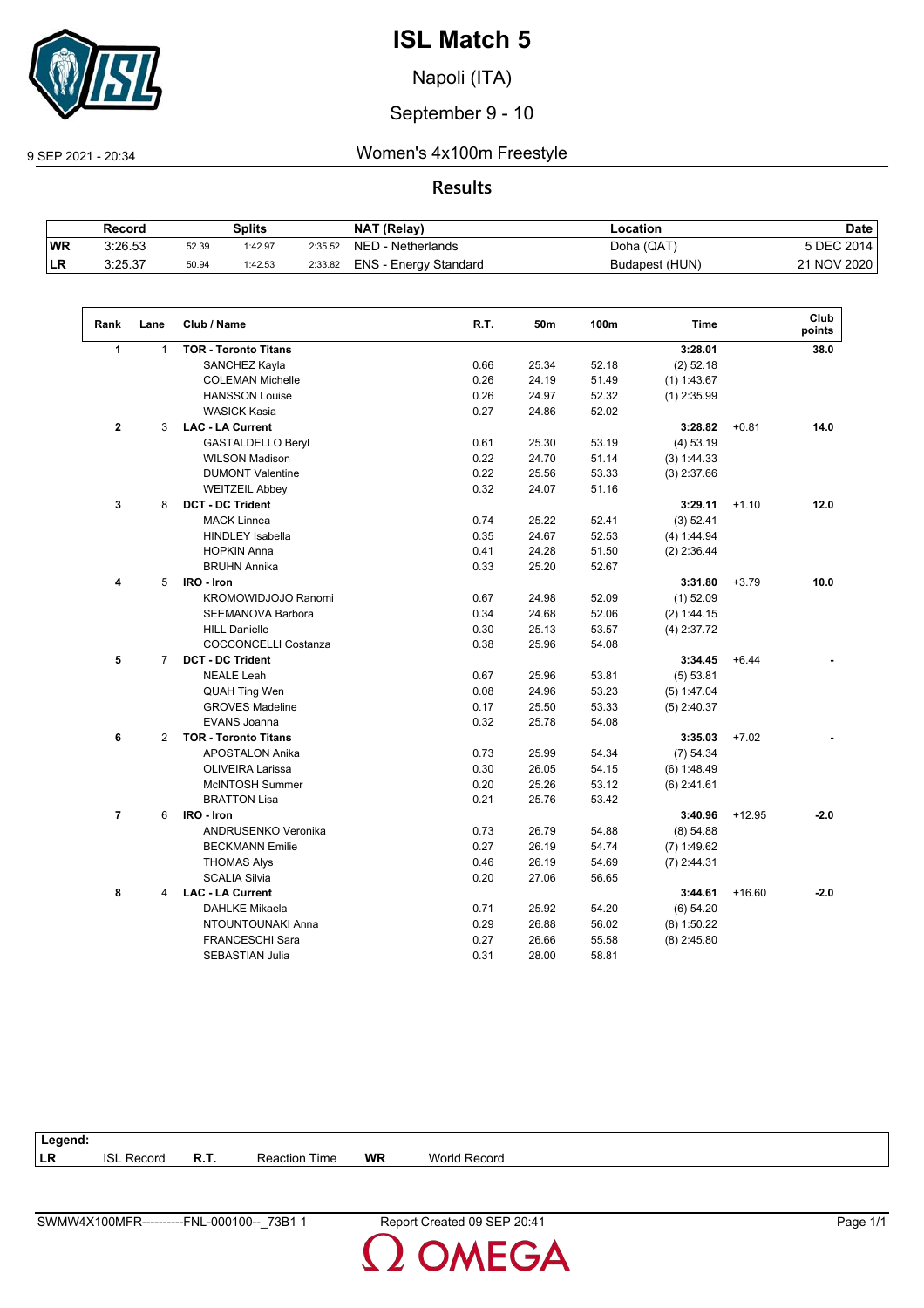

Napoli (ITA)

September 9 - 10

9 SEP 2021 - 20:46 Men's 50m Freestyle

**Results**

|           | Record Name |                      | <b>NAT Code</b> | Location       | Date        |
|-----------|-------------|----------------------|-----------------|----------------|-------------|
| <b>WR</b> |             | 20.16 DRESSEL Caeleb | USA             | Budapest (HUN) | 21 NOV 2020 |
| LR        |             | 20.16 DRESSEL Caeleb | USA             | Budapest (HUN) | 21 NOV 2020 |

| Rank | Lane | Name                    | <b>Club Code</b> | R.T. | Time             | Club points |
|------|------|-------------------------|------------------|------|------------------|-------------|
|      |      | <b>HOFFER Ryan</b>      | <b>DCT</b>       | 0.66 | 21.25            | 9.0         |
| 2    | 2    | <b>RYAN Shane</b>       | <b>TOR</b>       | 0.62 | $+0.12$<br>21.37 | 7.0         |
| 3    | 6    | de BOER Thom            | IRO              | 0.64 | 21.38<br>$+0.13$ | 6.0         |
| 4    | 5    | <b>ORSI Marco</b>       | IRO              | 0.59 | 21.46<br>$+0.21$ | 5.0         |
| 5    | 3    | <b>SHIELDS Tom</b>      | <b>LAC</b>       | 0.68 | 21.55<br>$+0.30$ | 4.0         |
| $=6$ |      | <b>KISIL Yuri</b>       | <b>TOR</b>       | 0.65 | 21.67<br>$+0.42$ | 2.5         |
| $=6$ | 4    | <b>BUKHOV Vladislav</b> | LAC              | 0.67 | 21.67<br>$+0.42$ | 2.5         |
| 8    | 8    | <b>APPLE Zach</b>       | DCT              | 0.63 | $+0.52$<br>21.77 | 1.0         |

| SWMM50MFR-------------<br>73A1<br>L <b>-000100-</b> -<br>FNL | 20.47<br>, SEP 1<br>Report Created 09 | -<br>⊃aɑe |
|--------------------------------------------------------------|---------------------------------------|-----------|

**LR** ISL Record **R.T.** Reaction Time **WR** World Record

**Legend:**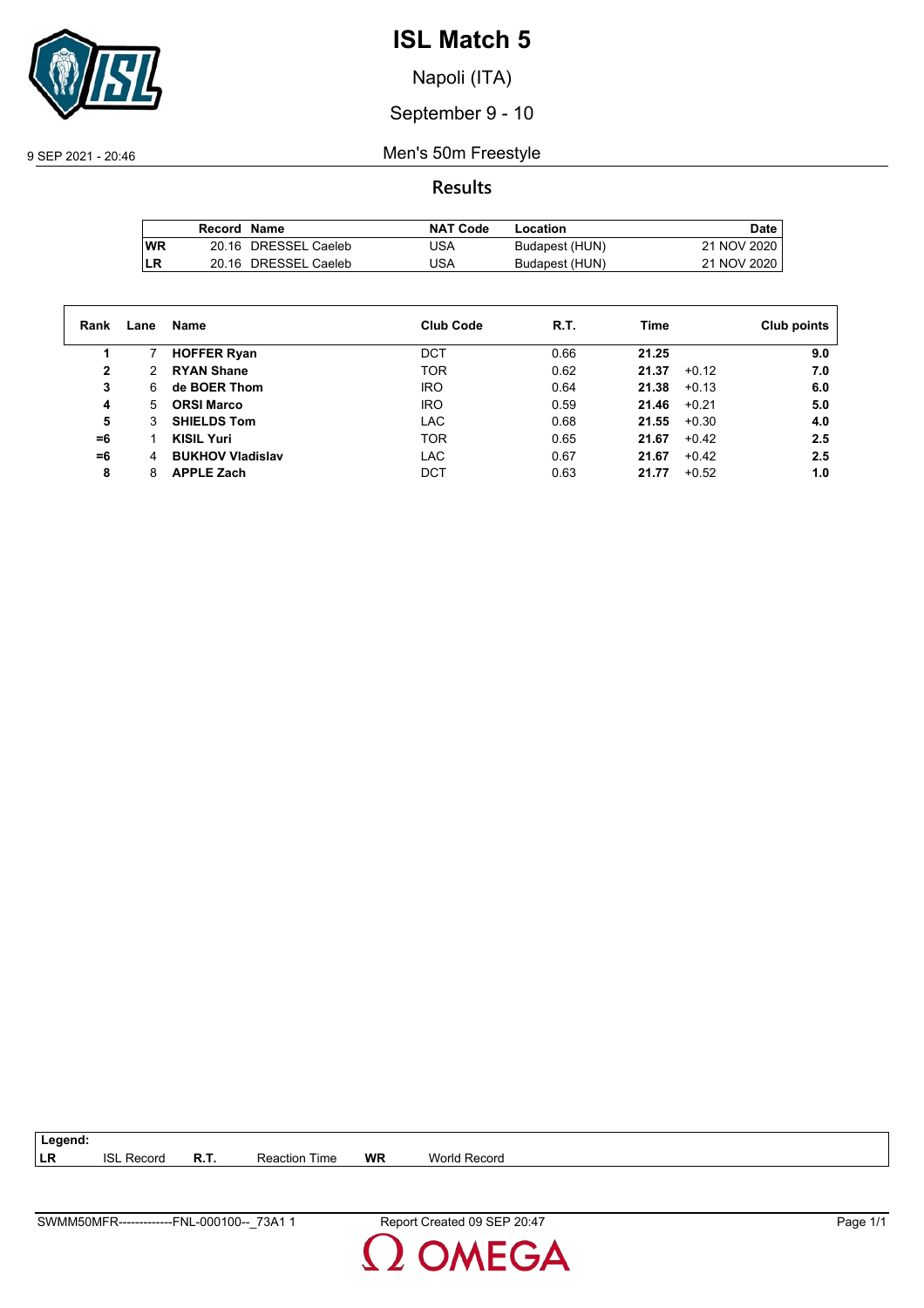

Napoli (ITA)

September 9 - 10

9 SEP 2021 - 20:49 Women's 50m Freestyle

**Results**

|     | Record Name |                           | NAT Code   | Location     | Date       |
|-----|-------------|---------------------------|------------|--------------|------------|
| lWR |             | 22.93 KROMOWIDJOJO Ranomi | <b>NED</b> | Berlin (GER) | 7 AUG 2017 |
| LR  |             | 23.17 SJOSTROM Sarah      | SWE        | Napoli (ITA) | 2 SEP 2021 |

| Rank | Lane | Name                        | <b>Club Code</b> | R.T. | Time  |         | Club points |
|------|------|-----------------------------|------------------|------|-------|---------|-------------|
| 1    |      | <b>WASICK Kasia</b>         | <b>TOR</b>       | 0.68 | 23.78 |         | 10.0        |
| 2    | 4    | <b>WEITZEIL Abbey</b>       | LAC              | 0.63 | 23.87 | $+0.09$ | 7.0         |
| 3    | 2    | <b>COLEMAN Michelle</b>     | <b>TOR</b>       | 0.67 | 24.00 | $+0.22$ | 6.0         |
| 4    | 5.   | <b>KROMOWIDJOJO Ranomi</b>  | <b>IRO</b>       | 0.67 | 24.02 | $+0.24$ | 5.0         |
| 5    | 3    | <b>WILSON Madison</b>       | <b>LAC</b>       | 0.71 | 24.18 | $+0.40$ | 4.0         |
| 6    | 8    | <b>HINDLEY Isabella</b>     | <b>DCT</b>       | 0.67 | 24.21 | $+0.43$ | 3.0         |
| 7    |      | <b>QUAH Ting Wen</b>        | DCT              | 0.62 | 24.66 | $+0.88$ | 2.0         |
| 8    | 6    | <b>COCCONCELLI Costanza</b> | <b>IRO</b>       | 0.67 | 25.02 | $+1.24$ |             |

**LR** ISL Record **R.T.** Reaction Time **WR** World Record

**Legend:**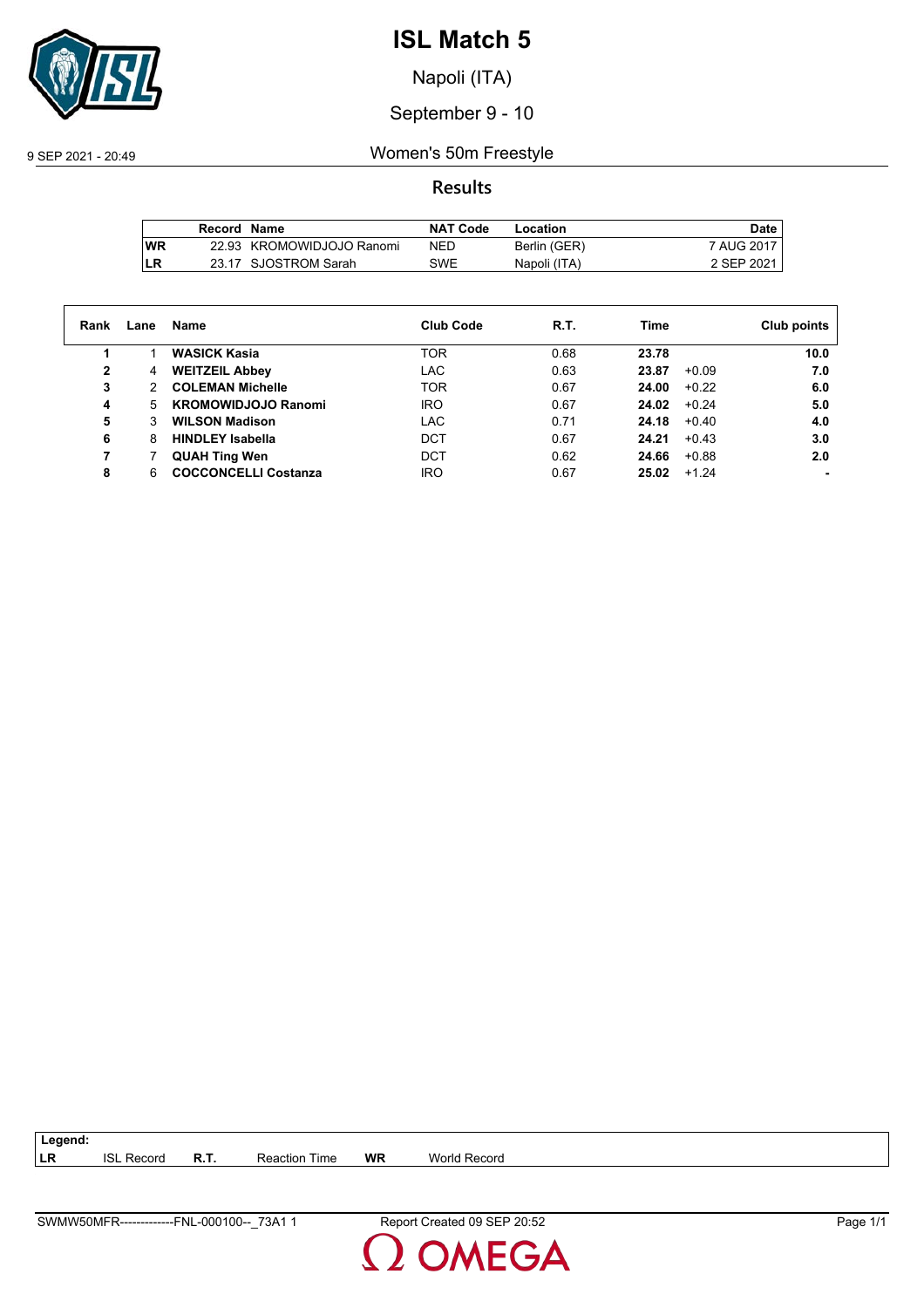

Napoli (ITA)

September 9 - 10

9 SEP 2021 - 20:54 Men's 200m Individual Medley

**Results**

|           | Record  |       | Splits |         | Name        | <b>NAT Code</b> | Location        | Date        |
|-----------|---------|-------|--------|---------|-------------|-----------------|-----------------|-------------|
| WR        | 1:49.63 | 23.71 | 50.74  | 1:22.48 | LOCHTE Ryan | USA             | Istanbul (TUR)  | 14 DEC 2012 |
| <b>LR</b> | 1:50.76 | 23.88 | 51.20  | 1:23.11 | SETO Daiva  | JPN             | Las Vegas (USA) | 20 DEC 2019 |

| Rank           | Lane | Name                    | Club<br>Code | R.T. | 50 <sub>m</sub> | 100m        | 150m          | Time    |         | Club<br>points |
|----------------|------|-------------------------|--------------|------|-----------------|-------------|---------------|---------|---------|----------------|
| 1              | 7    | <b>VAZAIOS Andreas</b>  | <b>DCT</b>   | 0.63 | $(7)$ 25.20     | $(2)$ 52.73 | (2) 1:25.48   | 1:52.30 |         | 10.0           |
|                |      |                         |              |      |                 | 27.53       | 32.75         | 26.82   |         |                |
| $\overline{2}$ | 4    | <b>HVAS Tomoe</b>       | <b>LAC</b>   | 0.65 | $(5)$ 24.90     | (6) 54.26   | (4) 1:25.63   | 1:52.42 | $+0.12$ | 7.0            |
|                |      |                         |              |      |                 | 29.36       | 31.37         | 26.79   |         |                |
| 3              | 2    | <b>KNOX Finlay</b>      | <b>TOR</b>   | 0.68 | $(1)$ 24.10     | $(3)$ 52.82 | (3) 1:25.62   | 1:52.55 | $+0.25$ | 6.0            |
|                |      |                         |              |      |                 | 28.72       | 32.80         | 26.93   |         |                |
| 4              | 5    | <b>SANTOS Leonardo</b>  | <b>IRO</b>   | 0.68 | $(2)$ 24.29     | $(1)$ 51.86 | $(1)$ 1:25.41 | 1:53.35 | $+1.05$ | 5.0            |
|                |      |                         |              |      |                 | 27.57       | 33.55         | 27.94   |         |                |
| 5              |      | <b>RAZZETTI Alberto</b> | <b>TOR</b>   | 0.64 | $(3)$ 24.58     | $(4)$ 53.33 | (5) 1:26.15   | 1:54.26 | $+1.96$ | 4.0            |
|                |      |                         |              |      |                 | 28.75       | 32.82         | 28.11   |         |                |
| 6              | 8    | <b>COPE Tommy</b>       | <b>DCT</b>   | 0.63 | $(6)$ 25.10     | (7) 55.25   | $(6)$ 1:27.51 | 1:56.16 | $+3.86$ | 3.0            |
|                |      |                         |              |      |                 | 30.15       | 32.26         | 28.65   |         |                |
| 7              | 3    | <b>DEVINE Abrahm</b>    | <b>LAC</b>   | 0.70 | $(4)$ 24.71     | (5) 53.66   | $(7)$ 1:27.75 | 1:56.63 | $+4.33$ | 2.0            |
|                |      |                         |              |      |                 | 28.95       | 34.09         | 28.88   |         |                |
| 8              | 6    | <b>PERSSON Erik</b>     | <b>IRO</b>   | 0.67 | $(8)$ 25.72     | (8) 56.20   | $(8)$ 1:28.14 | 1:56.88 | $+4.58$ |                |
|                |      |                         |              |      |                 | 30.48       | 31.94         | 28.74   |         |                |
|                |      |                         |              |      |                 |             |               |         |         |                |

**Legend: LR** ISL Record **R.T.** Reaction Time **WR** World Record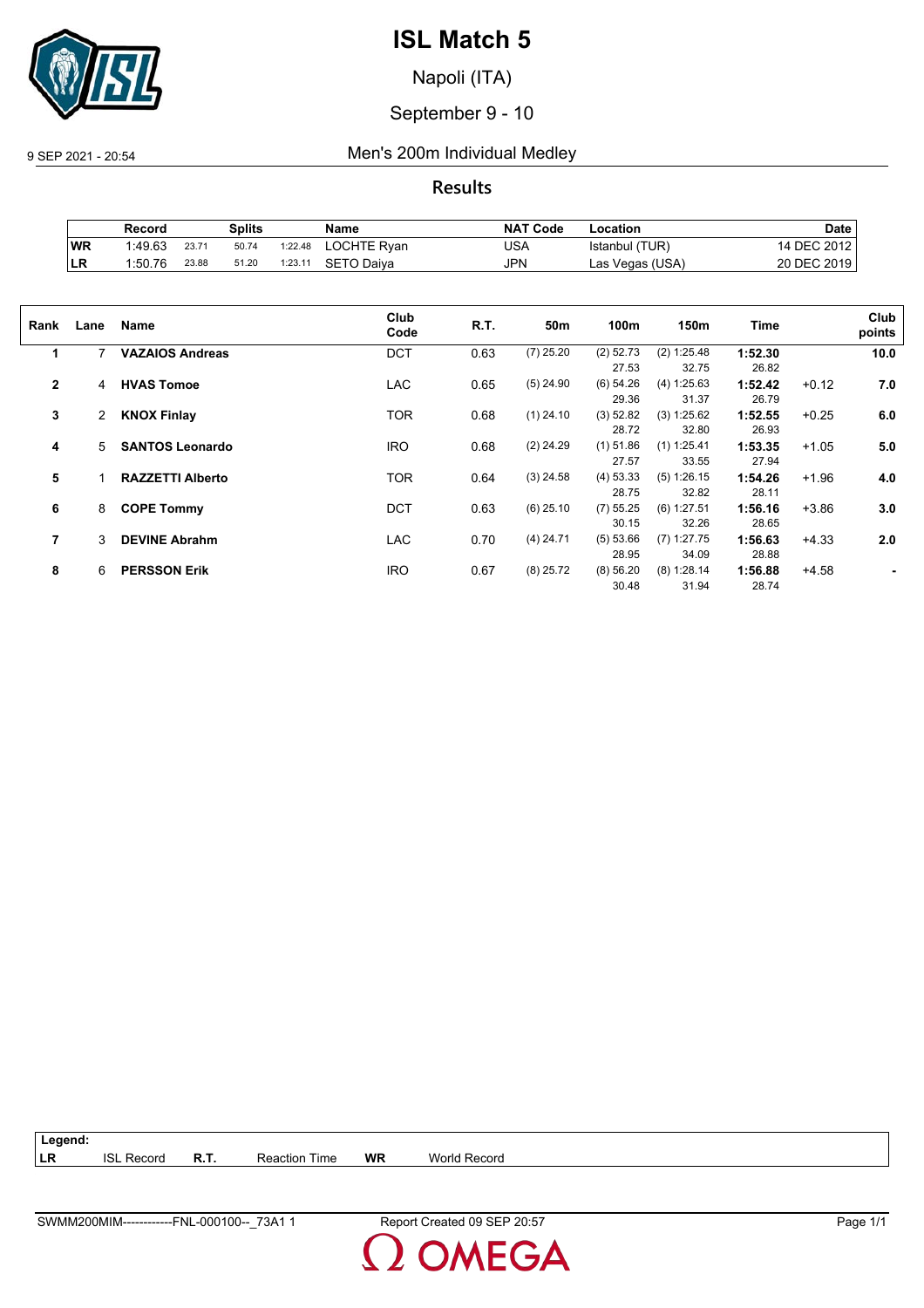

Napoli (ITA)

September 9 - 10

9 SEP 2021 - 20:59 Women's 200m Individual Medley

**Results**

|           | Record  |       | Splits |         | Name                  | <b>NAT Code</b> | -ocation       | Date        |
|-----------|---------|-------|--------|---------|-----------------------|-----------------|----------------|-------------|
| WR        | 2:01.86 | 26.47 | 56.40  | 1:32.49 | <b>HOSSZU Katinka</b> | HUN             | Doha (QAT)     | 6 DEC 2014  |
| <b>LR</b> | 2:03.93 | 27.32 | 58.39  | 1:34.01 | OHASHI Yui            | <b>JPN</b>      | Budapest (HUN) | 14 NOV 2020 |

| Rank           | Lane | <b>Name</b>               | Club<br>Code | R.T. | 50 <sub>m</sub> | 100m          | 150m          | Time    |         | Club<br>points |
|----------------|------|---------------------------|--------------|------|-----------------|---------------|---------------|---------|---------|----------------|
| 1              | 7    | <b>ANDISON Bailey</b>     | <b>DCT</b>   | 0.66 | $(3)$ 27.92     | $(1)$ 59.45   | $(1)$ 1:35.38 | 2:05.38 |         | 10.0           |
|                |      |                           |              |      |                 | 31.53         | 35.93         | 30.00   |         |                |
| $\overline{2}$ | 3    | <b>GORBENKO Anastasia</b> | <b>LAC</b>   | 0.69 | $(5)$ 28.23     | $(2)$ 59.59   | (2) 1:36.31   | 2:05.81 | $+0.43$ | 7.0            |
|                |      |                           |              |      |                 | 31.36         | 36.72         | 29.50   |         |                |
| 3              | 2    | <b>SANCHEZ Kayla</b>      | TOR          | 0.69 | $(7)$ 28.51     | $(7)$ 1:01.30 | $(7)$ 1:38.80 | 2:08.13 | $+2.75$ | 6.0            |
|                |      |                           |              |      |                 | 32.79         | 37.50         | 29.33   |         |                |
| 4              | 5    | <b>UGOLKOVA Maria</b>     | <b>IRO</b>   | 0.67 | $(1)$ 27.79     | (3) 59.90     | (3) 1:37.21   | 2:08.25 | $+2.87$ | 5.0            |
|                |      |                           |              |      |                 | 32.11         | 37.31         | 31.04   |         |                |
| 5              |      | <b>CIEPLUCHA Tessa</b>    | TOR          | 0.79 | $(6)$ 28.40     | $(8)$ 1:01.38 | (5) 1:38.49   | 2:08.85 | $+3.47$ | 4.0            |
|                |      |                           |              |      |                 | 32.98         | 37.11         | 30.36   |         |                |
| 6              | 4    | <b>GASSON Helena</b>      | <b>LAC</b>   | 0.63 | $(2)$ 27.89     | (4) 1:00.30   | (4) 1:38.25   | 2:08.99 | $+3.61$ | 3.0            |
|                |      |                           |              |      |                 | 32.41         | 37.95         | 30.74   |         |                |
| 7              | 8    | <b>JAKABOS Zsuzsanna</b>  | <b>DCT</b>   | 0.74 | $(4)$ 28.13     | (5) 1:00.69   | (6) 1:38.68   | 2:09.09 | $+3.71$ | 2.0            |
|                |      |                           |              |      |                 | 32.56         | 37.99         | 30.41   |         |                |
| 8              | 6    | <b>ZAMORANO Africa</b>    | <b>IRO</b>   | 0.63 | $(8)$ 28.59     | (6) 1:01.12   | $(8)$ 1:40.33 | 2:11.29 | $+5.91$ |                |
|                |      |                           |              |      |                 | 32.53         | 39.21         | 30.96   |         |                |
|                |      |                           |              |      |                 |               |               |         |         |                |

| $\vert$ Legend: |                   |      |                      |           |              |
|-----------------|-------------------|------|----------------------|-----------|--------------|
| <b>ILR</b>      | <b>ISL Record</b> | R.T. | <b>Reaction Time</b> | <b>WR</b> | World Record |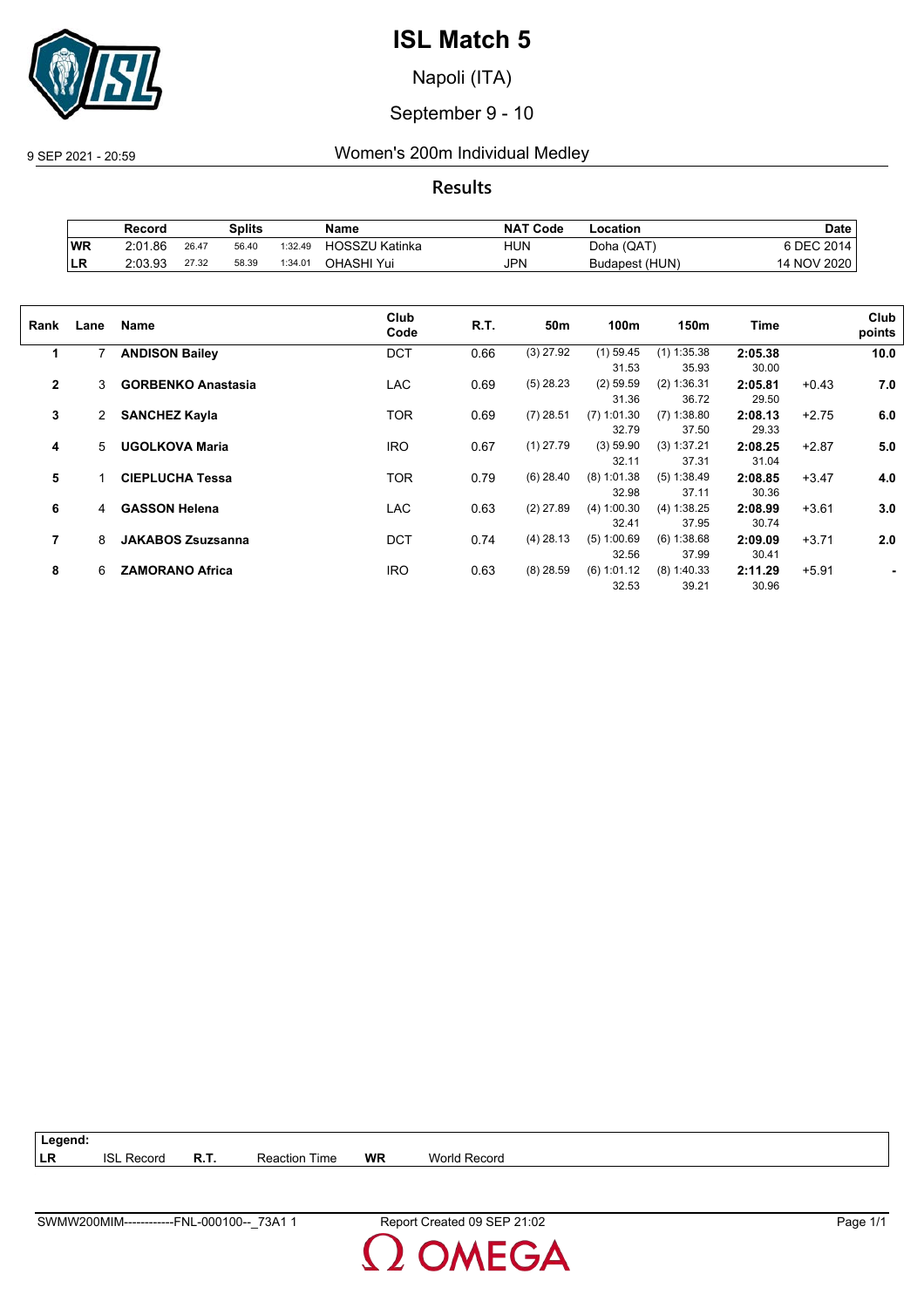

Napoli (ITA)

September 9 - 10

9 SEP 2021 - 21:03 Men's 50m Breaststroke

**Results**

|           | Record Name |                             | <b>NAT Code</b> | Location       | Date.       |
|-----------|-------------|-----------------------------|-----------------|----------------|-------------|
| <b>WR</b> |             | 25.25 van der BURGH Cameron | RSA             | Berlin (GER)   | 14 NOV 2009 |
| LR        |             | 25.29 SAKCI Emre            | TUR             | Budapest (HUN) | 5 NOV 2020  |

| Rank | Lane | Name                           | <b>Club Code</b> | R.T. | Time  |         | Club points |
|------|------|--------------------------------|------------------|------|-------|---------|-------------|
|      |      | <b>FRANCA SILVA Felipe</b>     | DCT              | 0.67 | 26.07 |         | 10.0        |
| 2    | 5.   | <b>SAKCI Emre</b>              | <b>IRO</b>       | 0.62 | 26.08 | $+0.01$ | 7.0         |
| 3    |      | <b>SCHWINGENSCHLOGL Fabian</b> | <b>TOR</b>       | 0.66 | 26.57 | $+0.50$ | 6.0         |
| 4    | 3    | <b>ROTHBAUER Christopher</b>   | LAC              | 0.67 | 26.67 | $+0.60$ | 5.0         |
| 5    | 6    | <b>REITSHAMMER Bernhard</b>    | <b>IRO</b>       | 0.68 | 26.80 | $+0.73$ | 4.0         |
| 6    | 8    | <b>MILLER Cody</b>             | DCT              | 0.69 | 26.89 | $+0.82$ | 3.0         |
| 7    | 4    | <b>ACEVEDO Javier</b>          | LAC              | 0.61 | 26.91 | $+0.84$ | 2.0         |
| 8    |      | <b>McKEE Anton</b>             | TOR              | 0.62 | 27.16 | $+1.09$ |             |

**LR** ISL Record **R.T.** Reaction Time **WR** World Record

**Legend:**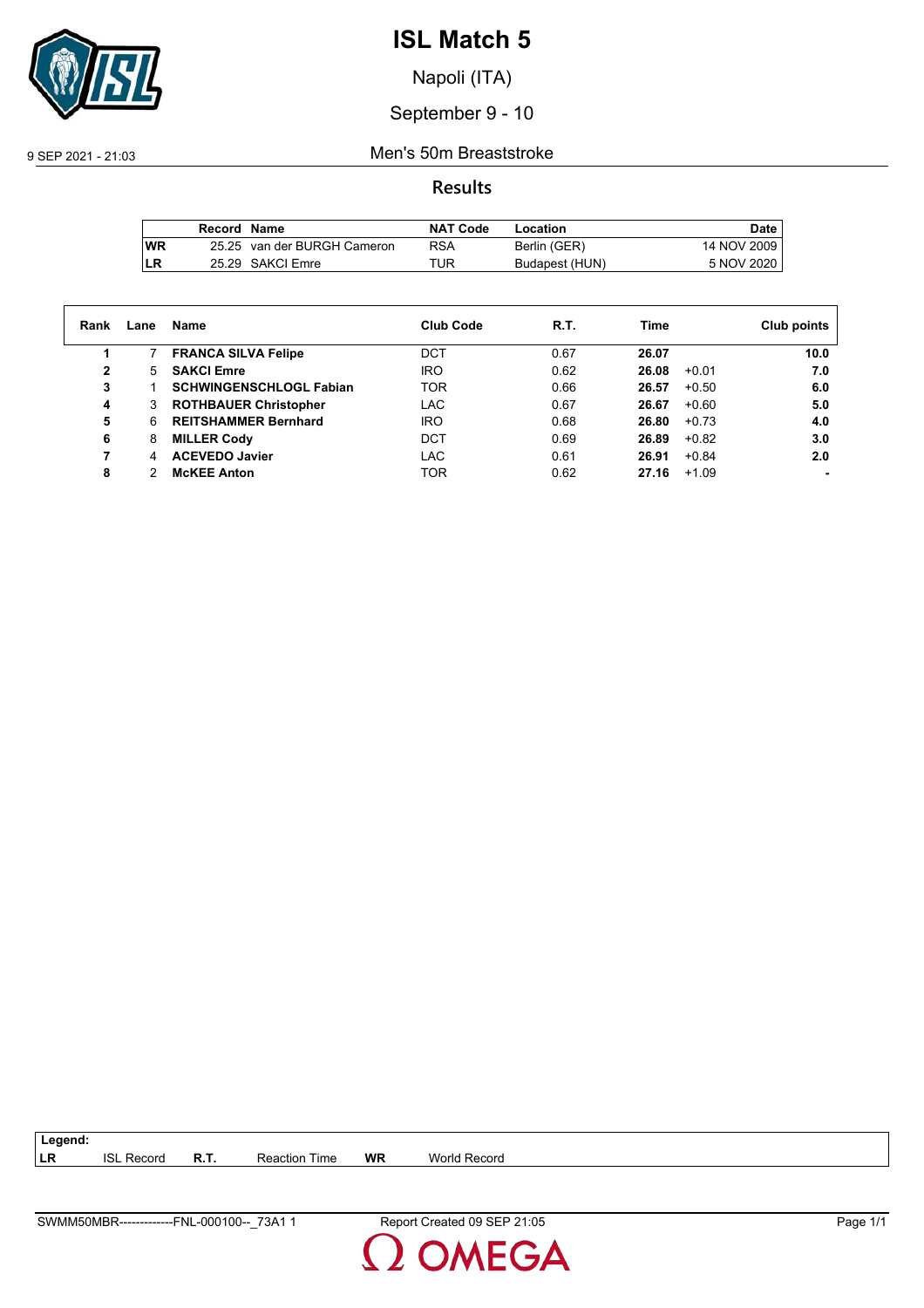

Napoli (ITA)

September 9 - 10

9 SEP 2021 - 21:06 Women's 50m Breaststroke

**Results**

|           | Record Name |                     | <b>NAT Code</b> | Location       | <b>Date</b> |
|-----------|-------------|---------------------|-----------------|----------------|-------------|
| <b>WR</b> |             | 28.56 ATKINSON Alia | JAM             | Budapest (HUN) | 6 OCT 2018  |
| LR        |             | 28.77 KING Lilly    | USA             | Budapest (HUN) | 21 NOV 2020 |

| Rank | Lane | Name                       | <b>Club Code</b> | R.T. | Time  | Club points       |
|------|------|----------------------------|------------------|------|-------|-------------------|
|      | 3    | <b>CLARK Imogen</b>        | LAC              | 0.63 | 29.86 | 10.0              |
| 2    | 5    | <b>HULKKO Ida</b>          | IRO              | 0.66 | 29.95 | 7.0<br>$+0.09$    |
| 3    | 8    | <b>BELONOGOFF Tatiana</b>  | <b>DCT</b>       | 0.68 | 29.97 | 6.0<br>$+0.11$    |
| 4    | 2    | <b>SZTANDERA Dominika</b>  | <b>TOR</b>       | 0.61 | 30.35 | 5.0<br>$+0.49$    |
| 5    | 4    | <b>TETEREVKOVA Kotryna</b> | <b>LAC</b>       | 0.67 | 30.72 | $+0.86$<br>4.0    |
| 6    | 6    | <b>STRAUCH Jenna</b>       | IRO              | 0.76 | 30.84 | 3.0<br>$+0.98$    |
|      |      | TEMNIKOVA Maria            | DCT              | 0.65 | 30.86 | 2.0<br>$+1.00$    |
| 8    |      | <b>WOG Kelsey</b>          | <b>TOR</b>       | 0.67 | 31.74 | $-1.0$<br>$+1.88$ |

**LR** ISL Record **R.T.** Reaction Time **WR** World Record

**Legend:**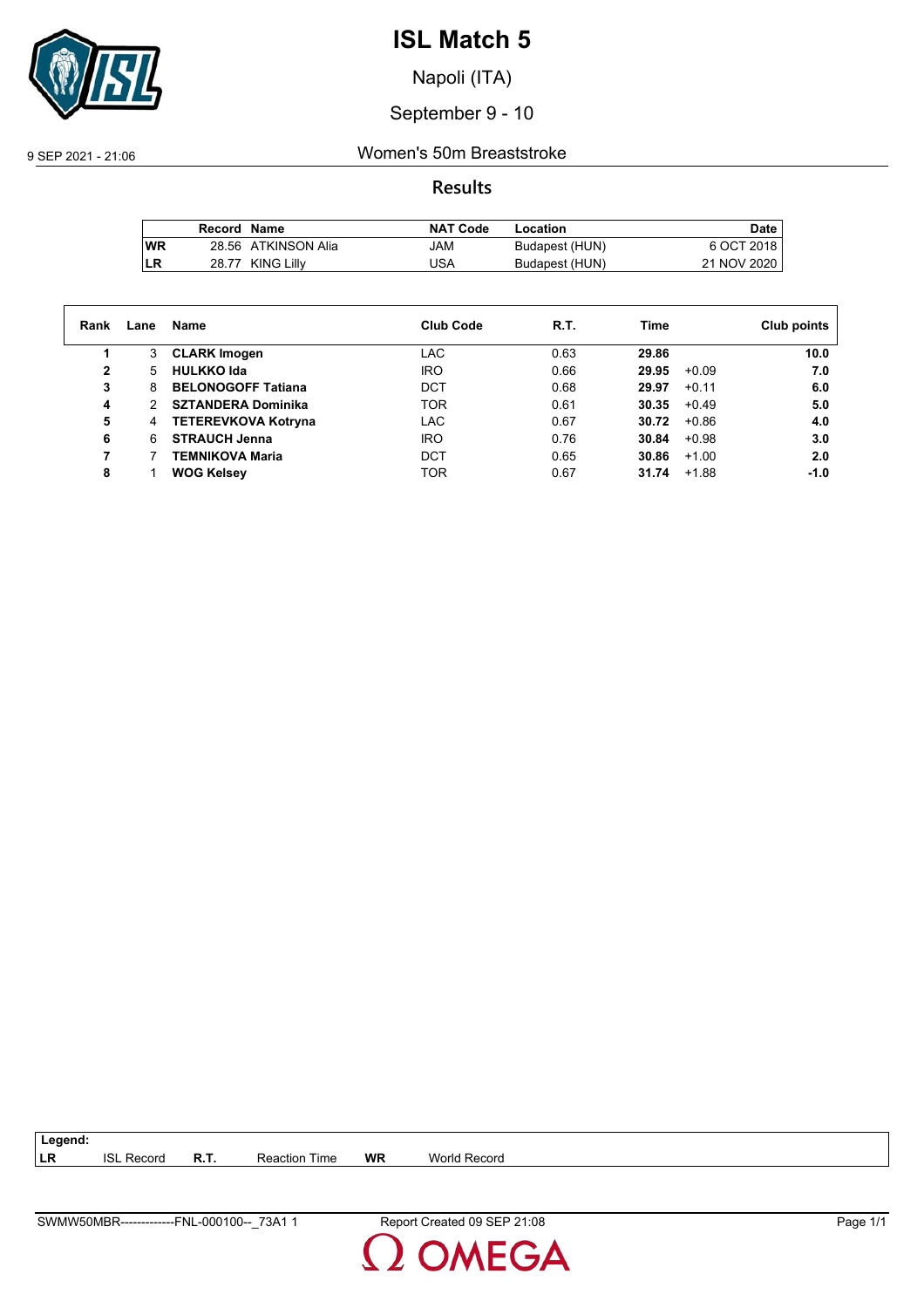

Napoli (ITA)

September 9 - 10

9 SEP 2021 - 21:12 Men's 4x100m Freestyle

### **Results**

|           | Record  |       | Splits  |         | NAT (Relay)                    | ∟ocation       | Date        |
|-----------|---------|-------|---------|---------|--------------------------------|----------------|-------------|
| <b>WR</b> | 3:03.03 | 45.66 | 1:31.41 | 2:17.27 | USA - United States of America | Hangzhou (CHN) | 11 DEC 2018 |
| ILR.      | 3:02.78 | 46.09 | 1:31.34 | 2:16.74 | ENS - Energy Standard          | Budapest (HUN) | 21 NOV 2020 |

| Rank           | Lane           | Club / Name                 | R.T. | 50m   | 100m  | <b>Time</b>   |         | Club<br>points |
|----------------|----------------|-----------------------------|------|-------|-------|---------------|---------|----------------|
| $\mathbf{1}$   | $\mathbf{1}$   | <b>TOR - Toronto Titans</b> |      |       |       | 3:06.60       |         | 30.0           |
|                |                | <b>PIERONI Blake</b>        | 0.64 | 22.45 | 46.81 | $(1)$ 46.81   |         |                |
|                |                | <b>KUSCH Marius</b>         | 0.28 | 21.82 | 46.47 | $(1)$ 1:33.28 |         |                |
|                |                | <b>HAYDEN Brent</b>         | 0.21 | 21.85 | 46.46 | $(1)$ 2:19.74 |         |                |
|                |                | <b>KISIL Yuri</b>           | 0.22 | 22.51 | 46.86 |               |         |                |
| $\mathbf 2$    | 4              | <b>LAC - LA Current</b>     |      |       |       | 3:07.36       | $+0.76$ | 14.0           |
|                |                | <b>CORREIA Breno</b>        | 0.64 | 22.47 | 47.08 | $(3)$ 47.08   |         |                |
|                |                | <b>SCHEFFER Fernando</b>    | 0.39 | 22.17 | 47.26 | (4) 1:34.34   |         |                |
|                |                | <b>MALYUTIN Martin</b>      | 0.10 | 22.03 | 46.88 | $(3)$ 2:21.22 |         |                |
|                |                | <b>BUKHOV Vladislav</b>     | 0.21 | 21.95 | 46.14 |               |         |                |
| 3              | 8              | <b>DCT - DC Trident</b>     |      |       |       | 3:07.39       | $+0.79$ | 12.0           |
|                |                | <b>APPLE Zach</b>           | 0.63 | 22.71 | 47.06 | $(2)$ 47.06   |         |                |
|                |                | <b>HOFFER Ryan</b>          | 0.17 | 22.36 | 47.11 | (2) 1:34.17   |         |                |
|                |                | <b>HARTING Zach</b>         | 0.11 | 22.39 | 46.77 | $(2)$ 2:20.94 |         |                |
|                |                | SHCHEGOLEV Aleksandr        | 0.38 | 22.29 | 46.45 |               |         |                |
| 4              | 5              | IRO - Iron                  |      |       |       | 3:09.12       | $+2.52$ | 10.0           |
|                |                | <b>RICHARDS Matt</b>        | 0.64 | 22.99 | 47.57 | $(5)$ 47.57   |         |                |
|                |                | <b>ORSI Marco</b>           | 0.25 | 22.09 | 46.76 | (3) 1:34.33   |         |                |
|                |                | VEKOVISHCHEV Mikhail        | 0.21 | 22.32 | 47.46 | $(4)$ 2:21.79 |         |                |
|                |                | de BOER Thom                | 0.15 | 21.88 | 47.33 |               |         |                |
| 5              | $\overline{7}$ | <b>DCT - DC Trident</b>     |      |       |       | 3:11.03       | $+4.43$ | 8.0            |
|                |                | STJEPANOVIC Velimir         | 0.64 | 23.11 | 47.84 | $(6)$ 47.84   |         |                |
|                |                | <b>GROTHE Zane</b>          | 0.16 | 22.61 | 47.69 | $(5)$ 1:35.53 |         |                |
|                |                | PEBLEY Jacob                | 0.22 | 22.71 | 47.22 | $(5)$ 2:22.75 |         |                |
|                |                | <b>MURPHY Camden</b>        | 0.16 | 22.47 | 48.28 |               |         |                |
| 6              | $\overline{2}$ | <b>TOR - Toronto Titans</b> |      |       |       | 3:12.76       | $+6.16$ |                |
|                |                | <b>ZAZZERI Lorenzo</b>      | 0.64 | 22.64 | 47.44 | $(4)$ 47.44   |         |                |
|                |                | PEKARSKI Grigori            | 0.33 | 22.65 | 48.39 | $(6)$ 1:35.83 |         |                |
|                |                | <b>KNOX Finlay</b>          | 0.19 | 23.23 | 48.59 | $(6)$ 2:24.42 |         |                |
|                |                | <b>PRATT Cole</b>           | 0.28 | 23.41 | 48.34 |               |         |                |
| $\overline{7}$ | 3              | <b>LAC - LA Current</b>     |      |       |       | 3:13.64       | $+7.04$ |                |
|                |                | <b>ROONEY Maxime</b>        | 0.62 | 23.23 | 48.78 | $(8)$ 48.78   |         |                |
|                |                | <b>HELD Ryan</b>            | 0.04 | 22.63 | 47.90 | $(7)$ 1:36.68 |         |                |
|                |                | SHIELDS Tom                 | 0.18 | 22.90 | 47.97 | $(7)$ 2:24.65 |         |                |
|                |                | <b>PINFOLD Brett</b>        | 0.17 | 22.71 | 48.99 |               |         |                |
| 8              | 6              | IRO - Iron                  |      |       |       | 3:15.30       | $+8.70$ | $-2.0$         |
|                |                | <b>MORA Lorenzo</b>         | 0.75 | 23.79 | 48.74 | $(7)$ 48.74   |         |                |
|                |                | <b>SANTOS Leonardo</b>      | 0.16 | 23.23 | 48.82 | $(8)$ 1:37.56 |         |                |
|                |                | <b>SAKCI Emre</b>           | 0.26 | 22.20 | 47.39 | $(8)$ 2:24.95 |         |                |
|                |                | <b>PERSSON Erik</b>         | 0.06 | 23.91 | 50.35 |               |         |                |

| Legend: |               |      |                |           |                          |
|---------|---------------|------|----------------|-----------|--------------------------|
| LR      | Record<br>ופו | R.T. | Time<br>action | <b>WR</b> | <b>Morle</b><br>: Record |
|         |               |      |                |           |                          |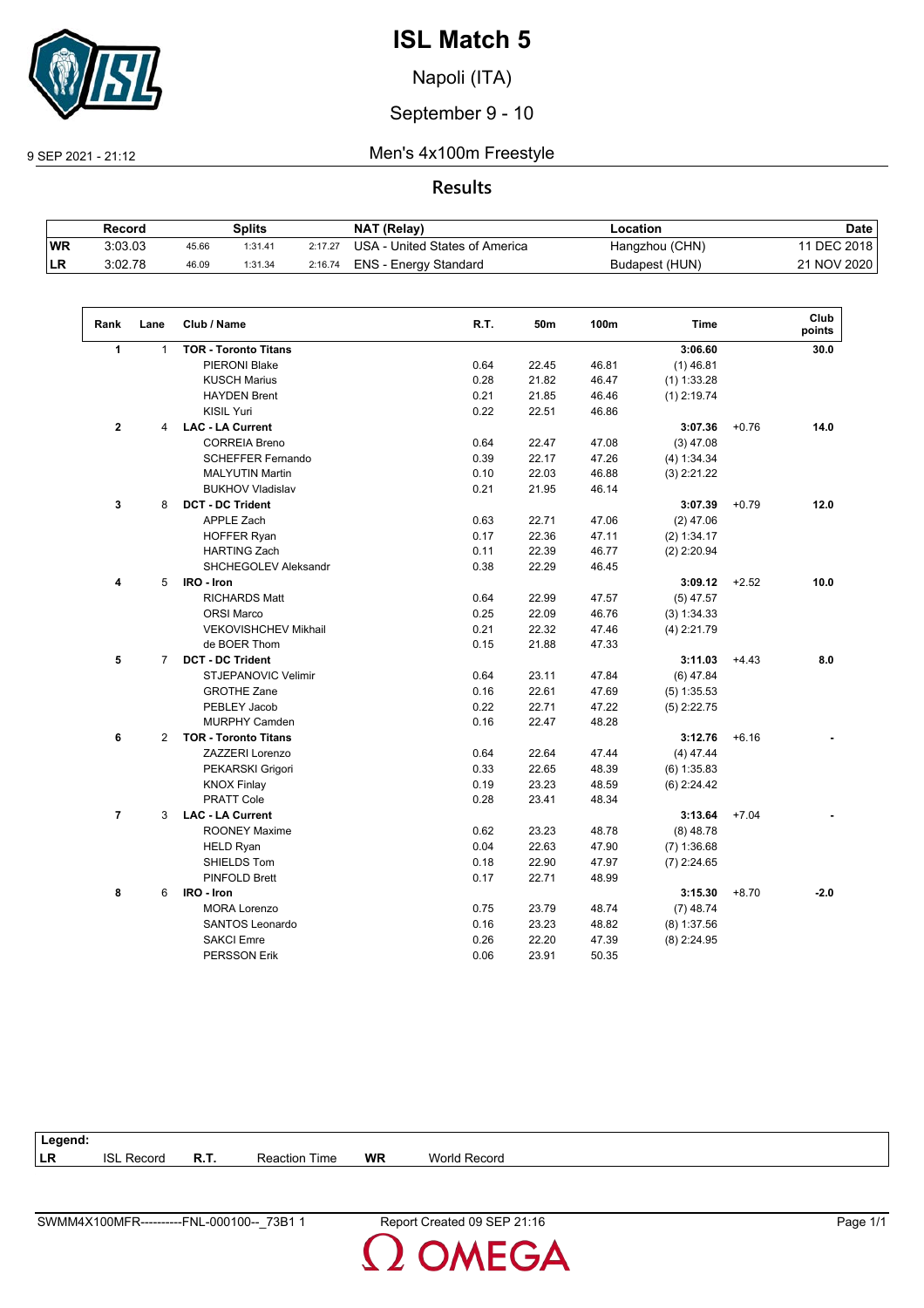

Napoli (ITA)

September 9 - 10

9 SEP 2021 - 21:23 Women's 50m Backstroke

**Results**

|            | Record Name |                      | <b>NAT Code</b> | Location       | Date        |
|------------|-------------|----------------------|-----------------|----------------|-------------|
| <b>IWR</b> |             | 25.60 TOUSSAINT Kira | NED             | Budapest (HUN) | 14 NOV 2020 |
| LR         |             | 25.60 TOUSSAINT Kira | <b>NED</b>      | Budapest (HUN) | 14 NOV 2020 |

| Rank         | Lane | Name                     | <b>Club Code</b> | R.T. | Time  |         | Club points |
|--------------|------|--------------------------|------------------|------|-------|---------|-------------|
| 1            |      | <b>DELOOF Ali</b>        | DCT              | 0.61 | 25.98 |         | 10.0        |
| $\mathbf{2}$ |      | <b>MASSE Kylie</b>       | <b>TOR</b>       | 0.54 | 26.16 | $+0.18$ | 7.0         |
| 3            | 3    | <b>WILM Ingrid</b>       | <b>LAC</b>       | 0.63 | 26.51 | $+0.53$ | 6.0         |
| 4            | 8    | <b>MACK Linnea</b>       | <b>DCT</b>       | 0.58 | 26.58 | $+0.60$ | 5.0         |
| 5            | 5.   | <b>LOYNING Ingeborg</b>  | <b>IRO</b>       | 0.57 | 26.69 | $+0.71$ | 4.0         |
| 6            | 6.   | <b>SCALIA Silvia</b>     | <b>IRO</b>       | 0.57 | 26.76 | $+0.78$ | 3.0         |
| 7            | 2    | <b>COLEMAN Michelle</b>  | <b>TOR</b>       | 0.79 | 26.80 | $+0.82$ | 2.0         |
| 8            | 4    | <b>GASTALDELLO Beryl</b> | LAC              | 0.57 | 27.15 | $+1.17$ |             |

| SWMW50MBA-------------F<br>73A1<br>-000100--<br><b>FNL</b> | 0.1.1<br><b>SEP</b><br>Report Created 09<br>21.25<br>_______ | - 7<br>Page |
|------------------------------------------------------------|--------------------------------------------------------------|-------------|

**LR** ISL Record **R.T.** Reaction Time **WR** World Record

**Legend:**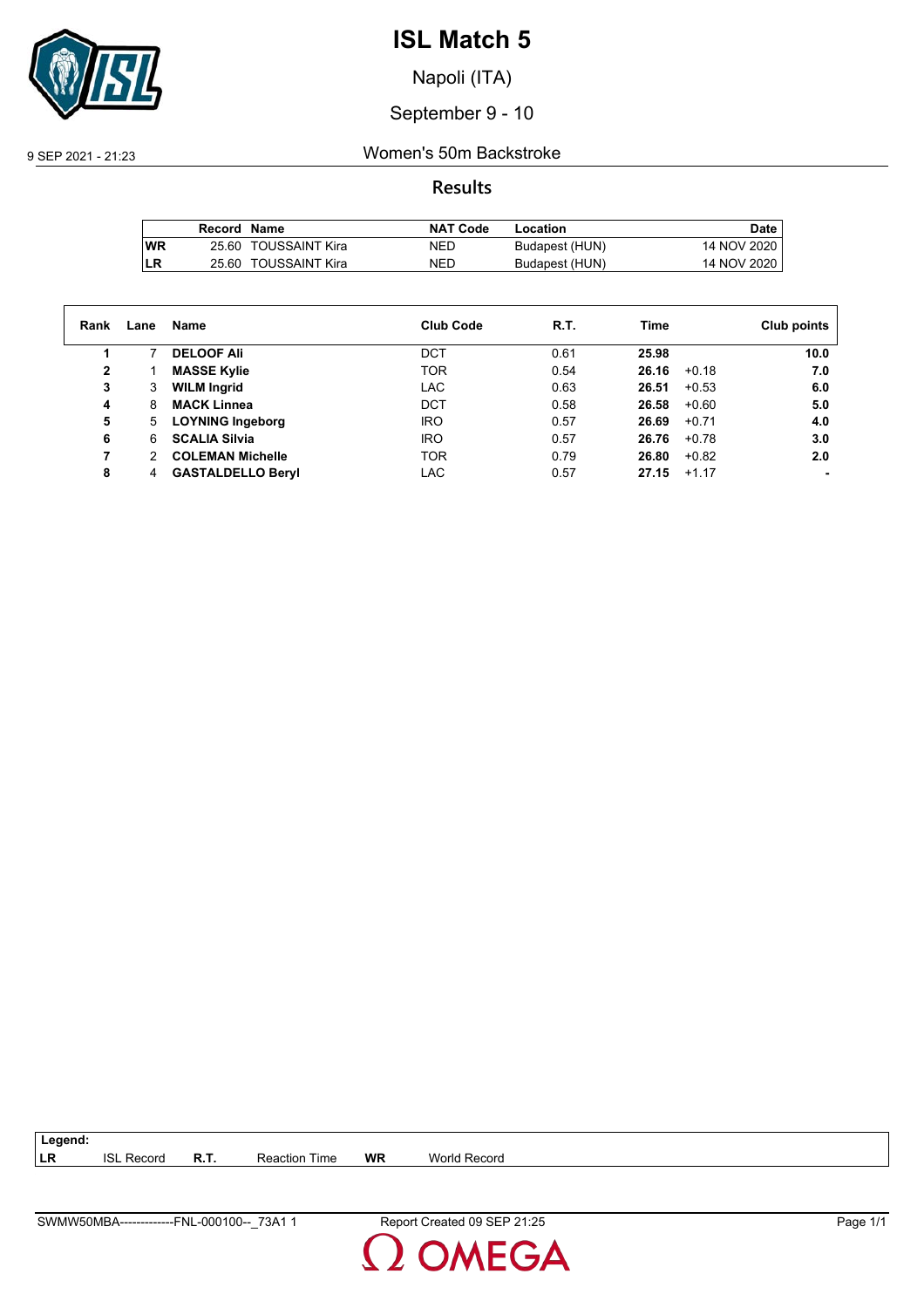

Napoli (ITA)

September 9 - 10

9 SEP 2021 - 21:26 Men's 50m Backstroke

**Results**

|           | Record Name |                        | <b>NAT Code</b> | Location       | Date.       |
|-----------|-------------|------------------------|-----------------|----------------|-------------|
| <b>WR</b> |             | 22.22 MANAUDOU Florent | FRA             | Doha (QAT)     | 6 DEC 2014  |
| LR        |             | 22.54 MURPHY Ryan      | JSA             | Budapest (HUN) | 21 NOV 2020 |

| Rank         | Lane | Name                      | <b>Club Code</b> | R.T. | Time             | Club points |
|--------------|------|---------------------------|------------------|------|------------------|-------------|
|              |      | <b>RYAN Shane</b>         | <b>TOR</b>       | 0.61 | 23.12            | 10.0        |
| $\mathbf{2}$ |      | <b>VAZAIOS Andreas</b>    | <b>DCT</b>       | 0.69 | 23.39<br>$+0.27$ | 7.0         |
| 3            | 3    | <b>CHRISTOU Apostolos</b> | <b>LAC</b>       | 0.57 | 23.41<br>$+0.29$ | 6.0         |
| $=4$         | 5.   | <b>GLINTA Robert</b>      | <b>IRO</b>       | 0.59 | $+0.31$<br>23.43 | 4.5         |
| $=4$         | 6    | <b>BASSETO Guilherme</b>  | <b>IRO</b>       | 0.55 | 23.43<br>$+0.31$ | 4.5         |
| 6            | 8    | <b>NIKOLAEV Mark</b>      | DCT              | 0.58 | 23.45<br>$+0.33$ | 3.0         |
|              | 4    | <b>ACEVEDO Javier</b>     | LAC              | 0.57 | 23.49<br>$+0.37$ | 2.0         |
| 8            |      | <b>PRATT Cole</b>         | <b>TOR</b>       | 0.63 | 24.34<br>$+1.22$ |             |

| SWMM50MBA-------------F<br>73A i<br>$-000100-$<br>FNL. | 21:28<br>SEP<br>Report Created 09 \,<br>_______ | - 7<br>Page |
|--------------------------------------------------------|-------------------------------------------------|-------------|

**LR** ISL Record **R.T.** Reaction Time **WR** World Record

**Legend:**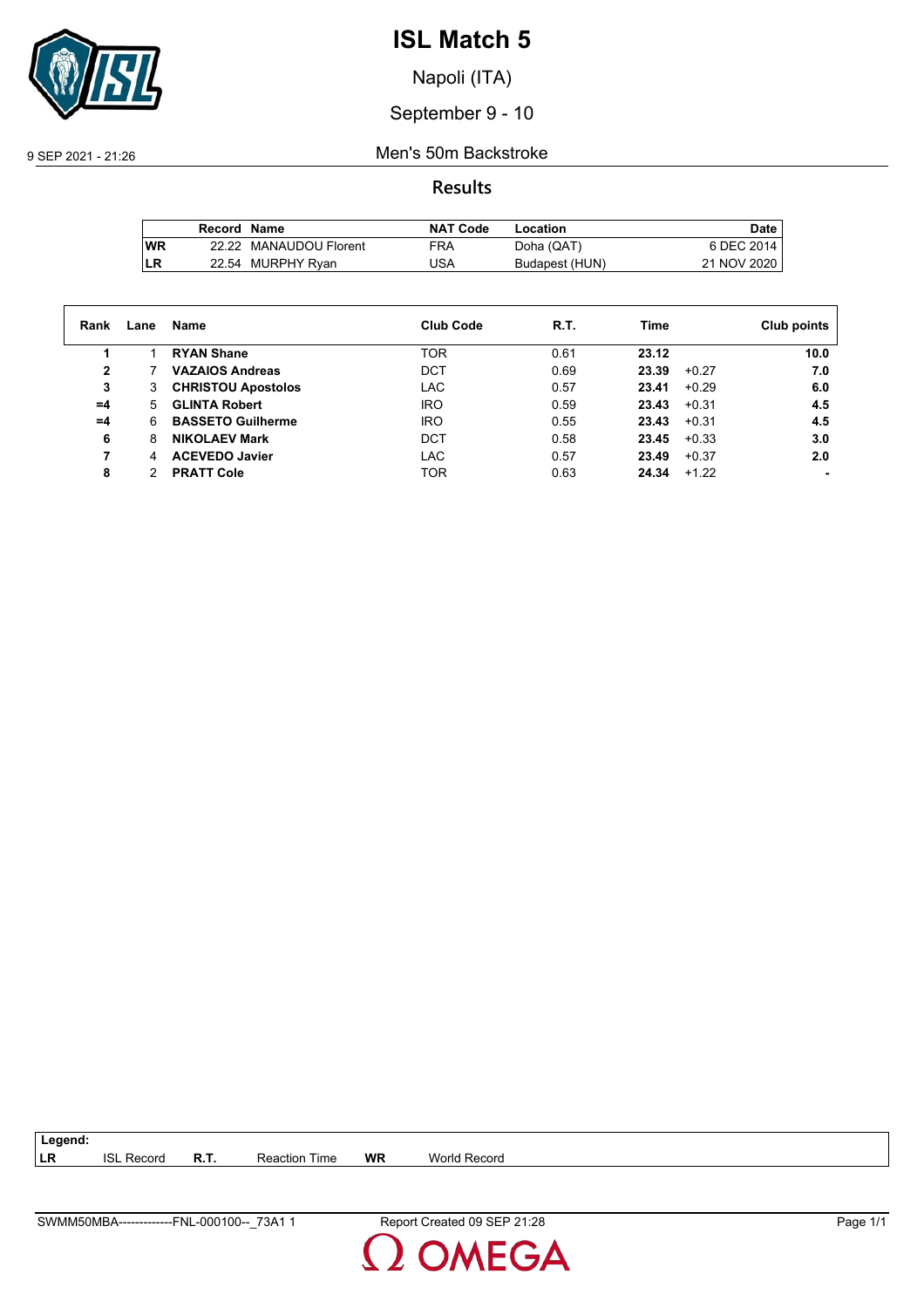

Napoli (ITA)

### September 9 - 10

9 SEP 2021 - 21:31 Women's 400m Freestyle

#### **Results**

|           | Record  |       | Splits  |         | Name                  | <b>NAT</b><br>ˈ Code | -ocation           | Date            |
|-----------|---------|-------|---------|---------|-----------------------|----------------------|--------------------|-----------------|
| <b>WR</b> | 3:53.92 | 56.08 | 1:55.37 | 2:54.94 | <b>TITMUS Ariarne</b> | AUS                  | Hangzhou (CHN)     | 14 DEC 2018     |
| LR        | 3:54.06 | 56.33 | 1:55.24 | 2:55.04 | LEDECKY Katie         | DCT                  | Indianapolis (USA) | ່ 2019<br>E OCT |

| Rank          |   | Lane Name                                 |                           |                           | Club<br>Code              |                           | R.T.                           | Time    |          | Club<br>points |
|---------------|---|-------------------------------------------|---------------------------|---------------------------|---------------------------|---------------------------|--------------------------------|---------|----------|----------------|
|               |   | 2 McINTOSH Summer                         |                           |                           | <b>TOR</b>                |                           | 0.76                           | 3:58.78 |          | 14.0           |
| 50m (2) 27.54 |   | 100m (2) 57.18 150m (1) 1:26.94<br>29.64  | 29.76                     | 200m (1) 1:57.12<br>30.18 | 250m (1) 2:27.28<br>30.16 | 300m (1) 2:57.96<br>30.68 | 350m (1) 3:28.52<br>30.56      | 30.26   |          |                |
| $\mathbf{2}$  |   | <b>HASSLER Julia</b>                      |                           |                           | TOR.                      |                           | 0.77                           | 4:01.09 | $+2.31$  | 8.0            |
| 50m (5) 27.74 |   | 100m (5) 57.53 150m (3) 1:27.64<br>29.79  | 30.11                     | 200m (3) 1:58.22<br>30.58 | 250m (2) 2:28.87<br>30.65 | 300m (2) 2:59.51<br>30.64 | 350m (2) 3:30.73<br>31.22      | 30.36   |          |                |
| 3             |   | <b>NEALE Leah</b>                         |                           |                           | <b>DCT</b>                |                           | 0.70                           | 4:01.28 | $+2.50$  | 8.0            |
| 50m (3) 27.65 |   | 100m (4) 57.46  150m (5) 1:28.10<br>29.81 | 30.64                     | 200m (5) 1:59.10<br>31.00 | 250m (4) 2:29.85<br>30.75 | 300m (4) 3:00.74<br>30.89 | 350m (3) 3:31.82<br>31.08      | 29.46   |          |                |
| 4             |   | <b>EVANS Joanna</b>                       |                           |                           | <b>DCT</b>                |                           | 0.70                           | 4:02.12 | $+3.34$  | 5.0            |
| 50m (7) 28.18 |   | 100m (6) 58.11<br>29.93                   | 150m (6) 1:28.65<br>30.54 | 200m (6) 1:59.57<br>30.92 | 250m (6) 2:30.51<br>30.94 | 300m (5) 3:01.36<br>30.85 | $350m$ (=4) $3:31.90$<br>30.54 | 30.22   |          |                |
| 5             |   | <b>WILSON Madison</b>                     |                           |                           | <b>LAC</b>                |                           | 0.74                           | 4:02.72 | $+3.94$  | 7.0            |
| 50m (4) 27.69 |   | 100m (3) 57.27<br>29.58                   | 150m (4) 1:27.93<br>30.66 | 200m (4) 1:58.90<br>30.97 | 250m (5) 2:30.31<br>31.41 | 300m (6) 3:01.68<br>31.37 | 350m (6) 3:33.16<br>31.48      | 29.56   |          |                |
| 6             | 5 | <b>SEEMANOVA Barbora</b>                  |                           |                           | <b>IRO</b>                |                           | 0.65                           | 4:03.67 | +4.89    | 9.0            |
| 50m (1) 27.21 |   | 100m (1) 56.53<br>29.32                   | 150m (2) 1:26.96<br>30.43 | 200m (2) 1:57.83<br>30.87 | 250m (3) 2:28.93<br>31.10 | 300m (3) 3:00.35<br>31.42 | $350m$ (=4) $3:31.90$<br>31.55 | 31.77   |          |                |
|               |   | <b>DUMONT Valentine</b>                   |                           |                           | <b>LAC</b>                |                           | 0.70                           | 4:06.95 | $+8.17$  | 2.0            |
| 50m (6) 28.05 |   | 100m (7) 58.44<br>30.39                   | 150m (7) 1:29.02<br>30.58 | 200m (7) 2:00.14<br>31.12 | 250m (7) 2:31.49<br>31.35 | 300m (7) 3:03.56<br>32.07 | 350m (7) 3:35.37<br>31.81      | 31.58   |          |                |
| 8             | 6 | <b>ANDRUSENKO Veronika</b>                |                           |                           | <b>IRO</b>                |                           | 0.79                           | 4:08.93 | $+10.15$ |                |
| 50m (8) 29.06 |   | 100m (8) 59.99<br>30.93                   | 150m (8) 1:31.38<br>31.39 | 200m (8) 2:02.87<br>31.49 | 250m (8) 2:34.25<br>31.38 | 300m (8) 3:05.99<br>31.74 | 350m (8) 3:37.88<br>31.89      | 31.05   |          |                |

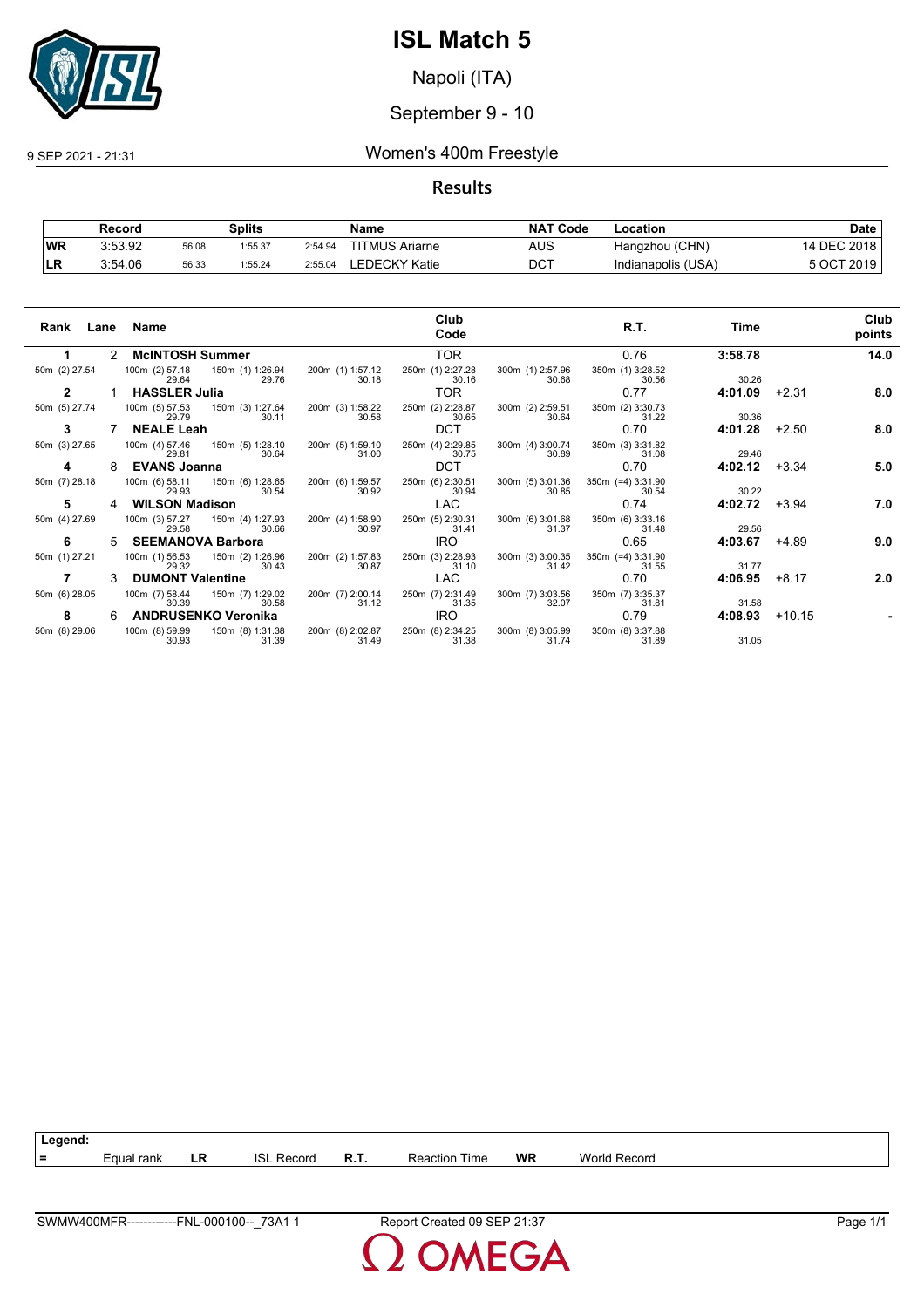

Napoli (ITA)

### September 9 - 10

9 SEP 2021 - 21:37 Men's 400m Freestyle

**Results**

|           | Record  |       | Splits  |         | Name                | <b>NAT</b><br><b>Code</b> | Location       | Date            |
|-----------|---------|-------|---------|---------|---------------------|---------------------------|----------------|-----------------|
| <b>WR</b> | 3:32.25 | 50.80 | 1:44.73 | 2:38.85 | AGNEL<br>Yannick    | FRA                       | Angers (FRA)   | 15 NOV 2012     |
| ∣LR       | 3:35.49 | 51.66 | 14.76   | 2:42.52 | <b>RAPSYS Danas</b> | LTL                       | Budapest (HUN) | <b>NOV 2020</b> |

| Rank          |               | Lane Name                                |                           |                           | Club<br>Code              |                           | R.T.                      | Time    |          | Club<br>points |
|---------------|---------------|------------------------------------------|---------------------------|---------------------------|---------------------------|---------------------------|---------------------------|---------|----------|----------------|
| 1.            |               | 4 MALYUTIN Martin                        |                           |                           | <b>LAC</b>                |                           | 0.71                      | 3:40.22 |          | 11.0           |
| 50m (4) 25.27 |               | 100m (5) 52.38<br>27.11                  | 150m (3) 1:20.41<br>28.03 | 200m (2) 1:48.75<br>28.34 | 250m (1) 2:17.32<br>28.57 | 300m (2) 2:45.88<br>28.56 | 350m (1) 3:13.64<br>27.76 | 26.58   |          |                |
| $\mathbf{2}$  | $\mathcal{P}$ | <b>KROON Luc</b>                         |                           |                           | TOR.                      |                           | 0.76                      | 3:41.41 | $+1.19$  | 10.0           |
| 50m (7) 25.58 |               | 100m (3) 52.23 150m (4) 1:20.85<br>26.65 | 28.62                     | 200m (4) 1:49.68<br>28.83 | 250m (4) 2:17.71<br>28.03 | 300m (3) 2:46.02<br>28.31 | 350m (2) 3:13.95<br>27.93 | 27.46   |          |                |
| 3             |               | <b>MELO Luiz Altamir</b>                 |                           |                           | <b>IRO</b>                |                           | 0.60                      | 3:42.21 | $+1.99$  | 10.0           |
| 50m (2) 24.61 |               | 100m (2) 51.75<br>27.14                  | 150m (1) 1:20.03<br>28.28 | 200m (1) 1:48.72<br>28.69 | 250m (2) 2:17.40<br>28.68 | 300m (1) 2:45.84<br>28.44 | 350m (3) 3:13.96<br>28.12 | 28.25   |          |                |
| 4             |               | <b>GROTHE Zane</b>                       |                           |                           | <b>DCT</b>                |                           | 0.69                      | 3:42.43 | $+2.21$  | 7.0            |
| 50m (3) 25.13 |               | 100m (4) 52.32<br>27.19                  | 150m (5) 1:21.00<br>28.68 | 200m (5) 1:49.97<br>28.97 | 250m (5) 2:18.81<br>28.84 | 300m (6) 2:47.46<br>28.65 | 350m (6) 3:15.88<br>28.42 | 26.55   |          |                |
| 5             | 3             | <b>SCHEFFER Fernando</b>                 |                           |                           | <b>LAC</b>                |                           | 0.64                      | 3:42.93 | $+2.71$  | 10.0           |
| 50m (1) 24.50 |               | 100m (1) 51.50<br>27.00                  | 150m (2) 1:20.30<br>28.80 | 200m (3) 1:49.00<br>28.70 | 250m (3) 2:17.67<br>28.67 | 300m (4) 2:46.44<br>28.77 | 350m (4) 3:14.92<br>28.48 | 28.01   |          |                |
| 6             |               | <b>LITCHFIELD Max</b>                    |                           |                           | TOR                       |                           | 0.64                      | 3:43.45 | $+3.23$  | 3.0            |
| 50m (8) 25.92 |               | 100m (8) 53.98<br>28.06                  | 150m (6) 1:22.11<br>28.13 | 200m (6) 1:50.78<br>28.67 | 250m (6) 2:18.98<br>28.20 | 300m (5) 2:47.40<br>28.42 | 350m (5) 3:15.68<br>28.28 | 27.77   |          |                |
|               | 8             | <b>STJEPANOVIC Velimir</b>               |                           |                           | <b>DCT</b>                |                           | 0.64                      | 3:46.72 | $+6.50$  | 2.0            |
| 50m (5) 25.42 |               | 100m (6) 53.20<br>27.78                  | 150m (7) 1:22.34<br>29.14 | 200m (7) 1:51.74<br>29.40 | 250m (7) 2:21.40<br>29.66 | 300m (7) 2:50.61<br>29.21 | 350m (7) 3:18.97<br>28.36 | 27.75   |          |                |
| 8             | 6             | <b>RICHARDS Matt</b>                     |                           |                           | <b>IRO</b>                |                           | 0.71                      | 3:53.94 | $+13.72$ | -1.0           |
| 50m (6) 25.43 |               | 100m (7) 53.85<br>28.42                  | 150m (8) 1:23.61<br>29.76 | 200m (8) 1:54.07<br>30.46 | 250m (8) 2:24.52<br>30.45 | 300m (8) 2:54.65<br>30.13 | 350m (8) 3:24.72<br>30.07 | 29.22   |          |                |

**LR** ISL Record **R.T.** Reaction Time **WR** World Record

**Legend:**

SWMM400MFR------------FNL-000100--\_73A1 1 Report Created 09 SEP 21:43 Page 1/1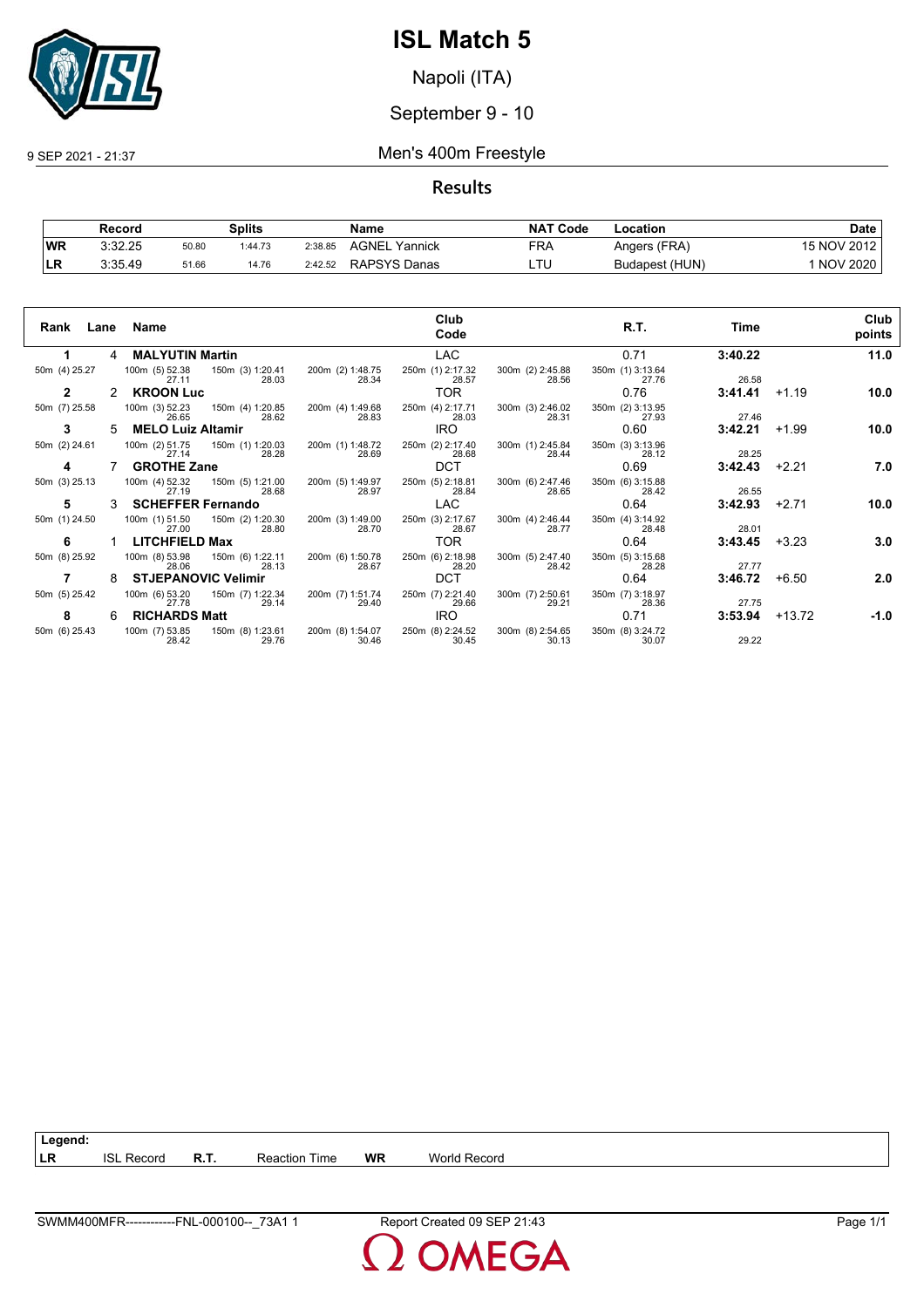

Napoli (ITA)

September 9 - 10

### 9 SEP 2021 - 21:46 Women's 4x100m Medley Relay

#### **Results**

|           | Record  |       | Splits  |         | NAT (Relay)                    | ∟ocation       | Date        |
|-----------|---------|-------|---------|---------|--------------------------------|----------------|-------------|
| <b>WR</b> | 3:44.52 | 55.60 | 1:58.00 | 2:52.79 | USA - United States of America | Budapest (HUN) | 21 NOV 2020 |
| ILR.      | 3:44.52 | 55.60 | 1:58.00 | 2:52.79 | CAC - Cali Condors             | Budapest (HUN) | 22 NOV 2020 |

| Rank           | Lane           | Club / Name                 | R.T. | 50m   | 100m    | <b>Time</b>   |         | Club<br>points |
|----------------|----------------|-----------------------------|------|-------|---------|---------------|---------|----------------|
| $\mathbf{1}$   | $\mathbf{1}$   | <b>TOR - Toronto Titans</b> |      |       |         | 3:48.42       |         | 24.0           |
|                |                | <b>MASSE Kylie</b>          | 0.52 | 27.43 | 56.33   | $(2)$ 56.33   |         |                |
|                |                | SZTANDERA Dominika          | 0.22 | 30.49 | 1:05.55 | $(3)$ 2:01.88 |         |                |
|                |                | <b>HANSSON Louise</b>       | 0.21 | 25.25 | 54.73   | $(1)$ 2:56.61 |         |                |
|                |                | SANCHEZ Kayla               | 0.34 | 24.94 | 51.81   |               |         |                |
| $\mathbf{2}$   | 3              | <b>LAC - LA Current</b>     |      |       |         | 3:49.14       | $+0.72$ | 14.0           |
|                |                | <b>WILM Ingrid</b>          | 0.64 | 27.49 | 56.36   | (3) 56.36     |         |                |
|                |                | <b>GORBENKO Anastasia</b>   | 0.37 | 30.46 | 1:05.12 | $(2)$ 2:01.48 |         |                |
|                |                | NTOUNTOUNAKI Anna           | 0.42 | 26.17 | 56.16   | $(2)$ 2:57.64 |         |                |
|                |                | <b>WEITZEIL Abbey</b>       | 0.30 | 24.19 | 51.50   |               |         |                |
| 3              | 8              | <b>DCT - DC Trident</b>     |      |       |         | 3:49.78       | $+1.36$ | 12.0           |
|                |                | <b>DELOOF Ali</b>           | 0.58 | 26.86 | 55.99   | $(1)$ 55.99   |         |                |
|                |                | <b>BELONOGOFF Tatiana</b>   | 0.27 | 30.10 | 1:04.98 | $(1)$ 2:00.97 |         |                |
|                |                | <b>GROVES Madeline</b>      | 0.01 | 26.03 | 56.97   | $(3)$ 2:57.94 |         |                |
|                |                | <b>HOPKIN Anna</b>          | 0.31 | 24.57 | 51.84   |               |         |                |
| 4              | 5              | IRO - Iron                  |      |       |         | 3:53.16       | $+4.74$ | 10.0           |
|                |                | <b>LOYNING Ingeborg</b>     | 0.57 | 28.27 | 57.57   | (4) 57.57     |         |                |
|                |                | HULKKO Ida                  | 0.32 | 30.31 | 1:05.12 | $(4)$ 2:02.69 |         |                |
|                |                | <b>THOMAS Alys</b>          | 0.59 | 26.77 | 57.70   | $(4)$ 3:00.39 |         |                |
|                |                | <b>SEEMANOVA Barbora</b>    | 0.47 | 25.13 | 52.77   |               |         |                |
| 5              | 6              | IRO - Iron                  |      |       |         | 3:53.23       | $+4.81$ | 8.0            |
|                |                | <b>SCALIA Silvia</b>        | 0.54 | 27.85 | 58.30   | (7) 58.30     |         |                |
|                |                | <b>STRAUCH Jenna</b>        | 0.33 | 31.00 | 1:06.10 | $(6)$ 2:04.40 |         |                |
|                |                | <b>BECKMANN Emilie</b>      | 0.27 | 26.55 | 57.27   | $(6)$ 3:01.67 |         |                |
|                |                | KROMOWIDJOJO Ranomi         | 0.26 | 24.56 | 51.56   |               |         |                |
| 6              | $\overline{7}$ | <b>DCT - DC Trident</b>     |      |       |         | 3:53.68       | $+5.26$ | 6.0            |
|                |                | NAZIEBLO Klaudia            | 0.55 | 27.94 | 57.92   | (5) 57.92     |         |                |
|                |                | <b>TEMNIKOVA Maria</b>      | 0.40 | 31.20 | 1:05.27 | $(5)$ 2:03.19 |         |                |
|                |                | <b>QUAH Ting Wen</b>        | 0.18 | 26.38 | 57.57   | $(5)$ 3:00.76 |         |                |
|                |                | <b>BRUHN Annika</b>         | 0.37 | 25.35 | 52.92   |               |         |                |
| $\overline{7}$ | 4              | <b>LAC - LA Current</b>     |      |       |         | 3:56.37       | $+7.95$ |                |
|                |                | <b>BAKER Kathleen</b>       | 0.62 | 28.75 | 59.48   | $(8)$ 59.48   |         |                |
|                |                | <b>CLARK</b> Imogen         | 0.29 | 30.51 | 1:05.74 | $(7)$ 2:05.22 |         |                |
|                |                | <b>GASSON Helena</b>        | 0.21 | 26.97 | 57.93   | $(7)$ 3:03.15 |         |                |
|                |                | <b>WILSON Madison</b>       | 0.34 | 25.72 | 53.22   |               |         |                |
| 8              | $\overline{2}$ | <b>TOR - Toronto Titans</b> |      |       |         | 3:56.76       | $+8.34$ |                |
|                |                | <b>BRATTON Lisa</b>         | 0.60 | 28.13 | 58.01   | (6) 58.01     |         |                |
|                |                | <b>WOG Kelsey</b>           | 0.36 | 31.70 | 1:07.35 | $(8)$ 2:05.36 |         |                |
|                |                | <b>STEPHENS Laura</b>       | 0.47 | 26.80 | 58.26   | $(8)$ 3:03.62 |         |                |
|                |                | <b>WASICK Kasia</b>         | 0.25 | 25.56 | 53.14   |               |         |                |

| Legend:          |        |      |                                            |    |                 |
|------------------|--------|------|--------------------------------------------|----|-----------------|
| <b>LR</b><br>ISL | Record | R.T. | $- \cdot$<br>Reaction <sup>1</sup><br>Time | WR | World<br>Record |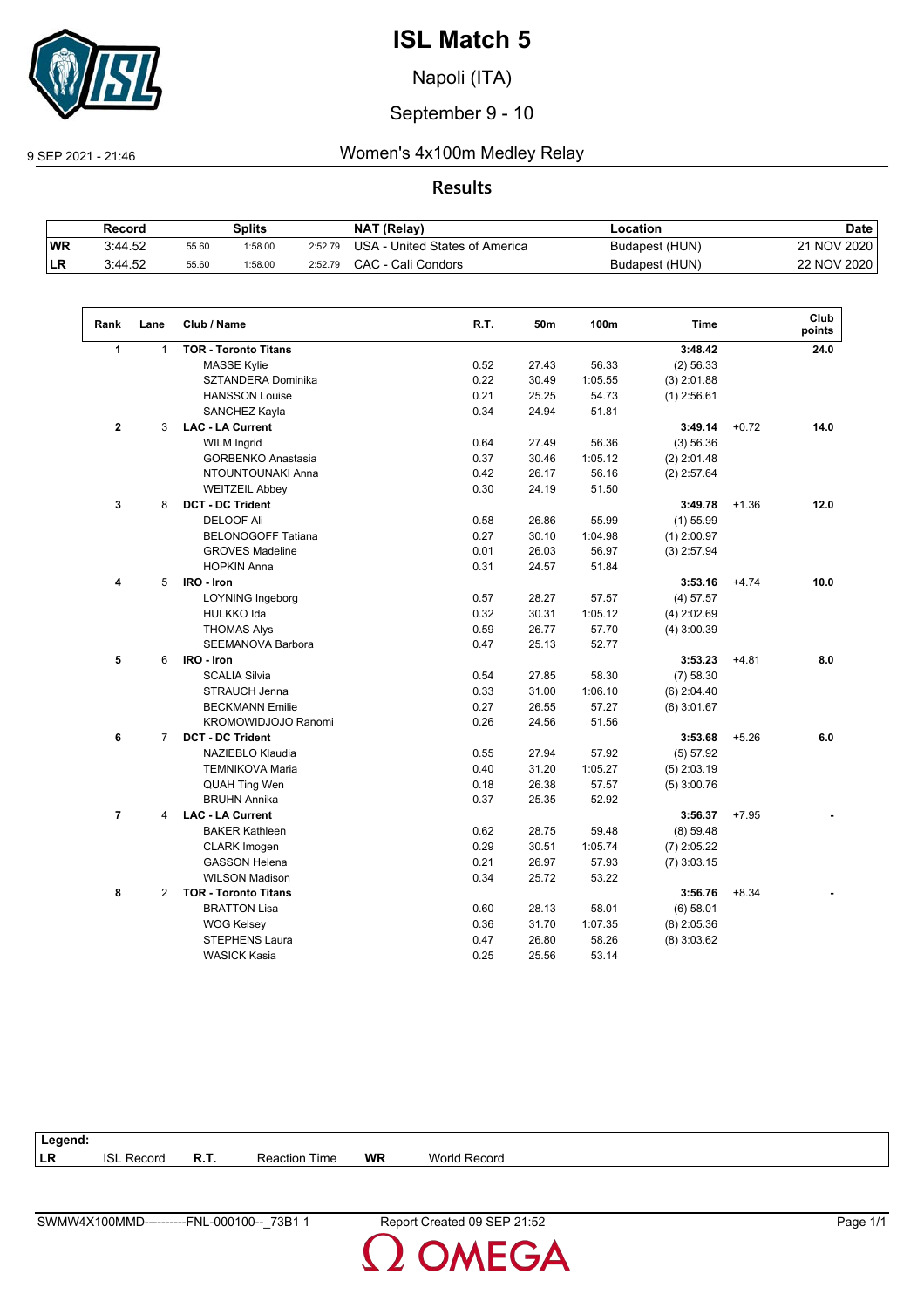

Napoli (ITA)

### September 9 - 10

9 SEP 2021 - 21:52 Men's 4x100m Medley Relay

#### **Results**

|            | Record  |       | Splits  |         | NAT (Relay)              | -ocation               | Date        |
|------------|---------|-------|---------|---------|--------------------------|------------------------|-------------|
| <b>IWR</b> | 3:19.16 | 49.63 | 1:46.06 | 2:34.41 | RUS - Russian Federation | Saint Petersburg (RUS) | 20 DEC 2009 |
| <b>ILR</b> | 3:18.28 | 48.58 | 1:43.96 | 2:32.49 | ENS - Energy Standard    | Budapest (HUN)         | 21 NOV 2020 |

| Rank           | Lane           | Club / Name                 | R.T. | 50m   | 100m  | <b>Time</b>   |         | Club<br>points |
|----------------|----------------|-----------------------------|------|-------|-------|---------------|---------|----------------|
| $\mathbf{1}$   | $\mathbf{1}$   | <b>TOR - Toronto Titans</b> |      |       |       | 3:23.67       |         | 20.0           |
|                |                | <b>RYAN Shane</b>           | 0.61 | 24.45 | 50.74 | $(1)$ 50.74   |         |                |
|                |                | SCHWINGENSCHLOGL Fabian     | 0.18 | 26.24 | 56.62 | $(1)$ 1:47.36 |         |                |
|                |                | <b>KUSCH Marius</b>         | 0.41 | 23.09 | 49.92 | $(1)$ 2:37.28 |         |                |
|                |                | PIERONI Blake               | 0.33 | 22.26 | 46.39 |               |         |                |
| $\mathbf{2}$   | 3              | <b>LAC - LA Current</b>     |      |       |       | 3:24.22       | $+0.55$ | 14.0           |
|                |                | CHRISTOU Apostolos          | 0.58 | 24.52 | 51.24 | (2) 51.24     |         |                |
|                |                | ROTHBAUER Christopher       | 0.12 | 26.77 | 58.00 | (4) 1:49.24   |         |                |
|                |                | SHIELDS Tom                 | 0.18 | 22.19 | 48.53 | $(2)$ 2:37.77 |         |                |
|                |                | <b>ROONEY Maxime</b>        | 0.22 | 22.05 | 46.45 |               |         |                |
| 3              | 8              | <b>DCT - DC Trident</b>     |      |       |       | 3:24.73       | $+1.06$ | 12.0           |
|                |                | PEBLEY Jacob                | 0.62 | 25.04 | 51.47 | (3) 51.47     |         |                |
|                |                | <b>FRANCA SILVA Felipe</b>  | 0.17 | 26.43 | 57.41 | (2) 1:48.88   |         |                |
|                |                | <b>HARTING Zach</b>         | 0.08 | 22.85 | 49.46 | $(3)$ 2:38.34 |         |                |
|                |                | <b>APPLE Zach</b>           | 0.14 | 22.01 | 46.39 |               |         |                |
| 4              | 5              | IRO - Iron                  |      |       |       | 3:26.72       | $+3.05$ | 10.0           |
|                |                | <b>GLINTA Robert</b>        | 0.60 | 24.71 | 51.66 | (5) 51.66     |         |                |
|                |                | <b>REITSHAMMER Bernhard</b> | 0.11 | 26.54 | 57.33 | (3) 1:48.99   |         |                |
|                |                | <b>SANTOS Nicholas</b>      | 0.26 | 22.92 | 50.31 | $(4)$ 2:39.30 |         |                |
|                |                | <b>ORSI Marco</b>           | 0.17 | 22.47 | 47.42 |               |         |                |
| 5              | 4              | <b>LAC - LA Current</b>     |      |       |       | 3:27.25       | $+3.58$ | 8.0            |
|                |                | PINFOLD Brett               | 0.52 | 24.91 | 52.06 | $(7)$ 52.06   |         |                |
|                |                | <b>LICON Will</b>           | 0.24 | 27.20 | 58.23 | $(7)$ 1:50.29 |         |                |
|                |                | <b>HVAS Tomoe</b>           | 0.18 | 22.86 | 49.67 | $(5)$ 2:39.96 |         |                |
|                |                | <b>HELD Ryan</b>            | 0.32 | 22.06 | 47.29 |               |         |                |
| 6              | $\overline{7}$ | <b>DCT - DC Trident</b>     |      |       |       | 3:27.55       | $+3.88$ | 6.0            |
|                |                | <b>HOLLARD Tristan</b>      | 0.55 | 25.46 | 52.62 | (8) 52.62     |         |                |
|                |                | <b>MILLER Cody</b>          | 0.26 | 27.03 | 58.24 | $(8)$ 1:50.86 |         |                |
|                |                | <b>MURPHY Camden</b>        | 0.13 | 23.34 | 50.46 | $(7)$ 2:41.32 |         |                |
|                |                | SHCHEGOLEV Aleksandr        | 0.15 | 22.27 | 46.23 |               |         |                |
| $\overline{7}$ | 6              | IRO - Iron                  |      |       |       | 3:29.26       | $+5.59$ | 4.0            |
|                |                | <b>MORA Lorenzo</b>         | 0.61 | 25.54 | 51.75 | (6) 51.75     |         |                |
|                |                | <b>STRELNIKOV Kirill</b>    | 0.60 | 26.55 | 58.10 | $(5)$ 1:49.85 |         |                |
|                |                | <b>VEKOVISHCHEV Mikhail</b> | 0.26 | 23.44 | 51.11 | $(6)$ 2:40.96 |         |                |
|                |                | de BOER Thom                | 0.17 | 22.55 | 48.30 |               |         |                |
| 8              | 2              | <b>TOR - Toronto Titans</b> |      |       |       | 3:29.78       | $+6.11$ |                |
|                |                | <b>PRATT Cole</b>           | 0.62 | 25.22 | 51.56 | (4) 51.56     |         |                |
|                |                | McKEE Anton                 | 0.17 | 27.40 | 58.63 | $(6)$ 1:50.19 |         |                |
|                |                | PEKARSKI Grigori            | 0.28 | 23.20 | 51.76 | $(8)$ 2:41.95 |         |                |
|                |                | ZAZZERI Lorenzo             | 0.51 | 22.72 | 47.83 |               |         |                |

| Legend:   |                   |      |                      |           |                     |
|-----------|-------------------|------|----------------------|-----------|---------------------|
| <b>LR</b> | <b>ISL Record</b> | R.T. | <b>Reaction Time</b> | <b>WR</b> | <b>World Record</b> |
|           |                   |      |                      |           |                     |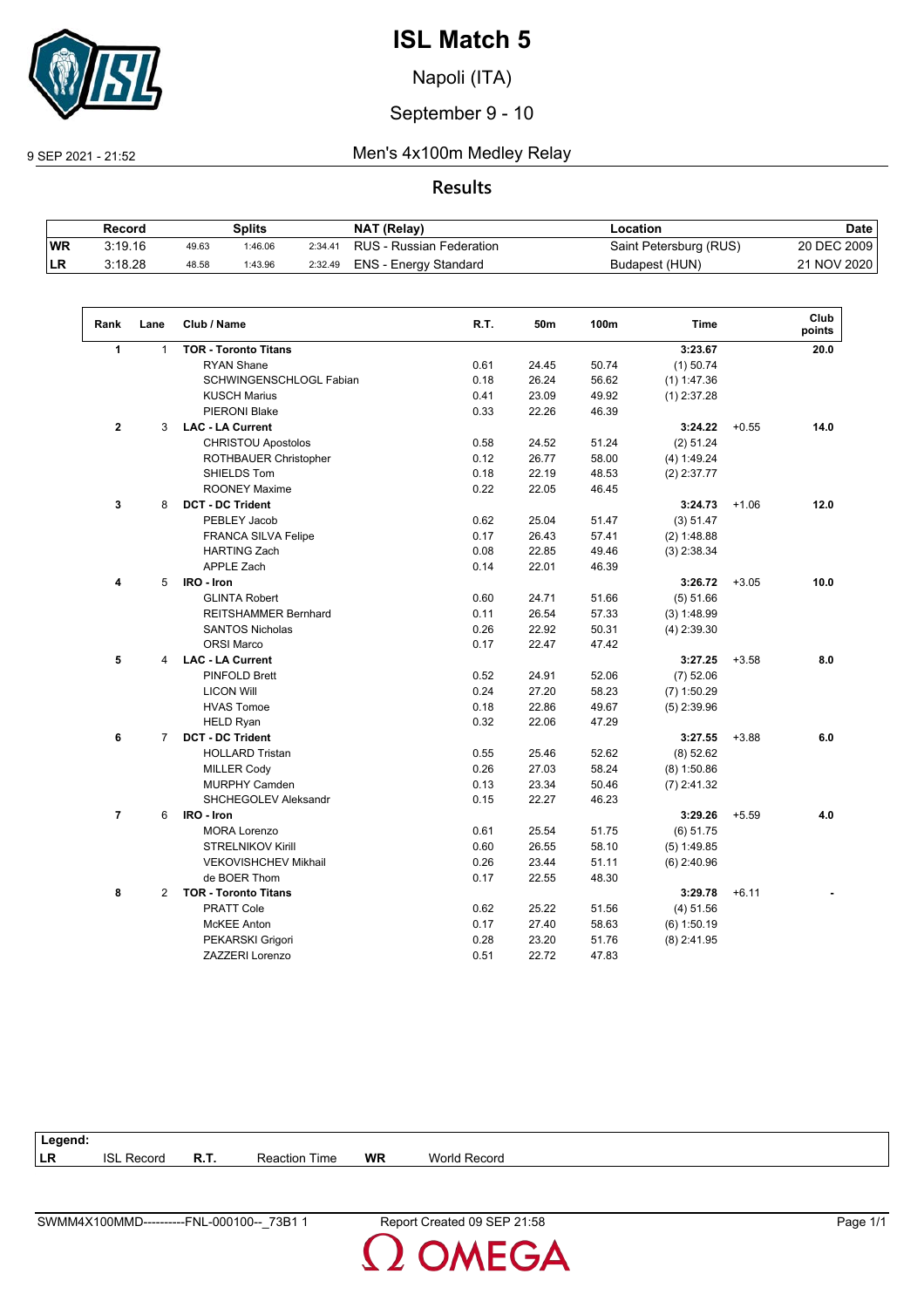

Napoli (ITA)

September 9 - 10

10 SEP 2021 - 20:03 Women's 100m Freestyle

**Results**

|           | Record | Split | Name                   | <b>NAT Code</b> | Location       | Date l      |
|-----------|--------|-------|------------------------|-----------------|----------------|-------------|
| <b>WR</b> | 50.25  | 24.21 | <b>CAMPBELL Cate</b>   | AUS             | Adelaide (AUS) | 26 OCT 2017 |
| ILR       | 50.94  | 24.40 | <b>HAUGHEY Siobhan</b> | HKG             | Budapest (HUN) | 22 NOV 2020 |

|                |      |                            | Club       |      |                 |                           | Club   |
|----------------|------|----------------------------|------------|------|-----------------|---------------------------|--------|
| Rank           | Lane | <b>Name</b>                | Code       | R.T. | 50 <sub>m</sub> | Time                      | points |
| 1              | 2    | <b>WILSON Madison</b>      | <b>LAC</b> | 0.69 | $(7)$ 25.26     | 51.72<br>26.46            | 10.0   |
| $\overline{2}$ | 4    | <b>WASICK Kasia</b>        | <b>TOR</b> | 0.66 | $(3)$ 24.93     | 51.81<br>$+0.09$<br>26.88 | 7.0    |
| 3              | 3    | <b>COLEMAN Michelle</b>    | <b>TOR</b> | 0.69 | $(6)$ 25.18     | 51.98<br>$+0.26$<br>26.80 | 6.0    |
| 4              |      | <b>KROMOWIDJOJO Ranomi</b> | <b>IRO</b> | 0.67 | $(4)$ 24.97     | 52.00<br>$+0.28$<br>27.03 | 5.0    |
| 5              |      | <b>WEITZEIL Abbey</b>      | <b>LAC</b> | 0.65 | $(2)$ 24.91     | 52.14<br>$+0.42$<br>27.23 | 4.0    |
| 6              | 5    | <b>HOPKIN Anna</b>         | <b>DCT</b> | 0.69 | $(1)$ 24.71     | 52.27<br>$+0.55$<br>27.56 | 3.0    |
| 7              | 8    | <b>SEEMANOVA Barbora</b>   | <b>IRO</b> | 0.64 | $(5)$ 25.13     | 52.67<br>$+0.95$<br>27.54 | 2.0    |
| 8              | 6    | <b>QUAH Ting Wen</b>       | <b>DCT</b> | 0.65 | $(8)$ 25.65     | 53.80<br>$+2.08$<br>28.15 |        |

**Legend: LR** ISL Record **R.T.** Reaction Time **WR** World Record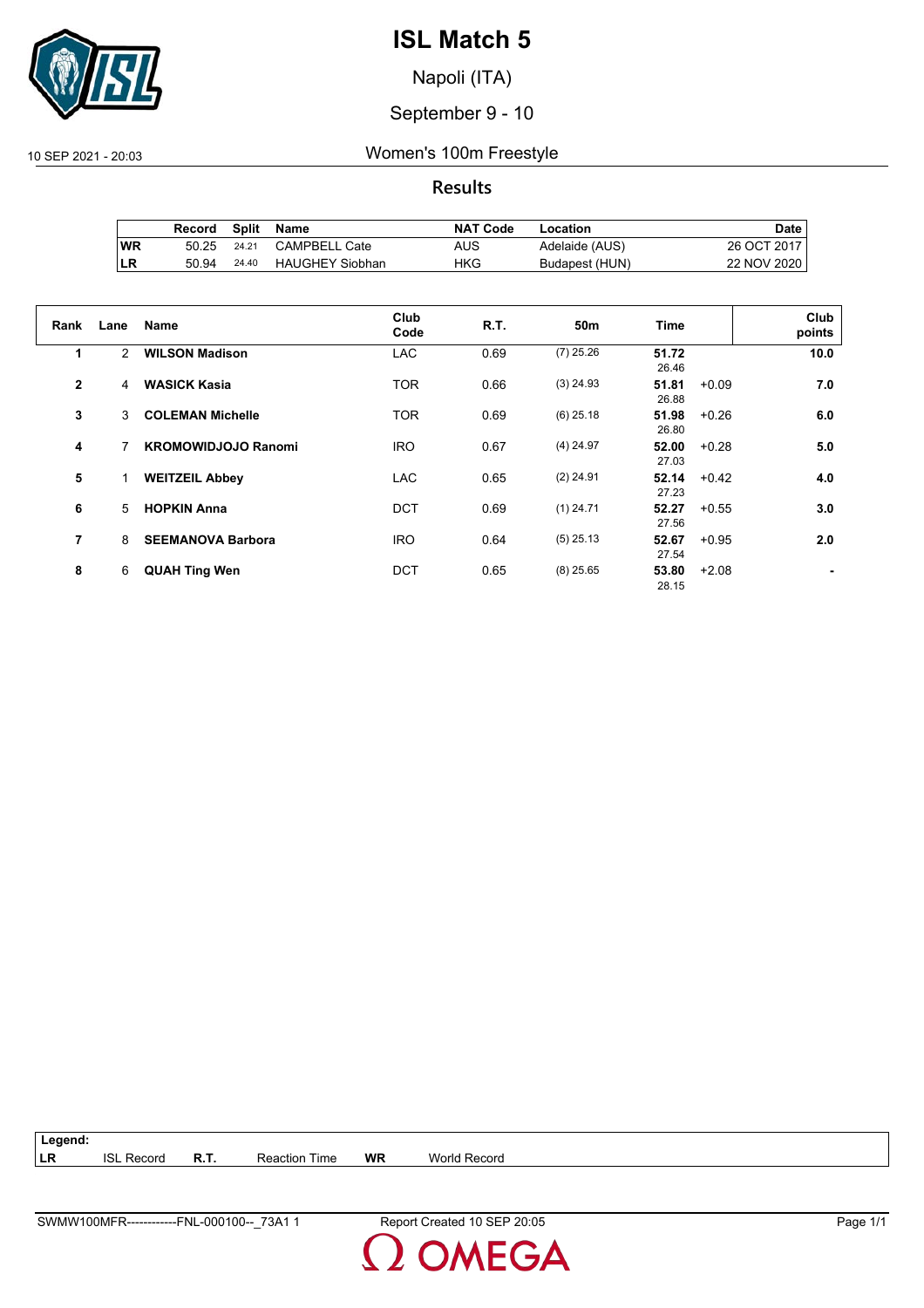

Napoli (ITA)

September 9 - 10

10 SEP 2021 - 20:06 Men's 100m Freestyle

**Results**

|     | Record | Split | Name                 | <b>NAT Code</b> | Location       | Date i      |
|-----|--------|-------|----------------------|-----------------|----------------|-------------|
| ∣WR | 44.94  |       | 21.72 LEVEAUX Amaury | FRA             | Rijeka (CRO)   | 13 DEC 2008 |
| ILR | 45.08  | 21.75 | DRESSEL Caeleb       | USA             | Budapest (HUN) | 22 NOV 2020 |

| Rank         | Lane          | Name                        | Club<br>Code | R.T. | 50 <sub>m</sub> | <b>Time</b>    |         | Club<br>points |
|--------------|---------------|-----------------------------|--------------|------|-----------------|----------------|---------|----------------|
| 1            | 1             | <b>ROONEY Maxime</b>        | <b>LAC</b>   | 0.63 | $(1)$ 22.26     | 46.68<br>24.42 |         | 9.0            |
| $\mathbf{2}$ | 3             | <b>PIERONI Blake</b>        | <b>TOR</b>   | 0.63 | $(3)$ 22.52     | 46.72<br>24.20 | $+0.04$ | 7.0            |
| 3            | 6             | <b>SHCHEGOLEV Aleksandr</b> | <b>DCT</b>   | 0.67 | $(5)$ 22.80     | 47.03<br>24.23 | $+0.35$ | 6.0            |
| 4            | $\mathcal{P}$ | <b>PINFOLD Brett</b>        | <b>LAC</b>   | 0.69 | $(6)$ 22.99     | 47.12<br>24.13 | $+0.44$ | 5.0            |
| 5            | 4             | <b>KISIL Yuri</b>           | <b>TOR</b>   | 0.69 | $(7)$ 23.00     | 47.13<br>24.13 | $+0.45$ | 4.0            |
| 6            | 5             | <b>APPLE Zach</b>           | <b>DCT</b>   | 0.65 | $(4)$ 22.67     | 47.30<br>24.63 | $+0.62$ | 3.0            |
| 7            | 8             | <b>RICHARDS Matt</b>        | <b>IRO</b>   | 0.66 | $(8)$ 23.10     | 47.46<br>24.36 | $+0.78$ | 2.0            |
| 8            | 7             | de BOER Thom                | <b>IRO</b>   | 0.65 | $(2)$ 22.49     | 47.69<br>25.20 | $+1.01$ | 1.0            |

**Legend: LR** ISL Record **R.T.** Reaction Time **WR** World Record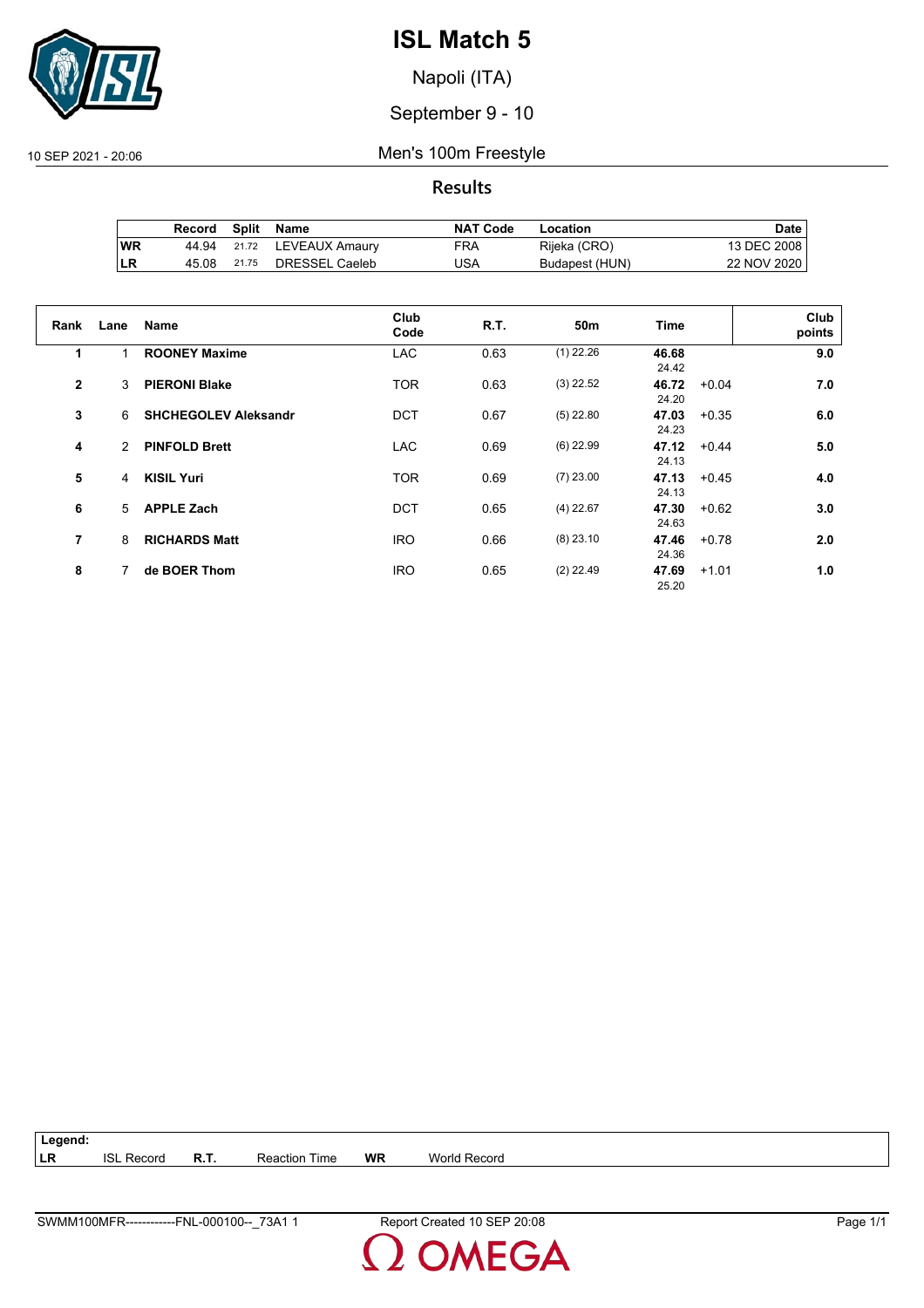

Napoli (ITA)

September 9 - 10

10 SEP 2021 - 20:12 Women's 200m Butterfly

**Results**

|            | Record              |       | Splits |         | Name                   | <b>NAT Code</b> | Location       | Date        |
|------------|---------------------|-------|--------|---------|------------------------|-----------------|----------------|-------------|
| <b>WR</b>  | 1.59.6 <sup>4</sup> | 27.75 | 58.24  | 1:28.96 | <b>BELMONTE Mireia</b> | <b>ESP</b>      | Doha (QAT)     | 3 DEC 2014. |
| <b>ILR</b> | 2:03.12             | 27.57 | 58.41  | 1:30.43 | <b>HASEGAWA Suzuka</b> | JPN             | Budapest (HUN) | 25 OCT 2020 |

| Rank         | Lane | Name                     | Club<br>Code | R.T. | 50m         | 100m                   | 150m                   | <b>Time</b>      |         | Club<br>points |
|--------------|------|--------------------------|--------------|------|-------------|------------------------|------------------------|------------------|---------|----------------|
| 1            |      | <b>THOMAS Alys</b>       | <b>IRO</b>   | 0.74 | $(4)$ 28.37 | $(1)$ 59.63<br>31.26   | $(1)$ 1:32.13<br>32.50 | 2:06.00<br>33.87 |         | 9.0            |
| $\mathbf{2}$ | 5    | <b>JAKABOS Zsuzsanna</b> | <b>DCT</b>   | 0.72 | $(7)$ 28.85 | $(6)$ 1:00.99<br>32.14 | $(5)$ 1:33.77<br>32.78 | 2:07.12<br>33.35 | $+1.12$ | 7.0            |
| 3            | 4    | <b>STEPHENS Laura</b>    | <b>TOR</b>   | 0.68 | $(5)$ 28.56 | $(5)$ 1:00.73<br>32.17 | (3) 1:33.67<br>32.94   | 2:07.39<br>33.72 | $+1.39$ | 6.0            |
| 4            | 6    | <b>NAZIEBLO Klaudia</b>  | <b>DCT</b>   | 0.75 | $(6)$ 28.81 | $(7)$ 1:01.01<br>32.20 | (4) 1:33.68<br>32.67   | 2:07.45<br>33.77 | $+1.45$ | 5.0            |
| 5            |      | <b>GASSON Helena</b>     | <b>LAC</b>   | 0.66 | $(1)$ 27.94 | $(2)$ 1:00.19<br>32.25 | (2) 1:33.51<br>33.32   | 2:07.48<br>33.97 | $+1.48$ | 4.0            |
| 6            | 3    | <b>McINTOSH Summer</b>   | <b>TOR</b>   | 0.75 | $(3)$ 28.25 | (3) 1:00.42<br>32.17   | $(6)$ 1:33.96<br>33.54 | 2:08.28<br>34.32 | $+2.28$ | 3.0            |
| 7            | 8    | <b>UGOLKOVA Maria</b>    | <b>IRO</b>   | 0.67 | $(8)$ 28.86 | $(8)$ 1:01.02<br>32.16 | $(7)$ 1:34.37<br>33.35 | 2:08.91<br>34.54 | $+2.91$ | 2.0            |
| 8            | 2    | NTOUNTOUNAKI Anna        | LAC.         | 0.66 | $(2)$ 28.06 | (4) 1:00.68<br>32.62   | $(8)$ 1:35.24<br>34.56 | 2:10.34<br>35.10 | $+4.34$ | 1.0            |

| Legend: |                   |               |    |                     |
|---------|-------------------|---------------|----|---------------------|
| LR      | <b>ISL Record</b> | Reaction Time | WR | <b>World Record</b> |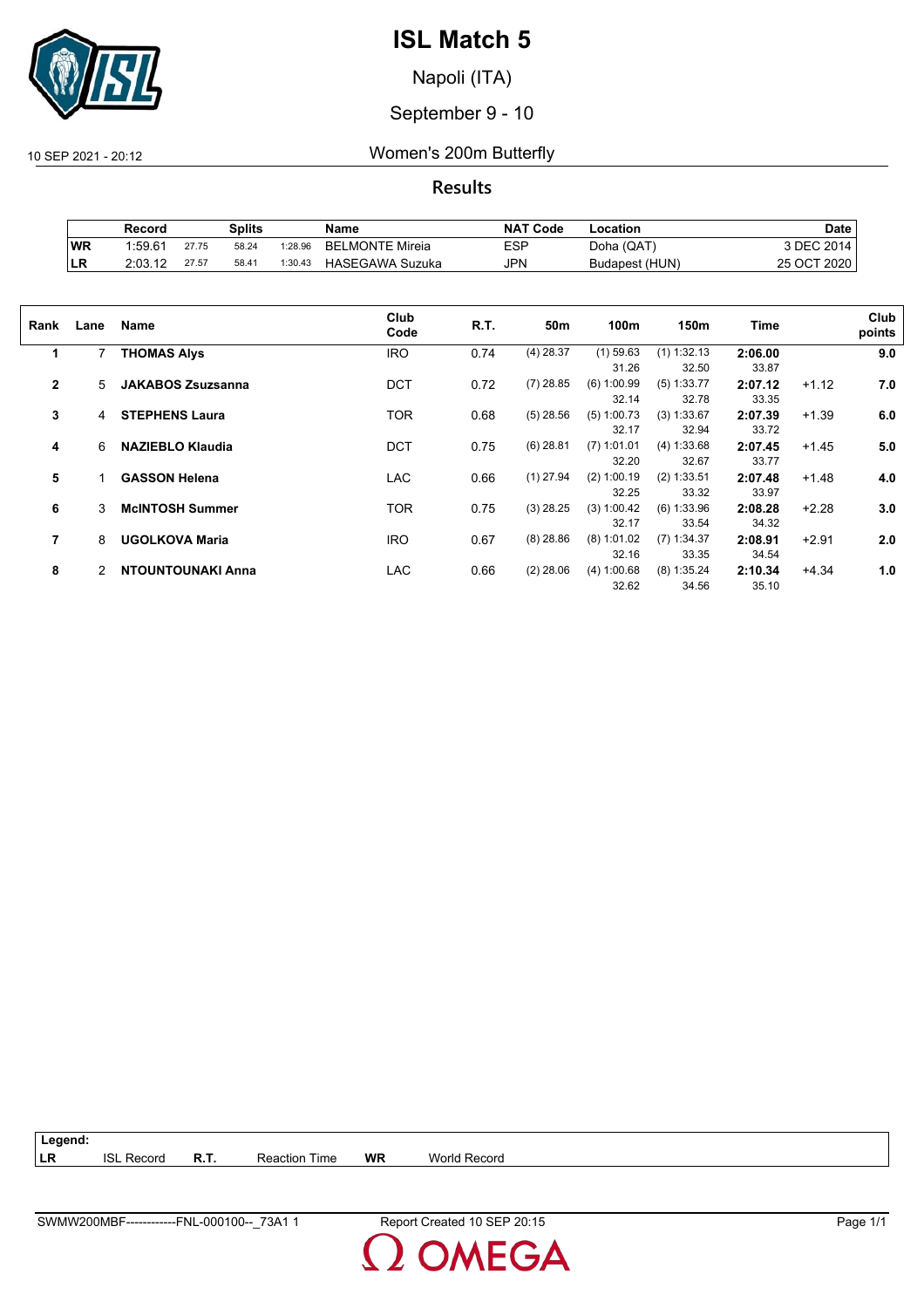

Napoli (ITA)

September 9 - 10

10 SEP 2021 - 20:17 Men's 200m Butterfly

**Results**

|    | Record  |       | Splits |         | Name         | <b>NAT Code</b> | ∟ocation       | Date        |
|----|---------|-------|--------|---------|--------------|-----------------|----------------|-------------|
| WR | 1:48.24 | 24.00 | 51.29  | 1:19.29 | SETO Daiva   | JPN             | Hangzhou (CHN) | DEC 2018    |
| LR | 1:48.57 | 24.13 | 51.87  | 1:20.75 | le CLOS Chad | <b>RSA</b>      | Budapest (HUN) | 22 NOV 2020 |

| Rank         | Lane | Name                        | Club<br>Code | R.T. | 50m         | 100m        | 150m          | Time    |         | Club<br>points |
|--------------|------|-----------------------------|--------------|------|-------------|-------------|---------------|---------|---------|----------------|
| 1            |      | <b>SHIELDS Tom</b>          | <b>LAC</b>   | 0.71 | $(1)$ 24.88 | $(1)$ 53.13 | $(1)$ 1:21.92 | 1:51.28 |         | 12.0           |
|              |      |                             |              |      |             | 28.25       | 28.79         | 29.36   |         |                |
| $\mathbf{2}$ | 5    | <b>HARTING Zach</b>         | <b>DCT</b>   | 0.64 | $(5)$ 25.37 | (3) 54.00   | (2) 1:22.72   | 1:51.99 | $+0.71$ | 7.0            |
|              |      |                             |              |      |             | 28.63       | 28.72         | 29.27   |         |                |
| 3            | 4    | <b>RAZZETTI Alberto</b>     | TOR          | 0.64 | $(2)$ 24.94 | (2) 53.62   | (3) 1:22.92   | 1:52.59 | $+1.31$ | 6.0            |
|              |      |                             |              |      |             | 28.68       | 29.30         | 29.67   |         |                |
| 4            | 6    | <b>STJEPANOVIC Velimir</b>  | <b>DCT</b>   | 0.68 | $(8)$ 25.70 | $(7)$ 54.99 | (7) 1:24.70   | 1:54.65 | $+3.37$ | 5.0            |
|              |      |                             |              |      |             | 29.29       | 29.71         | 29.95   |         |                |
| 5            |      | <b>MELO Luiz Altamir</b>    | <b>IRO</b>   | 0.62 | $(4)$ 25.34 | (5) 54.54   | (6) 1:24.66   | 1:54.75 | $+3.47$ | 4.0            |
|              |      |                             |              |      |             | 29.20       | 30.12         | 30.09   |         |                |
| 6            | 3    | <b>LITCHFIELD Max</b>       | TOR          | 0.62 | $(6)$ 25.50 | (6) 54.62   | (4) 1:24.36   | 1:55.22 | $+3.94$ | 3.0            |
|              |      |                             |              |      |             | 29.12       | 29.74         | 30.86   |         |                |
| 7            | 8    | <b>VEKOVISHCHEV Mikhail</b> | <b>IRO</b>   | 0.69 | $(3)$ 25.28 | (4) 54.31   | (5) 1:24.61   | 1:57.21 | $+5.93$ | ۰              |
|              |      |                             |              |      |             | 29.03       | 30.30         | 32.60   |         |                |
| 8            | 2    | <b>DEVINE Abrahm</b>        | <b>LAC</b>   | 0.70 | $(7)$ 25.64 | (8) 55.06   | (8) 1:25.34   | 1:57.52 | $+6.24$ |                |
|              |      |                             |              |      |             | 29.42       | 30.28         | 32.18   |         |                |
|              |      |                             |              |      |             |             |               |         |         |                |

| $\vert$ Legend: |                   |                      |    |              |  |
|-----------------|-------------------|----------------------|----|--------------|--|
| <b>ILR</b>      | <b>ISL Record</b> | <b>Reaction Time</b> | WR | World Record |  |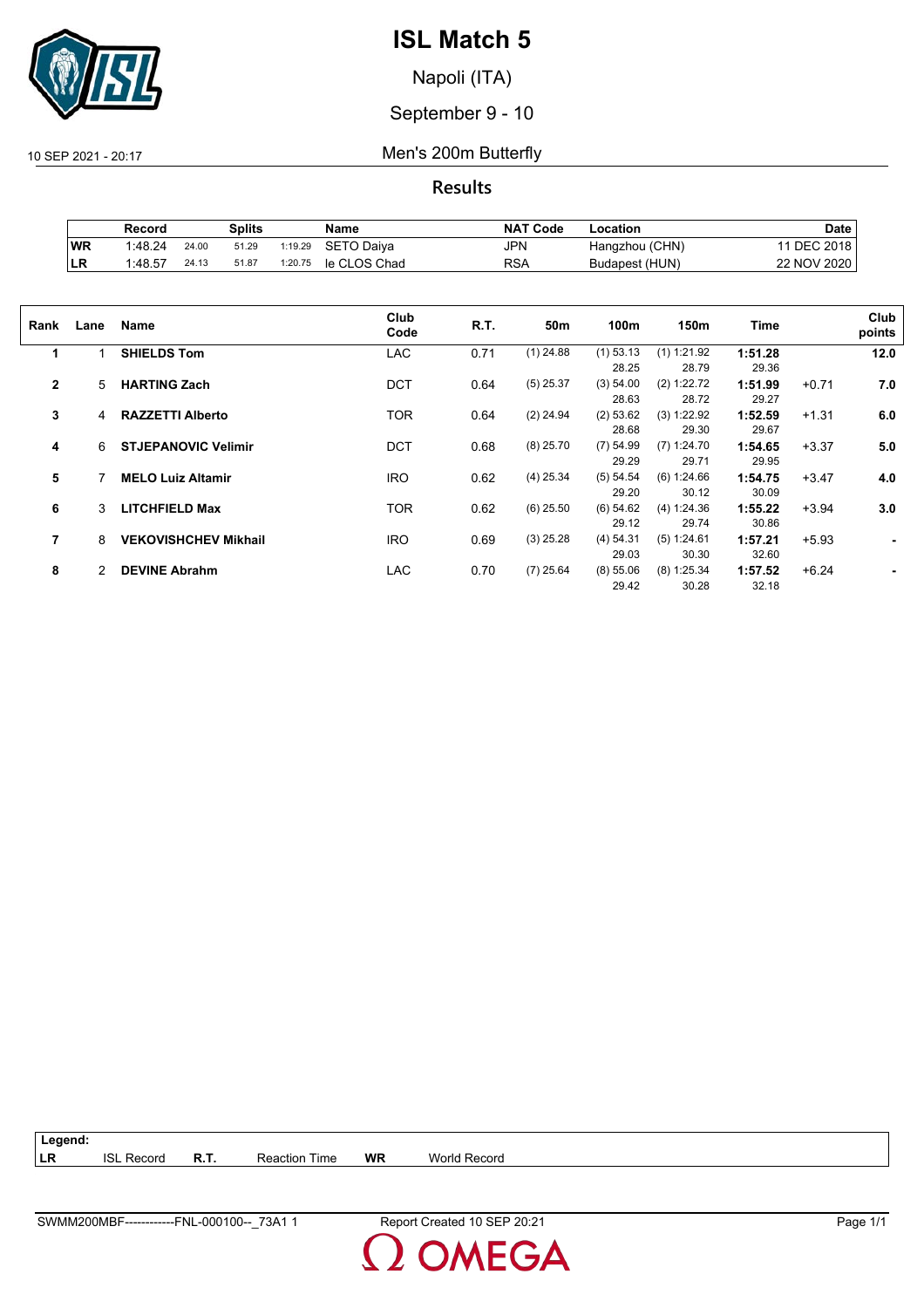

Napoli (ITA)

September 9 - 10

10 SEP 2021 - 20:25 Women's 100m Backstroke

**Results**

|           | Record | <b>Split</b> | Name           | <b>NAT Code</b> | Location       | Date i      |
|-----------|--------|--------------|----------------|-----------------|----------------|-------------|
| <b>WR</b> | 54.89  | 26.52        | ATHERTON Minna | AUS             | Budapest (HUN) | 27 OCT 2019 |
| LR        | 54.89  | 26.52        | ATHERTON Minna | AUS             | Budapest (HUN) | 27 OCT 2019 |

| Rank           | Lane | Name                    | Club<br>Code | <b>R.T.</b> | 50m         | Time                      | Club<br>points |
|----------------|------|-------------------------|--------------|-------------|-------------|---------------------------|----------------|
| 1              |      | <b>WILM Ingrid</b>      | <b>LAC</b>   | 0.66        | $(2)$ 27.03 | 55.68<br>28.65            | 19.0           |
| $\overline{2}$ | 5    | <b>DELOOF Ali</b>       | <b>DCT</b>   | 0.61        | $(1)$ 26.66 | 55.89<br>$+0.21$<br>29.23 | 7.0            |
| 3              | 4    | <b>MASSE Kylie</b>      | <b>TOR</b>   | 0.54        | $(3)$ 27.06 | 55.95<br>$+0.27$<br>28.89 | 6.0            |
| 4              | 3    | <b>BRATTON Lisa</b>     | <b>TOR</b>   | 0.59        | $(5)$ 28.14 | 57.30<br>$+1.62$<br>29.16 | 5.0            |
| 5              | 7    | <b>LOYNING Ingeborg</b> | <b>IRO</b>   | 0.53        | $(6)$ 28.22 | 57.91<br>$+2.23$<br>29.69 |                |
| 6              | 8    | <b>SCALIA Silvia</b>    | <b>IRO</b>   | 0.57        | $(4)$ 27.73 | 58.49<br>$+2.81$<br>30.76 | ۰              |
| 7              | 6    | <b>HINDLEY Isabella</b> | <b>DCT</b>   | 0.50        | $(7)$ 28.38 | 58.50<br>$+2.82$<br>30.12 |                |
| 8              | 2    | <b>FRANCESCHI Sara</b>  | <b>LAC</b>   | 0.80        | $(8)$ 29.08 | 59.48<br>$+3.80$<br>30.40 |                |

| ∣ Legend: |                   |             |                      |    |              |
|-----------|-------------------|-------------|----------------------|----|--------------|
| ∣LR       | <b>ISL Record</b> | <b>R.T.</b> | <b>Reaction Time</b> | WR | World Record |
|           |                   |             |                      |    |              |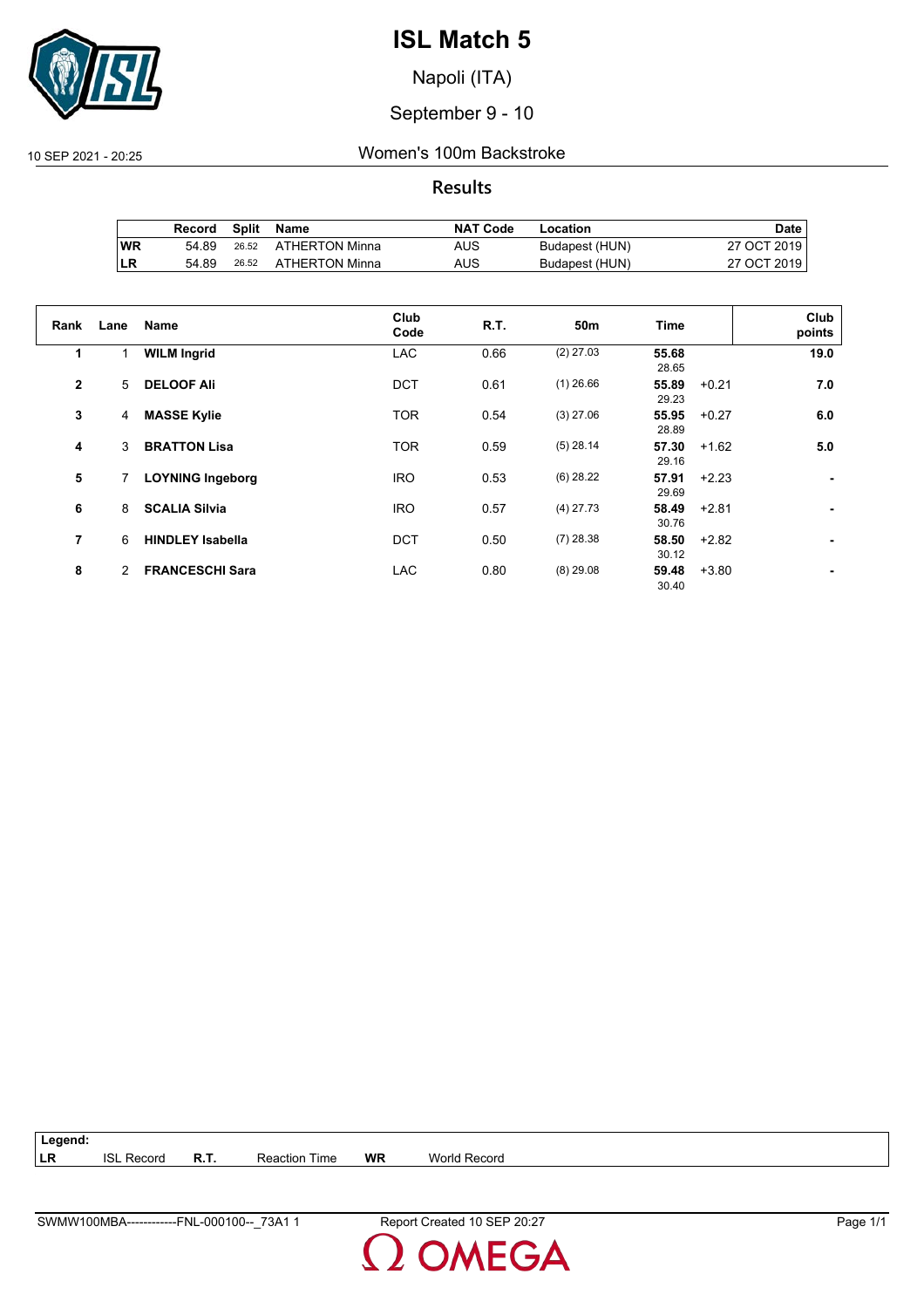

Napoli (ITA)

September 9 - 10

10 SEP 2021 - 20:28 Men's 100m Backstroke

**Results**

|     | Record | Split | Name                  | <b>NAT Code</b> | Location     | Date        |
|-----|--------|-------|-----------------------|-----------------|--------------|-------------|
| 'WR | 48.33  |       | 23.45 STEWART Coleman | JSA             | Napoli (ITA) | 29 AUG 2021 |
| ILR | 48.33  | 23.45 | STEWART Coleman       | USA             | Napoli (ITA) | 29 AUG 2021 |

| Rank           | Lane | <b>Name</b>               | Club<br>Code | R.T. | 50 <sub>m</sub> | Time           | Club<br>points |
|----------------|------|---------------------------|--------------|------|-----------------|----------------|----------------|
| 1              | 8    | <b>GLINTA Robert</b>      | <b>IRO</b>   | 0.60 | $(1)$ 23.99     | 50.09<br>26.10 | 9.0            |
| $\overline{2}$ | 4    | <b>RYAN Shane</b>         | <b>TOR</b>   | 0.59 | $(3)$ 24.11     | 50.43<br>26.32 | 7.0<br>$+0.34$ |
| 3              | 2    | <b>ACEVEDO Javier</b>     | <b>LAC</b>   | 0.52 | $(7)$ 24.82     | 50.60<br>25.78 | $+0.51$<br>6.0 |
| 4              | 1.   | <b>CHRISTOU Apostolos</b> | <b>LAC</b>   | 0.58 | $(4)$ 24.35     | 50.79<br>26.44 | 5.0<br>$+0.70$ |
| 5              | 5.   | <b>NIKOLAEV Mark</b>      | <b>DCT</b>   | 0.60 | $(5)$ 24.41     | 50.90<br>26.49 | $+0.81$<br>4.0 |
| 6              | 6    | <b>PEBLEY Jacob</b>       | <b>DCT</b>   | 0.65 | $(6)$ 24.79     | 50.96<br>26.17 | 3.0<br>$+0.87$ |
| 7              | 7    | <b>BASSETO Guilherme</b>  | <b>IRO</b>   | 0.56 | $(2)$ 24.05     | 51.21<br>27.16 | $+1.12$<br>2.0 |
| 8              | 3    | <b>PRATT Cole</b>         | <b>TOR</b>   | 0.59 | $(8)$ 25.21     | 51.37<br>26.16 | $+1.28$<br>1.0 |

| ∣ Legend: |                   |      |                      |    |              |
|-----------|-------------------|------|----------------------|----|--------------|
| LR        | <b>ISL Record</b> | R.T. | <b>Reaction Time</b> | WR | World Record |
|           |                   |      |                      |    |              |

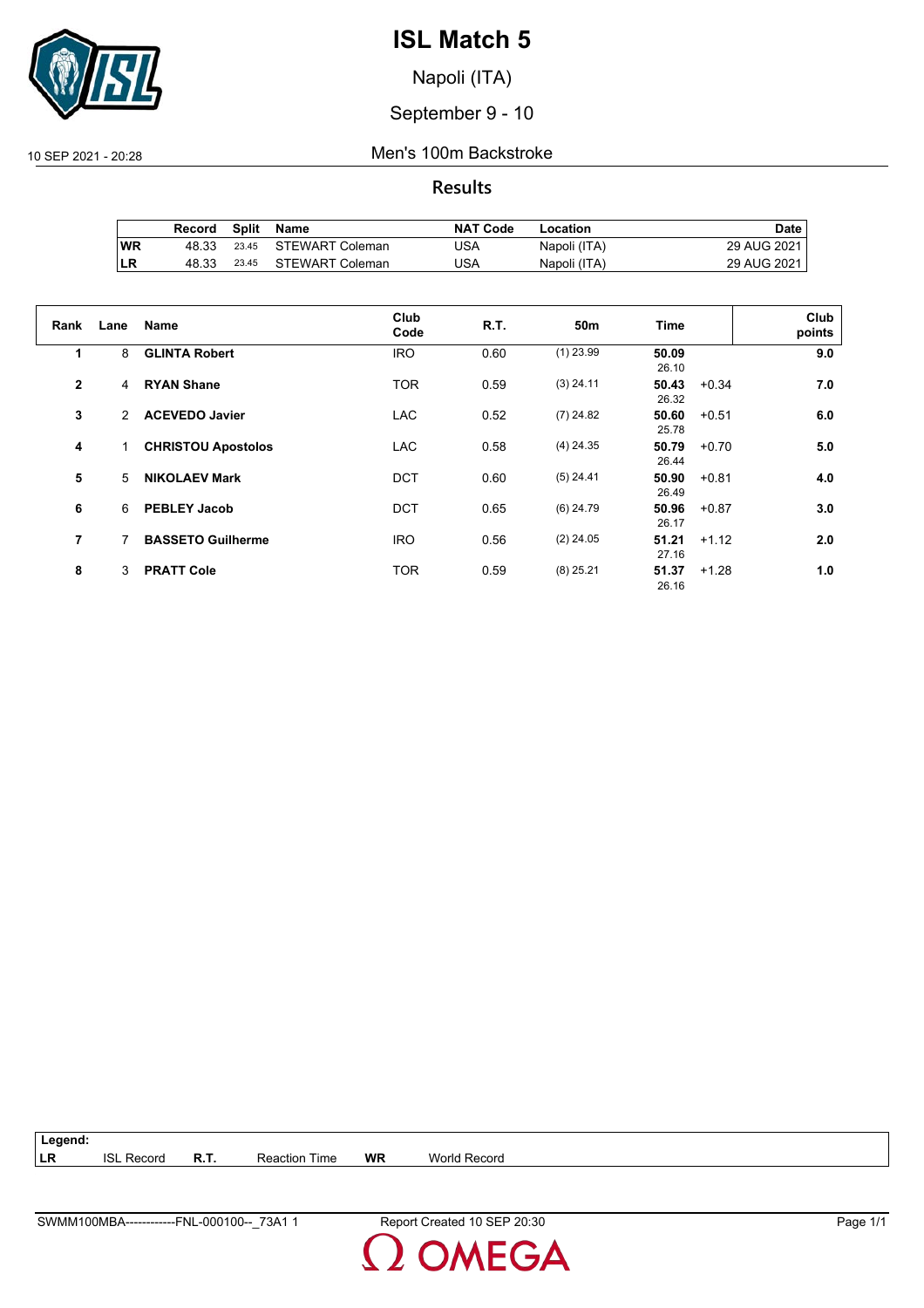

Napoli (ITA)

September 9 - 10

10 SEP 2021 - 20:31 Women's 100m Individual Medley

**Results**

|           | Record |       | Split Name        | <b>NAT Code</b> | Location       | Date i      |
|-----------|--------|-------|-------------------|-----------------|----------------|-------------|
| <b>WR</b> | 56.51  | 25.97 | HOSSZU Katinka    | HUN             | Berlin (GER)   | 7 AUG 2017  |
| ILR       | 57.30  | 26.41 | GASTALDELLO Beryl | FRA             | Budapest (HUN) | 22 NOV 2020 |

| Rank         | Lane          | <b>Name</b>                 | Club<br>Code | R.T. | 50 <sub>m</sub> | <b>Time</b>      |         | Club<br>points |
|--------------|---------------|-----------------------------|--------------|------|-----------------|------------------|---------|----------------|
| 1            | $\mathcal{P}$ | <b>GORBENKO Anastasia</b>   | <b>LAC</b>   | 0.68 | $(1)$ 26.39     | 58.08<br>31.69   |         | 10.0           |
| $\mathbf{2}$ |               | <b>GASTALDELLO Beryl</b>    | <b>LAC</b>   | 0.60 | $(3)$ 26.61     | 58.21<br>31.60   | $+0.13$ | 7.0            |
| 3            | 3             | <b>SANCHEZ Kayla</b>        | <b>TOR</b>   | 0.67 | $(4)$ 26.72     | 58.48<br>31.76   | $+0.40$ | 6.0            |
| 4            | 4             | <b>HANSSON Louise</b>       | <b>TOR</b>   | 0.68 | $(2)$ 26.44     | 58.52<br>32.08   | $+0.44$ | 5.0            |
| 5            | 5             | <b>ANDISON Bailey</b>       | <b>DCT</b>   | 0.66 | $(5)$ 27.28     | 58.95<br>31.67   | $+0.87$ | 4.0            |
| 6            | 7             | <b>COCCONCELLI Costanza</b> | <b>IRO</b>   | 0.65 | $(7)$ 27.55     | 59.79<br>32.24   | $+1.71$ | 3.0            |
| 7            | 6             | <b>NAZIEBLO Klaudia</b>     | <b>DCT</b>   | 0.71 | $(6)$ 27.44     | 1:00.08<br>32.64 | $+2.00$ | 2.0            |
| 8            | 8             | <b>ZAMORANO Africa</b>      | <b>IRO</b>   | 0.63 | $(8)$ 28.01     | 1:00.97<br>32.96 | $+2.89$ |                |

**Legend: LR** ISL Record **R.T.** Reaction Time **WR** World Record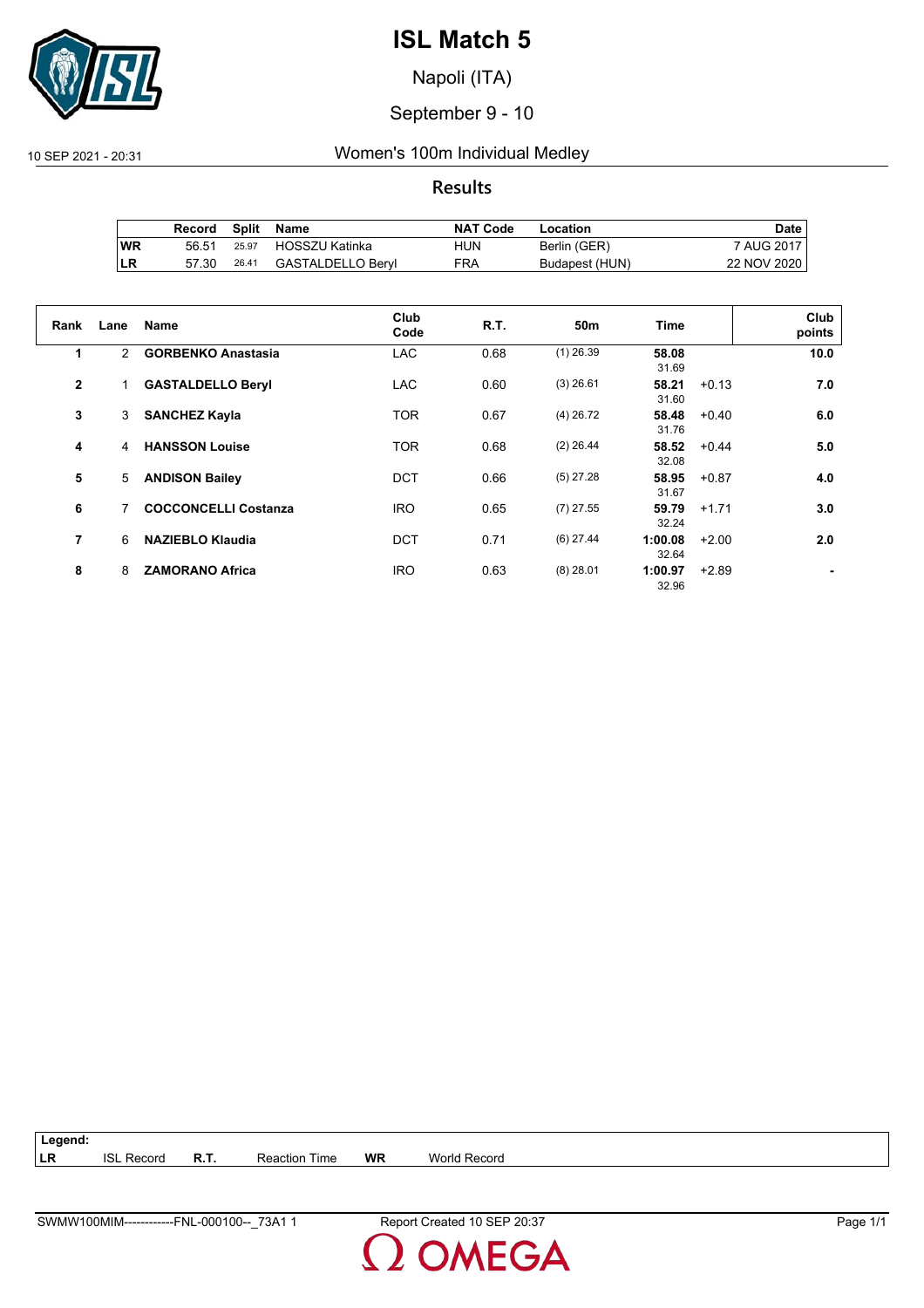

Napoli (ITA)

September 9 - 10

#### 10 SEP 2021 - 20:35 Men's 100m Individual Medley

**Results**

|           | Record |       | Split Name     | <b>NAT Code</b> | Location       | <b>Date</b> |
|-----------|--------|-------|----------------|-----------------|----------------|-------------|
| <b>WR</b> | 49.28  | 22.49 | DRESSEL Caeleb | JSA             | Budapest (HUN) | 22 NOV 2020 |
| ∣LR       | 49.28  | 22.49 | DRESSEL Caeleb | JSA             | Budapest (HUN) | 22 NOV 2020 |

| Rank         | Lane | <b>Name</b>            | Club<br>Code | R.T. | 50 <sub>m</sub> | Time           |         | Club<br>points |
|--------------|------|------------------------|--------------|------|-----------------|----------------|---------|----------------|
| 1            | 8    | <b>ORSI Marco</b>      | <b>IRO</b>   | 0.62 | $(1)$ 23.14     | 51.32<br>28.18 |         | 12.0           |
| $\mathbf{2}$ | 4    | <b>KNOX Finlay</b>     | <b>TOR</b>   | 0.65 | $(5)$ 24.08     | 51.82<br>27.74 | $+0.50$ | 7.0            |
| 3            |      | <b>HVAS Tomoe</b>      | <b>LAC</b>   | 0.67 | $(3)$ 23.50     | 52.10<br>28.60 | $+0.78$ | 6.0            |
| 4            | 7    | <b>SANTOS Leonardo</b> | <b>IRO</b>   | 0.69 | $(4)$ 23.81     | 52.13<br>28.32 | $+0.81$ | 5.0            |
| 5            | 5    | <b>VAZAIOS Andreas</b> | <b>DCT</b>   | 0.63 | $(2)$ 23.29     | 52.17<br>28.88 | $+0.85$ | 4.0            |
| 6            | 6    | <b>COPE Tommy</b>      | <b>DCT</b>   | 0.64 | $(7)$ 24.63     | 53.08<br>28.45 | $+1.76$ | 3.0            |
| 7            | 2    | <b>ROONEY Maxime</b>   | <b>LAC</b>   | 0.63 | $(6)$ 24.16     | 53.48<br>29.32 | $+2.16$ |                |
| 8            | 3    | <b>PRATT Cole</b>      | <b>TOR</b>   | 0.70 | $(8)$ 25.65     | 55.93<br>30.28 | $+4.61$ | $-1.0$         |

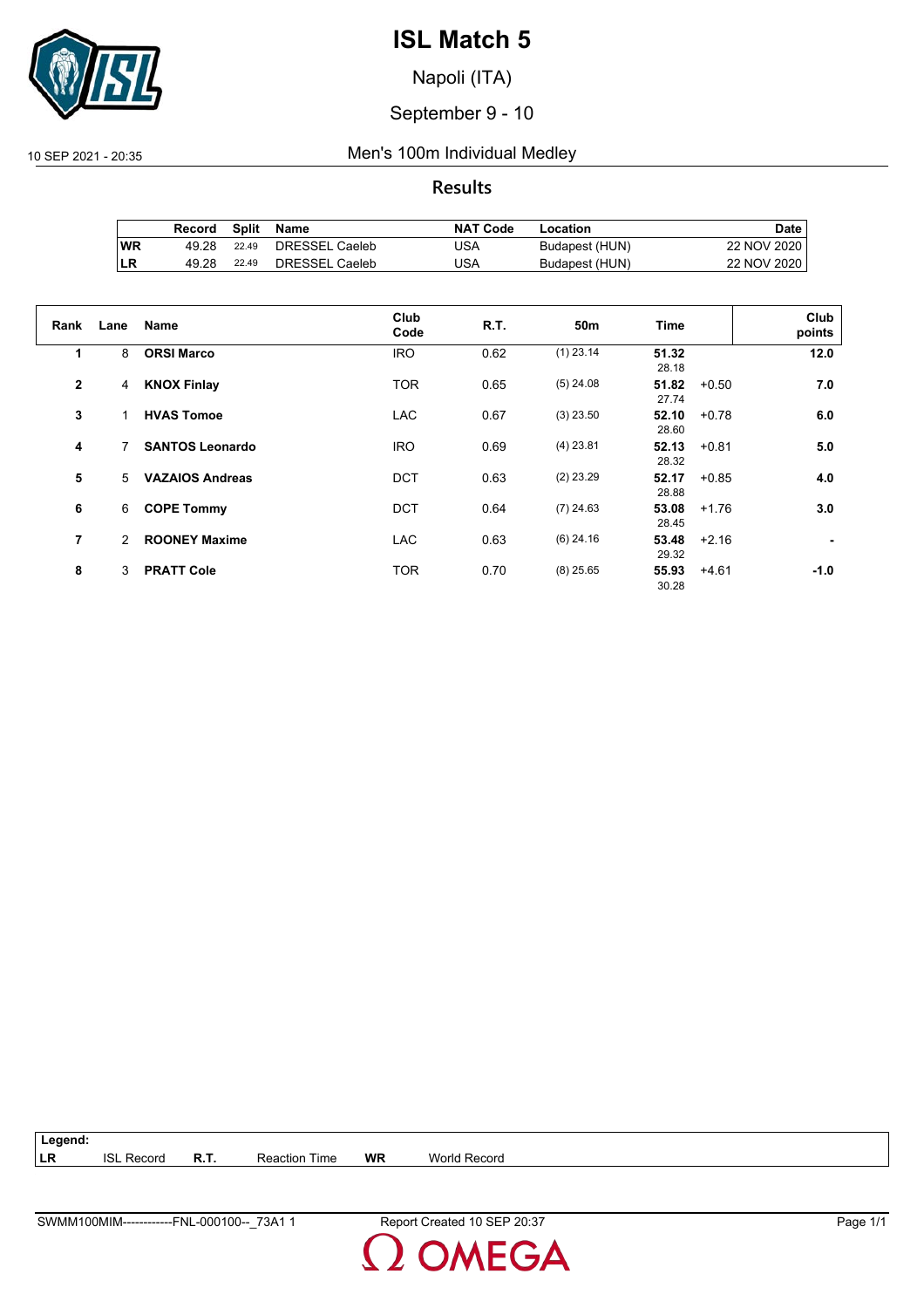

Napoli (ITA)

### September 9 - 10

10 SEP 2021 - 20:43 Women's 100m Breaststroke

### **Results**

|           | Record  | Split | Name           | <b>NAT Code</b> | Location             | Date        |
|-----------|---------|-------|----------------|-----------------|----------------------|-------------|
| <b>WR</b> | 1:02.36 | 29.56 | MEILUTYTE Ruta | LTU             | Moscow (RUS)         | 12 OCT 2013 |
| $=WR$     | 1:02.36 | 29.46 | ATKINSON Alia  | JAM             | Doha (QAT)           | 6 DEC 2014  |
| $=$ WR    | 1:02.36 | 29.33 | ATKINSON Alia  | JAM             | Paris-Chartres (FRA) | 26 AUG 2016 |
| <b>LR</b> | 1:02.50 | 29.38 | KING Lilly     | USA             | Budapest (HUN)       | 22 NOV 2020 |

| Rank           | Lane | Name                       | Club<br>Code | R.T. | 50m          | Time             |         | Club<br>points |
|----------------|------|----------------------------|--------------|------|--------------|------------------|---------|----------------|
| 1              | 5    | <b>BELONOGOFF Tatiana</b>  | <b>DCT</b>   | 0.71 | $(3)$ 31.06  | 1:05.16<br>34.10 |         | 9.0            |
| $\mathbf{2}$   | 6    | <b>TEMNIKOVA Maria</b>     | <b>DCT</b>   | 0.64 | $(=6)$ 31.32 | 1:05.40<br>34.08 | $+0.24$ | 7.0            |
| 3              |      | <b>HULKKO Ida</b>          | <b>IRO</b>   | 0.67 | $(1)$ 30.56  | 1:05.45<br>34.89 | $+0.29$ | 6.0            |
| 4              |      | <b>CLARK Imogen</b>        | <b>LAC</b>   | 0.67 | $(4)$ 31.07  | 1:05.97<br>34.90 | $+0.81$ | 5.0            |
| 5              | 3    | <b>SZTANDERA Dominika</b>  | <b>TOR</b>   | 0.59 | $(5)$ 31.18  | 1:06.08<br>34.90 | $+0.92$ | 4.0            |
| 6              | 2    | <b>TETEREVKOVA Kotryna</b> | <b>LAC</b>   | 0.69 | $(8)$ 31.59  | 1:06.42<br>34.83 | $+1.26$ | 3.0            |
| $\overline{7}$ | 8    | <b>STRAUCH Jenna</b>       | <b>IRO</b>   | 0.77 | $(2)$ 30.89  | 1:06.57<br>35.68 | $+1.41$ | 2.0            |
| 8              | 4    | <b>WOG Kelsey</b>          | <b>TOR</b>   | 0.66 | $(=6)$ 31.32 | 1:06.65<br>35.33 | $+1.49$ | 1.0            |

| Legend: |              |     |              |    |                   |      |                      |
|---------|--------------|-----|--------------|----|-------------------|------|----------------------|
|         |              |     |              |    |                   |      |                      |
| $=$     | Equal rank   | $=$ | Equal record | LR | <b>ISL Record</b> | R.T. | <b>Reaction Time</b> |
| WR      | World Record |     |              |    |                   |      |                      |
|         |              |     |              |    |                   |      |                      |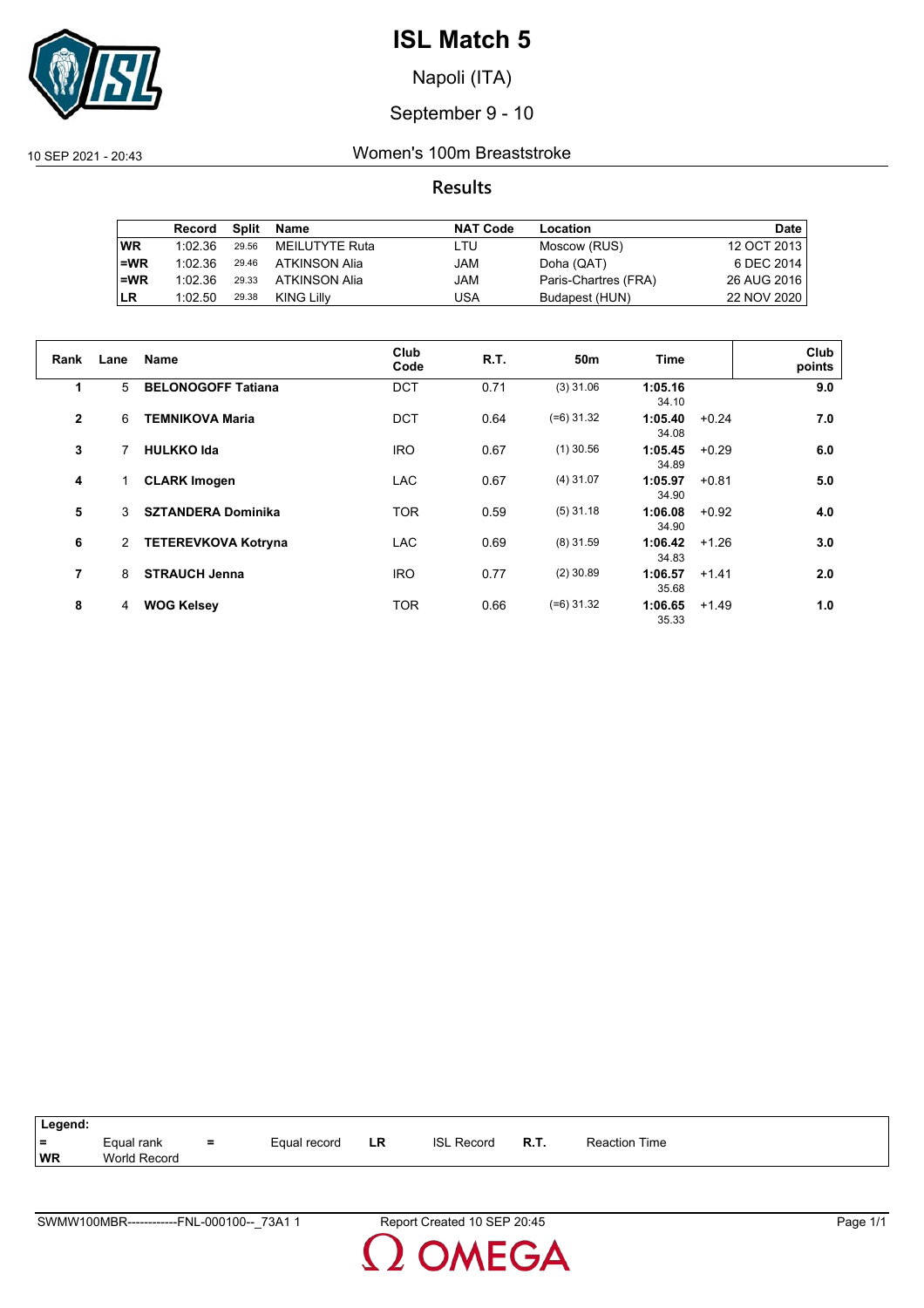

Napoli (ITA)

September 9 - 10

10 SEP 2021 - 20:46 Men's 100m Breaststroke

**Results**

|           | Record |       | Split Name             | <b>NAT Code</b> | Location       | Date i      |
|-----------|--------|-------|------------------------|-----------------|----------------|-------------|
| <b>WR</b> | 55.34  |       | 25.88 SHYMANOVICH IIya | <b>BLR</b>      | Brest (BLR)    | 19 DEC 2020 |
| <b>LR</b> | 55.41  | 25.85 | PEATY Adam             | GBR             | Budapest (HUN) | 22 NOV 2020 |

| Rank           | Lane                 | <b>Name</b>                    | Club<br>Code | <b>R.T.</b> | 50 <sub>m</sub> | <b>Time</b>    |         | Club<br>points |
|----------------|----------------------|--------------------------------|--------------|-------------|-----------------|----------------|---------|----------------|
| 1              | 4                    | <b>SCHWINGENSCHLOGL Fabian</b> | <b>TOR</b>   | 0.66        | $(1)$ 26.57     | 56.93<br>30.36 |         | 9.0            |
| $\mathbf{2}$   | 5                    | <b>FRANCA SILVA Felipe</b>     | <b>DCT</b>   | 0.69        | $(2)$ 26.74     | 57.45<br>30.71 | $+0.52$ | 7.0            |
| 3              | 6                    | <b>MILLER Cody</b>             | <b>DCT</b>   | 0.70        | $(4)$ 27.09     | 57.51<br>30.42 | $+0.58$ | 6.0            |
| 4              | 8                    | <b>SAKCI Emre</b>              | <b>IRO</b>   | 0.64        | $(3)$ 26.99     | 57.95<br>30.96 | $+1.02$ | 5.0            |
| 5              |                      | <b>REITSHAMMER Bernhard</b>    | <b>IRO</b>   | 0.68        | $(5)$ 27.12     | 58.06<br>30.94 | $+1.13$ | 4.0            |
| 6              | $\mathbf{2}^{\circ}$ | <b>ROTHBAUER Christopher</b>   | <b>LAC</b>   | 0.68        | $(6)$ 27.47     | 58.37<br>30.90 | $+1.44$ | 3.0            |
| $\overline{7}$ |                      | <b>LICON WIII</b>              | <b>LAC</b>   | 0.68        | $(8)$ 27.76     | 58.67<br>30.91 | $+1.74$ | 2.0            |
| 8              | 3                    | <b>McKEE Anton</b>             | <b>TOR</b>   | 0.64        | $(7)$ 27.53     | 58.75<br>31.22 | $+1.82$ | 1.0            |

**Legend: LR** ISL Record **R.T.** Reaction Time **WR** World Record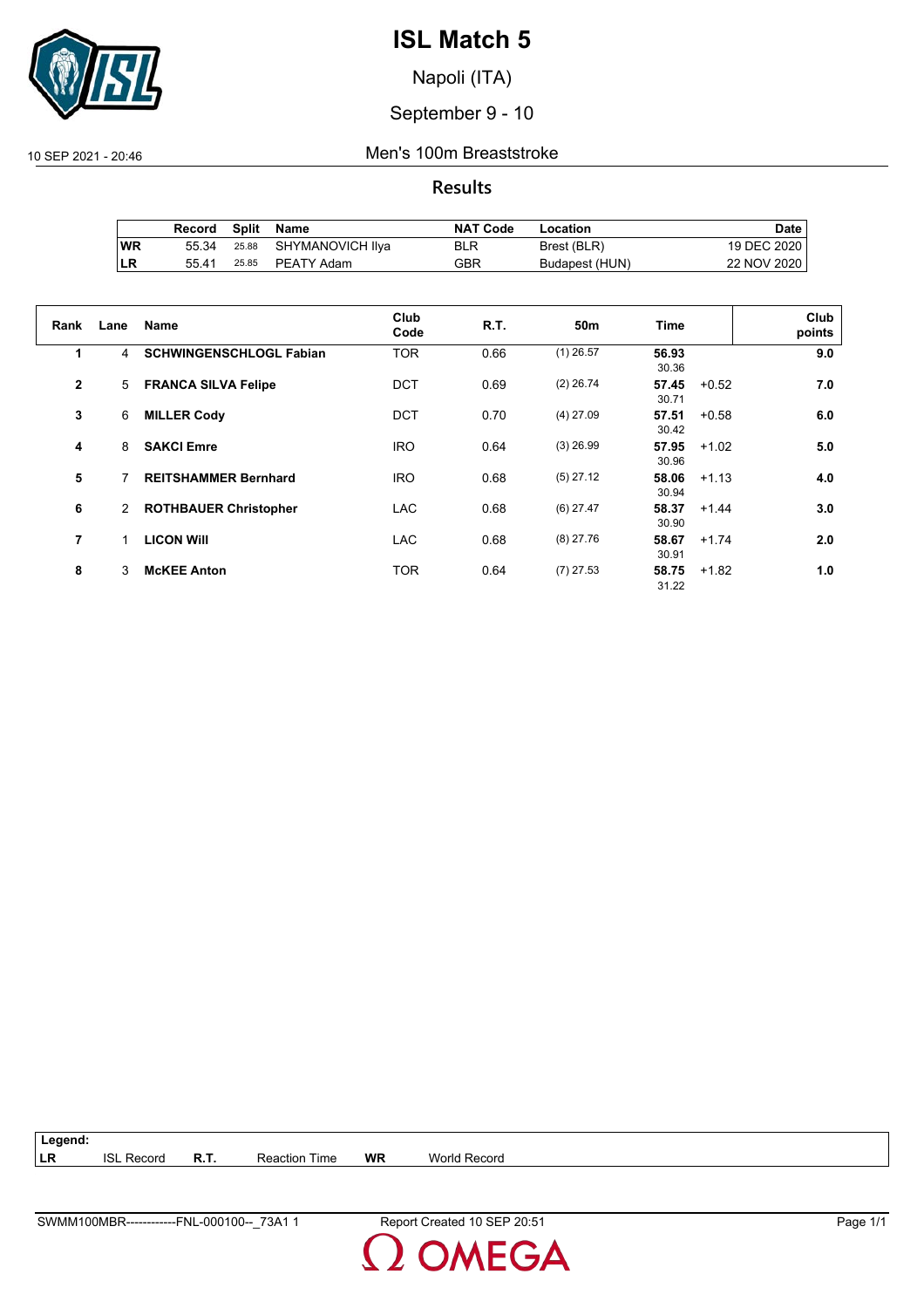

Napoli (ITA)

September 9 - 10

10 SEP 2021 - 20:52 Women's 50m Butterfly

**Results**

|           | Record Name |                           | NAT Code   | Location        | Date        |
|-----------|-------------|---------------------------|------------|-----------------|-------------|
| <b>WR</b> |             | 24.38 ALSHAMMAR Therese   | SWE        | Singapore (SGP) | 22 NOV 2009 |
| LR        |             | 24.59 KROMOWIDJOJO Ranomi | <b>NED</b> | Budapest (HUN)  | 6 NOV 2020  |

| Rank | Lane | Name                       | <b>Club Code</b> | R.T. | Time             | Club points |
|------|------|----------------------------|------------------|------|------------------|-------------|
|      |      | <b>KROMOWIDJOJO Ranomi</b> | <b>IRO</b>       | 0.67 | 24.81            | 12.0        |
| 2    | 8    | <b>BECKMANN Emilie</b>     | <b>IRO</b>       | 0.70 | $+0.66$<br>25.47 | 7.0         |
| 3    | 3    | <b>HANSSON Louise</b>      | <b>TOR</b>       | 0.65 | 25.49<br>$+0.68$ | 6.0         |
| 4    |      | <b>GASSON Helena</b>       | <b>LAC</b>       | 0.61 | 25.51<br>$+0.70$ | 5.0         |
| 5    | 5.   | <b>MACK Linnea</b>         | <b>DCT</b>       | 0.69 | 25.52<br>$+0.71$ | 4.0         |
| 6    | 2    | <b>NTOUNTOUNAKI Anna</b>   | LAC              | 0.65 | 25.66<br>$+0.85$ | 3.0         |
|      | 4    | <b>COLEMAN Michelle</b>    | <b>TOR</b>       | 0.68 | 25.89<br>$+1.08$ |             |
| 8    | 6    | <b>QUAH Ting Wen</b>       | DCT              | 0.65 | 25.95<br>$+1.14$ |             |

**LR** ISL Record **R.T.** Reaction Time **WR** World Record

**Legend:**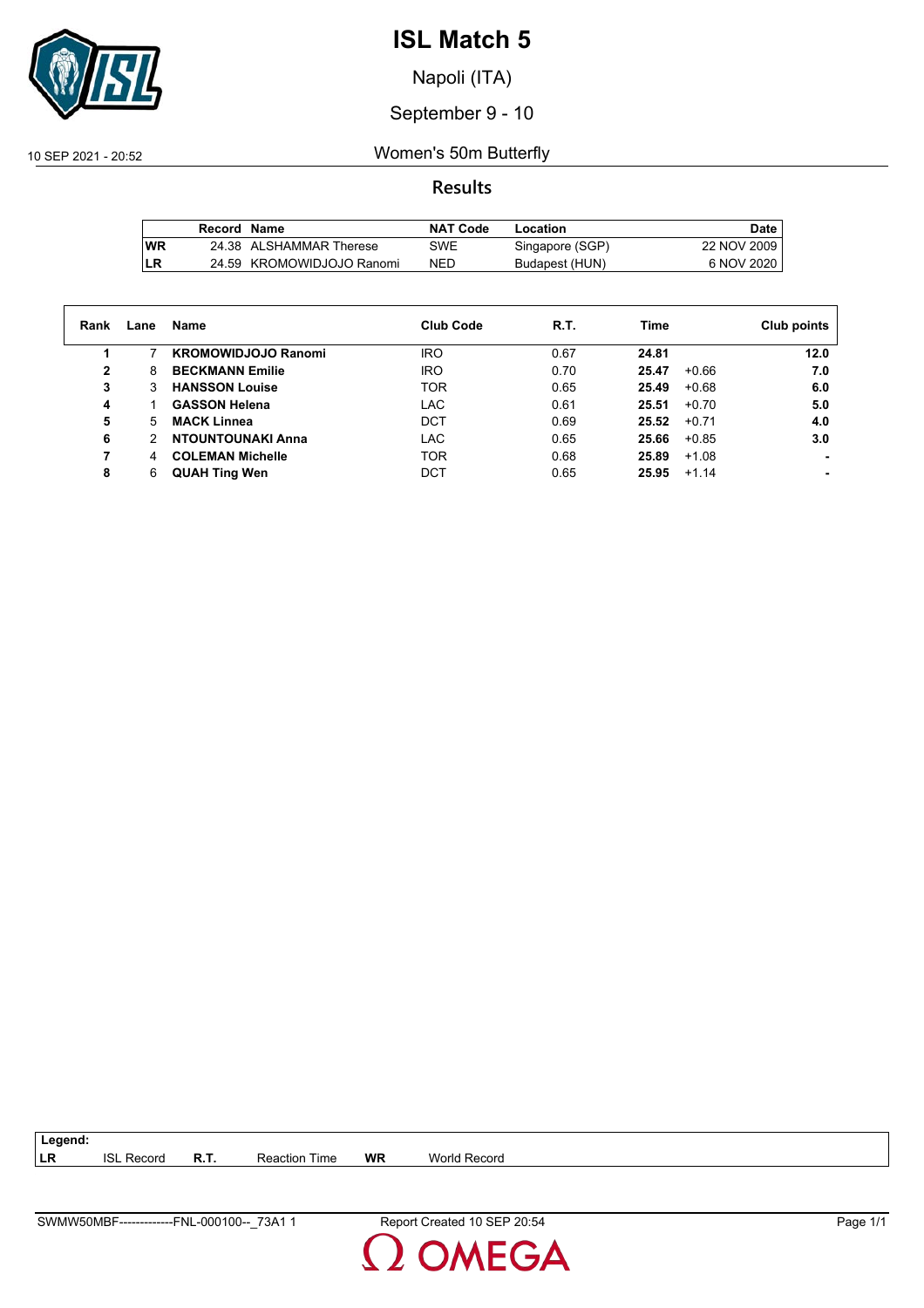

Napoli (ITA)

September 9 - 10

10 SEP 2021 - 20:55 Men's 50m Butterfly

**Results**

|           | Record Name |                       | <b>NAT Code</b> | Location       | Date        |
|-----------|-------------|-----------------------|-----------------|----------------|-------------|
| <b>WR</b> |             | 21.75 SANTOS Nicholas | BRA             | Budapest (HUN) | 6 OCT 2018  |
| LR        |             | 21.78 SANTOS Nicholas | <b>BRA</b>      | Budapest (HUN) | 10 NOV 2020 |

| Rank | Lane | Name                        | <b>Club Code</b> | R.T. | Time  |         | Club points |
|------|------|-----------------------------|------------------|------|-------|---------|-------------|
| 1    | 8    | <b>SANTOS Nicholas</b>      | <b>IRO</b>       | 0.63 | 22.28 |         | 12.0        |
| 2    | 4    | <b>KUSCH Marius</b>         | <b>TOR</b>       | 0.63 | 22.32 | $+0.04$ | 7.0         |
| 3    |      | <b>SHIELDS Tom</b>          | LAC              | 0.71 | 22.57 | $+0.29$ | 6.0         |
| 4    | 3    | <b>PEKARSKI Grigori</b>     | <b>TOR</b>       | 0.62 | 22.58 | $+0.30$ | 5.0         |
| 5    | 2    | <b>ROONEY Maxime</b>        | <b>LAC</b>       | 0.65 | 22.91 | $+0.63$ | 4.0         |
| 6    | 5    | <b>HOFFER Ryan</b>          | <b>DCT</b>       | 0.66 | 22.93 | $+0.65$ | 3.0         |
| 7    |      | <b>VEKOVISHCHEV Mikhail</b> | <b>IRO</b>       | 0.68 | 23.36 | $+1.08$ |             |
| 8    | 6    | <b>NIKOLAEV Mark</b>        | DCT              | 0.68 | 23.62 | $+1.34$ |             |

**LR** ISL Record **R.T.** Reaction Time **WR** World Record

**Legend:**

SWMM50MBF-------------FNL-000100--\_73A1 1 Report Created 10 SEP 20:57 Page 1/1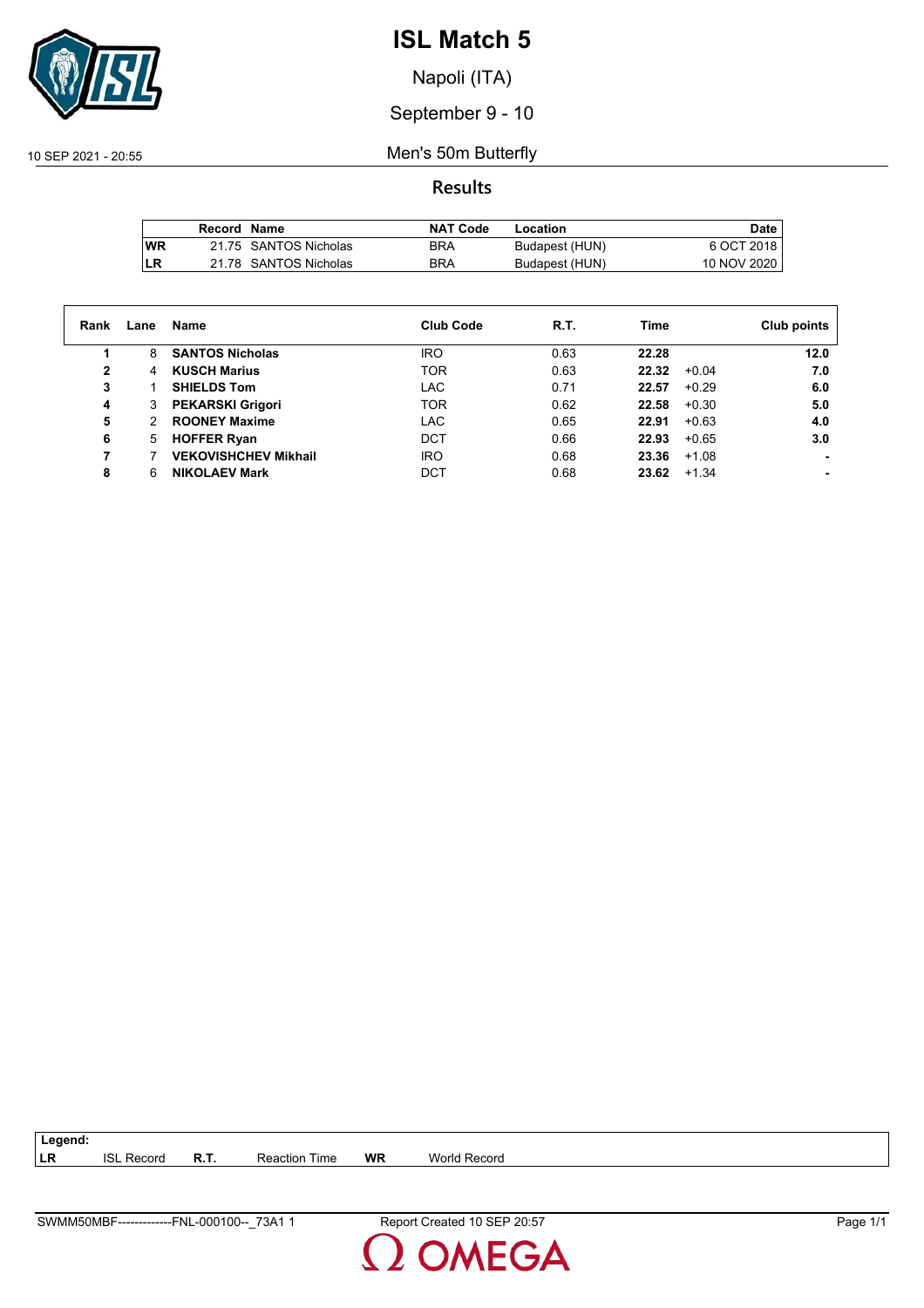

Napoli (ITA)

September 9 - 10

10 SEP 2021 - 21:00 Women's 200m Freestyle

**Results**

|    | Splits<br>Record |       | <b>NAT Code</b><br>Name |         | Location               | Date |                 |             |
|----|------------------|-------|-------------------------|---------|------------------------|------|-----------------|-------------|
| WR | 1:50.43          | 25.99 | 54.45                   | 1:22.61 | SJOSTROM Sarah         | SWE  | Eindhoven (NED) | 12 AUG 2017 |
| LR | 1.51.11          | 25.88 | 54.09                   | 1:22.46 | <b>HAUGHEY Siobhan</b> | HKG  | Budapest (HUN)  | 22 NOV 2020 |

| Rank           | Lane | Name                       | Club<br>Code | R.T. | 50m          | 100m        | 150m          | Time    |         | Club<br>points |
|----------------|------|----------------------------|--------------|------|--------------|-------------|---------------|---------|---------|----------------|
| 1              | 2    | <b>WILSON Madison</b>      | <b>LAC</b>   | 0.73 | $(=3)$ 27.11 | (3) 56.36   | (2) 1:25.60   | 1:53.77 |         | 9.0            |
|                |      |                            |              |      |              | 29.25       | 29.24         | 28.17   |         |                |
| $\overline{2}$ | 8    | <b>SEEMANOVA Barbora</b>   | <b>IRO</b>   | 0.61 | $(1)$ 26.72  | $(1)$ 55.80 | $(1)$ 1:25.29 | 1:53.98 | $+0.21$ | 7.0            |
|                |      |                            |              |      |              | 29.08       | 29.49         | 28.69   |         |                |
| 3              |      | <b>ANDRUSENKO Veronika</b> | <b>IRO</b>   | 0.72 | $(5)$ 27.16  | $(6)$ 56.59 | (4) 1:26.15   | 1:55.48 | $+1.71$ | 6.0            |
|                |      |                            |              |      |              | 29.43       | 29.56         | 29.33   |         |                |
| 4              | 6    | <b>NEALE Leah</b>          | <b>DCT</b>   | 0.68 | $(=3)$ 27.11 | $(8)$ 56.71 | (6) 1:26.32   | 1:55.52 | $+1.75$ | 5.0            |
|                |      |                            |              |      |              | 29.60       | 29.61         | 29.20   |         |                |
| 5              |      | <b>DUMONT Valentine</b>    | <b>LAC</b>   | 0.69 | $(7)$ 27.27  | (4) 56.43   | (5) 1:26.18   | 1:55.80 | $+2.03$ | 4.0            |
|                |      |                            |              |      |              | 29.16       | 29.75         | 29.62   |         |                |
| 6              | 4    | <b>SANCHEZ Kayla</b>       | <b>TOR</b>   | 0.68 | $(2)$ 26.97  | (5) 56.44   | $(7)$ 1:26.44 | 1:56.08 | $+2.31$ | 3.0            |
|                |      |                            |              |      |              | 29.47       | 30.00         | 29.64   |         |                |
| $=7$           | 3    | <b>HASSLER Julia</b>       | <b>TOR</b>   | 0.77 | $(8)$ 27.47  | $(7)$ 56.69 | (8) 1:26.65   | 1:56.63 | $+2.86$ | 1.5            |
|                |      |                            |              |      |              | 29.22       | 29.96         | 29.98   |         |                |
| $=7$           | 5    | <b>EVANS Joanna</b>        | <b>DCT</b>   | 0.72 | $(6)$ 27.19  | $(2)$ 56.08 | (3) 1:25.88   | 1:56.63 | $+2.86$ | 1.5            |
|                |      |                            |              |      |              | 28.89       | 29.80         | 30.75   |         |                |

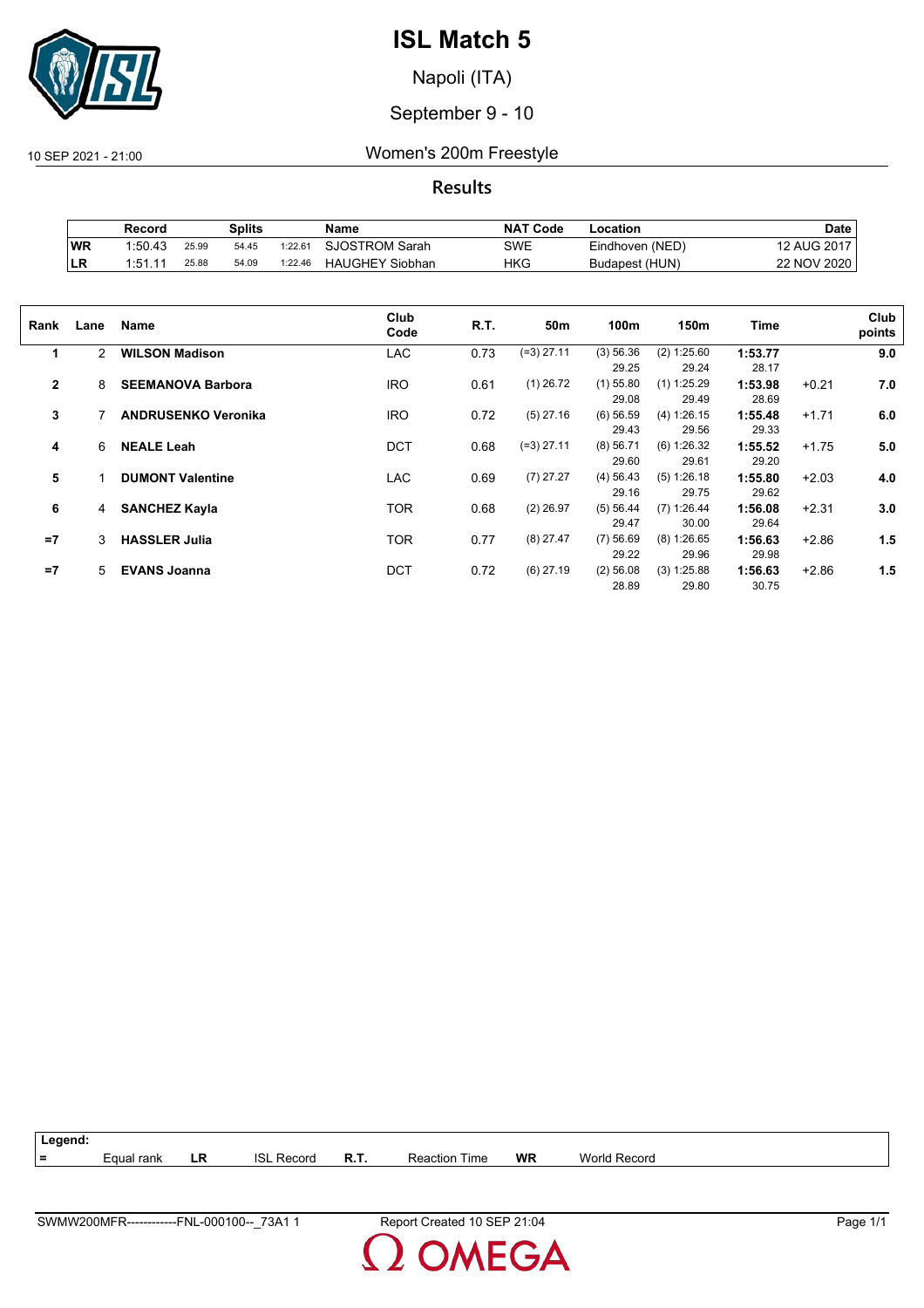

Napoli (ITA)

September 9 - 10

10 SEP 2021 - 21:05 Men's 200m Freestyle

**Results**

|           | Splits<br>Record |       | Name  | <b>NAT Code</b>  | Location               | Date |                |             |
|-----------|------------------|-------|-------|------------------|------------------------|------|----------------|-------------|
| <b>WR</b> | 1:39.37          | 23.79 | 49.29 | $1:14.7^{\circ}$ | <b>BIEDERMANN Paul</b> | GER  | Berlin (GER)   | 15 NOV 2009 |
| <b>LR</b> | 1:40.25          | 23.51 | 51.20 | 1:23.11          | <b>SCOTT Duncan</b>    | GBR  | Budapest (HUN) | 22 NOV 2020 |

| Rank           | Lane | Name                        | Club<br>Code | R.T. | 50m          | 100m                 | 150m                    | Time             |         | Club<br>points |
|----------------|------|-----------------------------|--------------|------|--------------|----------------------|-------------------------|------------------|---------|----------------|
| 1              | 5    | <b>SHCHEGOLEV Aleksandr</b> | <b>DCT</b>   | 0.64 | $(1)$ 23.74  | $(1)$ 49.42<br>25.68 | $(1)$ 1:15.98<br>26.56  | 1:42.26<br>26.28 |         | 9.0            |
| $\overline{2}$ | 2    | <b>MALYUTIN Martin</b>      | <b>LAC</b>   | 0.70 | $(5)$ 24.49  | $(4)$ 50.40<br>25.91 | $(=2) 1:16.38$<br>25.98 | 1:42.58<br>26.20 | $+0.32$ | 7.0            |
| 3              |      | <b>SCHEFFER Fernando</b>    | <b>LAC</b>   | 0.65 | $(4)$ 24.03  | $(2)$ 50.05<br>26.02 | $(=2) 1:16.38$<br>26.33 | 1:42.89<br>26.51 | $+0.63$ | 6.0            |
| 4              | 3    | <b>KROON Luc</b>            | <b>TOR</b>   | 0.74 | $(8)$ 24.82  | (7) 51.24<br>26.42   | (4) 1:17.28<br>26.04    | 1:43.63<br>26.35 | $+1.37$ | 5.0            |
| 5              | 6    | <b>GROTHE Zane</b>          | <b>DCT</b>   | 0.70 | $(=6)$ 24.66 | $(6)$ 51.23<br>26.57 | $(7)$ 1:17.86<br>26.63  | 1:43.75<br>25.89 | $+1.49$ | 4.0            |
| 6              | 4    | <b>PIERONI Blake</b>        | <b>TOR</b>   | 0.64 | $(=6)$ 24.66 | $(8)$ 51.83<br>27.17 | $(8)$ 1:18.36<br>26.53  | 1:44.13<br>25.77 | $+1.87$ | 3.0            |
| 7              |      | <b>RICHARDS Matt</b>        | <b>IRO</b>   | 0.64 | $(3)$ 23.97  | (5) 50.47<br>26.50   | $(5)$ 1:17.51<br>27.04  | 1:44.52<br>27.01 | $+2.26$ | 2.0            |
| 8              | 8    | <b>MELO Luiz Altamir</b>    | <b>IRO</b>   | 0.60 | $(2)$ 23.85  | (3) 50.37<br>26.52   | $(6)$ 1:17.79<br>27.42  | 1:45.03<br>27.24 | $+2.77$ | 1.0            |

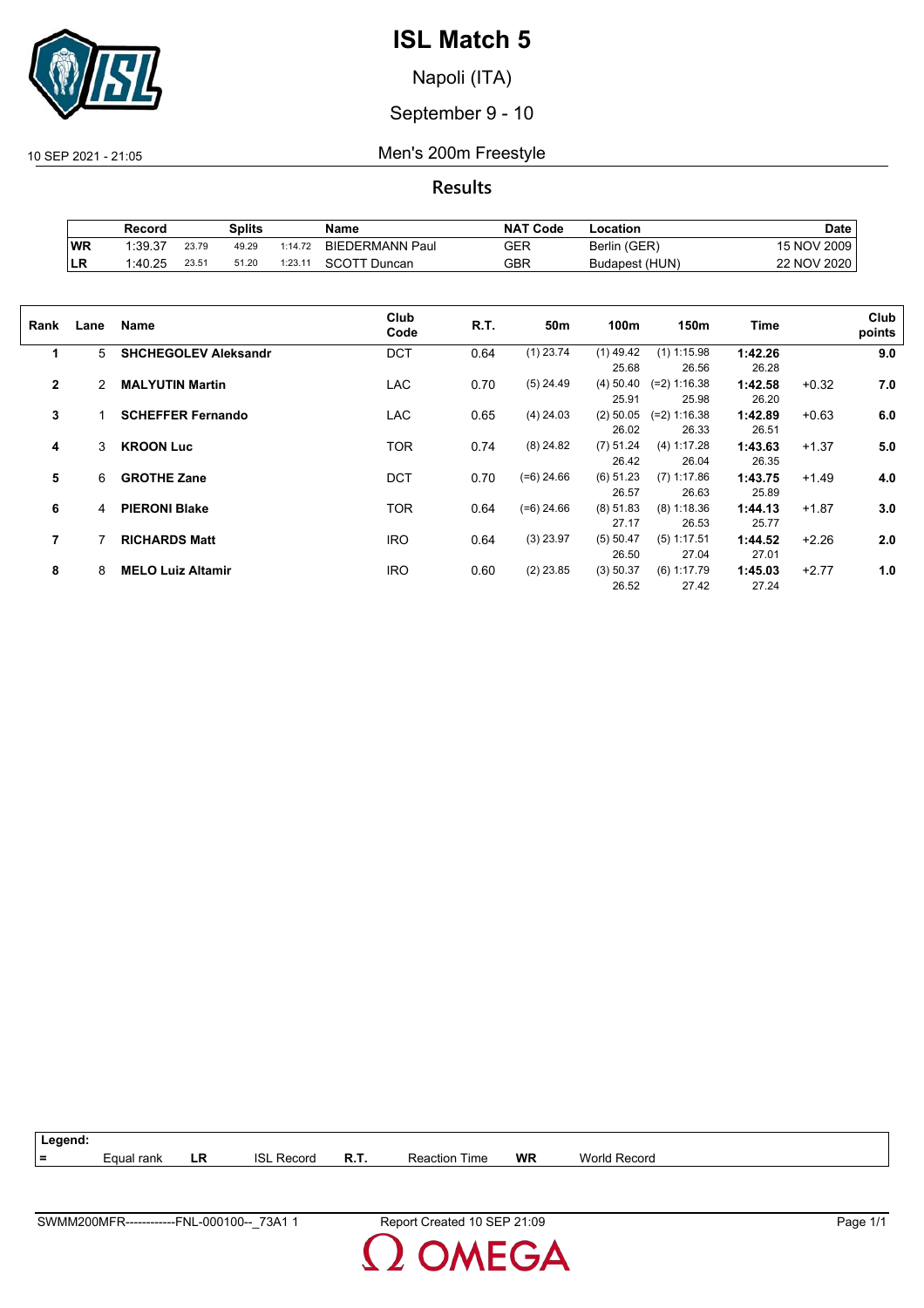

Napoli (ITA)

September 9 - 10

### 10 SEP 2021 - 21:09 Mixed 4x100m Medley Relay

### **Results**

| Rank                    | Lane           | Club / Name                 | Gender | R.T. | 50m   | 100m  | <b>Time</b>   |         | Club<br>points |
|-------------------------|----------------|-----------------------------|--------|------|-------|-------|---------------|---------|----------------|
| $\mathbf{1}$            | $\mathbf{1}$   | <b>LAC - LA Current</b>     |        |      |       |       | 3:34.15       |         | 20.0           |
|                         |                | <b>WILM Ingrid</b>          | F      | 0.63 | 27.12 | 55.90 | $(4)$ 55.90   |         |                |
|                         |                | ROTHBAUER Christopher       | M      | 0.14 | 27.01 | 57.90 | (4) 1:53.80   |         |                |
|                         |                | SHIELDS Tom                 | M      | 0.16 | 22.46 | 49.00 | $(1)$ 2:42.80 |         |                |
|                         |                | <b>WEITZEIL Abbey</b>       | F      | 0.31 | 24.30 | 51.35 |               |         |                |
| $\mathbf 2$             | 5              | <b>DCT - DC Trident</b>     |        |      |       |       | 3:35.85       | $+1.70$ | 14.0           |
|                         |                | <b>DELOOF Ali</b>           | F      | 0.61 | 27.28 | 56.69 | (5) 56.69     |         |                |
|                         |                | <b>FRANCA SILVA Felipe</b>  | М      | 0.19 | 26.93 | 57.67 | $(6)$ 1:54.36 |         |                |
|                         |                | <b>HARTING Zach</b>         | M      | 0.11 | 22.75 | 49.38 | $(2)$ 2:43.74 |         |                |
|                         |                | <b>HOPKIN Anna</b>          | F      | 0.23 | 24.66 | 52.11 |               |         |                |
| 3                       | 3              | <b>TOR - Toronto Titans</b> |        |      |       |       | 3:36.92       | $+2.77$ | 12.0           |
|                         |                | <b>MASSE Kylie</b>          | F      | 0.54 | 27.42 | 56.76 | $(6)$ 56.76   |         |                |
|                         |                | SCHWINGENSCHLOGL Fabian     | M      | 0.26 | 26.56 | 57.05 | $(5)$ 1:53.81 |         |                |
|                         |                | <b>KUSCH Marius</b>         | м      | 0.28 | 23.15 | 50.04 | $(3)$ 2:43.85 |         |                |
|                         |                | SANCHEZ Kayla               | F      | 0.43 | 25.42 | 53.07 |               |         |                |
| $\overline{\mathbf{4}}$ | 8              | IRO - Iron                  |        |      |       |       | 3:38.48       | $+4.33$ | 10.0           |
|                         |                | <b>GLINTA Robert</b>        | M      | 0.63 | 24.54 | 50.60 | $(1)$ 50.60   |         |                |
|                         |                | <b>REITSHAMMER Bernhard</b> | M      | 0.14 | 26.62 | 57.57 | $(1)$ 1:48.17 |         |                |
|                         |                | <b>THOMAS Alys</b>          | F      | 0.51 | 27.14 | 58.11 | $(5)$ 2:46.28 |         |                |
|                         |                | SEEMANOVA Barbora           | F      | 0.24 | 24.85 | 52.20 |               |         |                |
| 5                       | 6              | <b>DCT - DC Trident</b>     |        |      |       |       | 3:39.24       | $+5.09$ | 8.0            |
|                         |                | PEBLEY Jacob                | м      | 0.58 | 24.85 | 51.18 | (3) 51.18     |         |                |
|                         |                | <b>MILLER Cody</b>          | М      | 0.41 | 27.00 | 57.60 | (2) 1:48.78   |         |                |
|                         |                | <b>GROVES Madeline</b>      | F      | 0.32 | 26.41 | 57.14 | $(4)$ 2:45.92 |         |                |
|                         |                | <b>BRUHN Annika</b>         | F      | 0.37 | 25.38 | 53.32 |               |         |                |
| 6                       | 4              | <b>TOR - Toronto Titans</b> |        |      |       |       | 3:39.34       | $+5.19$ | 6.0            |
|                         |                | <b>BRATTON Lisa</b>         | F      | 0.60 | 27.98 | 57.52 | (7) 57.52     |         |                |
|                         |                | <b>McKEE Anton</b>          | M      | 0.18 | 27.52 | 58.91 | $(7)$ 1:56.43 |         |                |
|                         |                | PEKARSKI Grigori            | M      | 0.38 | 22.94 | 50.96 | $(7)$ 2:47.39 |         |                |
|                         |                | <b>WASICK Kasia</b>         | F      | 0.15 | 24.78 | 51.95 |               |         |                |
| $\overline{7}$          | $\overline{2}$ | <b>LAC - LA Current</b>     |        |      |       |       | 3:39.38       | $+5.23$ | 4.0            |
|                         |                | <b>CHRISTOU Apostolos</b>   | М      | 0.60 | 24.15 | 50.78 | $(2)$ 50.78   |         |                |
|                         |                | <b>LICON Will</b>           | М      | 0.13 | 27.16 | 58.29 | (3) 1:49.07   |         |                |
|                         |                | NTOUNTOUNAKI Anna           | F      | 0.35 | 26.25 | 57.49 | $(6)$ 2:46.56 |         |                |
|                         |                | <b>WILSON Madison</b>       | F      | 0.26 | 25.50 | 52.82 |               |         |                |
| 8                       | $\overline{7}$ | IRO - Iron                  |        |      |       |       | 3:43.01       | $+8.86$ |                |
|                         |                | <b>LOYNING Ingeborg</b>     | F      | 0.56 | 28.44 | 58.10 | (8) 58.10     |         |                |
|                         |                | <b>SAKCI Emre</b>           | M      | 0.03 | 27.02 | 58.49 | $(8)$ 1:56.59 |         |                |
|                         |                | <b>SANTOS Nicholas</b>      | М      | 0.43 | 23.89 | 51.48 | $(8)$ 2:48.07 |         |                |
|                         |                | <b>HILL Danielle</b>        | F      | 0.31 | 25.71 | 54.94 |               |         |                |

| Legend: |                         |   |      |              |      |
|---------|-------------------------|---|------|--------------|------|
| l F     | -<br><sup>≒</sup> emale | M | Male | - -<br>к. н. | Time |
|         |                         |   |      |              |      |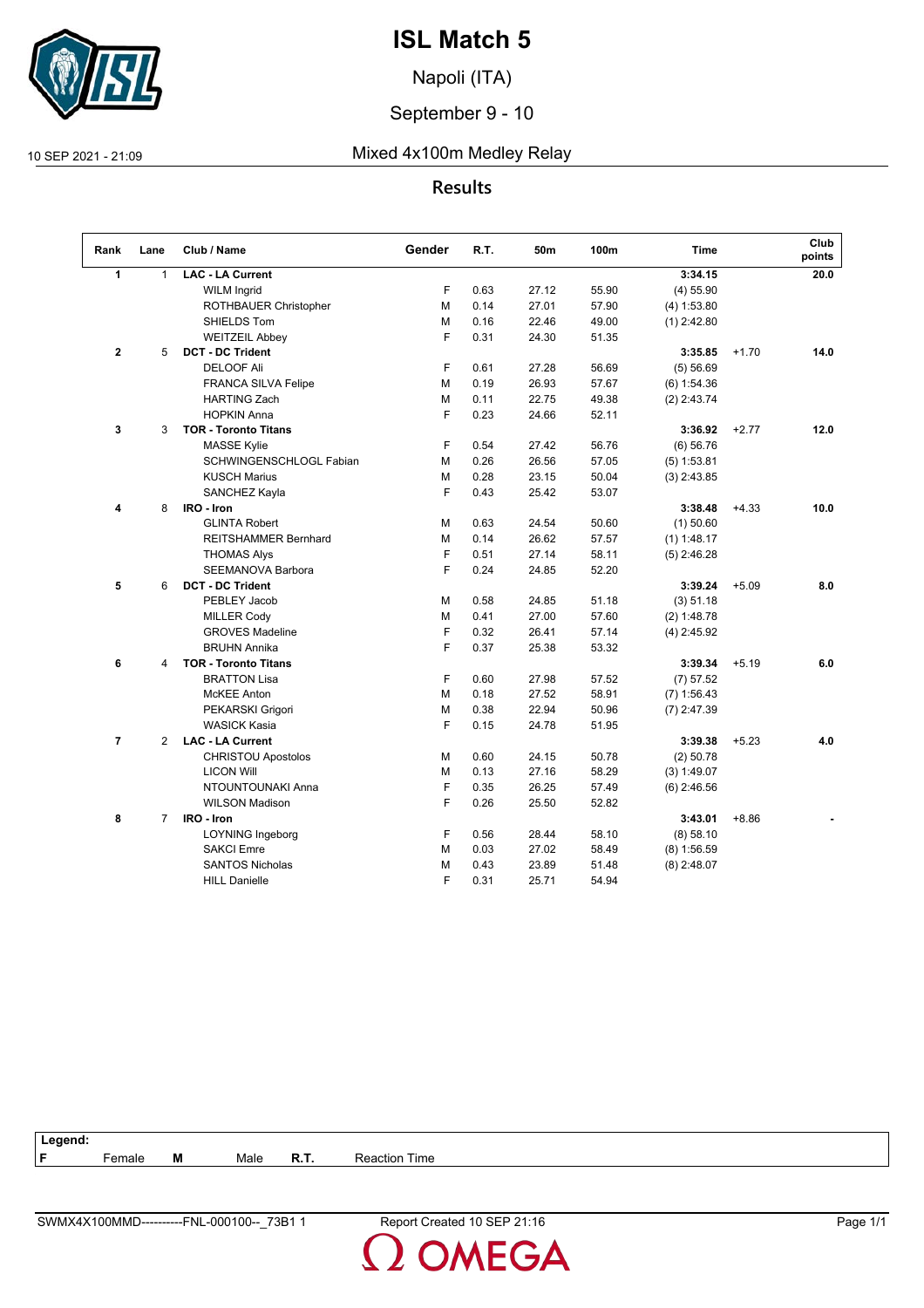

Napoli (ITA)

### September 9 - 10

### 10 SEP 2021 - 21:21 Women's 400m Individual Medley

#### **Results**

|           | Record  |         | <b>Splits</b> |         | Name            | <b>NAT Code</b> | Location        | Date        |
|-----------|---------|---------|---------------|---------|-----------------|-----------------|-----------------|-------------|
| <b>WR</b> | 4:18.94 | 59.38   | 2:06.46       | 3:19.24 | BELMONTE Mireia | ESP             | Eindhoven (NED) | 12 AUG 2017 |
| ILR       | 4:23.25 | 1:01.13 | 2:08.08       | 3:22.12 | OHASHI Yui      | JPN             | Budapest (HUN)  | 15 NOV 2020 |

|               |                           |                                                                                      |                                                                              | Club                      |                                            |                           |                   |         | Club   |
|---------------|---------------------------|--------------------------------------------------------------------------------------|------------------------------------------------------------------------------|---------------------------|--------------------------------------------|---------------------------|-------------------|---------|--------|
|               | Rank Lane Name            |                                                                                      |                                                                              | Code                      |                                            | R.T.                      | Time              |         | points |
| 1.            | 5 ANDISON Bailey          |                                                                                      |                                                                              | <b>DCT</b>                |                                            | 0.66                      | 4:26.39           |         | 16.0   |
| 50m (2) 28.75 |                           |                                                                                      | 100m (2) 1:01.46   150m (2) 1:35.51   200m (2) 2:08.51   32.71   34.05       | 250m (2) 2:46.10<br>37.59 | 300m (1) 3:23.93<br>37.83                  | 350m (1) 3:55.66<br>31.73 | 30.73             |         |        |
| $\mathbf{2}$  | <b>McINTOSH Summer</b>    |                                                                                      |                                                                              | <b>TOR</b>                |                                            | 0.77                      | 4:29.81           | +3.42   | 13.0   |
| 50m (1) 28.41 | 31.60                     | 100m (1) 1:00.01   150m (1) 1:33.42<br>33.41                                         | 200m (1) 2:06.20<br>32.78                                                    | 250m (1) 2:45.93<br>39.73 | 300m (2) 3:27.00<br>41.07                  | 350m (2) 3:58.80<br>31.80 | 31.01             |         |        |
| 3             | 3 CIEPLUCHA Tessa         |                                                                                      |                                                                              | TOR                       |                                            | 0.78                      | 4:31.07           | $+4.68$ | 9.0    |
| 50m (5) 29.12 |                           | 100m (=3) 1:02.07    150m (3) 1:36.89    200m (3) 2:10.98<br>32.95    34.82    34.09 |                                                                              | 250m (3) 2:49.50<br>38.52 | 300m (4) 3:28.35<br>38.85                  | 350m (3) 3:59.99<br>31.64 | 31.08             |         |        |
| 4             | 2 FRANCESCHI Sara         |                                                                                      |                                                                              | LAC                       |                                            | 0.73                      | 4:31.79           | $+5.40$ | 6.0    |
| 50m (8) 29.65 |                           |                                                                                      | 100m (7) 1:03.04   150m (5) 1:38.16   200m (5) 2:12.30<br>33.39   33.39      | 250m (4) 2:50.00<br>37.70 | 300m (3) 3:28.24<br>38.24                  | 350m (4) 4:00.64<br>32.40 | 31.15             |         |        |
| 5             |                           | 1 GORBENKO Anastasia                                                                 |                                                                              | LAC                       |                                            | 0.69                      | 4:34.09           | +7.70   | 4.0    |
| 50m (3) 29.05 | 100m (6) 1:02.73<br>33.68 | 35.62                                                                                | 150m (6) 1:38.35 200m (6) 2:12.91<br>34.56                                   | 250m (5) 2:51.26<br>38.35 | 300m (5) 3:30.48<br>39.22                  | 350m (5) 4:03.07<br>32.59 | 31.02             |         |        |
| 6             | 6 JAKABOS Zsuzsanna       |                                                                                      |                                                                              | <b>DCT</b>                |                                            | 0.77                      | 4:35.33           | +8.94   | 5.0    |
| 50m (4) 29.09 | 32.98                     | 100m (=3) 1:02.07   150m (4) 1:37.32<br>35.25                                        | 200m (4) 2:11.59<br>34.27                                                    | 250m (6) 2:51.42<br>39.83 | 300m (6) 3:31.75<br>40.33                  | 350m (6) 4:03.95<br>32.20 | 31.38             |         |        |
| 7             | 8 ZAMORANO Africa         |                                                                                      |                                                                              | IRO.                      |                                            | 0.63                      | $4:37.33 + 10.94$ |         |        |
| 50m (7) 29.57 | 33.72                     | 100m (8) 1:03.29   150m (7) 1:38.39<br>35.10                                         | 200m (7) 2:13.14<br>34.75                                                    | 250m (7) 2:52.46<br>39.32 | 300m (7) 3:33.06<br>40.60                  | 350m (7) 4:05.71<br>32.65 | 31.62             |         |        |
| 8             | 7 UGOLKOVA Maria          |                                                                                      |                                                                              | IRO.                      |                                            | 0.69                      | $4:39.36$ +12.97  |         |        |
| 50m (6) 29.15 | 33.23                     | 36.50                                                                                | 100m (5) 1:02.38 150m (8) 1:38.88 200m (8) 2:14.24 250m (8) 2:53.75<br>35.36 | 39.51                     | 300m (8) 3:33.73 350m (8) 4:07.49<br>39.98 | 33.76                     | 31.87             |         |        |

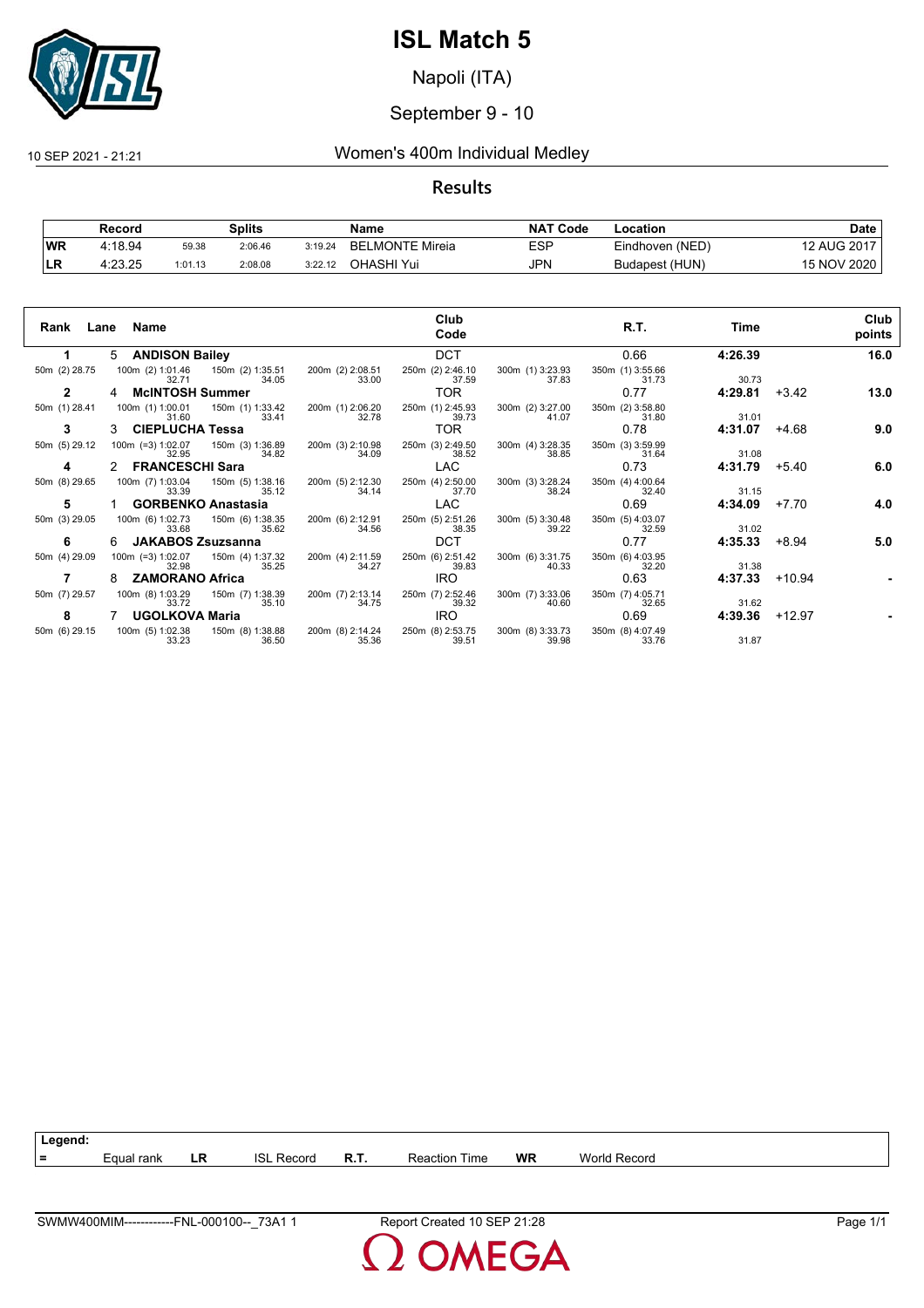

Napoli (ITA)

### September 9 - 10

#### 10 SEP 2021 - 21:28 Men's 400m Individual Medley

#### **Results**

|           | Record  |       | Splits  |         | Name              | <b>NAT Code</b> | Location        | Date        |
|-----------|---------|-------|---------|---------|-------------------|-----------------|-----------------|-------------|
| <b>WR</b> | 3:54.81 | 52.35 | 1:51.40 | 2:57.90 | SETO Daiya        | JPN             | Las Vegas (USA) | 20 DEC 2019 |
|           | 3:54.81 | 52.35 | 1:51.40 | 2:57.90 | <b>SETO Daiva</b> | JPN             | Las Vegas (USA) | 21 DEC 2019 |

| Rank<br>Lane  |               | Name                                     |                           |                           | Club<br>Code              |                           | R.T.                      | Time    |         | Club<br>points |
|---------------|---------------|------------------------------------------|---------------------------|---------------------------|---------------------------|---------------------------|---------------------------|---------|---------|----------------|
|               | 4             | <b>RAZZETTI Alberto</b>                  |                           |                           | <b>TOR</b>                |                           | 0.66                      | 4:01.57 |         | 13.0           |
| 50m (3) 25.93 |               | 100m (3) 55.66 150m (1) 1:26.83<br>29.73 | 31.17                     | 200m (2) 1:57.77<br>30.94 | 250m (1) 2:31.41<br>33.64 | 300m (1) 3:05.69<br>34.28 | 350m (1) 3:33.90<br>28.21 | 27.67   |         |                |
| $\mathbf{2}$  | $\mathcal{P}$ | <b>HVAS Tomoe</b>                        |                           |                           | LAC.                      |                           | 0.66                      | 4:02.85 | $+1.28$ | 10.0           |
| 50m (1) 25.65 |               | 100m (1) 54.93 150m (2) 1:26.86<br>29.28 | 31.93                     | 200m (3) 1:57.87<br>31.01 | 250m (3) 2:31.76<br>33.89 | 300m (2) 3:06.33<br>34.57 | 350m (2) 3:35.82<br>29.49 | 27.03   |         |                |
| 3             | 3             | <b>LITCHFIELD Max</b>                    |                           |                           | TOR.                      |                           | 0.61                      | 4:05.71 | $+4.14$ | 6.0            |
| 50m (7) 26.72 |               | 100m (7) 57.12<br>30.40                  | 150m (6) 1:28.66<br>31.54 | 200m (6) 1:59.58<br>30.92 | 250m (6) 2:34.33<br>34.75 | 300m (5) 3:09.54<br>35.21 | 350m (4) 3:38.38<br>28.84 | 27.33   |         |                |
| 4             | 6.            | <b>VAZAIOS Andreas</b>                   |                           |                           | <b>DCT</b>                |                           | 0.68                      | 4:06.68 | $+5.11$ | 11.0           |
| 50m (6) 26.40 |               | 100m (5) 56.40<br>30.00                  | 150m (4) 1:27.11<br>30.71 | 200m (1) 1:57.18<br>30.07 | 250m (2) 2:31.42<br>34.24 | 300m (3) 3:06.64<br>35.22 | 350m (3) 3:36.46<br>29.82 | 30.22   |         |                |
| 5             | 5.            | <b>COPE Tommy</b>                        |                           |                           | <b>DCT</b>                |                           | 0.65                      | 4:08.12 | $+6.55$ | 4.0            |
| 50m (4) 25.97 |               | 100m (6) 56.46<br>30.49                  | 150m (7) 1:28.90<br>32.44 | 200m (7) 2:01.38<br>32.48 | 250m (5) 2:33.97<br>32.59 | 300m (4) 3:07.97<br>34.00 | 350m (5) 3:38.57<br>30.60 | 29.55   |         |                |
| 6             | 8             | <b>SANTOS Leonardo</b>                   |                           |                           | <b>IRO</b>                |                           | 0.71                      | 4:09.14 | $+7.57$ | 4.0            |
| 50m (2) 25.78 |               | 100m (4) 56.24<br>30.46                  | 150m (5) 1:27.39<br>31.15 | 200m (5) 1:59.33<br>31.94 | 250m (7) 2:34.63<br>35.30 | 300m (8) 3:10.99<br>36.36 | 350m (8) 3:41.15<br>30.16 | 27.99   |         |                |
|               |               | <b>PERSSON Erik</b>                      |                           |                           | <b>IRO</b>                |                           | 0.73                      | 4:09.28 | $+7.71$ | 2.0            |
| 50m (8) 27.02 |               | 100m (8) 58.07<br>31.05                  | 150m (8) 1:30.59<br>32.52 | 200m (8) 2:02.96<br>32.37 | 250m (8) 2:36.21<br>33.25 | 300m (6) 3:10.13<br>33.92 | 350m (7) 3:40.58<br>30.45 | 28.70   |         |                |
| 8             |               | <b>DEVINE Abrahm</b>                     |                           |                           | <b>LAC</b>                |                           | 0.69                      | 4:09.76 | $+8.19$ | 3.0            |
| 50m (5) 26.07 |               | 100m (2) 55.63<br>29.56                  | 150m (3) 1:27.09<br>31.46 | 200m (4) 1:58.10<br>31.01 | 250m (4) 2:33.79<br>35.69 | 300m (7) 3:10.52<br>36.73 | 350m (6) 3:40.50<br>29.98 | 29.26   |         |                |

**LR** ISL Record **R.T.** Reaction Time **WR** World Record

**Legend:**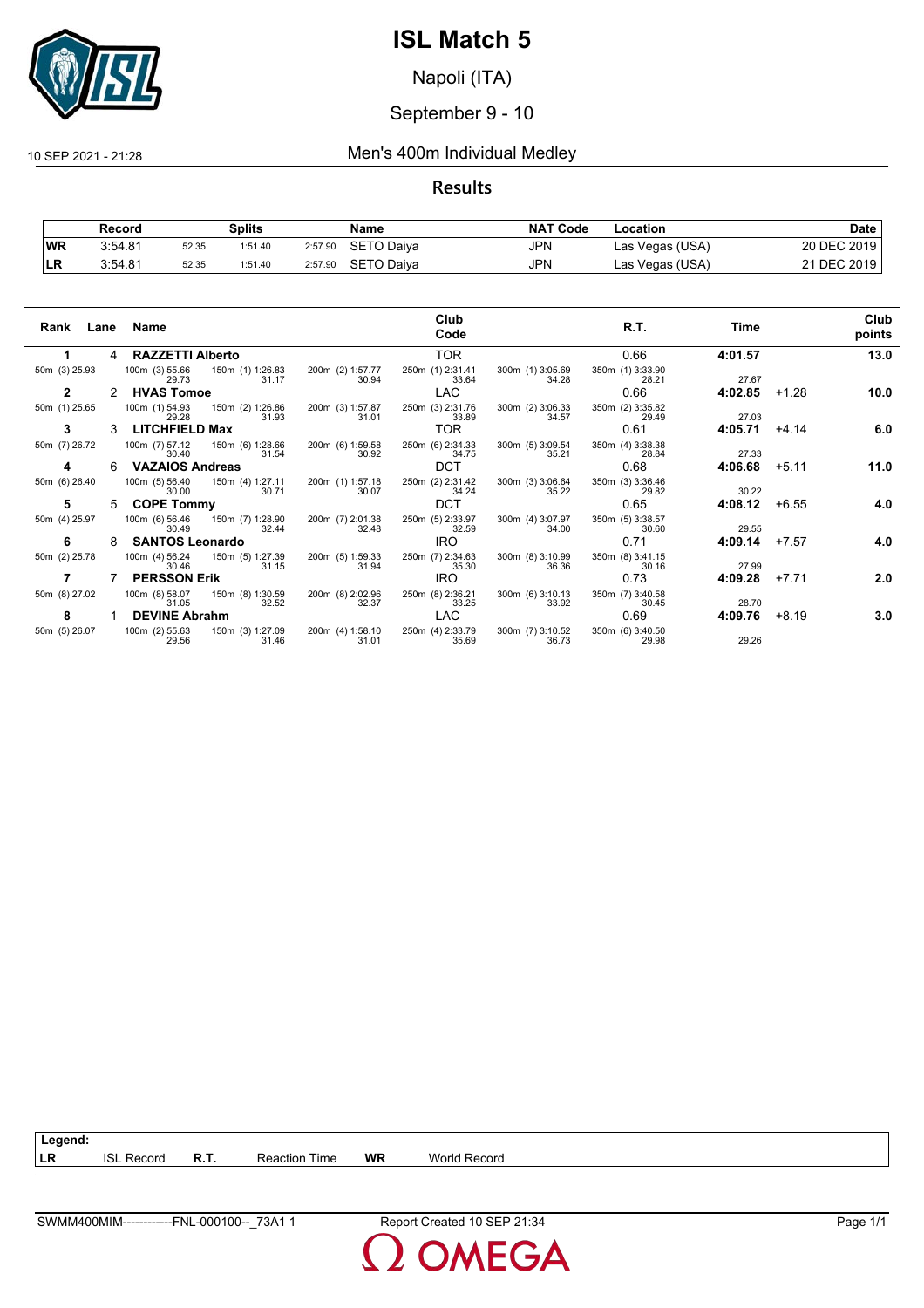

Napoli (ITA)

### September 9 - 10

### 10 SEP 2021 - 21:45 Women's 50m Butterfly Skins

#### **Results**

|      | Record Name |                           | <b>NAT Code</b> | Location        | Date l       |
|------|-------------|---------------------------|-----------------|-----------------|--------------|
| l WR |             | 24.38 ALSHAMMAR Therese   | SWE             | Singapore (SGP) | 22 NOV 2009  |
| ILR  |             | 24.59 KROMOWIDJOJO Ranomi | <b>NED</b>      | Budapest (HUN)  | 6 NOV 2020 I |

#### **Round 1**

| Rank         | Lane | Name                       | <b>Club Code</b> | R.T. | Time  |         | Club points |          |
|--------------|------|----------------------------|------------------|------|-------|---------|-------------|----------|
|              | 3    | <b>HANSSON Louise</b>      | <b>TOR</b>       | 0.68 | 25.19 |         | 9.0         | . വ      |
| $\mathbf{2}$ |      | <b>KROMOWIDJOJO Ranomi</b> | IRO.             | 0.68 | 25.34 | $+0.15$ | 7.0         | $\Omega$ |
| 3            | 8    | <b>BECKMANN Emilie</b>     | IRO.             | 0.69 | 25.45 | $+0.26$ | 6.0         | $\Omega$ |
| 4            | 2    | <b>GASSON Helena</b>       | LAC.             | 0.63 | 25.53 | $+0.34$ | 5.0         | O        |
| 5            |      | <b>GASTALDELLO Beryl</b>   | <b>LAC</b>       | 0.60 | 25.60 | $+0.41$ | 4.0         |          |
| 6            | 4    | <b>COLEMAN Michelle</b>    | TOR.             | 0.68 | 25.72 | $+0.53$ | 3.0         |          |
|              | 5    | <b>MACK Linnea</b>         | <b>DCT</b>       | 0.71 | 25.91 | $+0.72$ | 2.0         |          |
| 8            | 6    | <b>QUAH Ting Wen</b>       | DCT              | 0.63 | 26.01 | $+0.82$ | 1.0         |          |

#### **Round 2**

| Rank | Lane | Name                       | <b>Club Code</b> | R.T. | Time  |         | Club points |   |
|------|------|----------------------------|------------------|------|-------|---------|-------------|---|
|      |      | <b>HANSSON Louise</b>      | TOR              | 0.68 | 25.86 |         | 9.0         | Q |
|      | 5    | <b>KROMOWIDJOJO Ranomi</b> | <b>IRO</b>       | 0.68 | 25.97 | $+0.11$ | 7.0         | Q |
|      |      | <b>BECKMANN Emilie</b>     | <b>IRO</b>       | 0.69 | 26.27 | $+0.41$ | 6.0         |   |
| Д    |      | <b>GASSON Helena</b>       | LAC              | 0.63 | 26.39 | $+0.53$ | 5.0         |   |

#### **Final**

| Rank | Lane | Name                       | <b>Club Code</b> | <b>R.T.</b> | Time             | Club points |
|------|------|----------------------------|------------------|-------------|------------------|-------------|
|      |      | <b>HANSSON Louise</b>      | TOR              | 0.69        | 26.27            | 14.0        |
|      |      | <b>KROMOWIDJOJO Ranomi</b> | <b>IRO</b>       | 0.67        | 26.77<br>$+0.50$ | 7.0         |

| Legend: |                        |                          |      |                      |    |              |  |
|---------|------------------------|--------------------------|------|----------------------|----|--------------|--|
| ∣LR     | <b>ISL</b><br>. Record | Qualified for next phase | R.T. | <b>Reaction Time</b> | WR | World Record |  |
|         |                        |                          |      |                      |    |              |  |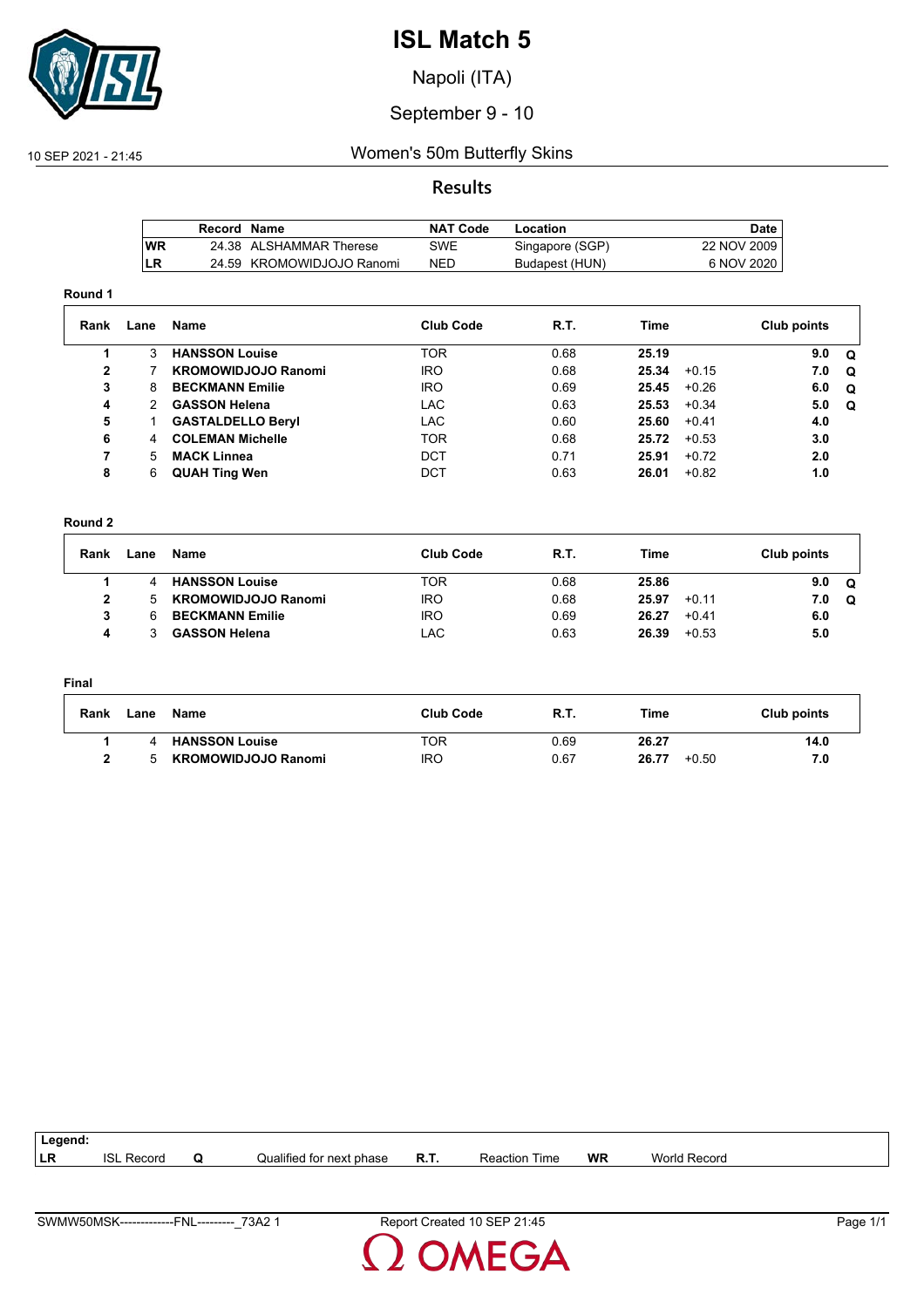

Napoli (ITA)

### September 9 - 10

### 10 SEP 2021 - 21:57 Men's 50m Freestyle Skins

#### **Results**

|     | Record Name |                      | <b>NAT Code</b> | Location       | Date        |
|-----|-------------|----------------------|-----------------|----------------|-------------|
| lWR |             | 20.16 DRESSEL Caeleb | 'JSA            | Budapest (HUN) | 21 NOV 2020 |
| LR  |             | 20.16 DRESSEL Caeleb | 'JSA            | Budapest (HUN) | 21 NOV 2020 |

#### **Round 1**

| Rank | Lane | Name                    | <b>Club Code</b> | <b>R.T.</b> | Time  |         | Club points |          |
|------|------|-------------------------|------------------|-------------|-------|---------|-------------|----------|
|      | 8    | <b>ORSI Marco</b>       | <b>IRO</b>       | 0.59        | 21.11 |         | 9.0         | Q        |
| 2    |      | de BOER Thom            | <b>IRO</b>       | 0.64        | 21.31 | $+0.20$ | 7.0         | $\Omega$ |
| 3    | 4    | <b>KISIL Yuri</b>       | <b>TOR</b>       | 0.64        | 21.37 | $+0.26$ | 6.0         | Q        |
| 4    | 3    | <b>RYAN Shane</b>       | <b>TOR</b>       | 0.63        | 21.39 | $+0.28$ | 5.0         | Q        |
| 5    |      | <b>BUKHOV Vladislav</b> | <b>LAC</b>       | 0.65        | 21.47 | $+0.36$ | 4.0         |          |
| 6    | 6.   | <b>APPLE Zach</b>       | <b>DCT</b>       | 0.66        | 21.64 | $+0.53$ | 3.0         |          |
| 7    | 5.   | <b>HOFFER Ryan</b>      | <b>DCT</b>       | 0.66        | 21.67 | $+0.56$ | 2.0         |          |
| 8    |      | <b>SHIELDS Tom</b>      | <b>LAC</b>       | 0.68        | 21.69 | $+0.58$ | 1.0         |          |

#### **Round 2**

| Rank | Lane | Name              | <b>Club Code</b> | R.T. | <b>Time</b> | Club points           |
|------|------|-------------------|------------------|------|-------------|-----------------------|
|      | 5    | de BOER Thom      | <b>IRO</b>       | 0.65 | 22.44       | 9.0<br>Q              |
| $=2$ |      | <b>RYAN Shane</b> | TOR              | 0.66 | 22.72       | $+0.28$<br>6.5<br>െ   |
| $=2$ | 4    | <b>KISIL Yuri</b> | TOR              | 0.68 | 22.72       | $+0.28$<br>6.5<br>. വ |
| 4    | 6    | <b>ORSI Marco</b> | <b>IRO</b>       | 0.64 | 22.90       | $+0.46$<br>5.0        |

#### **Final**

| Rank | Lane | Name              | <b>Club Code</b> | <b>R.T.</b> | Time             | Club points |
|------|------|-------------------|------------------|-------------|------------------|-------------|
|      |      | de BOER Thom      | <b>IRO</b>       | 0.68        | 23.36            | 14.0        |
| າ    |      | <b>RYAN Shane</b> | TOR              | 0.68        | 23.83<br>$+0.47$ | 7.0         |
|      |      | <b>KISIL Yuri</b> | TOR              | 0.70        | 23.92<br>$+0.56$ |             |

| Legend:         |               |   |                          |             |                      |           |                          |  |
|-----------------|---------------|---|--------------------------|-------------|----------------------|-----------|--------------------------|--|
| <sup>I</sup> LR | ISI<br>Record | Q | Qualified for next phase | <b>R.T.</b> | <b>Reaction Time</b> | <b>WR</b> | <b>World</b><br>l Record |  |
|                 |               |   |                          |             |                      |           |                          |  |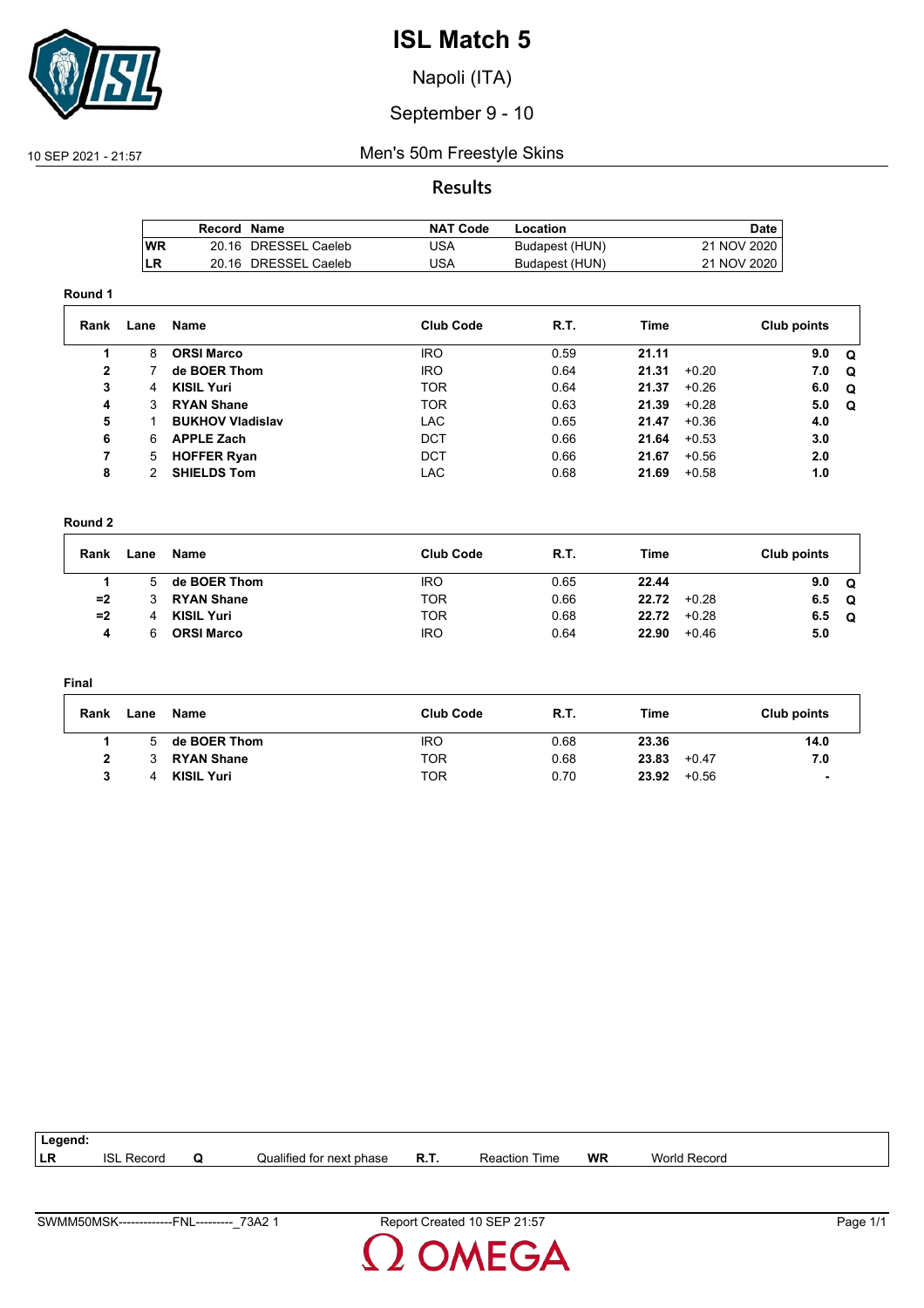

Napoli (ITA)

September 9 - 10

### 10 SEP 2021 - 21:45 Women's 50m Butterfly Skins

### **Results Summary**

|                | Rank   Name              | Club       | Round 1       |      | Round 2       |      | <b>Final</b>  | <b>Points</b> |
|----------------|--------------------------|------------|---------------|------|---------------|------|---------------|---------------|
|                |                          | Code       | <b>Points</b> | Rank | <b>Points</b> | Rank | <b>Points</b> | <b>Total</b>  |
|                | <b>HANSSON Louise</b>    | TOR        | 9.0           |      | 9.0           |      | 14.0          | 32.0          |
|                | 2   KROMOWIDJOJO Ranomi  | <b>IRO</b> | 7.0           | 2    | 7.0           |      | 7.0           | 21.0          |
| 3              | <b>BECKMANN Emilie</b>   | <b>IRO</b> | 6.0           | 3    | 6.0           | 3    |               | 12.0          |
| $\overline{4}$ | <b>GASSON Helena</b>     | <b>LAC</b> | 5.0           | 4    | 5.0           |      |               | 10.0          |
| 5              | <b>GASTALDELLO Beryl</b> | <b>LAC</b> | 4.0           | 5    |               |      |               | 4.0           |
| 6              | <b>COLEMAN Michelle</b>  | <b>TOR</b> | 3.0           | 6    |               |      |               | 3.0           |
|                | <b>MACK Linnea</b>       | <b>DCT</b> | 2.0           | ⇁    |               |      |               | 2.0           |
| 8              | <b>QUAH Ting Wen</b>     | <b>DCT</b> | 1.0           | 8    |               |      |               | 1.0           |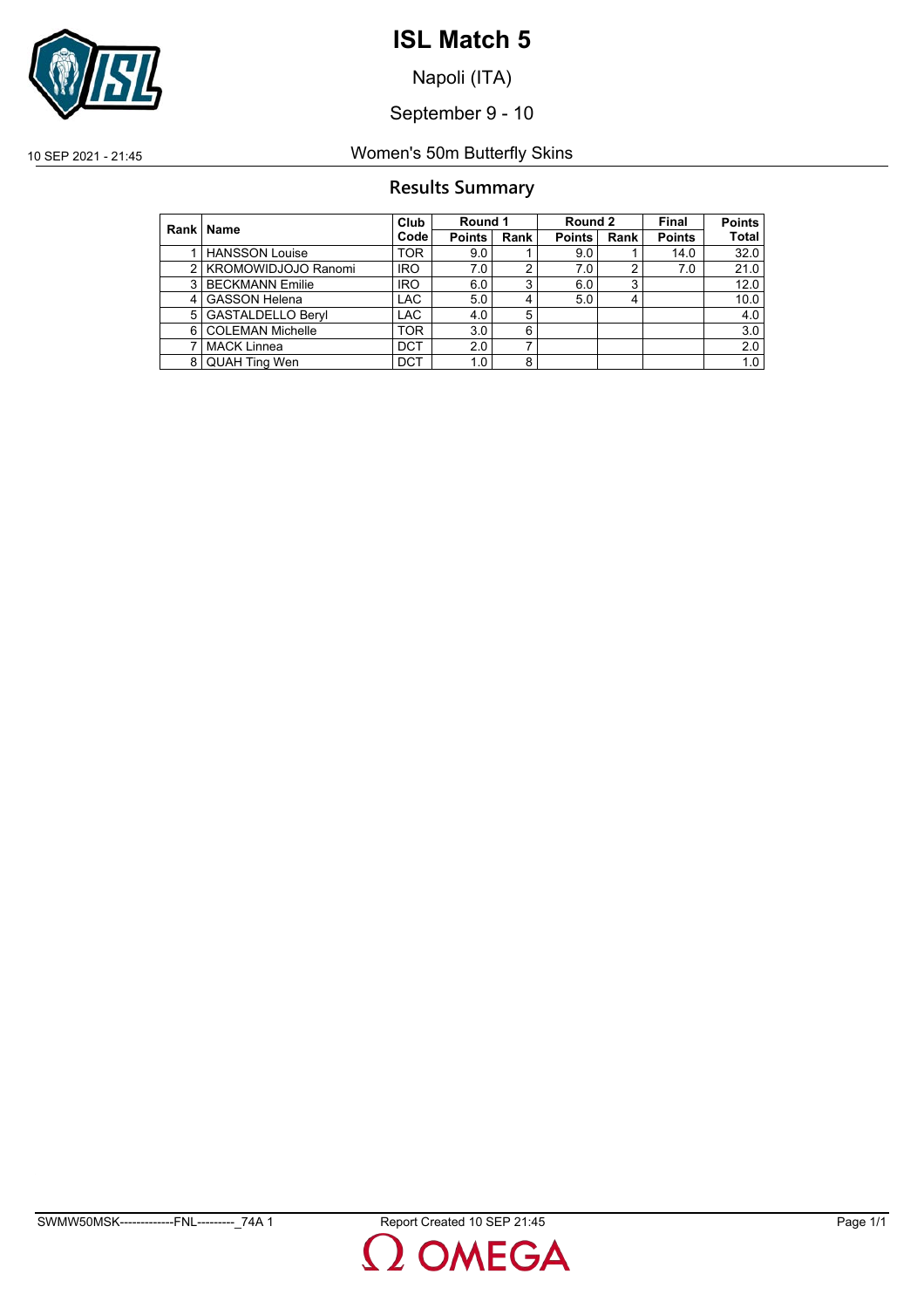

Napoli (ITA)

September 9 - 10

10 SEP 2021 - 21:57 Men's 50m Freestyle Skins

### **Results Summary**

|                | Rank   Name             | Club       | Round 1       |      | Round 2       |      | Final                    | <b>Points</b> |
|----------------|-------------------------|------------|---------------|------|---------------|------|--------------------------|---------------|
|                |                         | Code       | <b>Points</b> | Rank | <b>Points</b> | Rank | <b>Points</b>            | Total         |
|                | de BOER Thom            | <b>IRO</b> | 7.0           | 2    | 9.0           |      | 14.0                     | 30.0          |
| 2              | <b>RYAN Shane</b>       | TOR        | 5.0           | 4    | 6.5           | $=2$ | 7.0                      | 18.5          |
| 3              | <b>ORSI Marco</b>       | <b>IRO</b> | 9.0           |      | 5.0           |      |                          | 14.0          |
| $\overline{4}$ | KISIL Yuri              | <b>TOR</b> | 6.0           | 3    | 6.5           | $=2$ | $\overline{\phantom{0}}$ | 12.5          |
| 5              | <b>BUKHOV Vladislav</b> | <b>LAC</b> | 4.0           | 5    |               |      |                          | 4.0           |
| 6              | APPLE Zach              | <b>DCT</b> | 3.0           | 6    |               |      |                          | 3.0           |
|                | <b>HOFFER Ryan</b>      | <b>DCT</b> | 2.0           |      |               |      |                          | 2.0           |
| 8              | SHIELDS Tom             | <b>LAC</b> | 1.0           | 8    |               |      |                          | 1.0           |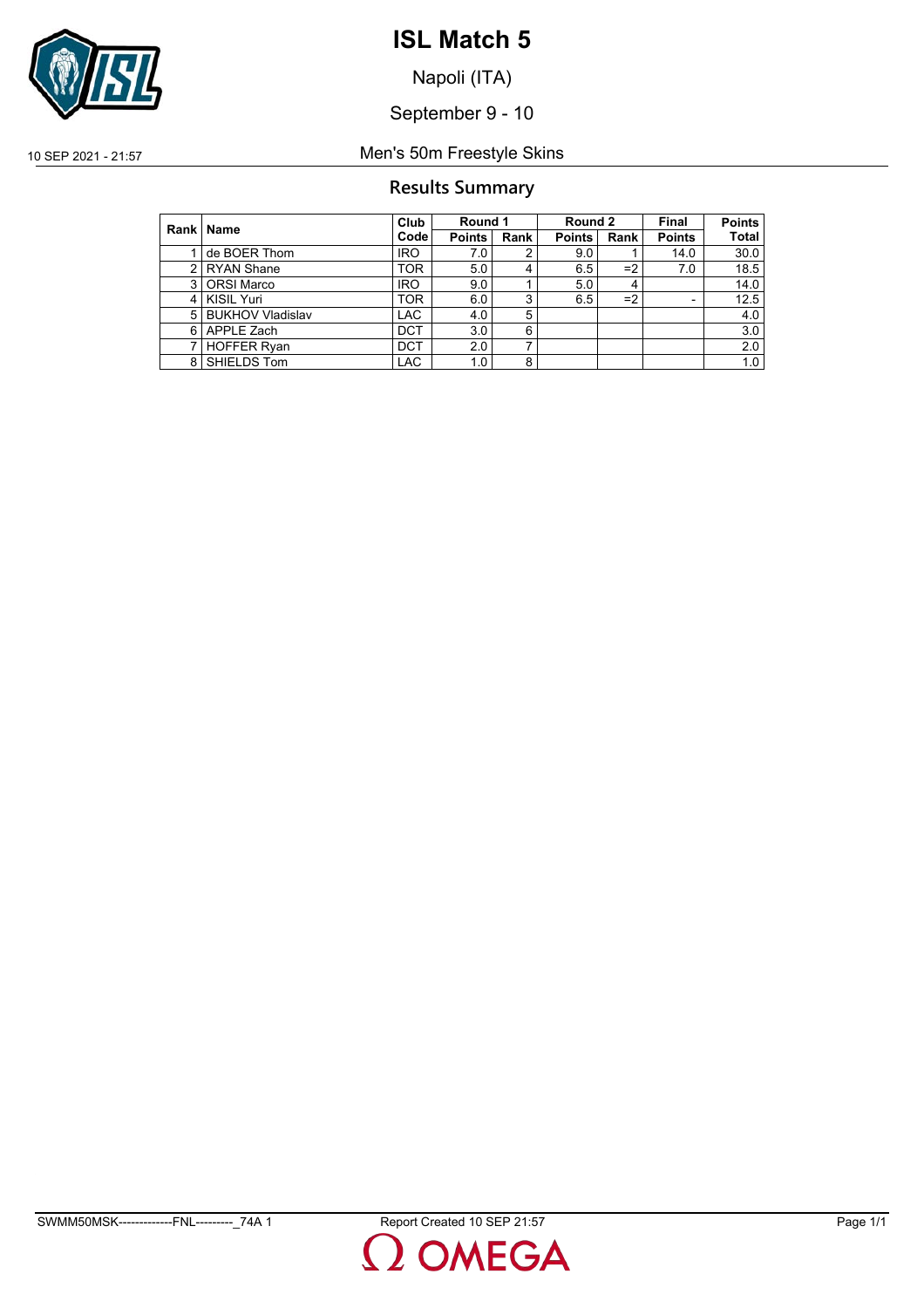

Napoli (ITA)

September 9 - 10

Swimming

# **Club Standings**

| Rank          | Club              | <b>Club Code</b> | Men   | Women | Mixed | Total |
|---------------|-------------------|------------------|-------|-------|-------|-------|
|               | Toronto Titans    | TOR              | 235.5 | 282.5 | 18.0  | 536.0 |
| $\mathcal{P}$ | <b>LA Current</b> | LAC              | 212.5 | 216.0 | 24.0  | 452.5 |
|               | DC Trident        | DCT              | 210.0 | 184.5 | 22.0  | 416.5 |
| 4             | Iron              | <b>IRO</b>       | 195.0 | 169.0 | 10.0  | 374.0 |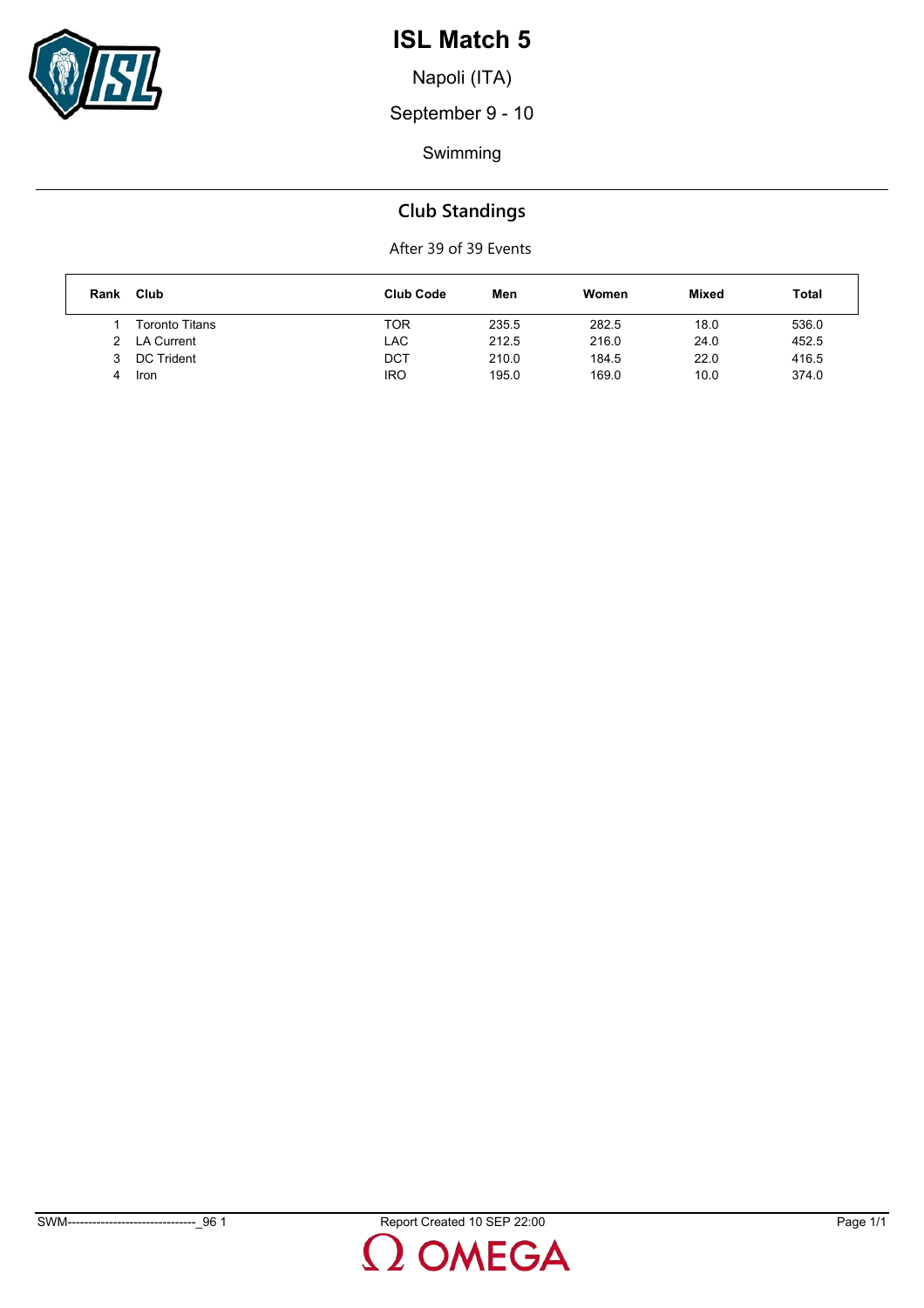

Napoli (ITA)

September 9 - 10

Swimming

### **Match MVP Standings**

| Rank | Name                       | <b>Club Code</b> | <b>Ranking Points</b> | <b>Bonus Points</b> | Total |
|------|----------------------------|------------------|-----------------------|---------------------|-------|
| 1    | <b>HANSSON Louise</b>      | <b>TOR</b>       | 45.0                  | $\overline{a}$      | 57.5  |
| 2    | SHIELDS Tom                | <b>LAC</b>       | 36.5                  |                     | 46.0  |
| 3    | <b>WILM Ingrid</b>         | <b>LAC</b>       | 29.0                  |                     | 39.5  |
| 4    | <b>RYAN Shane</b>          | <b>TOR</b>       | 36.8                  | $\blacksquare$      | 38.3  |
| 5    | <b>KROMOWIDJOJO Ranomi</b> | <b>IRO</b>       | 34.0                  |                     | 37.0  |
| 6    | <b>WILSON Madison</b>      | LAC              | 33.5                  |                     | 34.5  |
| 7    | SANCHEZ Kayla              | <b>TOR</b>       | 27.0                  |                     | 33.5  |
| 8    | McINTOSH Summer            | <b>TOR</b>       | 29.0                  |                     | 33.0  |
| 9    | <b>VAZAIOS Andreas</b>     | <b>DCT</b>       | 31.0                  |                     | 32.0  |
| 10   | <b>GORBENKO Anastasia</b>  | LAC              | 30.5                  | $\blacksquare$      | 31.5  |
| 11   | <b>HVAS Tomoe</b>          | LAC              | 31.0                  |                     | 31.0  |
| 12   | <b>ANDISON Bailey</b>      | <b>DCT</b>       | 26.0                  |                     | 30.0  |
| 13   | <b>KUSCH Marius</b>        | <b>TOR</b>       | 26.0                  |                     | 29.5  |
| 14   | MASSE Kylie                | <b>TOR</b>       | 27.5                  |                     | 29.0  |
| 14   | <b>ORSI Marco</b>          | <b>IRO</b>       | 26.0                  |                     | 29.0  |
| 16   | <b>WASICK Kasia</b>        | <b>TOR</b>       | 22.0                  | $\blacksquare$      | 28.0  |
| 17   | SCHWINGENSCHLOGL Fabian    | <b>TOR</b>       | 26.5                  |                     | 27.0  |
| 18   | <b>DELOOF Ali</b>          | <b>DCT</b>       | 24.5                  |                     | 25.5  |
| 18   | SEEMANOVA Barbora          | <b>IRO</b>       | 25.5                  |                     | 25.5  |
| 18   | de BOER Thom               | <b>IRO</b>       | 25.5                  |                     | 25.5  |
| 21   | PEBLEY Jacob               | <b>DCT</b>       | 19.0                  | $\overline{a}$      | 25.0  |
| 21   | <b>COLEMAN Michelle</b>    | <b>TOR</b>       | 22.0                  | $\blacksquare$      | 25.0  |
| 23   | <b>GLINTA Robert</b>       | <b>IRO</b>       | 23.5                  |                     | 23.5  |
| 23   | FRANCA SILVA Felipe        | <b>DCT</b>       | 22.5                  |                     | 23.5  |
| 25   | RAZZETTI Alberto           | <b>TOR</b>       | 23.0                  |                     | 23.0  |
| 25   | <b>WEITZEIL Abbey</b>      | LAC              | 22.5                  |                     | 23.0  |
| 27   | <b>PIERONI Blake</b>       | <b>TOR</b>       | 19.0                  |                     | 22.5  |
| 27   | <b>ROONEY Maxime</b>       | LAC              | 24.5                  |                     | 22.5  |
| 29   | <b>GASSON Helena</b>       | LAC              | 22.0                  |                     | 22.0  |
| 30   | <b>HARTING Zach</b>        | <b>DCT</b>       | 21.5                  |                     | 21.5  |
| 30   | MALYUTIN Martin            | LAC              | 20.5                  |                     | 21.5  |
| 32   | TEMNIKOVA Maria            | DCT              | 19.5                  |                     | 20.5  |
| 33   | KISIL Yuri                 | <b>TOR</b>       | 17.3                  |                     | 20.3  |
| 34   | <b>MACK Linnea</b>         | <b>DCT</b>       | 20.0                  | $\blacksquare$      | 20.0  |
| 34   | <b>BELONOGOFF Tatiana</b>  | DCT              | 20.0                  |                     | 20.0  |
| 36   | <b>CHRISTOU Apostolos</b>  | LAC              | 19.5                  |                     | 19.5  |
| 36   | <b>MILLER Cody</b>         | <b>DCT</b>       | 19.5                  |                     | 19.5  |
| 36   | SHCHEGOLEV Aleksandr       | <b>DCT</b>       | 22.5                  |                     | 19.5  |
| 36   | ROTHBAUER Christopher      | LAC              | 19.0                  |                     | 19.5  |
| 36   | <b>SCHEFFER Fernando</b>   | LAC              | 19.5                  |                     | 19.5  |
| 41   | <b>SANTOS Nicholas</b>     | <b>IRO</b>       | 15.5                  |                     | 18.5  |
| 42   | <b>BRATTON Lisa</b>        | <b>TOR</b>       | 15.5                  |                     | 16.5  |
| 43   | <b>HOFFER Ryan</b>         | DCT              | 16.0                  |                     | 16.0  |
| 43   | <b>COPE Tommy</b>          | DCT              | 16.0                  |                     | 16.0  |
| 43   | CIEPLUCHA Tessa            | <b>TOR</b>       | 16.0                  |                     | 16.0  |
| 46   | <b>HULKKO Ida</b>          | <b>IRO</b>       | 16.5                  |                     | 15.5  |
| 47   | CLARK Imogen               | LAC              | 14.0                  |                     | 15.0  |
| 47   | <b>KROON Luc</b>           | <b>TOR</b>       | 15.0                  |                     | 15.0  |
| 47   | SZTANDERA Dominika         | <b>TOR</b>       | 13.5                  |                     | 15.0  |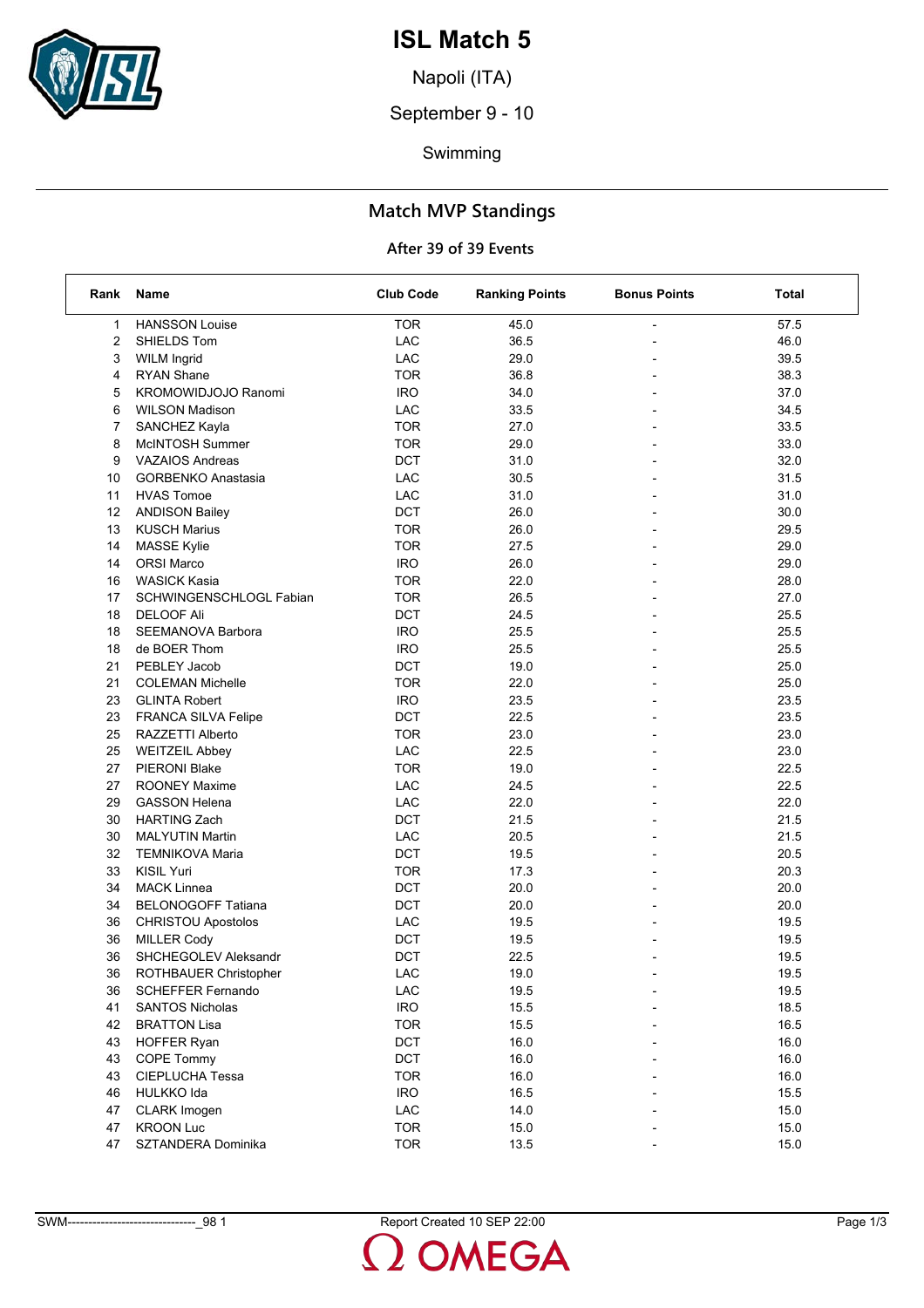

Napoli (ITA)

September 9 - 10

Swimming

### **Match MVP Standings**

| Rank | Name                        | <b>Club Code</b> | <b>Ranking Points</b> | <b>Bonus Points</b>      | Total   |
|------|-----------------------------|------------------|-----------------------|--------------------------|---------|
| 47   | <b>BECKMANN Emilie</b>      | <b>IRO</b>       | 17.0                  | $\overline{a}$           | 15.0    |
| 47   | <b>MELO Luiz Altamir</b>    | <b>IRO</b>       | 15.0                  |                          | 15.0    |
| 52   | NTOUNTOUNAKI Anna           | LAC              | 14.5                  |                          | 14.5    |
| 53   | <b>THOMAS Alys</b>          | <b>IRO</b>       | 17.0                  | $\overline{a}$           | 14.0    |
| 53   | <b>REITSHAMMER Bernhard</b> | <b>IRO</b>       | 14.0                  |                          | 14.0    |
| 53   | <b>SANTOS Leonardo</b>      | <b>IRO</b>       | 14.0                  |                          | 14.0    |
| 56   | <b>GROTHE Zane</b>          | DCT              | 13.0                  |                          | 13.0    |
| 56   | <b>NEALE Leah</b>           | DCT              | 13.0                  |                          | 13.0    |
| 56   | <b>KNOX Finlay</b>          | <b>TOR</b>       | 13.0                  |                          | 13.0    |
| 56   | STRAUCH Jenna               | <b>IRO</b>       | 13.0                  | $\overline{a}$           | 13.0    |
| 60   | <b>GASTALDELLO Beryl</b>    | LAC              | 13.5                  |                          | 12.5    |
| 60   | NAZIEBLO Klaudia            | DCT              | 12.5                  |                          | 12.5    |
| 60   | <b>HOPKIN Anna</b>          | DCT              | 12.5                  |                          | 12.5    |
| 63   | LITCHFIELD Max              | <b>TOR</b>       | 15.0                  |                          | 12.0    |
| 63   | JAKABOS Zsuzsanna           | DCT              | 15.0                  |                          | 12.0    |
| 63   | <b>SAKCI Emre</b>           | <b>IRO</b>       | 12.0                  | $\overline{a}$           | 12.0    |
| 66   | APPLE Zach                  | DCT              | 11.5                  |                          | 11.5    |
| 67   | <b>PERSSON Erik</b>         | <b>IRO</b>       | 12.0                  |                          | 11.0    |
| 68   | <b>ACEVEDO Javier</b>       | <b>LAC</b>       | 10.0                  | $\overline{\phantom{a}}$ | 10.0    |
| 69   | LOYNING Ingeborg            | <b>IRO</b>       | 13.5                  |                          | 9.5     |
| 69   | <b>HASSLER Julia</b>        | <b>TOR</b>       | 9.5                   |                          | $9.5\,$ |
| 69   | <b>DUMONT Valentine</b>     | <b>LAC</b>       | 9.5                   | $\overline{a}$           | 9.5     |
| 72   | <b>STJEPANOVIC Velimir</b>  | DCT              | 9.0                   |                          | 9.0     |
| 72   | FRANCESCHI Sara             | LAC              | 11.0                  |                          | 9.0     |
| 74   | <b>BUKHOV Vladislav</b>     | LAC              | 8.0                   |                          | 8.0     |
| 74   | <b>PRATT Cole</b>           | <b>TOR</b>       | 10.0                  |                          | 8.0     |
| 76   | <b>HAYDEN Brent</b>         | <b>TOR</b>       | 4.5                   |                          | 7.5     |
| 76   | <b>McKEE Anton</b>          | <b>TOR</b>       | 8.5                   |                          | 7.5     |
| 78   | UGOLKOVA Maria              | <b>IRO</b>       | 8.0                   |                          | 7.0     |
| 78   | <b>LICON Will</b>           | <b>LAC</b>       | 7.0                   |                          | 7.0     |
| 78   | <b>PINFOLD Brett</b>        | LAC              | 7.0                   |                          | 7.0     |
| 78   | TETEREVKOVA Kotryna         | LAC              | 7.0                   |                          | 7.0     |
| 78   | <b>NIKOLAEV Mark</b>        | DCT              | 9.0                   |                          | 7.0     |
| 83   | <b>BRUHN Annika</b>         | DCT              | 6.5                   | $\blacksquare$           | 6.5     |
| 83   | PEKARSKI Grigori            | <b>TOR</b>       | 8.5                   |                          | 6.5     |
| 83   | EVANS Joanna                | DCT              | 6.5                   |                          | 6.5     |
| 83   | <b>RICHARDS Matt</b>        | <b>IRO</b>       | 7.5                   |                          | 6.5     |
| 83   | <b>BASSETO Guilherme</b>    | <b>IRO</b>       | 8.5                   |                          | 6.5     |
| 88   | WOG Kelsey                  | <b>TOR</b>       | $7.0\,$               |                          | $6.0\,$ |
| 88   | ANDRUSENKO Veronika         | <b>IRO</b>       | 7.0                   |                          | 6.0     |
| 88   | <b>STEPHENS Laura</b>       | <b>TOR</b>       | 7.0                   |                          | 6.0     |
| 88   | <b>HINDLEY Isabella</b>     | DCT              | 8.0                   |                          | 6.0     |
| 92   | <b>COCCONCELLI Costanza</b> | <b>IRO</b>       | 6.5                   |                          | 5.5     |
| 93   | <b>SCALIA Silvia</b>        | <b>IRO</b>       | $8.0\,$               |                          | $5.0\,$ |
| 93   | <b>DEVINE Abrahm</b>        | LAC              | 6.0                   |                          | 5.0     |
| 93   | <b>BAKER Kathleen</b>       | LAC              | 5.0                   |                          | 5.0     |
| 93   | <b>GROVES Madeline</b>      | DCT              | 5.0                   |                          | 5.0     |
| 97   | <b>QUAH Ting Wen</b>        | DCT              | 6.0                   |                          | 4.0     |
| 97   | ZAMORANO Africa             | <b>IRO</b>       | 8.0                   |                          | 4.0     |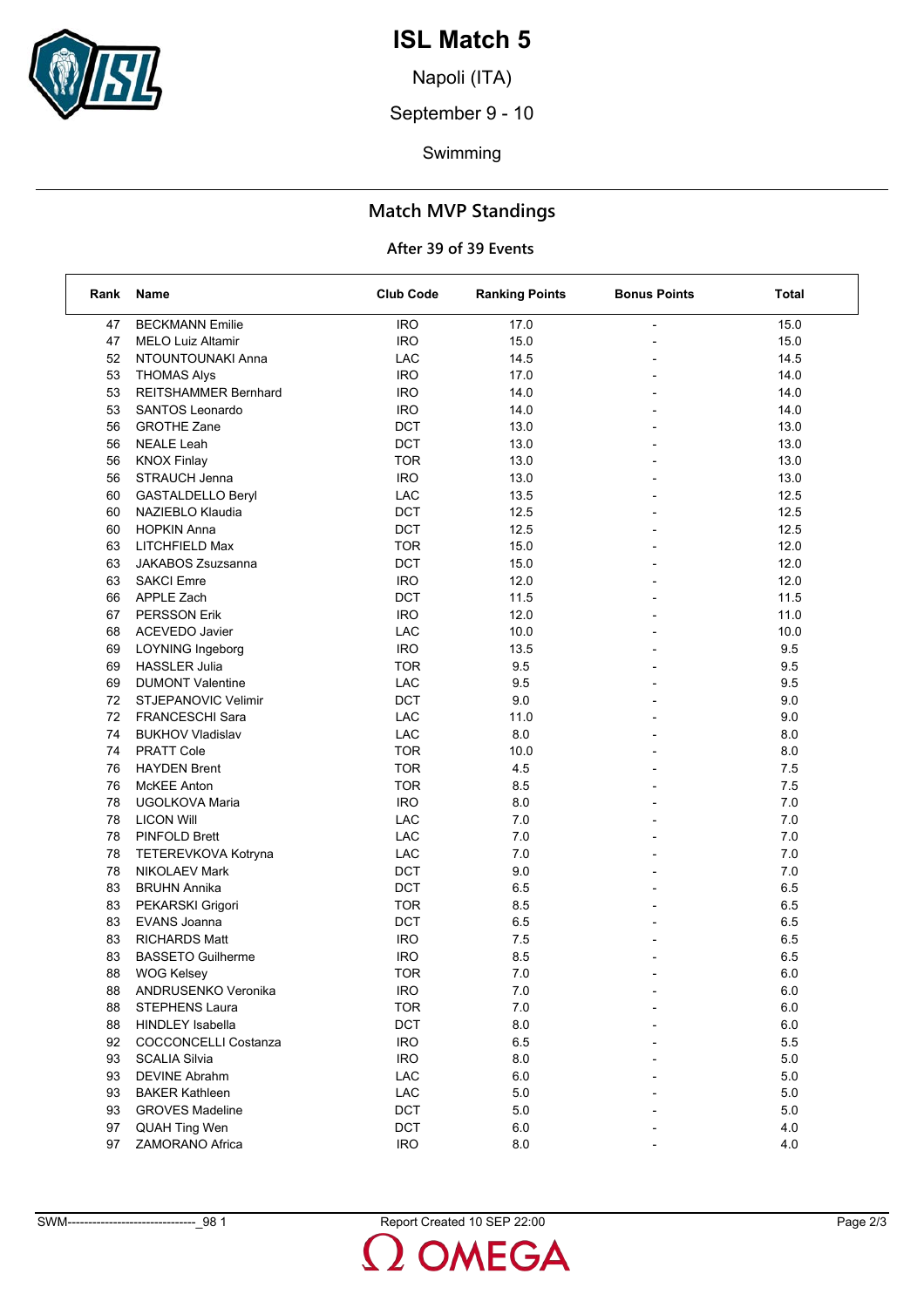

Napoli (ITA)

September 9 - 10

Swimming

### **Match MVP Standings**

| Rank | Name                        | <b>Club Code</b> | <b>Ranking Points</b> | <b>Bonus Points</b> | <b>Total</b> |
|------|-----------------------------|------------------|-----------------------|---------------------|--------------|
| 99   | <b>CORREIA Breno</b>        | LAC.             | 3.5                   |                     | 3.5          |
| 99   | MURPHY Camden               | <b>DCT</b>       | 3.5                   |                     | 3.5          |
| 99   | <b>VEKOVISHCHEV Mikhail</b> | <b>IRO</b>       | 8.5                   |                     | 3.5          |
| 102  | <b>HILL Danielle</b>        | <b>IRO</b>       | 2.5                   |                     | 2.5          |
| 103  | HELD Ryan                   | LAC.             | 2.0                   |                     | 2.0          |
| 104  | <b>HOLLARD Tristan</b>      | <b>DCT</b>       | 1.5                   |                     | 1.5          |
| 105  | <b>STRELNIKOV Kirill</b>    | <b>IRO</b>       | 1.0                   |                     | 1.0          |
| 105  | MORA Lorenzo                | <b>IRO</b>       | 1.0                   |                     | 1.0          |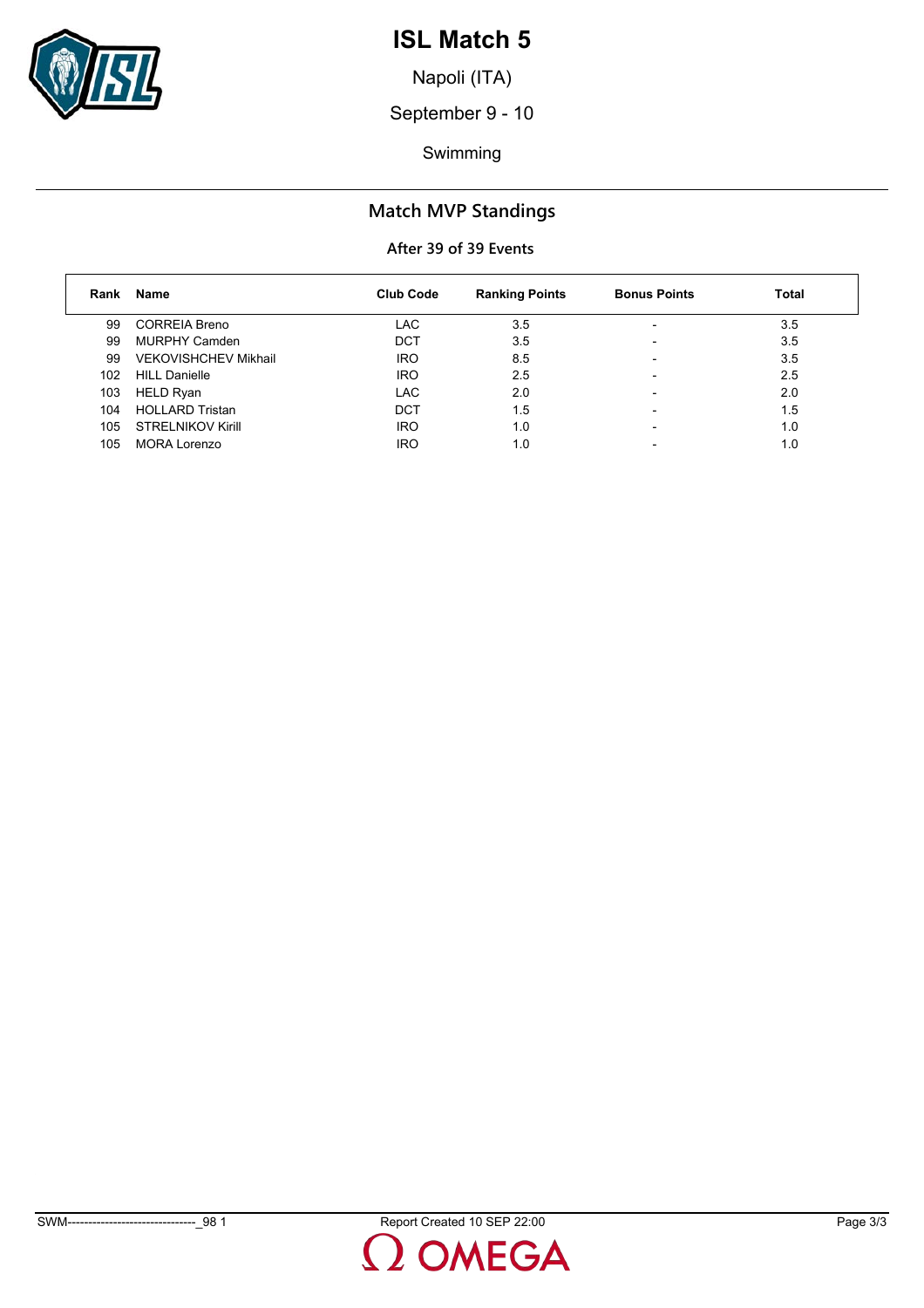

Napoli (ITA)

September 9 - 10

Swimming

### **Club Ratings**

#### After 39 of 39 Events

| Rank | Club                   | <b>Club Code</b> | Rating |
|------|------------------------|------------------|--------|
| 1    | Cali Condors           | CAC              | 901886 |
| 2    | <b>Energy Standard</b> | <b>ENS</b>       | 829644 |
| 3    | London Roar            | LON              | 809536 |
| 4    | <b>LA Current</b>      | <b>LAC</b>       | 761228 |
| 5    | <b>Toronto Titans</b>  | <b>TOR</b>       | 741599 |
| 6    | Iron                   | <b>IRO</b>       | 740929 |
| 7    | <b>Agua Centurions</b> | <b>AQC</b>       | 708624 |
| 8    | Tokyo Frog Kings       | <b>TOK</b>       | 707078 |
| 9    | <b>DC Trident</b>      | <b>DCT</b>       | 694449 |
| 10   | <b>NY Breakers</b>     | <b>NYB</b>       | 683296 |

**Note:** Ratings values are rounded.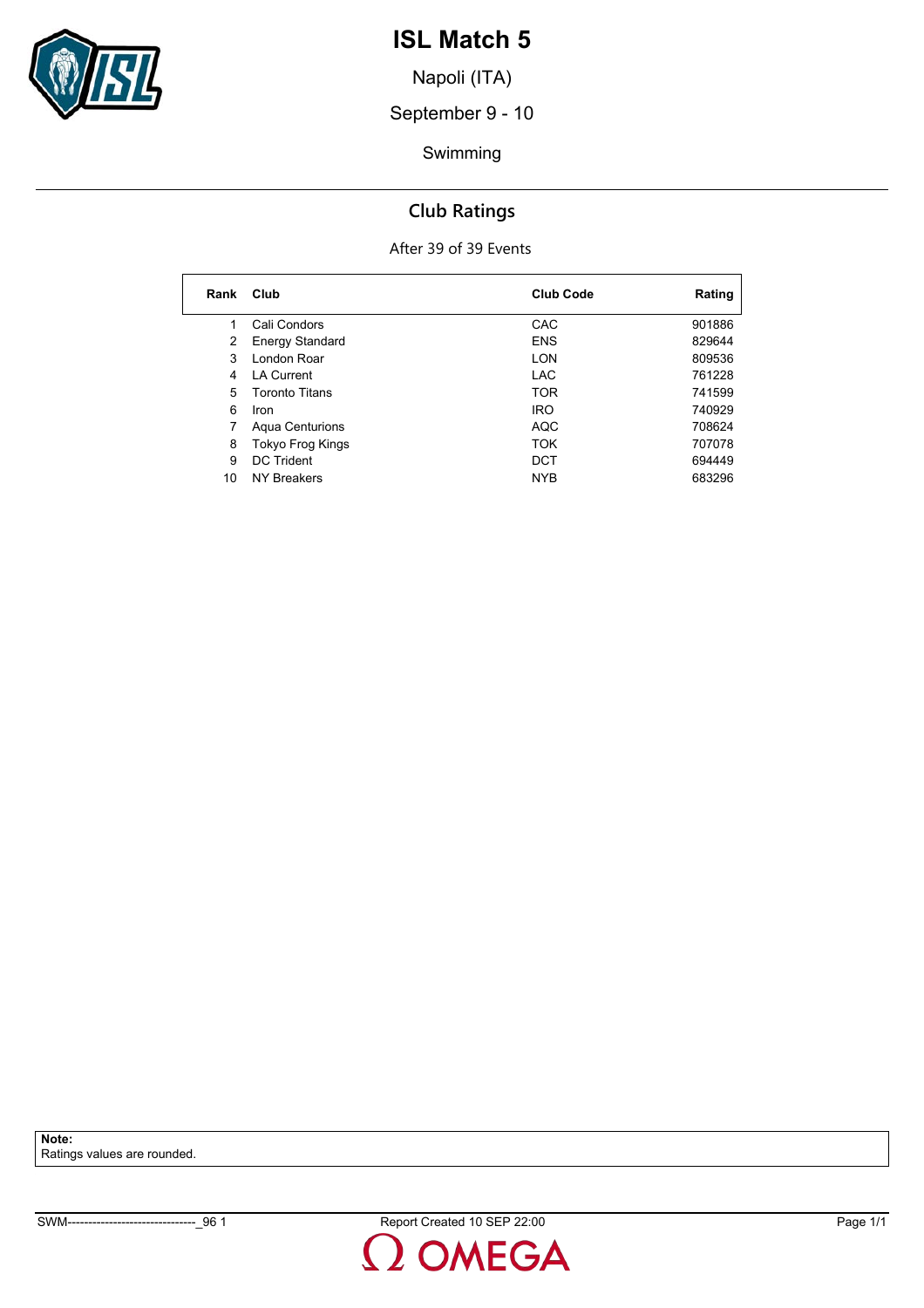

Napoli (ITA)

September 9 - 10

Swimming

### **Individual Ratings**

#### After 39 of 39 Events

| Rank            | <b>Name</b>                               | <b>Club Code</b> | Rating         |
|-----------------|-------------------------------------------|------------------|----------------|
| 1               | <b>DRESSEL Caeleb</b>                     | CAC              | 87166          |
| $\overline{2}$  | <b>SJOSTROM Sarah</b>                     | <b>ENS</b>       | 63046          |
| 3               | <b>KING Lilly</b>                         | CAC              | 62759          |
| 4               | <b>MURPHY Ryan</b>                        | <b>LAC</b>       | 46569          |
| 5               | <b>HAUGHEY Siobhan</b>                    | <b>ENS</b>       | 45209          |
| 6               | GASTALDELLO Beryl                         | <b>LAC</b>       | 42846          |
| 7               | le CLOS Chad                              | <b>ENS</b>       | 41434          |
| 8               | SHYMANOVICH Ilya                          | ENS              | 39917          |
| 9               | SHIELDS Tom                               | LAC              | 39846          |
| 10              | <b>KROMOWIDJOJO Ranomi</b>                | <b>IRO</b>       | 39259          |
| 11              | <b>FLICKINGER Hali</b>                    | CAC              | 36882          |
| 12 <sup>°</sup> | <b>SAKCI Emre</b>                         | <b>IRO</b>       | 36093          |
| 13              | SMOLIGA Olivia                            | CAC              | 36045          |
| 14              | <b>PEATY Adam</b>                         | <b>LON</b>       | 35982          |
| 15              | <b>NELSON Beata</b>                       | CAC              | 35803          |
| 16              | <b>GUIDO Guilherme</b>                    | LON              | 34066          |
| 17              | SZABO Szebasztian                         | <b>AQC</b>       | 32739          |
| 18              |                                           | TOR              |                |
| 19              | <b>MASSE Kylie</b><br><b>HANNIS Molly</b> | CAC              | 32537<br>32328 |
| 20              | <b>ATKINSON Alia</b>                      |                  | 32327          |
| 21              |                                           | LON<br>CAC       |                |
|                 | DAHLIA Kelsi                              |                  | 32058          |
| 22              | <b>STEWART Coleman</b>                    | CAC              | 31705          |
| 23              | <b>MANAUDOU Florent</b>                   | <b>ENS</b>       | 31424          |
| 24              | <b>WOOD Abbie</b>                         | NYB              | 31231          |
| 25              | <b>SANTOS Nicholas</b>                    | IRO.             | 31060          |
| 26              | <b>PICKREM Sydney</b>                     | LON              | 30466          |
| 27              | <b>SCOTT Duncan</b>                       | LON              | 29558          |
| 28              | <b>OHASHI Yui</b>                         | TOK              | 29244          |
| 29              | <b>TOUSSAINT Kira</b>                     | LON              | 29103          |
| 30              | <b>RYLOV Evgeny</b>                       | <b>ENS</b>       | 28790          |
| 31              | KAWAMOTO Takeshi                          | TOK              | 28597          |
| 32              | <b>WEITZEIL Abbey</b>                     | LAC              | 28451          |
| 33              | <b>PRIGODA Kirill</b>                     | LON              | 26771          |
| 34              | <b>HANSSON Louise</b>                     | TOR              | 26678          |
| 35              | <b>RYAN Shane</b>                         | TOR              | 26438          |
| 36              | <b>VAZAIOS Andreas</b>                    | DCT              | 26375          |
| 37              | <b>KOSEKI Yasuhiro</b>                    | TOK              | 26372          |
| 38              | <b>GORBENKO Anastasia</b>                 | LAC              | 26099          |
| 39              | <b>DIENER Christian</b>                   | <b>LON</b>       | 25864          |
| 40              | MOROZOV Vladimir                          | ток              | 25857          |
| 41              | PILATO Benedetta                          | <b>ENS</b>       | 25758          |
| 42              | <b>MARTINENGHI Nicolo</b>                 | <b>AQC</b>       | 25533          |
| 43              | WASICK Kasia                              | <b>TOR</b>       | 25296          |
| 44              | <b>SEEBOHM Emily</b>                      | <b>ENS</b>       | 25284          |
| 45              | <b>WILM Ingrid</b>                        | <b>LAC</b>       | 25207          |
| 46              | <b>WATTEL Marie</b>                       | <b>LON</b>       | 25133          |
| 47              | <b>KOCH Marco</b>                         | <b>NYB</b>       | 25000          |
| 48              | McINTOSH Summer                           | <b>TOR</b>       | 24927          |
| 49              | <b>RESS Justin</b>                        | CAC              | 24789          |

SWM-------------------------------\_98 1 Report Created 10 SEP 21:59 Page 1/8

**DMEGA**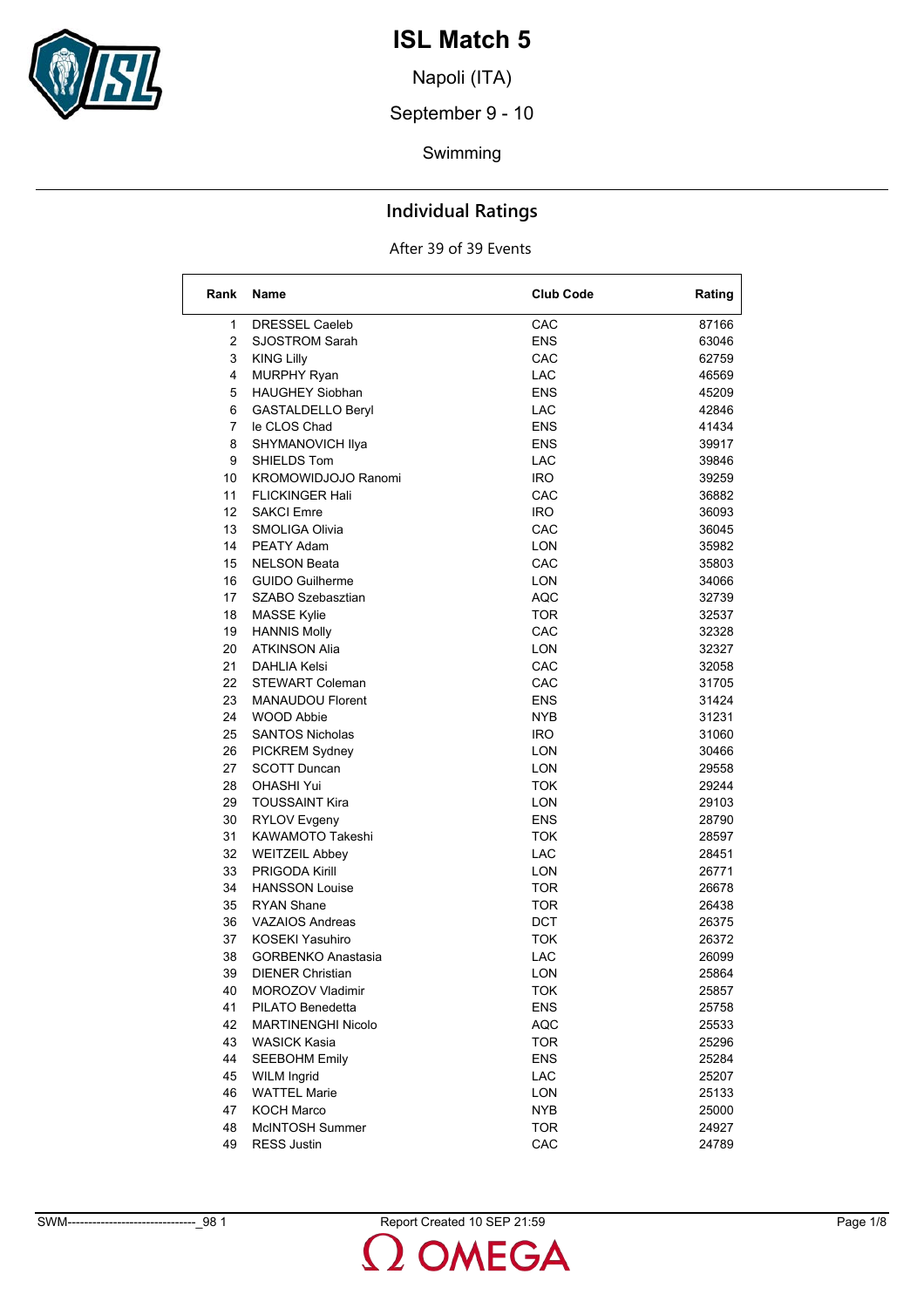

Napoli (ITA)

September 9 - 10

Swimming

### **Individual Ratings**

| Rank     | Name                                           | <b>Club Code</b>  | Rating         |
|----------|------------------------------------------------|-------------------|----------------|
| 50       | <b>ATHERTON Minna</b>                          | LON               | 24762          |
| 51       | <b>HOSSZU Katinka</b>                          | <b>IRO</b>        | 24743          |
| 52       | CIEPLUCHA Tessa                                | TOR               | 24730          |
| 53       | <b>KAMENEVA Marija</b>                         | <b>AQC</b>        | 24646          |
| 54       | <b>KOLESNIKOV Kliment</b>                      | <b>ENS</b>        | 24623          |
| 55       | <b>ANDISON Bailey</b>                          | <b>DCT</b>        | 24606          |
| 56       | <b>LAZOR Annie</b>                             | LON               | 24594          |
| 57       | <b>CARRARO</b> Martina                         | <b>AQC</b>        | 24497          |
| 58       | <b>SANTOS Leonardo</b>                         | <b>IRO</b>        | 24484          |
| 59       | <b>WOG Kelsey</b>                              | <b>TOR</b>        | 23764          |
| 60       | <b>HENIQUE Melanie</b>                         | <b>IRO</b>        | 23729          |
| 61       | <b>SMITH Brendon</b>                           | NYB               | 23687          |
| 62       | <b>BRATTON Lisa</b>                            | TOR               | 23686          |
| 63       | <b>HEEMSKERK Femke</b>                         | <b>ENS</b>        | 23577          |
| 64       | SHKURDAI Anastasiya                            | <b>ENS</b>        | 23487          |
| 65       | <b>SCHEFFER Fernando</b>                       | <b>LAC</b>        | 23442          |
| 66       | LANZA Vini                                     | <b>LON</b>        | 23256          |
| 67       | CHIKUNOVA Evgenia                              | <b>ENS</b>        | 23197          |
| 68       | McKEE Anton                                    | TOR               | 23120          |
| 69       | <b>GASSON Helena</b>                           | <b>LAC</b>        | 23064          |
| 70       | <b>MALYUTIN Martin</b>                         | LAC.              | 23029          |
| 71       | RAZZETTI Alberto                               | TOR               | 23020          |
| 72       | SEEMANOVA Barbora                              | <b>IRO</b>        | 22995          |
| 73       | <b>CECCON Thomas</b>                           | <b>AQC</b>        | 22885          |
| 74       |                                                | TOK               | 22772          |
| 75       | <b>SETO Daiya</b><br><b>MACK Linnea</b>        | <b>DCT</b>        | 22719          |
| 76       | SURKOVA Arina                                  | NYB.              | 22644          |
|          | LITCHFIELD Joe                                 | NYB.              | 22447          |
| 77<br>78 | <b>DELOOF Ali</b>                              | <b>DCT</b>        | 22399          |
|          |                                                |                   |                |
| 79       | SANCHEZ Kayla                                  | <b>TOR</b>        | 22378          |
| 80       | SCHWINGENSCHLOGL Fabian                        | TOR               | 22365          |
| 81       | <b>LIMA Felipe</b>                             | ENS               | 22150          |
| 82       | APPLE Zach                                     | DCT               | 22092          |
| 83<br>84 | <b>MIRESSI Alessandro</b>                      | AQC<br><b>DCT</b> | 22033          |
|          | <b>NEALE Leah</b>                              |                   | 22011<br>21953 |
| 85<br>86 | <b>HASEGAWA Suzuka</b><br><b>PIERONI Blake</b> | TOK               | 21881          |
|          |                                                | TOR               |                |
| 87       | PEBLEY Jacob                                   | DCT               | 21831          |
| 88       | FRANCA SILVA Felipe                            | DCT               | 21805          |
| 89       | JAKABOS Zsuzsanna                              | DCT<br><b>AQC</b> | 21774          |
| 90       | <b>KALISZ Chase</b>                            |                   | 21772          |
| 91       | <b>BORODIN Ilia</b>                            | <b>AQC</b>        | 21721          |
| 92       | <b>KUSCH Marius</b>                            | <b>TOR</b>        | 21705          |
| 93       | <b>CIESLAK Marcin</b>                          | CAC               | 21603          |
| 94       | <b>FINK Nic</b>                                | CAC               | 21582          |
| 95       | <b>MADDEN Paige</b>                            | <b>TOK</b>        | 21570          |
| 96       | <b>CIAMPI Matteo</b>                           | <b>AQC</b>        | 21556          |
| 97       | PEKARSKI Grigori                               | <b>TOR</b>        | 21545          |
| 98       | <b>GROTHE Zane</b>                             | <b>DCT</b>        | 21539          |

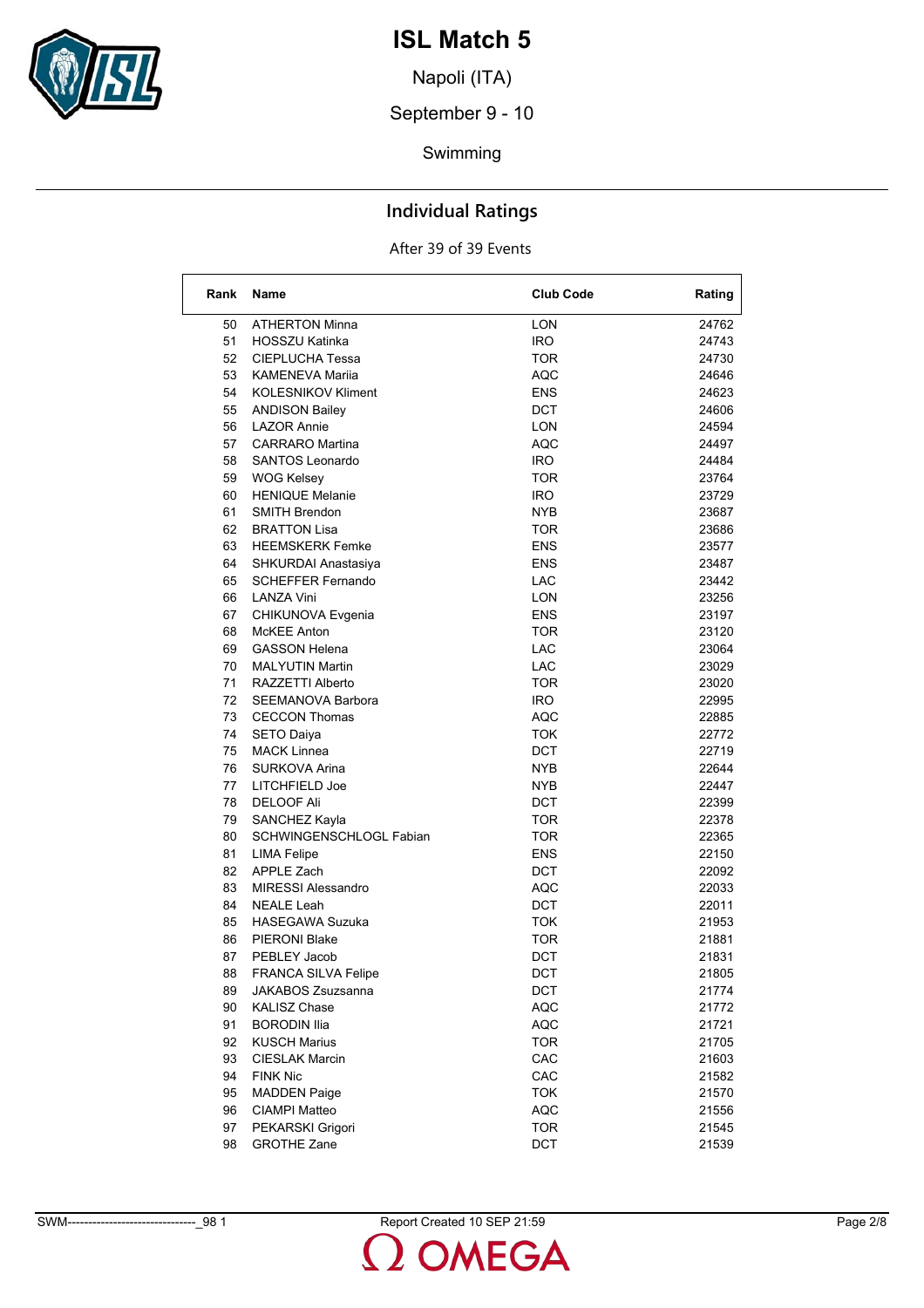

Napoli (ITA)

September 9 - 10

Swimming

### **Individual Ratings**

#### After 39 of 39 Events

| Rank | <b>Name</b>                 | <b>Club Code</b> | Rating |
|------|-----------------------------|------------------|--------|
| 99   | HULKKO Ida                  | <b>IRO</b>       | 21521  |
| 100  | <b>ANDERSON Freya</b>       | LON              | 21516  |
| 101  | <b>TEMPLE Matt</b>          | NYB              | 21514  |
| 102  | <b>LAUKKANEN Jenna</b>      | <b>LON</b>       | 21364  |
| 103  | <b>KROON Luc</b>            | <b>TOR</b>       | 21355  |
| 104  | SMITH Leah                  | TOK              | 21309  |
| 105  | <b>BROWN Erika</b>          | CAC              | 21307  |
| 106  | COPE Tommy                  | <b>DCT</b>       | 21300  |
| 107  | <b>SHANAHAN Katie</b>       | LON              | 21272  |
| 108  | <b>HARVEY Mary-Sophie</b>   | ENS              | 21255  |
| 109  | <b>MORIMOTO Teppei</b>      | LON              | 21247  |
| 110  | <b>KAMMINGA Arno</b>        | AQC              | 21209  |
| 111  | <b>TEMNIKOVA Maria</b>      | <b>DCT</b>       | 21204  |
| 112  | <b>IGARASHI Chihiro</b>     | <b>TOK</b>       | 21181  |
| 113  | <b>CASTIGLIONI Arianna</b>  | AQC              | 21174  |
| 114  | <b>REITSHAMMER Bernhard</b> | IRO.             | 21170  |
| 115  | <b>DUMONT Valentine</b>     | LAC              | 21152  |
| 116  | <b>FRANCESCHI Sara</b>      | LAC              | 21113  |
| 117  | ROTHBAUER Christopher       | LAC              | 20979  |
| 118  | <b>BARRATT Holly</b>        | AQC              | 20972  |
| 119  | <b>GLINTA Robert</b>        | <b>IRO</b>       | 20952  |
| 120  | STRAUCH Jenna               | <b>IRO</b>       | 20932  |
| 121  | <b>TARASEVICH Grigory</b>   | TOK              | 20919  |
| 122  | PINZUTI Alessandro          | TOK              | 20888  |
| 123  | <b>KOSTIN Oleg</b>          | CAC              | 20849  |
| 124  | <b>BELONOGOFF Tatiana</b>   | <b>DCT</b>       | 20830  |
| 125  | <b>HONDA Tomoru</b>         | TOK              | 20824  |
| 126  | <b>HVAS Tomoe</b>           | LAC              | 20816  |
| 127  | <b>THOMAS Alys</b>          | IRO.             | 20803  |
| 128  | <b>COLEMAN Michelle</b>     | <b>TOR</b>       | 20796  |
| 129  | LITCHFIELD Max              | <b>TOR</b>       | 20754  |
| 130  | <b>ORSI Marco</b>           | IRO.             | 20715  |
| 131  | LOYNING Ingeborg            | IRO.             | 20700  |
| 132  | <b>HASSLER Julia</b>        | <b>TOR</b>       | 20673  |
| 133  | <b>BALLO Stefano</b>        | <b>AQC</b>       | 20672  |
| 134  | SHCHEGOLEV Aleksandr        | DCT              | 20656  |
| 135  | <b>WATANABE Kanako</b>      | <b>TOK</b>       | 20650  |
| 136  | <b>BANIC Madeline</b>       | ENS              | 20646  |
| 137  | <b>KRASKA Jakub</b>         | <b>NYB</b>       | 20640  |
| 138  | di LIDDO Elena              | AQC              | 20603  |
| 139  | <b>MARTINEZ Jose Angel</b>  | CAC              | 20602  |
| 140  | <b>BOHUS Richard</b>        | <b>TOK</b>       | 20586  |
| 141  | RIVOLTA Matteo              | AQC              | 20541  |
| 142  | <b>INCERTI Zac</b>          | LON              | 20480  |
| 143  | ROSENDAHL BACH Helena       | <b>ENS</b>       | 20474  |
| 144  | <b>NEMETH Nandor</b>        | <b>TOK</b>       | 20405  |
| 145  | de WAARD Maaike             | CAC              | 20400  |
| 146  | SZTANDERA Dominika          | <b>TOR</b>       | 20311  |
| 147  | <b>MACINNES Keanna</b>      | <b>TOK</b>       | 20301  |

SWM-------------------------------\_98 1 Report Created 10 SEP 21:59 Page 3/8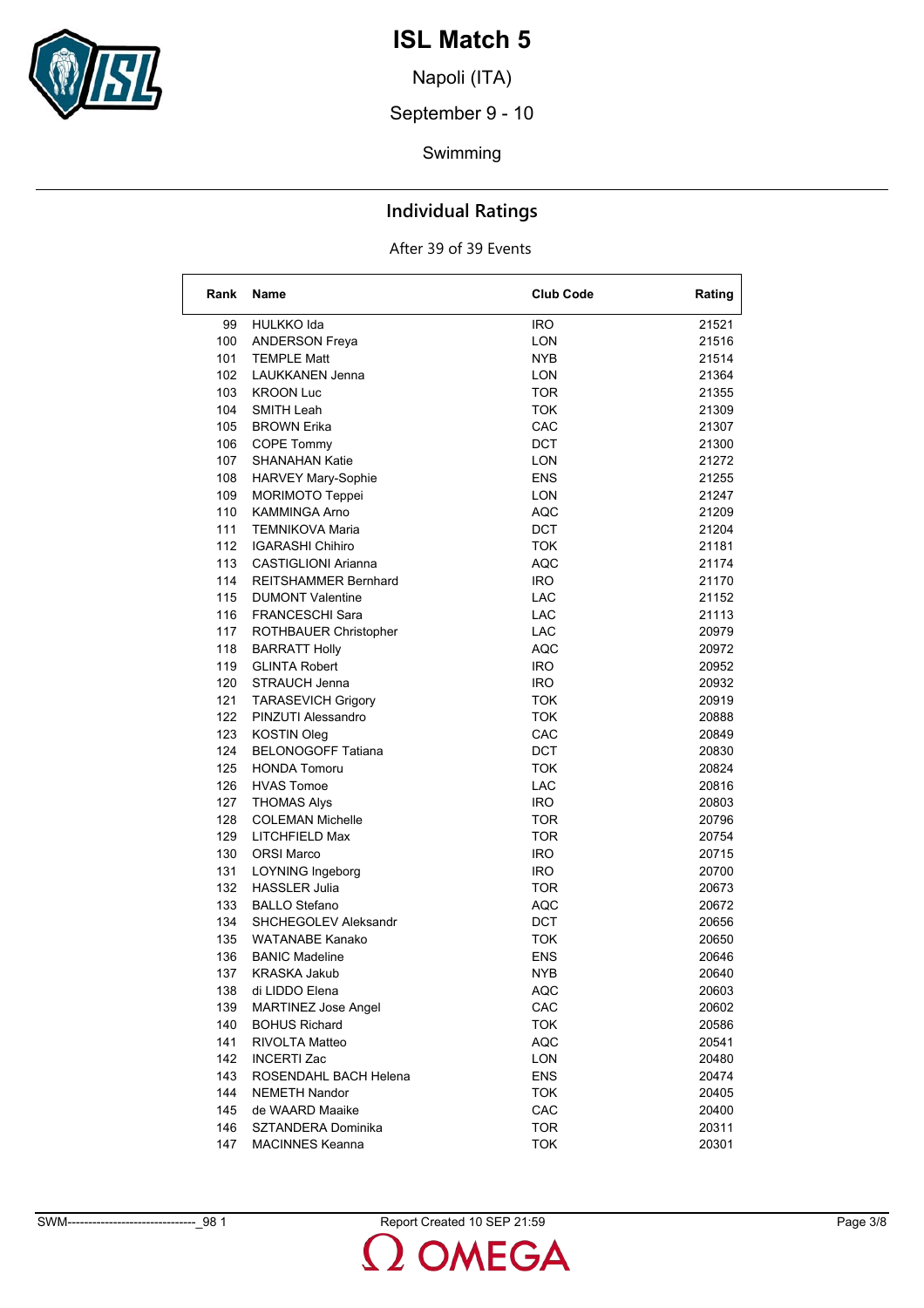

Napoli (ITA)

September 9 - 10

Swimming

### **Individual Ratings**

| Rank       | <b>Name</b>                                    | <b>Club Code</b> | Rating         |
|------------|------------------------------------------------|------------------|----------------|
| 148        | <b>BUSCH Kim</b>                               | <b>LON</b>       | 20282          |
| 149        | SCOZZOLI Fabio                                 | <b>AQC</b>       | 20276          |
| 150        | <b>BRZOSKOWSKI Maarten</b>                     | TOK              | 20250          |
| 151        | <b>ESCOBEDO Emily</b>                          | CAC              | 20246          |
| 152        | <b>PEDA Paulina</b>                            | <b>NYB</b>       | 20243          |
| 153        | MAJERSKI Jakub                                 | <b>NYB</b>       | 20233          |
| 154        | GIREV Ivan                                     | TOK              | 20211          |
| 155        | NAZIEBLO Klaudia                               | <b>DCT</b>       | 20197          |
| 156        | <b>LAHTINEN Laura</b>                          | LON              | 20193          |
| 157        | CHIMROVA Svetlana                              | NYB              | 20183          |
| 158        | <b>VERRASZTO David</b>                         | IRO.             | 20173          |
| 159        | EVANS Joanna                                   | DCT              | 20150          |
| 160        | <b>BIANCHI Ilaria</b>                          | <b>LON</b>       | 20140          |
| 161        | DEVINE Abrahm                                  | <b>LAC</b>       | 20110          |
| 162        | <b>DELOOF Gabby</b>                            | TOK              | 20107          |
| 163        | <b>WILLIAMSON Sam</b>                          | LON              | 20062          |
| 164        | <b>KULLMAN Leonie</b>                          | CAC              | 20060          |
| 165        | ZAMORANO Africa                                | IRO.             | 20058          |
| 166        | de TULLIO Marco                                | ENS              | 20050          |
| 167        | <b>MELO Luiz Altamir</b>                       | IRO.             | 20047          |
| 168        | <b>DEAN Tom</b>                                | LON              | 20017          |
| 169        | OMOTO Rika                                     | AQC              | 20017          |
| 170        | SIMONS Kenzo                                   | LON              | 20011          |
| 171        | PIJNENBURG Stan                                | <b>NYB</b>       | 19950          |
| 172        | <b>COMERFORD Mallory</b>                       | <b>TOK</b>       | 19916          |
| 173        | <b>BUKHOV Vladislav</b>                        | <b>LAC</b>       | 19903          |
| 174        | <b>MILDRED Edward</b>                          | <b>LON</b>       | 19895          |
| 175        | STUBBLETY-COOK Zac                             | TOK              | 19894          |
| 176        | POGGIO Federico                                | TOK              | 19890          |
| 177        | <b>BASSETO Guilherme</b>                       | IRO.             | 19852          |
| 178        | <b>SAVARD Katerine</b>                         | CAC              | 19851          |
| 179        | <b>JONES Harriet</b>                           | TOK              | 19834          |
|            | <b>WILD Cassie</b>                             |                  |                |
| 180<br>181 | <b>SWANSON Charlie</b>                         | TOK<br>ENS       | 19800<br>19762 |
| 182        | <b>BAKER Kathleen</b>                          | LAC.             | 19761          |
| 183        | <b>MAHONEY Travis</b>                          | <b>ENS</b>       | 19756          |
| 184        |                                                | DCT              | 19708          |
| 185        | <b>MILLER Cody</b><br><b>TAYLOR Laura</b>      | <b>AQC</b>       | 19704          |
| 186        |                                                | CAC              |                |
|            | <b>WILLIAMS Brodie</b><br><b>ROONEY Maxime</b> |                  | 19687          |
| 187<br>188 | ACEVEDO Javier                                 | LAC<br>LAC       | 19682<br>19659 |
|            |                                                |                  |                |
| 189        | POLIERI Alessia                                | <b>AQC</b>       | 19658<br>19655 |
| 190        | <b>HEINTZ Philip</b><br>di PIETRO Silvia       | <b>NYB</b>       |                |
| 191        |                                                | <b>AQC</b>       | 19651          |
| 192        | <b>LICON Will</b><br><b>VALL Jessica</b>       | LAC              | 19626          |
| 193        |                                                | <b>ENS</b>       | 19612          |
| 194        | <b>HAAS Townley</b><br><b>GREENBANK Luke</b>   | CAC              | 19609          |
| 195        |                                                | <b>LON</b>       | 19603          |
| 196        | STEENBERGEN Marrit                             | <b>NYB</b>       | 19579          |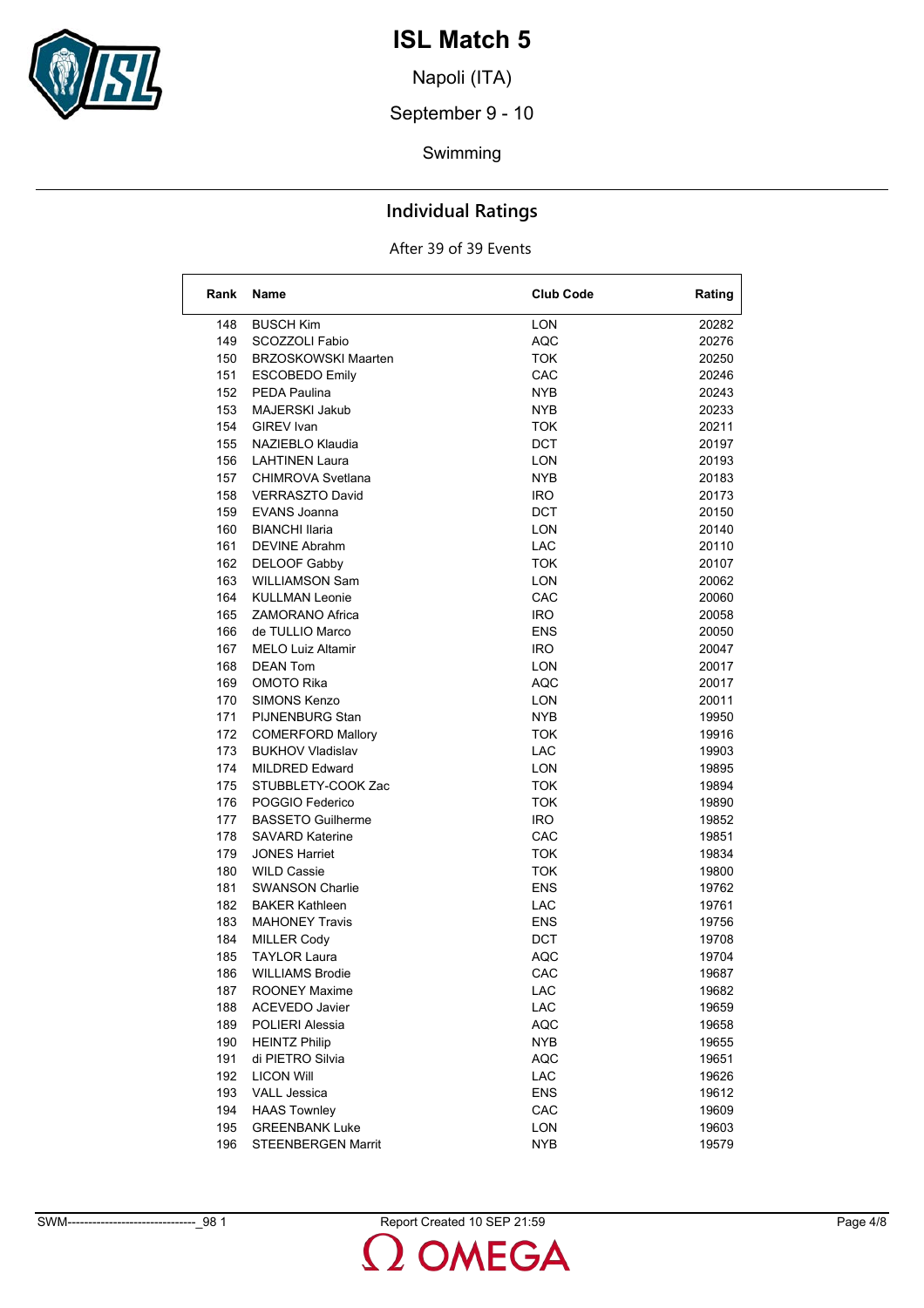

Napoli (ITA)

September 9 - 10

Swimming

### **Individual Ratings**

#### After 39 of 39 Events

| Rank | Name                             | <b>Club Code</b> | Rating |
|------|----------------------------------|------------------|--------|
| 197  | <b>MONTEIRO Ana Catarina</b>     | <b>NYB</b>       | 19556  |
| 198  | SOROKINA Anastasia               | CAC              | 19551  |
| 199  | <b>MORA Lorenzo</b>              | IRO.             | 19525  |
| 200  | de BOER Thom                     | <b>IRO</b>       | 19508  |
| 201  | <b>HOFFER Ryan</b>               | DCT              | 19468  |
| 202  | FIEDKIEWICZ Kornelia             | <b>NYB</b>       | 19434  |
| 203  | STEPHENS Laura                   | TOR              | 19432  |
| 204  | <b>GRINEV Vladislav</b>          | AQC              | 19387  |
| 205  | COCCONCELLI Costanza             | IRO.             | 19374  |
| 206  | <b>TEIJONSALO Fanny</b>          | <b>ENS</b>       | 19338  |
| 207  | <b>PUTS Jesse</b>                | CAC              | 19266  |
| 208  | <b>SCALIA Silvia</b>             | <b>IRO</b>       | 19257  |
| 209  | <b>BARRETT Adam</b>              | <b>ENS</b>       | 19244  |
| 210  | de DEUS Leonardo                 | AQC              | 19243  |
| 211  | <b>WILSON Madison</b>            | LAC              | 19230  |
| 212  | <b>LESAFFRE Fantine</b>          | AQC              | 19202  |
| 213  | <b>CARAMIGNOLI Martina</b>       | AQC              | 19199  |
| 214  | POPOVICI David                   | NYB              | 19093  |
| 214  | <b>TOMAC Mewen</b>               | NYB              | 19093  |
| 216  | PRAKASH Sajan                    | <b>ENS</b>       | 19088  |
| 217  | <b>BJERG Tobias</b>              | <b>TOR</b>       | 19079  |
| 217  | <b>WICH-GLASEN Nils</b>          | <b>TOR</b>       | 19079  |
| 219  | <b>ENEVOLD SORENSEN Karoline</b> | NYB              | 19062  |
| 220  | <b>HODGES Chelsea</b>            | <b>TOR</b>       | 19058  |
| 220  | <b>JUNEVIK Sara</b>              | TOR              | 19058  |
| 220  | <b>MEITZ Kaersten</b>            | TOR              | 19058  |
| 223  | <b>BARNA Andrej</b>              | <b>IRO</b>       | 19053  |
| 224  | SEGEL Janja                      | <b>ENS</b>       | 19043  |
| 225  | <b>STRELNIKOV Kirill</b>         | IRO.             | 19043  |
| 226  | <b>ZAZZERI Lorenzo</b>           | <b>TOR</b>       | 19038  |
| 227  | <b>SABBIONI Simone</b>           | AQC              | 19035  |
| 228  | <b>FANZ Casey</b>                | IRO.             | 18999  |
| 229  | <b>HILL Danielle</b>             | <b>IRO</b>       | 18990  |
| 230  | PIETRUSCHKA Marie                | CAC              | 18925  |
| 231  | <b>SCHOUTEN Tes</b>              | NYB              | 18922  |
| 232  | <b>TCHORZ Alicja</b>             | <b>NYB</b>       | 18825  |
| 233  | ANDRUSENKO Veronika              | <b>IRO</b>       | 18808  |
| 234  | LITHERLAND Jay                   | DCT              | 18799  |
|      | 235 HELD Ryan                    | LAC              | 18736  |
| 236  | <b>BRAUNSCHEIG Ole</b>           | NYB              | 18735  |
| 237  | <b>MURPHY Camden</b>             | DCT              | 18712  |
| 238  | <b>KAPAS Boglarka</b>            | <b>ENS</b>       | 18660  |
| 239  | PINFOLD Brett                    | <b>LAC</b>       | 18640  |
| 240  | TETEREVKOVA Kotryna              | LAC              | 18619  |
| 241  | McKEON Emma                      | <b>LON</b>       | 18576  |
| 242  | NIKOLAEV Mark                    | DCT              | 18409  |
| 243  | <b>WANG Eddie</b>                | CAC              | 18358  |
| 244  | PALLISTER Lani                   | LAC              | 18303  |
| 245  | <b>GROVES Madeline</b>           | DCT              | 18262  |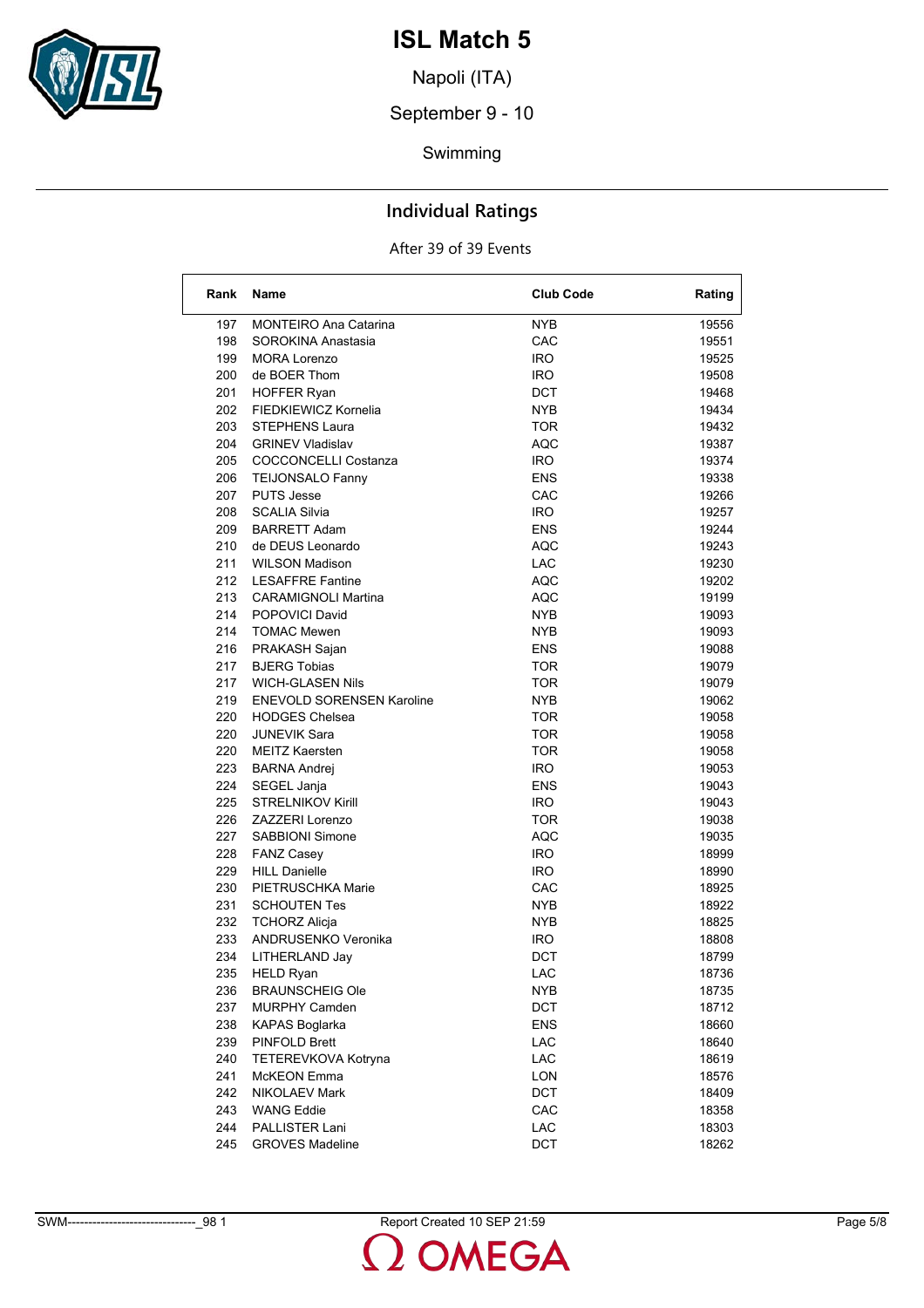

Napoli (ITA)

September 9 - 10

Swimming

### **Individual Ratings**

| Rank | <b>Name</b>                 | <b>Club Code</b> | Rating |
|------|-----------------------------|------------------|--------|
| 246  | NICOL Rachel                | <b>DCT</b>       | 18257  |
| 246  | OSMAN Farida                | DCT              | 18257  |
| 246  | <b>THROSSEL Brianna</b>     | DCT              | 18257  |
| 249  | <b>BRUHN Annika</b>         | DCT              | 18235  |
| 250  | <b>WILSON Matt</b>          | LAC              | 18229  |
| 251  | <b>MUREZ Andi</b>           | LON              | 18187  |
| 252  | RUVALCABA CRUZ Hector       | <b>LAC</b>       | 18169  |
| 253  | <b>DAHLKE Mikaela</b>       | LAC              | 18134  |
| 254  | STJEPANOVIC Velimir         | DCT              | 18115  |
| 255  | <b>HOLLARD Tristan</b>      | DCT              | 18044  |
| 256  | <b>STUPIN Max</b>           | <b>ENS</b>       | 17882  |
| 257  | DAVIES Georgia              | <b>ENS</b>       | 17850  |
| 258  | <b>CAMPBELL Cate</b>        | LON              | 17826  |
| 259  | <b>HARTING Zach</b>         | DCT              | 17719  |
| 260  | ALMEIDA Brandonn            | NYB              | 17711  |
| 261  | KUBOVA Simona               | <b>ENS</b>       | 17653  |
| 262  | <b>KNOX Finlay</b>          | <b>TOR</b>       | 17623  |
| 263  | <b>ZIRK Kregor</b>          | <b>ENS</b>       | 17608  |
| 264  | <b>DRESSEL Sherridon</b>    | CAC              | 17537  |
| 265  | <b>GKOLOMEEV Kristian</b>   | LAC              | 17513  |
| 266  | PELLEGRINI Federica         | AQC              | 17474  |
| 267  | LOBANOVSZKIJ Maxim          | <b>IRO</b>       | 17389  |
| 268  | <b>VEKOVISHCHEV Mikhail</b> | <b>IRO</b>       | 17360  |
| 269  | <b>PERSSON Erik</b>         | <b>IRO</b>       | 17111  |
| 270  | <b>RENSHAW Molly</b>        | <b>NYB</b>       | 17041  |
| 271  | PASYNKOV Daniil             | TOK              | 16989  |
| 272  | <b>CARTER Dylan</b>         | LON              | 16945  |
| 273  | LELLIOTT Jay                | <b>TOR</b>       | 16944  |
| 274  | <b>PRATT Cole</b>           | <b>TOR</b>       | 16903  |
| 275  | <b>CHALMERS Kyle</b>        | LON              | 16707  |
| 276  | FESIKOV Sergey              | <b>TOR</b>       | 16667  |
| 277  | MAJCHRZAK Kacper            | CAC              | 16635  |
| 278  | <b>BECKMANN Emilie</b>      | IRO.             | 16547  |
| 279  | QUINTERO Cristian           | TOK              | 16463  |
| 280  | <b>QUAH Ting Wen</b>        | DCT              | 16415  |
| 281  | CHIERIGHINI Marcelo         | <b>AQC</b>       | 16403  |
| 282  | <b>GINGRICH Leah</b>        | TOK              | 16360  |
| 283  | <b>CORDES Kevin</b>         | CAC              | 16353  |
| 284  | <b>TUCKER Miranda</b>       | <b>TOK</b>       | 16126  |
| 285  | <b>DEMLER Kathrin</b>       | CAC              | 16094  |
| 286  | <b>MIGNON Clement</b>       | <b>ENS</b>       | 16066  |
| 287  | <b>HIBBOTT Holly</b>        | <b>AQC</b>       | 16051  |
| 288  | <b>MEDEIROS Etiene</b>      | <b>ENS</b>       | 16009  |
| 289  | <b>CHERUTI Meiron</b>       | <b>NYB</b>       | 15957  |
| 290  | PROUD Ben                   | <b>ENS</b>       | 15940  |
| 291  | <b>HOPKIN Anna</b>          | <b>DCT</b>       | 15907  |
| 292  | <b>GUY James</b>            | <b>ENS</b>       | 15907  |
| 293  | <b>RICHARDS Matt</b>        | <b>IRO</b>       | 15874  |
| 294  | <b>CORREIA Breno</b>        | LAC              | 15870  |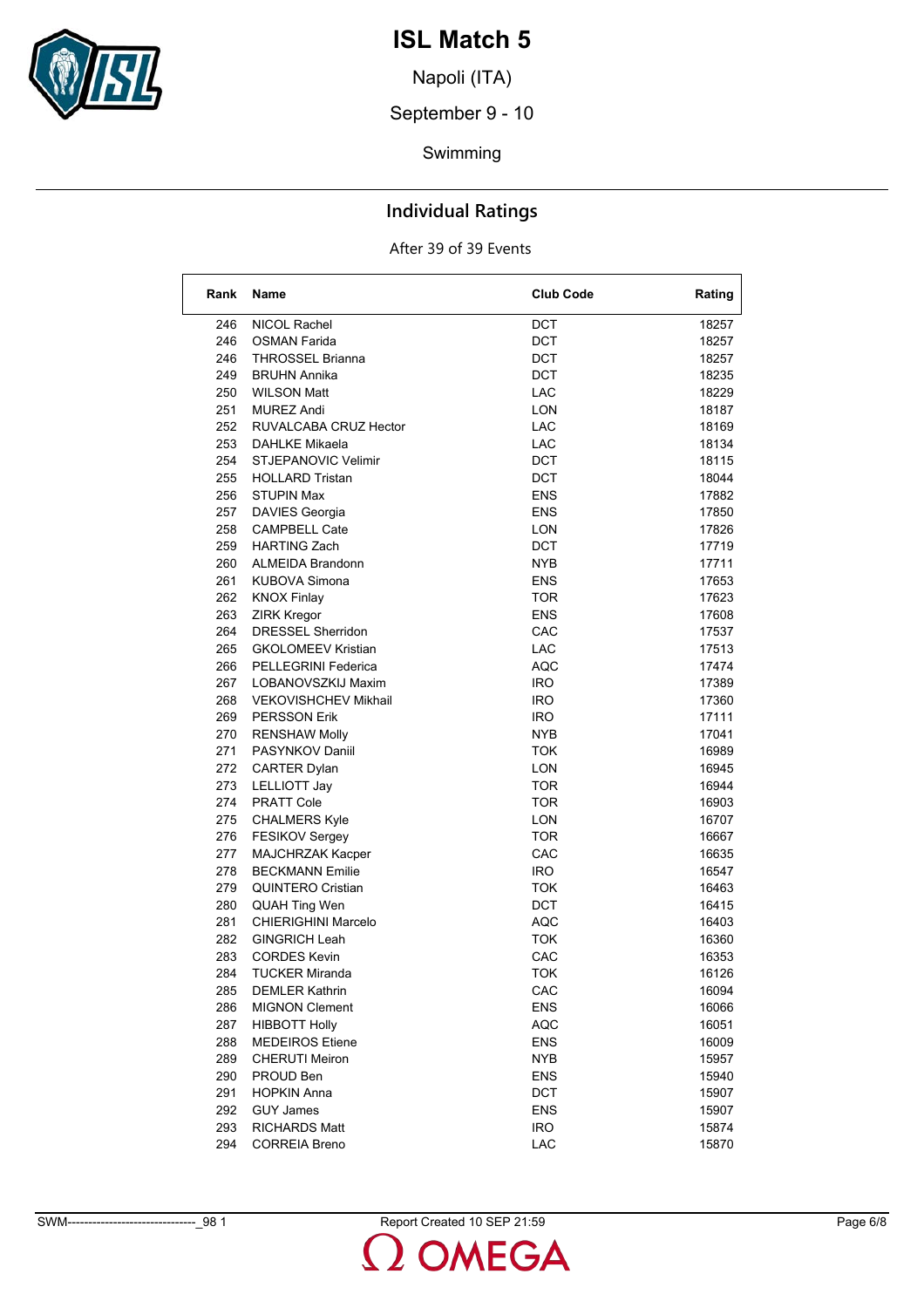

Napoli (ITA)

September 9 - 10

Swimming

### **Individual Ratings**

| Rank       | Name                                          | <b>Club Code</b> | Rating         |
|------------|-----------------------------------------------|------------------|----------------|
| 295        | <b>ZHILKIN Andrey</b>                         | ENS              | 15835          |
| 296        | <b>CHRISTOU Apostolos</b>                     | <b>LAC</b>       | 15680          |
| 297        | ZEVINA Daryna                                 | <b>NYB</b>       | 15475          |
| 298        | <b>KISIL Yuri</b>                             | <b>TOR</b>       | 15408          |
| 299        | <b>SPAJARI Pedro</b>                          | <b>TOK</b>       | 15275          |
| 300        | DAWSON Kathleen                               | <b>AQC</b>       | 15225          |
| 301        | UGOLKOVA Maria                                | IRO.             | 15190          |
| 302        | <b>DELOOF Catie</b>                           | TOK              | 15181          |
| 303        | <b>HAYDEN Brent</b>                           | <b>TOR</b>       | 15153          |
| 304        | <b>SEBASTIAN Julia</b>                        | LAC              | 14999          |
| 305        | <b>SAMY Mohamed</b>                           | <b>DCT</b>       | 14855          |
| 306        | <b>HINDS Natalie</b>                          | CAC              | 14826          |
| 307        | NASRETDINOVA Rosalia                          | <b>AQC</b>       | 14821          |
| 308        | <b>TETZLOFF Aly</b>                           | <b>TOK</b>       | 14794          |
| 309        | CLARK Imogen                                  | LAC.             | 14791          |
| 310        | <b>MARSH Alyssa</b>                           | LAC.             | 14788          |
| 311        | <b>MURDOCH Ross</b>                           | <b>LON</b>       | 14652          |
| 312        | <b>SZARANEK Mark</b>                          | CAC              | 14647          |
| 313        | <b>BAQLAH Khader</b>                          | <b>CAC</b>       | 14628          |
| 314        | <b>AOKI Tomomi</b>                            | TOK              | 14577          |
| 315        | <b>LOY Andrew</b>                             | DCT              | 14553          |
| 316        | NTOUNTOUNAKI Anna                             | LAC              | 14537          |
| 317        | <b>TOURETSKI Sasha</b>                        | <b>IRO</b>       | 14433          |
| 318        | <b>SANTI Fabio</b>                            | <b>AQC</b>       | 14393          |
| 319        | <b>KENNEDY Madison</b>                        | DCT              | 14367          |
| 320        | NAKAMURA Katsumi                              | LON              | 14364          |
| 321        | USTINOVA Daria S                              | NYB              | 14341          |
| 322        | <b>WHITTLE Jacob</b>                          | <b>NYB</b>       | 14335          |
| 323        | <b>OLIVEIRA Larissa</b>                       | TOR              | 14005          |
| 324        | MUNOZ del CAMPO Lidon                         | <b>AQC</b>       | 13831          |
| 325        | <b>MEYNEN Julie</b>                           | TOK              | 13818          |
| 326        | <b>HALL Candice</b>                           | TOR              | 13692          |
|            |                                               |                  |                |
| 327<br>328 | <b>WILBY James</b><br><b>HINDLEY Isabella</b> | NYB<br>DCT       | 13649<br>13511 |
| 329        | <b>MILAK Kristof</b>                          | IRO.             | 13460          |
| 330        | <b>APOSTALON Anika</b>                        | <b>TOR</b>       |                |
| 331        | <b>VASEY Sarah</b>                            | NYB              | 13446<br>13302 |
| 332        | USTINOVA Daria K                              | <b>NYB</b>       | 13250          |
|            |                                               |                  |                |
| 333<br>334 | SHEVTSOV Sergey<br><b>CLOGG Elliot</b>        | <b>DCT</b>       | 13110          |
| 335        | PERIBONIO Tomas                               | NYB<br>CAC       | 12967<br>12900 |
|            |                                               |                  |                |
| 336        | van ROON Valerie<br><b>HOPE Lucy</b>          | <b>LON</b>       | 12862          |
| 337        |                                               | <b>NYB</b>       | 12585          |
| 338        | <b>BILIS Simonas</b>                          | <b>ENS</b>       | 12562          |
| 339        | McLAUGHLIN Katie                              | LAC              | 12288          |
| 340        | <b>BECKER Bowe</b>                            | <b>TOK</b>       | 11898          |
| 341        | <b>SMITH Kierra</b>                           | <b>IRO</b>       | 11720          |
| 342        | <b>GUNES Viktoriya</b>                        | <b>ENS</b>       | 11512          |
| 343        | <b>CAMPBELL Bronte</b>                        | LAC              | 11347          |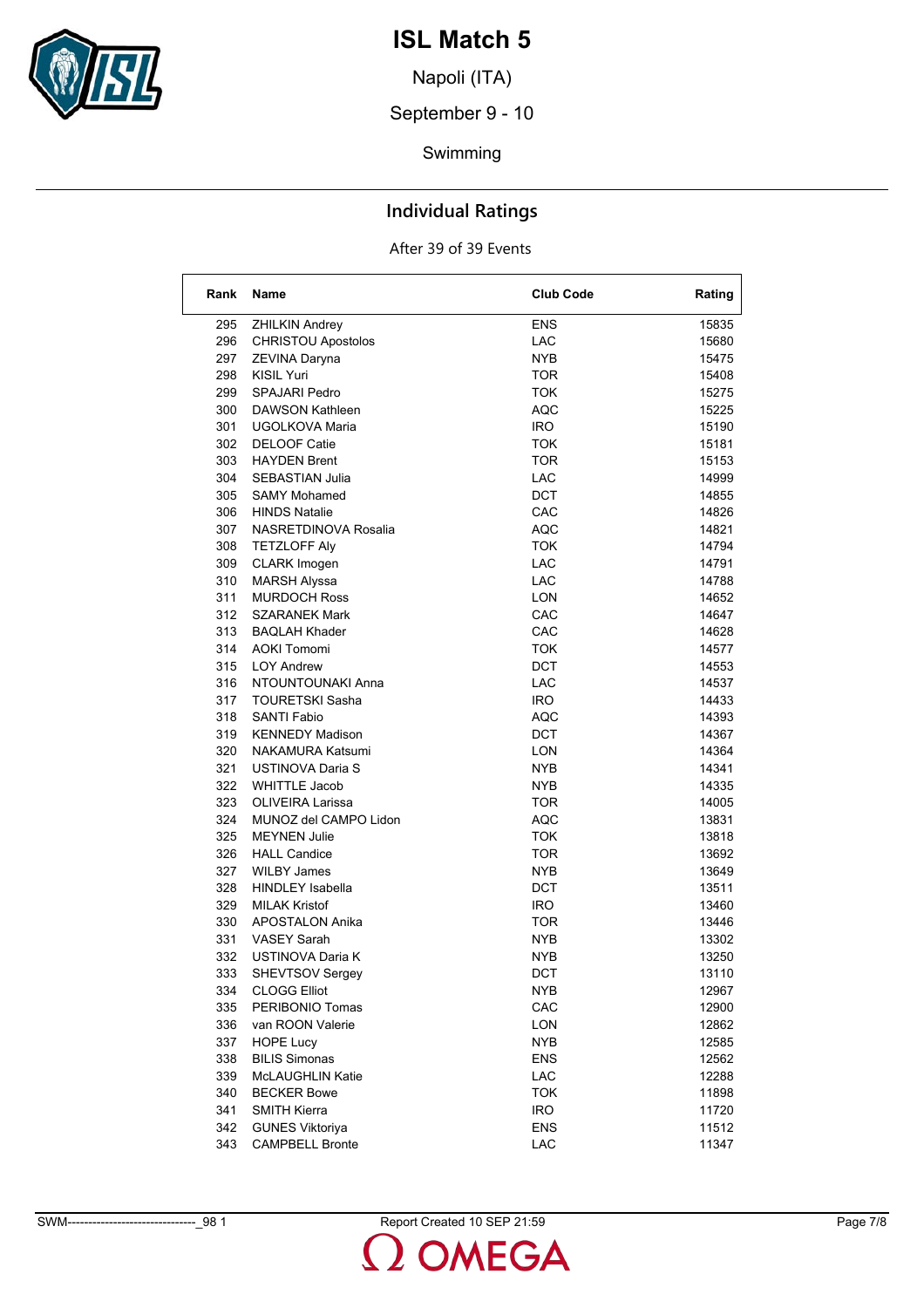

Napoli (ITA)

September 9 - 10

Swimming

### **Individual Ratings**

After 39 of 39 Events

**Rank Name Club Code Rating**

**Note:** Ratings values are rounded.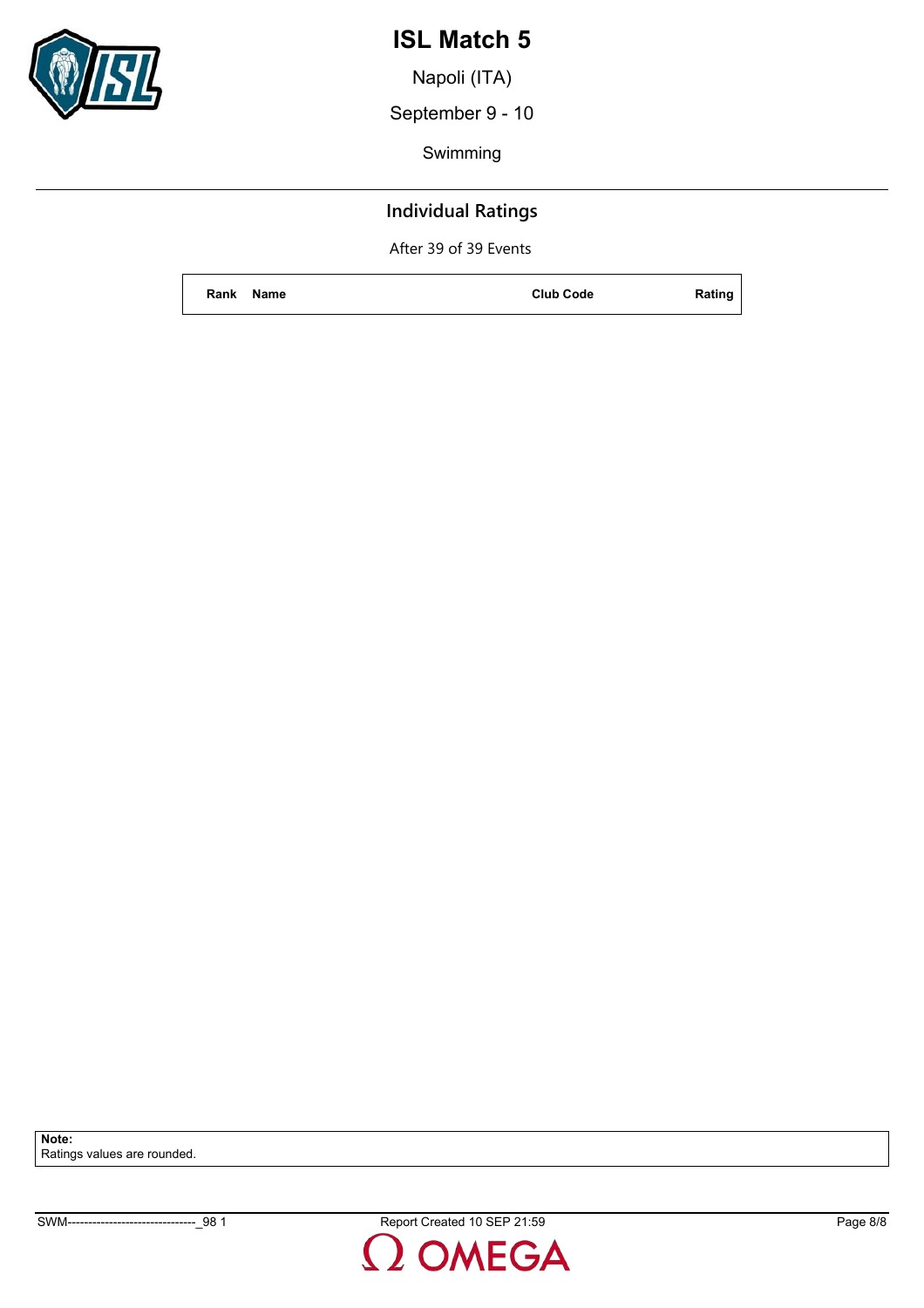

Napoli (ITA)

September 9 - 10

Swimming

### **Season Clubs Points**

| Rank          | <b>Name</b>            | Club<br>Code | Match 1        |   | Match 2   Match 3   Match 4   Match 5 |                |                | Total          |
|---------------|------------------------|--------------|----------------|---|---------------------------------------|----------------|----------------|----------------|
| 1             | <b>LA Current</b>      | <b>LAC</b>   |                | 3 |                                       | 3              | 3              | 9              |
| $=21$         | Cali Condors           | CAC          |                | 4 |                                       | 4              |                | 8              |
| $=21$         | <b>Energy Standard</b> | <b>ENS</b>   | 4              |   | 4                                     |                |                | 8              |
| 4             | <b>Toronto Titans</b>  | <b>TOR</b>   | 3              |   |                                       |                | 4              | 7              |
| $=$ 5 $\vert$ | <b>Aqua Centurions</b> | <b>AQC</b>   | $\overline{2}$ |   |                                       | $\overline{2}$ |                | 4              |
| $=$ 5         | <b>DC Trident</b>      | <b>DCT</b>   |                |   |                                       |                | $\overline{2}$ | 4              |
| $=7$          | <b>Iron</b>            | <b>IRO</b>   |                |   | 2                                     |                | 4              | 3              |
| $=7$          | London Roar            | <b>LON</b>   |                |   | 3                                     |                |                | 3              |
|               | $= 9$ NY Breakers      | <b>NYB</b>   |                |   | ◢                                     |                |                | $\overline{2}$ |
| $=9$          | Tokyo Frog Kings       | <b>TOK</b>   |                | 2 |                                       |                |                | $\overline{2}$ |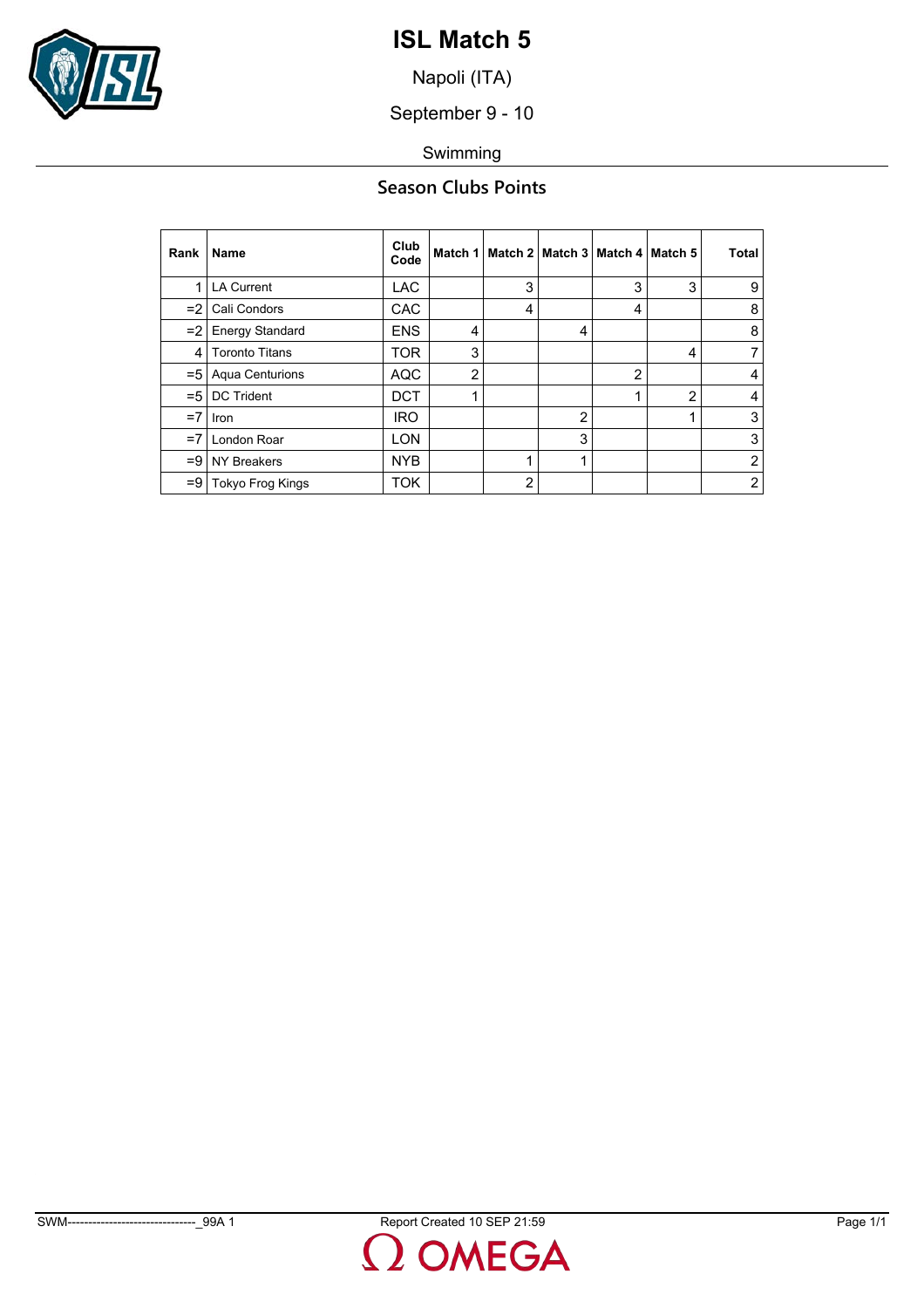

Napoli (ITA)

September 9 - 10

Swimming

### **Season MVP Standings**

| Rank           | Name                      | Club<br>Code | Match 1 |       | Match 2   Match 3   Match 4   Match 5 |        |       | Total  |
|----------------|---------------------------|--------------|---------|-------|---------------------------------------|--------|-------|--------|
| 1              | <b>DRESSEL Caeleb</b>     | CAC          |         | 93.00 |                                       | 112.50 |       | 205.50 |
| $\overline{2}$ | <b>SJOSTROM Sarah</b>     | <b>ENS</b>   | 60.50   |       | 77.50                                 |        |       | 138.00 |
| 3              | <b>STEWART Coleman</b>    | CAC          |         | 95.00 |                                       | 37.50  |       | 132.50 |
| 4              | HAUGHEY Siobhan           | <b>ENS</b>   | 51.00   |       | 78.00                                 |        |       | 129.00 |
| 5              | <b>NELSON Beata</b>       | CAC          |         | 59.50 |                                       | 53.50  |       | 113.00 |
| 6              | SHIELDS Tom               | <b>LAC</b>   |         | 29.00 |                                       | 37.50  | 46.00 | 112.50 |
| 7              | <b>WILSON Madison</b>     | <b>LAC</b>   |         | 29.50 |                                       | 44.50  | 34.50 | 108.50 |
| 8              | <b>WEITZEIL Abbey</b>     | <b>LAC</b>   |         | 41.50 |                                       | 41.50  | 23.00 | 106.00 |
| 9              | <b>HANSSON Louise</b>     | <b>TOR</b>   | 46.50   |       |                                       |        | 57.50 | 104.00 |
| 10             | <b>WOOD Abbie</b>         | NYB          |         | 48.00 | 51.00                                 |        |       | 99.00  |
| 11             | <b>WILM Ingrid</b>        | <b>LAC</b>   |         | 19.50 |                                       | 35.00  | 39.50 | 94.00  |
| 12             | <b>DAHLIA Kelsi</b>       | CAC          |         | 34.50 |                                       | 58.50  |       | 93.00  |
| 13             | <b>ANDISON Bailey</b>     | DCT          | 22.00   |       |                                       | 38.00  | 30.00 | 90.00  |
| 14             | <b>GORBENKO Anastasia</b> | <b>LAC</b>   |         | 26.00 |                                       | 30.50  | 31.50 | 88.00  |
| 15             | <b>KING Lilly</b>         | CAC          |         | 42.00 |                                       | 43.00  |       | 85.00  |
| 16             | <b>VAZAIOS Andreas</b>    | <b>DCT</b>   | 19.00   |       |                                       | 28.00  | 32.00 | 79.00  |
| 17             | le CLOS Chad              | <b>ENS</b>   | 46.50   |       | 29.50                                 |        |       | 76.00  |
| 18             | <b>DELOOF Ali</b>         | <b>DCT</b>   | 23.00   |       |                                       | 25.50  | 25.50 | 74.00  |
| 19             | McINTOSH Summer           | TOR          | 38.00   |       |                                       |        | 33.00 | 71.00  |
| 20             | <b>CECCON Thomas</b>      | <b>AQC</b>   | 42.00   |       |                                       | 28.00  |       | 70.00  |
| 21             | <b>SCHEFFER Fernando</b>  | <b>LAC</b>   |         | 29.50 |                                       | 20.00  | 19.50 | 69.00  |
| $=22$          | KROMOWIDJOJO Ranomi       | <b>IRO</b>   |         |       | 30.50                                 |        | 37.00 | 67.50  |
| $=22$          | <b>RESS Justin</b>        | <b>CAC</b>   |         | 36.00 |                                       | 31.50  |       | 67.50  |
| 24             | <b>RYAN Shane</b>         | <b>TOR</b>   | 29.00   |       |                                       |        | 38.25 | 67.25  |
| $= 25$         | SANCHEZ Kayla             | <b>TOR</b>   | 30.50   |       |                                       |        | 33.50 | 64.00  |
| $= 25$         | SETO Daiya                | <b>TOK</b>   |         | 64.00 |                                       |        |       | 64.00  |
| $= 25$         | SHYMANOVICH Ilya          | <b>ENS</b>   |         |       | 64.00                                 |        |       | 64.00  |
|                | 28   PEBLEY Jacob         | DCT          | 16.00   |       |                                       | 22.00  | 25.00 | 63.00  |
| 29             | <b>MALYUTIN Martin</b>    | <b>LAC</b>   |         | 18.50 |                                       | 22.50  | 21.50 | 62.50  |
| 30             | <b>HVAS</b> Tomoe         | <b>LAC</b>   |         | 5.00  |                                       | 26.00  | 31.00 | 62.00  |
| 31             | CHIKUNOVA Evgenia         | ENS          | 27.50   |       | 34.00                                 |        |       | 61.50  |
| $=32$          | <b>MASSE Kylie</b>        | <b>TOR</b>   | 30.50   |       |                                       |        | 29.00 | 59.50  |
| $=32$          | SEEMANOVA Barbora         | <b>IRO</b>   |         |       | 34.00                                 |        | 25.50 | 59.50  |
| $= 34$         | <b>BROWN Erika</b>        | CAC          |         | 34.50 |                                       | 23.75  |       | 58.25  |
| $= 34$         | <b>GASSON Helena</b>      | <b>LAC</b>   |         | 18.00 |                                       | 18.25  | 22.00 | 58.25  |
| 36             | <b>MACK Linnea</b>        | <b>DCT</b>   | 11.50   |       |                                       | 26.50  | 20.00 | 58.00  |
| 37             | MARTINENGHI Nicolo        | AQC          | 29.00   |       |                                       | 28.50  |       | 57.50  |
| 38             | <b>KUSCH Marius</b>       | <b>TOR</b>   | 27.75   |       |                                       |        | 29.50 | 57.25  |
| 39             | <b>SMITH Brendon</b>      | <b>NYB</b>   |         | 26.00 | 31.00                                 |        |       | 57.00  |
| 40             | DRESSEL Sherridon         | CAC          |         | 37.00 |                                       | 18.50  |       | 55.50  |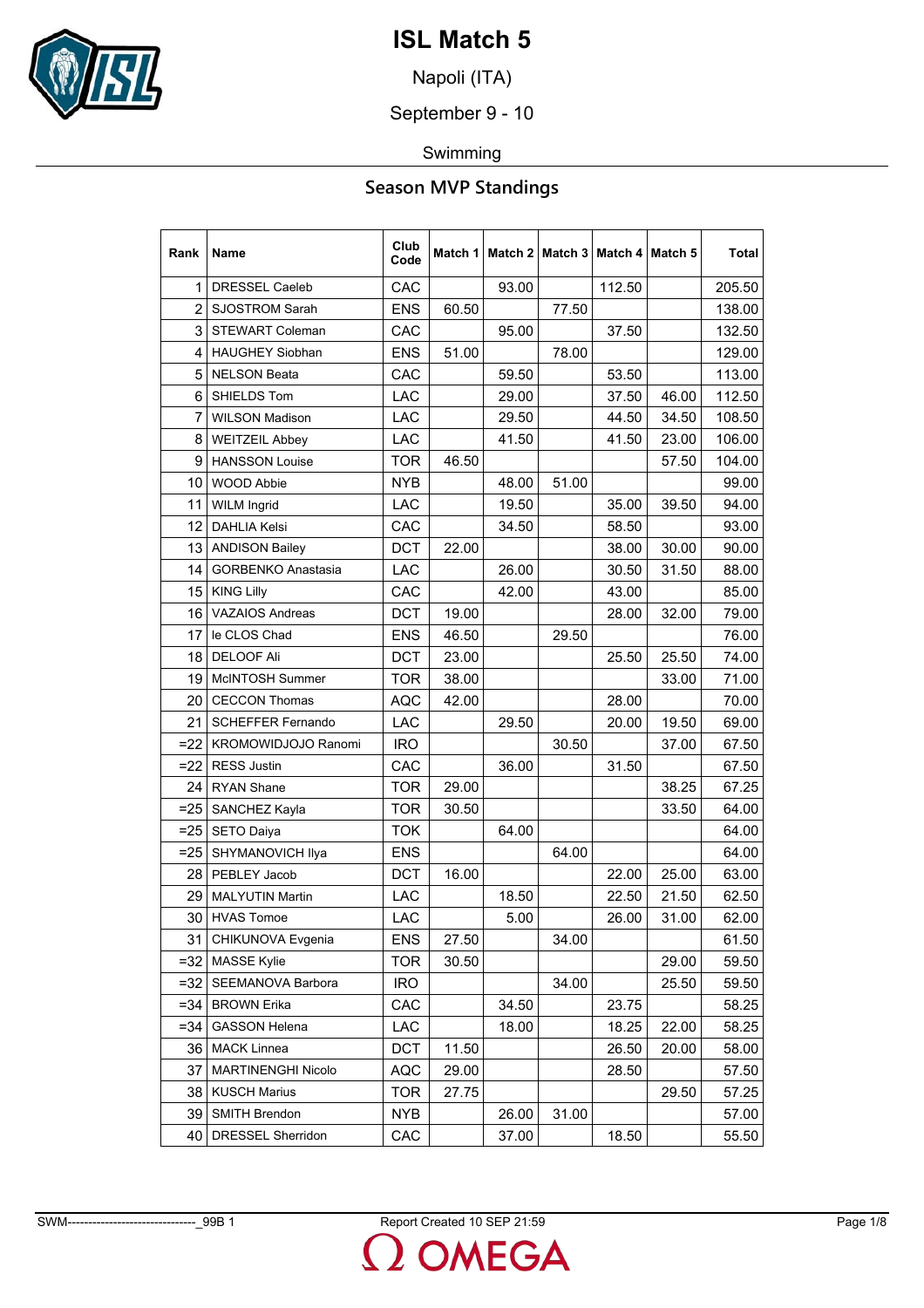

Napoli (ITA)

September 9 - 10

Swimming

### **Season MVP Standings**

| Rank   | Name                              | Club<br>Code | Match 1 |       | Match 2   Match 3 | Match 4 | Match 5 | Total |
|--------|-----------------------------------|--------------|---------|-------|-------------------|---------|---------|-------|
| 41     | <b>NEALE Leah</b>                 | <b>DCT</b>   | 19.00   |       |                   | 21.50   | 13.00   | 53.50 |
| 42     | HARVEY Mary-Sophie                | <b>ENS</b>   | 20.50   |       | 32.00             |         |         | 52.50 |
| $=43$  | <b>SANTOS Nicholas</b>            | <b>IRO</b>   |         |       | 33.50             |         | 18.50   | 52.00 |
| $=43$  | <b>WASICK Kasia</b>               | TOR          | 24.00   |       |                   |         | 28.00   | 52.00 |
| 45     | <b>MIRESSI Alessandro</b>         | AQC          | 25.50   |       |                   | 26.00   |         | 51.50 |
| $=46$  | <b>CHRISTOU Apostolos</b>         | <b>LAC</b>   |         | 15.00 |                   | 16.50   | 19.50   | 51.00 |
| $=46$  | <b>COPE Tommy</b>                 | <b>DCT</b>   | 22.00   |       |                   | 13.00   | 16.00   | 51.00 |
| $=46$  | <b>FRANCA SILVA Felipe</b>        | <b>DCT</b>   | 14.00   |       |                   | 13.50   | 23.50   | 51.00 |
| $=49$  | <b>DUMONT Valentine</b>           | <b>LAC</b>   |         | 26.00 |                   | 15.00   | 9.50    | 50.50 |
| $=49$  | <b>HARTING Zach</b>               | <b>DCT</b>   | 18.00   |       |                   | 11.00   | 21.50   | 50.50 |
| $=49$  | ROTHBAUER Christopher             | <b>LAC</b>   |         | 17.00 |                   | 14.00   | 19.50   | 50.50 |
| $= 52$ | <b>KAMENEVA Mariia</b>            | AQC          | 26.50   |       |                   | 23.50   |         | 50.00 |
| $= 52$ | KOLESNIKOV Kliment                | <b>ENS</b>   | 19.00   |       | 31.00             |         |         | 50.00 |
| 54     | <b>ORSI Marco</b>                 | <b>IRO</b>   |         |       | 20.50             |         | 29.00   | 49.50 |
| $= 55$ | <b>RYLOV Evgeny</b>               | <b>ENS</b>   | 48.50   |       |                   |         |         | 48.50 |
| $= 55$ | SHKURDAI Anastasiya               | <b>ENS</b>   | 18.50   |       | 30.00             |         |         | 48.50 |
| $= 57$ | <b>COLEMAN Michelle</b>           | <b>TOR</b>   | 23.00   |       |                   |         | 25.00   | 48.00 |
| $= 57$ | RAZZETTI Alberto                  | <b>TOR</b>   | 25.00   |       |                   |         | 23.00   | 48.00 |
| $=59$  | <b>CASTIGLIONI Arianna</b>        | AQC          | 27.00   |       |                   | 20.50   |         | 47.50 |
| $= 59$ | <u>SCHWINGENSCHLOGL</u><br>Fabian | TOR          | 20.50   |       |                   |         | 27.00   | 47.50 |
| 61     | <b>GLINTA Robert</b>              | <b>IRO</b>   |         |       | 23.50             |         | 23.50   | 47.00 |
| 62     | <b>GASTALDELLO Beryl</b>          | LAC          |         | 13.00 |                   | 19.00   | 12.50   | 44.50 |
| $=63$  | PIERONI Blake                     | <b>TOR</b>   | 21.50   |       |                   |         | 22.50   | 44.00 |
| $=63$  | <b>SCOTT Duncan</b>               | <b>LON</b>   |         |       | 44.00             |         |         | 44.00 |
| 65     | <b>HOPKIN Anna</b>                | <b>DCT</b>   | 13.50   |       |                   | 17.50   | 12.50   | 43.50 |
| $=66$  | CHIMROVA Svetlana                 | <b>NYB</b>   |         | 26.00 | 16.50             |         |         | 42.50 |
| $=66$  | <b>HANNIS Molly</b>               | CAC          |         | 27.50 |                   | 15.00   |         | 42.50 |
| $=66$  | <b>TEMNIKOVA Maria</b>            | <b>DCT</b>   | 14.00   |       |                   | 8.00    | 20.50   | 42.50 |
| 69     | <b>TEMPLE Matt</b>                | <b>NYB</b>   |         | 20.50 | 21.50             |         |         | 42.00 |
| $=70$  | <b>BELONOGOFF Tatiana</b>         | <b>DCT</b>   | 11.00   |       |                   | 10.50   | 20.00   | 41.50 |
| $=70$  | <b>GROTHE Zane</b>                | DCT          | 13.00   |       |                   | 15.50   | 13.00   | 41.50 |
| $= 70$ | <b>ROONEY Maxime</b>              | LAC          |         | 7.00  |                   | 12.00   | 22.50   | 41.50 |
| $=70$  | <b>ZIRK Kregor</b>                | <b>ENS</b>   | 15.00   |       | 26.50             |         |         | 41.50 |
| $= 74$ | FRANCESCHI Sara                   | LAC          |         | 17.00 |                   | 15.00   | 9.00    | 41.00 |
| $= 74$ | JAKABOS Zsuzsanna                 | DCT          | 21.00   |       |                   | 8.00    | 12.00   | 41.00 |
| 76     | SZABO Szebasztian                 | AQC          | 29.25   |       |                   | 11.50   |         | 40.75 |
| 77     | <b>BANIC Madeline</b>             | <b>ENS</b>   | 18.00   |       | 22.00             |         |         | 40.00 |
| $=78$  | de BOER Thom                      | <b>IRO</b>   |         |       | 14.00             |         | 25.50   | 39.50 |
| $= 78$ | <b>GUIDO Guilherme</b>            | LON          |         |       | 39.50             |         |         | 39.50 |
| $= 78$ | RIVOLTA Matteo                    | AQC          | 18.50   |       |                   | 21.00   |         | 39.50 |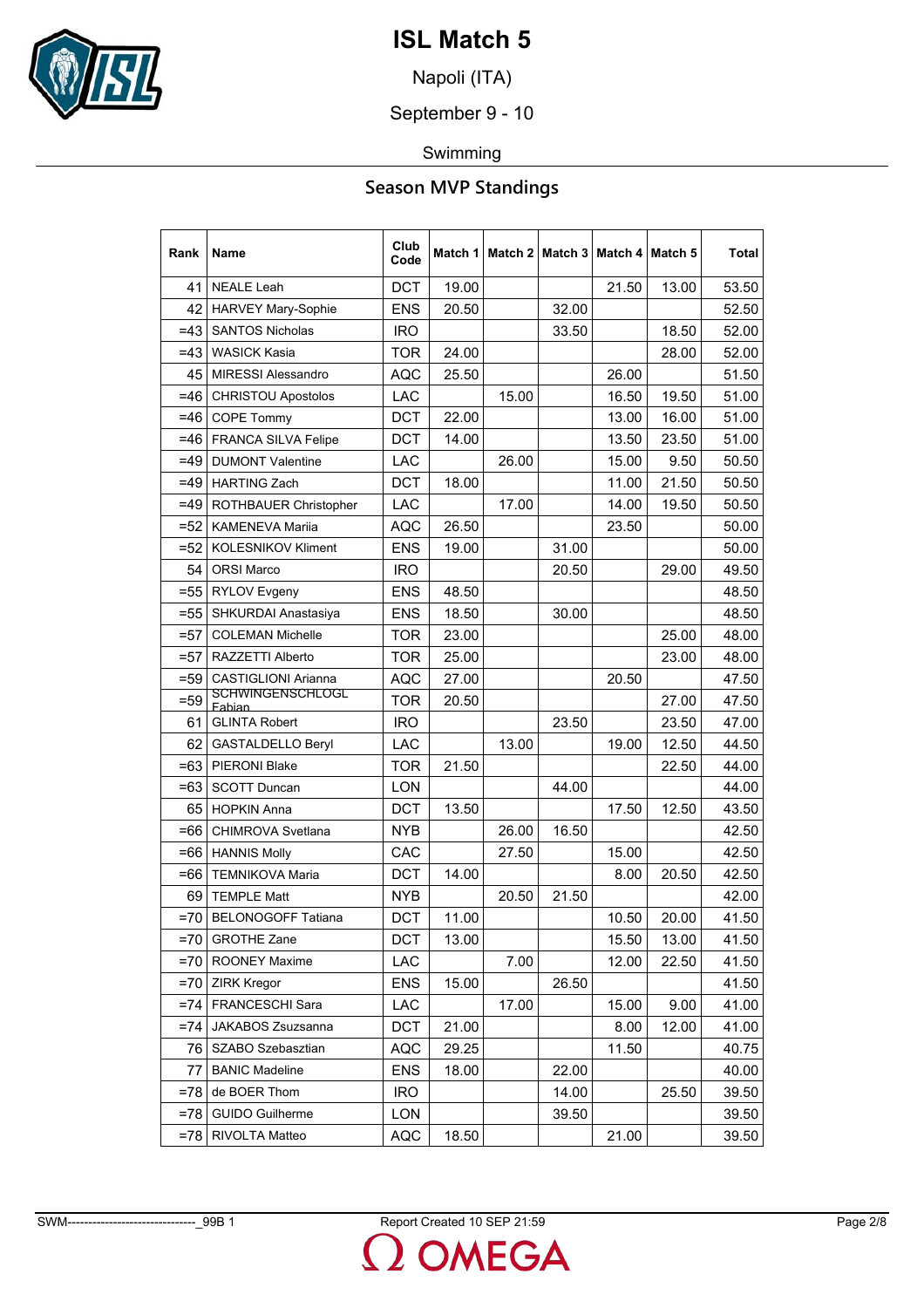

Napoli (ITA)

September 9 - 10

Swimming

### **Season MVP Standings**

| Rank    | Name                        | Club<br>Code | Match 1 |       | Match 2   Match 3 |       | Match 4   Match 5 | Total |
|---------|-----------------------------|--------------|---------|-------|-------------------|-------|-------------------|-------|
| 81      | <b>LANZA Vini</b>           | <b>LON</b>   |         |       | 38.75             |       |                   | 38.75 |
| 82      | PROUD Ben                   | <b>ENS</b>   | 14.00   |       | 24.25             |       |                   | 38.25 |
| $= 83$  | <b>BRATTON Lisa</b>         | <b>TOR</b>   | 21.50   |       |                   |       | 16.50             | 38.00 |
| $= 83$  | <b>KOSEKI Yasuhiro</b>      | TOK.         |         | 38.00 |                   |       |                   | 38.00 |
| $= 83$  | NAZIEBLO Klaudia            | <b>DCT</b>   | 11.50   |       |                   | 14.00 | 12.50             | 38.00 |
| 86      | <b>CARRARO</b> Martina      | <b>AQC</b>   | 22.00   |       |                   | 15.50 |                   | 37.50 |
| $= 87$  | <b>MELO Luiz Altamir</b>    | <b>IRO</b>   |         |       | 22.00             |       | 15.00             | 37.00 |
| $= 87$  | <b>SHCHEGOLEV Aleksandr</b> | <b>DCT</b>   |         |       |                   | 17.50 | 19.50             | 37.00 |
| $=89$   | <b>BORODIN Ilia</b>         | <b>AQC</b>   | 17.00   |       |                   | 19.00 |                   | 36.00 |
| $=89$   | <b>KALISZ Chase</b>         | AQC          | 22.00   |       |                   | 14.00 |                   | 36.00 |
| $= 89$  | PELLEGRINI Federica         | AQC          | 23.00   |       |                   | 13.00 |                   | 36.00 |
| $= 92$  | CIAMPI Matteo               | <b>AQC</b>   | 19.00   |       |                   | 15.50 |                   | 34.50 |
| $=92$   | <b>FINK Nic</b>             | CAC          |         |       |                   | 34.50 |                   | 34.50 |
| $=92$   | <b>GREENBANK Luke</b>       | <b>LON</b>   |         |       | 34.50             |       |                   | 34.50 |
| $= 92$  | <b>TOUSSAINT Kira</b>       | <b>LON</b>   |         |       | 34.50             |       |                   | 34.50 |
|         | =96   NTOUNTOUNAKI Anna     | LAC          |         | 8.50  |                   | 11.00 | 14.50             | 34.00 |
| $= 96$  | <b>SANTOS Leonardo</b>      | <b>IRO</b>   |         |       | 20.00             |       | 14.00             | 34.00 |
|         | =98 APPLE Zach              | <b>DCT</b>   | 10.50   |       |                   | 11.50 | 11.50             | 33.50 |
| $= 98$  | <b>THOMAS Alys</b>          | <b>IRO</b>   |         |       | 19.50             |       | 14.00             | 33.50 |
| 100     | <b>BARRATT Holly</b>        | <b>AQC</b>   | 14.00   |       |                   | 19.00 |                   | 33.00 |
| 101     | de DEUS Leonardo            | <b>AQC</b>   | 17.00   |       |                   | 15.50 |                   | 32.50 |
| $=102$  | di LIDDO Elena              | AQC          | 15.00   |       |                   | 16.50 |                   | 31.50 |
| $=102$  | <b>IGARASHI Chihiro</b>     | <b>TOK</b>   |         | 31.50 |                   |       |                   | 31.50 |
|         | =102   KAMMINGA Arno        | <b>AQC</b>   | 16.00   |       |                   | 15.50 |                   | 31.50 |
|         | =102   KRASKA Jakub         | NYB          |         | 9.00  | 22.50             |       |                   | 31.50 |
| 106     | <b>KISIL Yuri</b>           | <b>TOR</b>   | 11.00   |       |                   |       | 20.25             | 31.25 |
| $=107$  | <b>ATKINSON Alia</b>        | <b>LON</b>   |         |       | 31.00             |       |                   | 31.00 |
| $=107$  | <b>CIEPLUCHA Tessa</b>      | <b>TOR</b>   | 15.00   |       |                   |       | 16.00             | 31.00 |
| $=107$  | EVANS Joanna                | <b>DCT</b>   | 9.00    |       |                   | 15.50 | 6.50              | 31.00 |
| $=107$  | REITSHAMMER Bernhard        | <b>IRO</b>   |         |       | 17.00             |       | 14.00             | 31.00 |
| $=107$  | <b>TCHORZ Alicja</b>        | NYB          |         | 18.50 | 12.50             |       |                   | 31.00 |
|         | =112   LIMA Felipe          | <b>ENS</b>   | 16.00   |       | 14.50             |       |                   | 30.50 |
|         | $=112$ LITCHFIELD Joe       | <b>NYB</b>   |         | 16.50 | 14.00             |       |                   | 30.50 |
|         | $=114$ HULKKO Ida           | <b>IRO</b>   |         |       | 14.00             |       | 15.50             | 29.50 |
| $= 114$ | <b>KOSTIN Oleg</b>          | CAC          |         | 20.50 |                   | 9.00  |                   | 29.50 |
| $= 114$ | <b>MIGNON Clement</b>       | <b>ENS</b>   | 15.00   |       | 14.50             |       |                   | 29.50 |
| 117     | <b>CLARK</b> Imogen         | LAC          |         | 9.00  |                   | 5.00  | 15.00             | 29.00 |
| $=118$  | DAVIES Georgia              | <b>ENS</b>   | 14.00   |       | 14.50             |       |                   | 28.50 |
|         | $=118$ HOFFER Ryan          | <b>DCT</b>   | 9.00    |       |                   | 3.50  | 16.00             | 28.50 |
| 120     | <b>KROON Luc</b>            | <b>TOR</b>   | 13.00   |       |                   |       | 15.00             | 28.00 |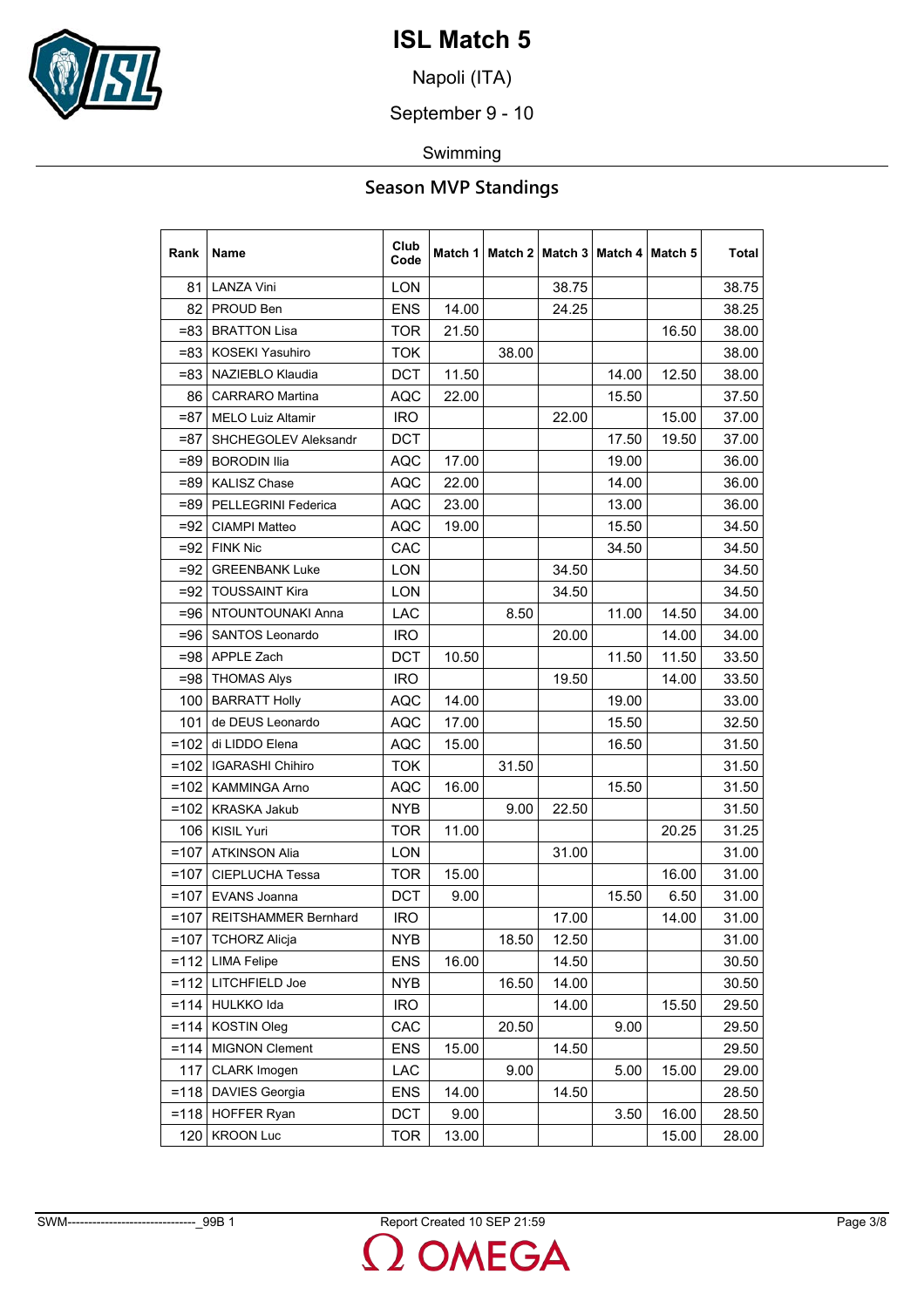

Napoli (ITA)

September 9 - 10

Swimming

### **Season MVP Standings**

| Rank    | Name                       | Club<br>Code | Match 1 | Match 2 | Match $3 $ |       | Match 4   Match 5 | Total |
|---------|----------------------------|--------------|---------|---------|------------|-------|-------------------|-------|
| $=121$  | KAWAMOTO Takeshi           | <b>TOK</b>   |         | 27.50   |            |       |                   | 27.50 |
| $=121$  | <b>ZHILKIN Andrey</b>      | <b>ENS</b>   | 11.00   |         | 16.50      |       |                   | 27.50 |
| $=123$  | <b>CORDES Kevin</b>        | CAC          |         | 18.00   |            | 9.00  |                   | 27.00 |
|         | $=123$ STRAUCH Jenna       | <b>IRO</b>   |         |         | 14.00      |       | 13.00             | 27.00 |
|         | 125 KNOX Finlay            | TOR          | 13.00   |         |            |       | 13.00             | 26.00 |
|         | =126   LOYNING Ingeborg    | <b>IRO</b>   |         |         | 16.00      |       | 9.50              | 25.50 |
|         | =126   PEKARSKI Grigori    | TOR.         | 19.00   |         |            |       | 6.50              | 25.50 |
| $=126$  | SZTANDERA Dominika         | <b>TOR</b>   | 10.50   |         |            |       | 15.00             | 25.50 |
|         | $=$ 129   ATHERTON Minna   | <b>LON</b>   |         |         | 25.00      |       |                   | 25.00 |
|         | =129   BUKHOV Vladislav    | LAC          |         | 9.50    |            | 7.50  | 8.00              | 25.00 |
| $=129$  | <b>MADDEN Paige</b>        | <b>TOK</b>   |         | 25.00   |            |       |                   | 25.00 |
|         | =129   PILATO Benedetta    | <b>ENS</b>   | 11.50   |         | 13.50      |       |                   | 25.00 |
| 133     | <b>SAKCI Emre</b>          | <b>IRO</b>   |         |         | 12.50      |       | 12.00             | 24.50 |
| $= 134$ | <b>BAKER Kathleen</b>      | LAC          |         | 16.50   |            | 2.50  | 5.00              | 24.00 |
| $= 134$ | <b>DEVINE Abrahm</b>       | LAC          |         | 5.00    |            | 14.00 | 5.00              | 24.00 |
|         | =134 ESCOBEDO Emily        | <b>CAC</b>   |         | 14.00   |            | 10.00 |                   | 24.00 |
| $= 134$ | <b>KOCH Marco</b>          | <b>NYB</b>   |         | 14.00   | 10.00      |       |                   | 24.00 |
| $=134$  | ROSENDAHL BACH Helena      | <b>ENS</b>   | 9.00    |         | 15.00      |       |                   | 24.00 |
|         | =139   BECKMANN Emilie     | <b>IRO</b>   |         |         | 8.00       |       | 15.00             | 23.00 |
| $=139$  | de WAARD Maaike            | CAC          |         | 21.00   |            | 2.00  |                   | 23.00 |
|         | $=139$ LICON Will          | LAC          |         | 7.50    |            | 8.50  | 7.00              | 23.00 |
|         | =139   MARTINEZ Jose Angel | <b>CAC</b>   |         | 17.00   |            | 6.00  |                   | 23.00 |
| $= 139$ | <b>SAVARD Katerine</b>     | <b>CAC</b>   |         | 14.00   |            | 9.00  |                   | 23.00 |
| $= 144$ | <b>BALLO Stefano</b>       | <b>AQC</b>   | 13.00   |         |            | 9.00  |                   | 22.00 |
| $= 144$ | LITCHFIELD Max             | <b>TOR</b>   | 10.00   |         |            |       | 12.00             | 22.00 |
| $= 144$ | <b>MAJCHRZAK Kacper</b>    | CAC          |         | 18.50   |            | 3.50  |                   | 22.00 |
|         | $=$ 144   PEDA Paulina     | <b>NYB</b>   |         | 12.50   | 9.50       |       |                   | 22.00 |
|         | $=144$   PERSSON Erik      | <b>IRO</b>   |         |         | 11.00      |       | 11.00             | 22.00 |
| 149     | <b>HASSLER Julia</b>       | <b>TOR</b>   | 12.00   |         |            |       | 9.50              | 21.50 |
|         | $=150$ McKEE Anton         | <b>TOR</b>   | 13.50   |         |            |       | 7.50              | 21.00 |
| $= 150$ | <b>OHASHI Yui</b>          | <b>TOK</b>   |         | 21.00   |            |       |                   | 21.00 |
|         | $=150$ PIJNENBURG Stan     | <b>NYB</b>   |         | 6.50    | 14.50      |       |                   | 21.00 |
|         | =150   TEIJONSALO Fanny    | <b>ENS</b>   | 5.50    |         | 15.50      |       |                   | 21.00 |
|         | =150 UGOLKOVA Maria        | <b>IRO</b>   |         |         | 14.00      |       | 7.00              | 21.00 |
| 155     | <b>SHANAHAN Katie</b>      | LON          |         |         | 20.00      |       |                   | 20.00 |
|         | $=156$ MILLER Cody         | <b>DCT</b>   |         |         |            |       | 19.50             | 19.50 |
| $= 156$ | SMOLIGA Olivia             | CAC          |         |         |            | 19.50 |                   | 19.50 |
| $= 158$ | MAJERSKI Jakub             | <b>NYB</b>   |         | 9.00    | 10.00      |       |                   | 19.00 |
|         | =158   NIKOLAEV Mark       | <b>DCT</b>   |         |         |            | 12.00 | 7.00              | 19.00 |
| $= 160$ | ALMEIDA Brandonn           | NYB          |         | 9.50    | 9.00       |       |                   | 18.50 |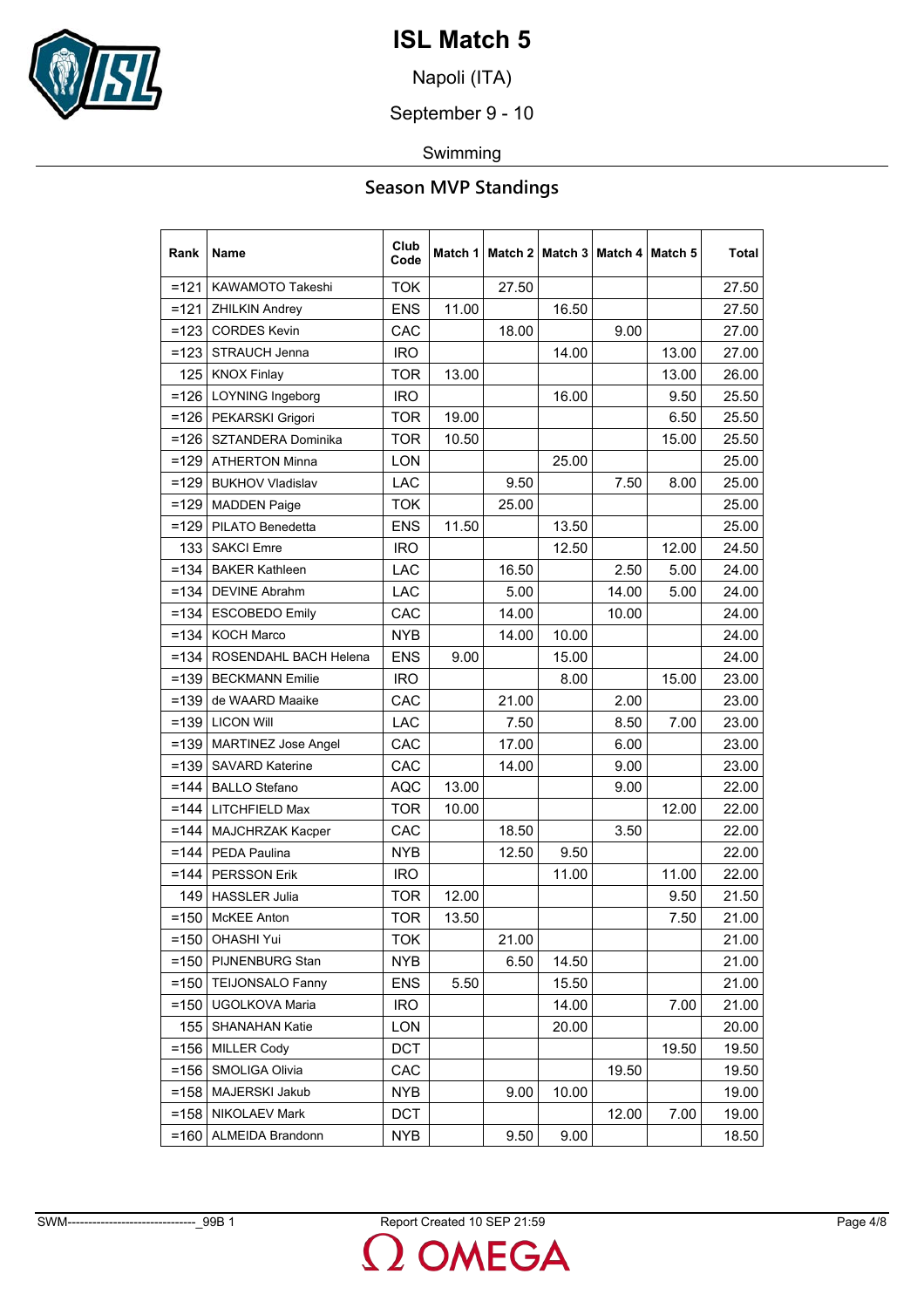

Napoli (ITA)

September 9 - 10

Swimming

### **Season MVP Standings**

| Rank    | Name                       | Club<br>Code | Match 1 |       | Match 2   Match 3 | Match 4 | Match 5 | Total |
|---------|----------------------------|--------------|---------|-------|-------------------|---------|---------|-------|
| $= 160$ | <b>CHIERIGHINI Marcelo</b> | AQC          | 7.50    |       |                   | 11.00   |         | 18.50 |
| $= 160$ | <b>GRINEV Vladislav</b>    | <b>AQC</b>   | 11.00   |       |                   | 7.50    |         | 18.50 |
| $= 160$ | <b>TARASEVICH Grigory</b>  | <b>TOK</b>   |         | 18.50 |                   |         |         | 18.50 |
| $= 160$ | <b>TETZLOFF Aly</b>        | <b>TOK</b>   |         | 18.50 |                   |         |         | 18.50 |
| $=160$  | <b>WATTEL Marie</b>        | <b>LON</b>   |         |       | 18.50             |         |         | 18.50 |
| $= 166$ | <b>ACEVEDO Javier</b>      | <b>LAC</b>   |         |       |                   | 8.00    | 10.00   | 18.00 |
| $= 166$ | <b>HELD Ryan</b>           | LAC          |         | 11.50 |                   | 4.50    | 2.00    | 18.00 |
| $= 166$ | <b>KULLMAN Leonie</b>      | CAC          |         | 13.00 |                   | 5.00    |         | 18.00 |
| $= 166$ | <b>MORIMOTO Teppei</b>     | <b>LON</b>   |         |       | 18.00             |         |         | 18.00 |
| $= 166$ | SURKOVA Arina              | NYB          |         | 6.50  | 11.50             |         |         | 18.00 |
| $= 166$ | <b>ZAMORANO Africa</b>     | <b>IRO</b>   |         |       | 14.00             |         | 4.00    | 18.00 |
|         | $=172$ RICHARDS Matt       | <b>IRO</b>   |         |       | 11.00             |         | 6.50    | 17.50 |
| $=172$  | <b>WHITTLE Jacob</b>       | NYB          |         | 6.50  | 11.00             |         |         | 17.50 |
| $=174$  | di PIETRO Silvia           | <b>AQC</b>   | 4.50    |       |                   | 12.50   |         | 17.00 |
| $= 174$ | <b>PINFOLD Brett</b>       | <b>LAC</b>   |         | 4.50  |                   | 5.50    | 7.00    | 17.00 |
| $= 176$ | <b>CARTER Dylan</b>        | LON          |         |       | 16.00             |         |         | 16.00 |
| $= 176$ | <b>GUNES Viktoriya</b>     | <b>ENS</b>   | 7.00    |       | 9.00              |         |         | 16.00 |
| $= 176$ | SCOZZOLI Fabio             | <b>AQC</b>   | 10.00   |       |                   | 6.00    |         | 16.00 |
| $=179$  | <b>DIENER Christian</b>    | LON          |         |       | 15.50             |         |         | 15.50 |
| $=179$  | <b>HINDLEY Isabella</b>    | <b>DCT</b>   | 6.50    |       |                   | 3.00    | 6.00    | 15.50 |
| $=179$  | <b>STEENBERGEN Marrit</b>  | <b>NYB</b>   |         | 8.50  | 7.00              |         |         | 15.50 |
| $=179$  | <b>TUCKER Miranda</b>      | <b>TOK</b>   |         | 15.50 |                   |         |         | 15.50 |
| $=183$  | de TULLIO Marco            | <b>ENS</b>   | 6.00    |       | 9.00              |         |         | 15.00 |
| $= 183$ | STJEPANOVIC Velimir        | <b>DCT</b>   | 3.00    |       |                   | 3.00    | 9.00    | 15.00 |
| 185     | <b>LAZOR Annie</b>         | LON          |         |       | 14.50             |         |         | 14.50 |
| $= 186$ | <b>BOHUS Richard</b>       | <b>TOK</b>   |         | 14.00 |                   |         |         | 14.00 |
| $=186$  | <b>GINGRICH Leah</b>       | <b>TOK</b>   |         | 14.00 |                   |         |         | 14.00 |
| $= 186$ | <b>MURPHY Camden</b>       | <b>DCT</b>   | 8.50    |       |                   | 2.00    | 3.50    | 14.00 |
| $= 186$ | <b>OMOTO Rika</b>          | <b>AQC</b>   | 8.00    |       |                   | 6.00    |         | 14.00 |
|         | =186   PINZUTI Alessandro  | <b>TOK</b>   |         | 14.00 |                   |         |         | 14.00 |
|         | =186   PUTS Jesse          | CAC          |         | 10.50 |                   | 3.50    |         | 14.00 |
|         | =186   WILLIAMS Brodie     | CAC          |         | 11.00 |                   | 3.00    |         | 14.00 |
| 193     | <b>SWANSON Charlie</b>     | ENS          | 9.50    |       | 4.00              |         |         | 13.50 |
| $= 194$ | <b>CIESLAK Marcin</b>      | CAC          |         | 11.00 |                   | 2.00    |         | 13.00 |
| $= 194$ | PRATT Cole                 | <b>TOR</b>   | 5.00    |       |                   |         | 8.00    | 13.00 |
| $=194$  | <b>TAYLOR Laura</b>        | <b>AQC</b>   | 5.00    |       |                   | 8.00    |         | 13.00 |
| $=197$  | <b>BRUHN Annika</b>        | <b>DCT</b>   | 3.00    |       |                   | 3.00    | 6.50    | 12.50 |
| $=197$  | <b>INCERTI Zac</b>         | LON          |         |       | 12.50             |         |         | 12.50 |
| $=197$  | <b>MAHONEY Travis</b>      | <b>ENS</b>   | 7.00    |       | 5.50              |         |         | 12.50 |
| $=197$  | <b>RENSHAW Molly</b>       | NYB          |         | 5.50  | 7.00              |         |         | 12.50 |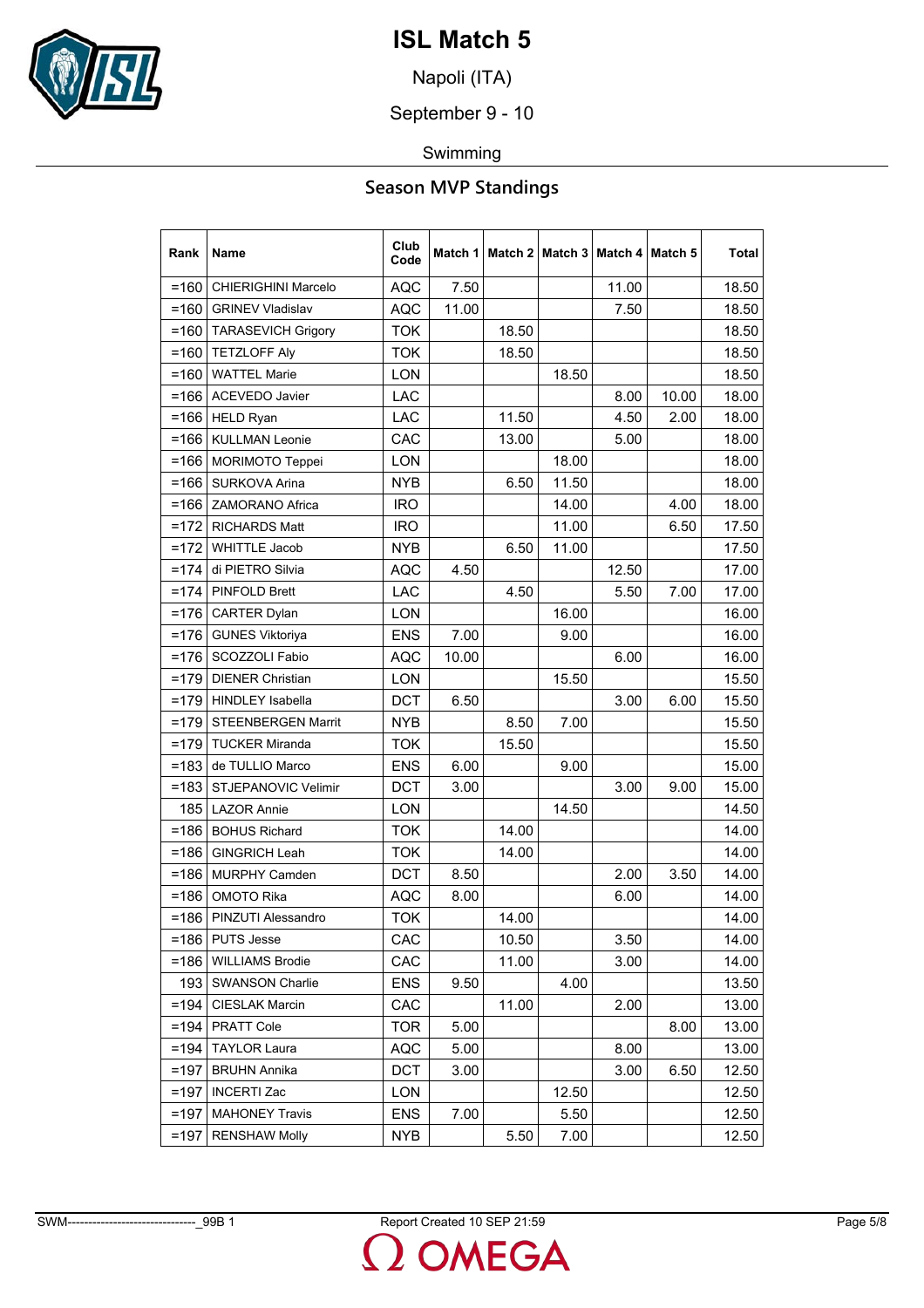

Napoli (ITA)

September 9 - 10

Swimming

### **Season MVP Standings**

| Rank    | <b>Name</b>                  | Club<br>Code | Match 1 |       | Match 2   Match 3   Match 4   Match 5 |      |      | Total |
|---------|------------------------------|--------------|---------|-------|---------------------------------------|------|------|-------|
| $=197$  | <b>SZARANEK Mark</b>         | CAC          |         | 7.00  |                                       | 5.50 |      | 12.50 |
| $= 202$ | <b>BARRETT Adam</b>          | <b>ENS</b>   | 5.50    |       | 6.50                                  |      |      | 12.00 |
| $= 202$ | FIEDKIEWICZ Kornelia         | <b>NYB</b>   |         | 5.50  | 6.50                                  |      |      | 12.00 |
|         | =202   LITHERLAND Jay        | <b>DCT</b>   | 5.00    |       |                                       | 7.00 |      | 12.00 |
| $=202$  | PIETRUSCHKA Marie            | CAC          |         | 7.00  |                                       | 5.00 |      | 12.00 |
| $= 202$ | POLIERI Alessia              | <b>AQC</b>   | 5.00    |       |                                       | 7.00 |      | 12.00 |
| $= 207$ | ANDRUSENKO Veronika          | <b>IRO</b>   |         |       | 5.50                                  |      | 6.00 | 11.50 |
| $= 207$ | <b>COCCONCELLI Costanza</b>  | <b>IRO</b>   |         |       | 6.00                                  |      | 5.50 | 11.50 |
| $= 207$ | <b>QUAH Ting Wen</b>         | <b>DCT</b>   | 4.50    |       |                                       | 3.00 | 4.00 | 11.50 |
| $= 210$ | <b>BUSCH Kim</b>             | <b>LON</b>   |         |       | 11.00                                 |      |      | 11.00 |
| $= 210$ | <b>MARSH Alyssa</b>          | <b>LAC</b>   |         | 10.00 |                                       | 1.00 |      | 11.00 |
|         | =210   NEMETH Nandor         | <b>TOK</b>   |         | 11.00 |                                       |      |      | 11.00 |
| $= 210$ | <b>SPAJARI Pedro</b>         | <b>TOK</b>   |         | 11.00 |                                       |      |      | 11.00 |
| $= 210$ | ZEVINA Daryna                | <b>NYB</b>   |         | 6.00  | 5.00                                  |      |      | 11.00 |
|         | =215   BASSETO Guilherme     | <b>IRO</b>   |         |       | 4.00                                  |      | 6.50 | 10.50 |
| $= 215$ | <b>HAYDEN Brent</b>          | <b>TOR</b>   | 3.00    |       |                                       |      | 7.50 | 10.50 |
| $= 217$ | KUBOVA Simona                | <b>ENS</b>   | 6.00    |       | 4.00                                  |      |      | 10.00 |
| $= 217$ | <b>MONTEIRO Ana Catarina</b> | <b>NYB</b>   |         | 5.00  | 5.00                                  |      |      | 10.00 |
| $= 217$ | PICKREM Sydney               | LON          |         |       | 10.00                                 |      |      | 10.00 |
| $= 217$ | <b>WATANABE Kanako</b>       | <b>TOK</b>   |         | 10.00 |                                       |      |      | 10.00 |
| $= 221$ | DELOOF Gabby                 | <b>TOK</b>   |         | 9.00  |                                       |      |      | 9.00  |
| $= 221$ | <b>HOPE Lucy</b>             | <b>NYB</b>   |         | 6.00  | 3.00                                  |      |      | 9.00  |
| $= 221$ | <b>STUPIN Max</b>            | <b>ENS</b>   | 5.00    |       | 4.00                                  |      |      | 9.00  |
| $= 221$ | <b>VALL Jessica</b>          | <b>ENS</b>   | 6.00    |       | 3.00                                  |      |      | 9.00  |
| $= 225$ | <b>APOSTALON Anika</b>       | <b>TOR</b>   | 8.50    |       |                                       |      | 0.00 | 8.50  |
| $= 225$ | <b>MURDOCH Ross</b>          | <b>LON</b>   |         |       | 8.50                                  |      |      | 8.50  |
|         | =225   PASYNKOV Daniil       | <b>TOK</b>   |         | 8.50  |                                       |      |      | 8.50  |
| $= 225$ | <b>STEPHENS Laura</b>        | <b>TOR</b>   | 2.50    |       |                                       |      | 6.00 | 8.50  |
| $= 229$ | <b>LAHTINEN Laura</b>        | LON          |         |       | 8.00                                  |      |      | 8.00  |
| $= 229$ | <b>MORA Lorenzo</b>          | <b>IRO</b>   |         |       | 7.00                                  |      | 1.00 | 8.00  |
| $= 229$ | NAKAMURA Katsumi             | LON          |         |       | 8.00                                  |      |      | 8.00  |
| $= 229$ | <b>USTINOVA Daria S</b>      | NYB          |         | 1.50  | 6.50                                  |      |      | 8.00  |
| $= 233$ | <b>GROVES Madeline</b>       | <b>DCT</b>   | 2.50    |       |                                       |      | 5.00 | 7.50  |
| $= 233$ | <b>SCALIA Silvia</b>         | <b>IRO</b>   |         |       | 2.50                                  |      | 5.00 | 7.50  |
| $= 233$ | <b>VEKOVISHCHEV Mikhail</b>  | <b>IRO</b>   |         |       | 4.00                                  |      | 3.50 | 7.50  |
| $= 236$ | <b>BRZOSKOWSKI Maarten</b>   | <b>TOK</b>   |         | 7.00  |                                       |      |      | 7.00  |
| $= 236$ | SOROKINA Anastasia           | CAC          |         |       |                                       | 7.00 |      | 7.00  |
| $= 236$ | TETEREVKOVA Kotryna          | LAC.         |         |       |                                       | 0.00 | 7.00 | 7.00  |
| $= 239$ | <b>CORREIA Breno</b>         | LAC          |         | 3.00  |                                       | 0.00 | 3.50 | 6.50  |
| $= 239$ | MUNOZ del CAMPO Lidon        | AQC          | 2.50    |       |                                       | 4.00 |      | 6.50  |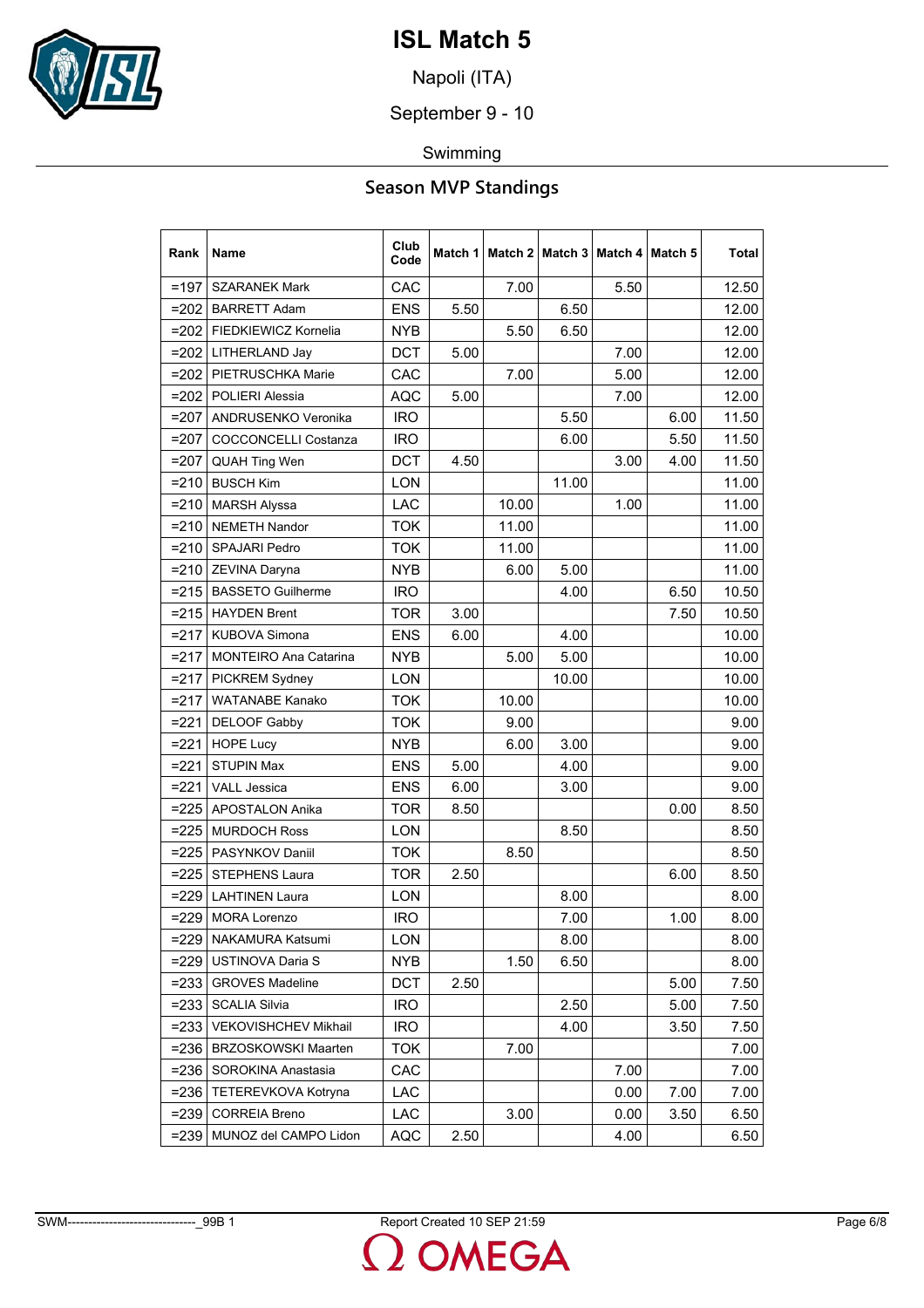

Napoli (ITA)

September 9 - 10

Swimming

### **Season MVP Standings**

| Rank    | Name                       | Club<br>Code | Match 1 |      | Match 2   Match 3 |      | Match 4   Match 5 | Total |
|---------|----------------------------|--------------|---------|------|-------------------|------|-------------------|-------|
| $= 239$ | <b>SHEVTSOV Sergey</b>     | <b>DCT</b>   | 4.50    |      |                   | 2.00 |                   | 6.50  |
| $= 239$ | <b>WOG Kelsey</b>          | <b>TOR</b>   | 0.50    |      |                   |      | 6.00              | 6.50  |
| $= 243$ | <b>BAQLAH Khader</b>       | <b>CAC</b>   |         | 2.00 |                   | 4.00 |                   | 6.00  |
| $= 243$ | <b>BIANCHI Ilaria</b>      | LON          |         |      | 6.00              |      |                   | 6.00  |
| $= 243$ | <b>GIREV</b> Ivan          | <b>TOK</b>   |         | 6.00 |                   |      |                   | 6.00  |
|         | =243   MACINNES Keanna     | <b>TOK</b>   |         | 6.00 |                   |      |                   | 6.00  |
| $= 247$ | <b>BECKER Bowe</b>         | <b>TOK</b>   |         | 5.50 |                   |      |                   | 5.50  |
| $= 247$ | <b>HILL Danielle</b>       | <b>IRO</b>   |         |      | 3.00              |      | 2.50              | 5.50  |
| $= 247$ | <b>WILLIAMSON Sam</b>      | <b>LON</b>   |         |      | 5.50              |      |                   | 5.50  |
| $= 250$ | <b>BILIS Simonas</b>       | ENS          |         |      | 5.00              |      |                   | 5.00  |
| $= 250$ | <b>DEMLER Kathrin</b>      | CAC          |         | 5.00 |                   |      |                   | 5.00  |
|         | =250   LESAFFRE Fantine    | <b>AQC</b>   | 5.00    |      |                   | 0.00 |                   | 5.00  |
| 253     | <b>BRAUNSCHEIG Ole</b>     | NYB          |         | 3.50 | 1.00              |      |                   | 4.50  |
| $= 254$ | <b>CARAMIGNOLI Martina</b> | AQC          |         |      |                   | 4.00 |                   | 4.00  |
|         | =254   PERIBONIO Tomas     | CAC          |         |      |                   | 4.00 |                   | 4.00  |
| $= 254$ | SEGEL Janja                | ENS          | 2.00    |      | 2.00              |      |                   | 4.00  |
| $= 254$ | SIMONS Kenzo               | <b>LON</b>   |         |      | 4.00              |      |                   | 4.00  |
| 258     | <b>JONES Harriet</b>       | <b>TOK</b>   |         | 3.50 |                   |      |                   | 3.50  |
|         | =259   LOBANOVSZKIJ Maxim  | <b>IRO</b>   |         |      | 3.00              |      |                   | 3.00  |
| $= 259$ | <b>MILDRED Edward</b>      | <b>LON</b>   |         |      | 3.00              |      |                   | 3.00  |
|         | =259 ZAZZERI Lorenzo       | <b>TOR</b>   | 3.00    |      |                   |      | 0.00              | 3.00  |
| 262     | <b>WILD Cassie</b>         | <b>TOK</b>   |         | 2.50 |                   |      |                   | 2.50  |
| $= 263$ | <b>HAAS Townley</b>        | <b>CAC</b>   |         | 2.00 |                   |      |                   | 2.00  |
|         | $= 263$ HIBBOTT Holly      | <b>AQC</b>   | 2.00    |      |                   |      |                   | 2.00  |
|         | =263   POGGIO Federico     | <b>TOK</b>   |         | 2.00 |                   |      |                   | 2.00  |
|         | =263   SEBASTIAN Julia     | LAC          |         | 2.00 |                   |      | 0.00              | 2.00  |
| $= 267$ | <b>HEINTZ Philip</b>       | <b>NYB</b>   |         | 0.00 | 1.50              |      |                   | 1.50  |
| $= 267$ | <b>HOLLARD Tristan</b>     | <b>DCT</b>   | 0.00    |      |                   |      | 1.50              | 1.50  |
|         | =269   LAUKKANEN Jenna     | LON          |         |      | 1.00              |      |                   | 1.00  |
|         | $=$ 269 STRELNIKOV Kirill  | <b>IRO</b>   |         |      |                   |      | 1.00              | 1.00  |
| $= 271$ | <b>AOKI Tomomi</b>         | TOK          |         | 0.00 |                   |      |                   | 0.00  |
| $= 271$ | <b>DAHLKE Mikaela</b>      | LAC          |         | 0.00 |                   | 0.00 | 0.00              | 0.00  |
|         | =271   KENNEDY Madison     | <b>DCT</b>   |         |      |                   | 0.00 |                   | 0.00  |
| $= 271$ | <b>MEYNEN Julie</b>        | <b>TOK</b>   |         | 0.00 |                   |      |                   | 0.00  |
| $= 271$ | NASRETDINOVA Rosalia       | <b>AQC</b>   | 0.00    |      |                   | 0.00 |                   | 0.00  |
| $= 271$ | <b>OLIVEIRA Larissa</b>    | <b>TOR</b>   | 0.00    |      |                   |      | 0.00              | 0.00  |
| $= 271$ | <b>QUINTERO Cristian</b>   | <b>TOK</b>   |         | 0.00 |                   |      |                   | 0.00  |
| $= 271$ | RUVALCABA CRUZ Hector      | LAC          |         | 0.00 |                   |      |                   | 0.00  |
| $= 271$ | <b>SCHOUTEN Tes</b>        | NYB          |         |      | 0.00              |      |                   | 0.00  |
| $= 271$ | USTINOVA Daria K           | NYB          |         | 0.00 | 0.00              |      |                   | 0.00  |